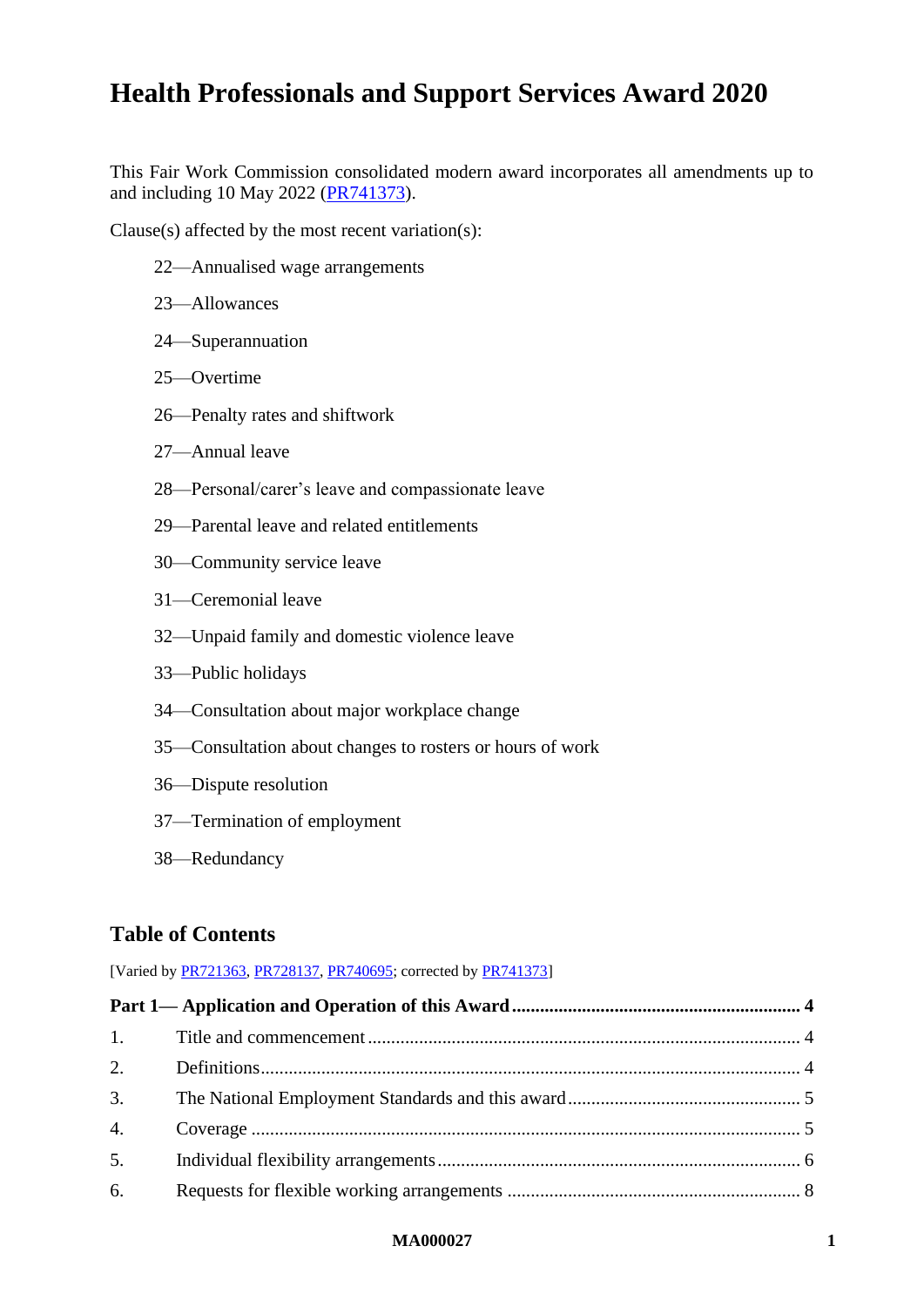| 7.  |  |
|-----|--|
|     |  |
| 8.  |  |
| 9.  |  |
| 10. |  |
| 11. |  |
| 12. |  |
|     |  |
| 13. |  |
| 14. |  |
| 15. |  |
|     |  |
| 16. |  |
| 17. |  |
| 18. |  |
| 19. |  |
| 20. |  |
| 21. |  |
| 22. |  |
| 23. |  |
| 24. |  |
|     |  |
| 25. |  |
| 26. |  |
|     |  |
| 27. |  |
| 28. |  |
| 29. |  |
| 30. |  |
| 31. |  |
| 32. |  |
| 33. |  |
|     |  |
| 34. |  |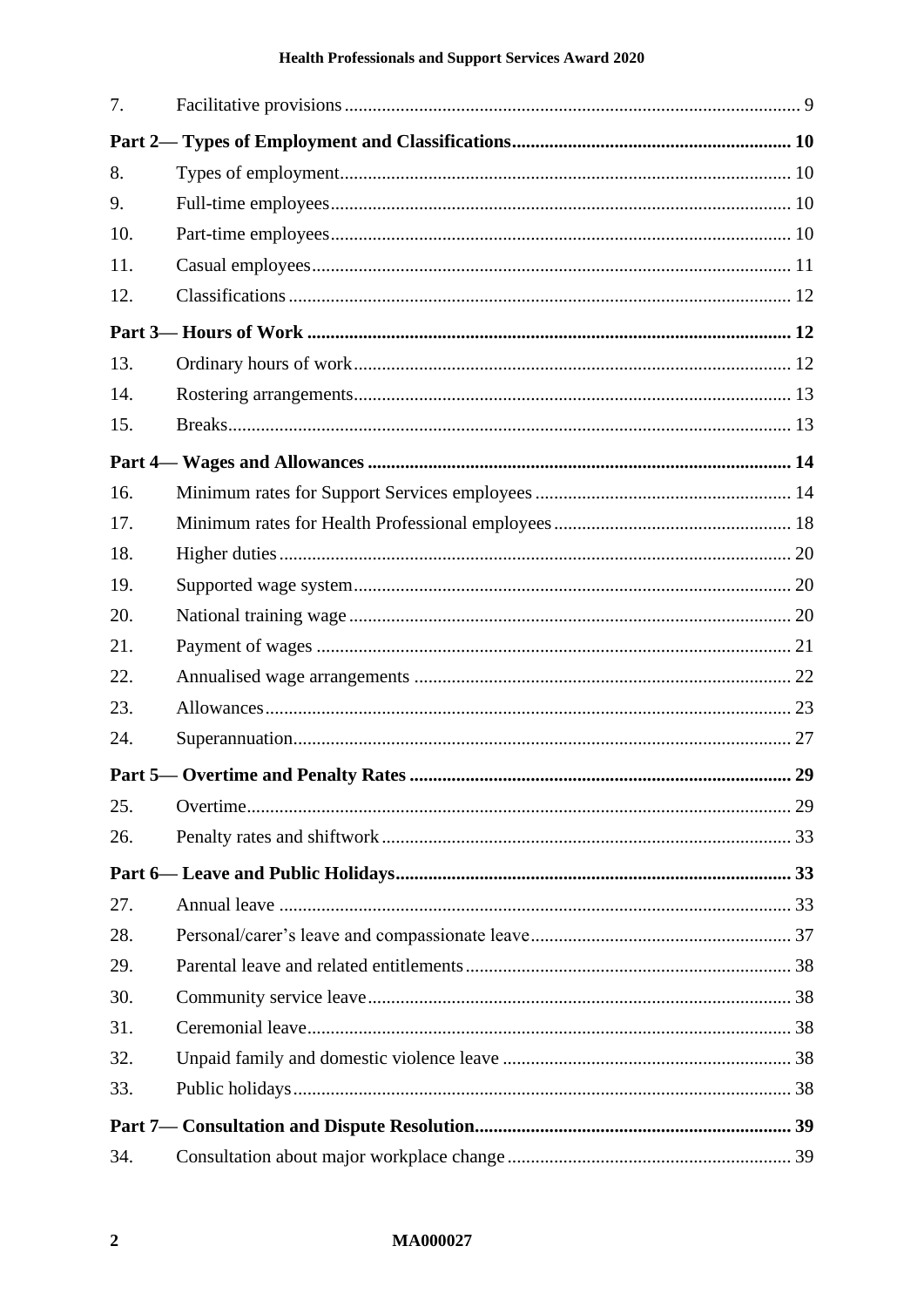| 35. |                                                                         |  |
|-----|-------------------------------------------------------------------------|--|
| 36. |                                                                         |  |
|     |                                                                         |  |
| 37. |                                                                         |  |
| 38. |                                                                         |  |
|     |                                                                         |  |
|     |                                                                         |  |
|     |                                                                         |  |
|     |                                                                         |  |
|     |                                                                         |  |
|     |                                                                         |  |
|     | Schedule G — Agreement for Time Off Instead of Payment for Overtime  71 |  |
|     |                                                                         |  |
|     |                                                                         |  |
|     |                                                                         |  |
|     |                                                                         |  |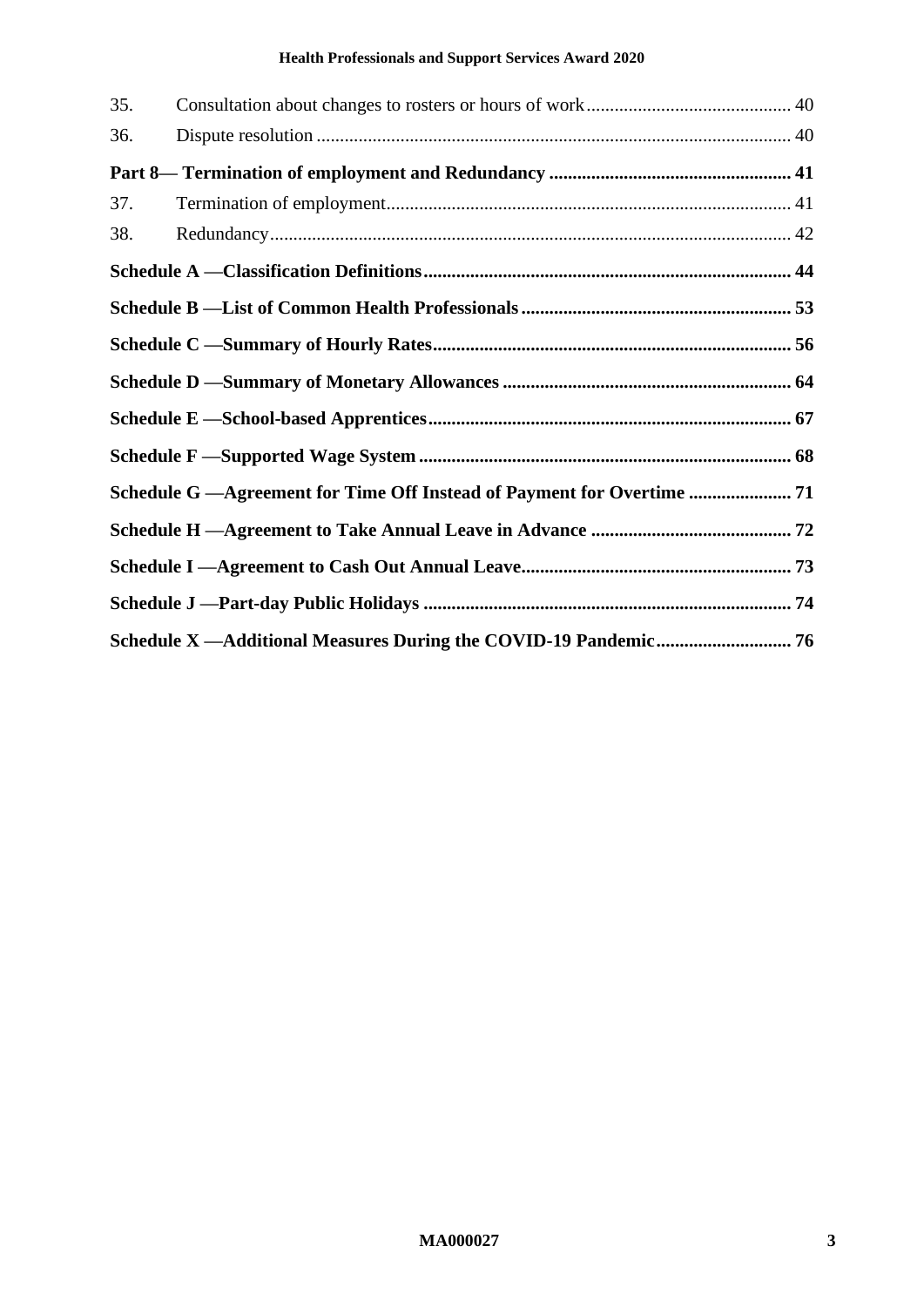# <span id="page-3-1"></span><span id="page-3-0"></span>**Part 1—Application and Operation of this Award**

## **1. Title and commencement**

- **1.1** This award is the *Health Professionals and Support Services Award 2020*.
- **1.2** This modern award commenced operation on 1 January 2010. The terms of the award have been varied since that date.
- **1.3** A variation to this award does not affect any right, privilege, obligation or liability that a person acquired, accrued or incurred under the award as it existed prior to that variation.

## <span id="page-3-2"></span>**2. Definitions**

[Varied by **PR733881**]

In this award, unless the contrary intention appears:

**Act** means the *Fair Work Act 2009* (Cth).

**adult apprentice** means an apprentice who is 21 years of age or over at the commencement of their apprenticeship.

**apprentice** means an employee who is bound by a contract of training registered with the appropriate State or Territory training authority.

[Definition of **casual employee** inserted by [PR733881](https://www.fwc.gov.au/documents/awardsandorders/html/PR733881.htm) from 27Sep21]

**casual employee** has the meaning given by section 15A of the [Act.](http://www.legislation.gov.au/Series/C2009A00028)

**defined benefit member** has the meaning given by the *Superannuation Guarantee (Administration) Act 1992* (Cth).

**employee** means national system employee within the meaning of the [Act.](http://www.legislation.gov.au/Series/C2009A00028)

**employer** means national system employer within the meaning of the [Act.](http://www.legislation.gov.au/Series/C2009A00028)

**exempt public sector superannuation scheme** has the meaning given by the *Superannuation Industry (Supervision) Act 1993* (Cth).

**health industry** has the meaning given in clause [4.2.](#page-4-2)

**MySuper product** has the meaning given by the *Superannuation Industry (Supervision) Act 1993* (Cth).

**NES** means the National Employment Standards as contained in sections [59 to 131](http://www.fwc.gov.au/awardmod/download/nes.pdf) of the [Act.](http://www.legislation.gov.au/Series/C2009A00028)

**on-hire** means the on-hire of an employee by their employer to a client, where such employee works under the general guidance and instruction of the client or a representative of the client.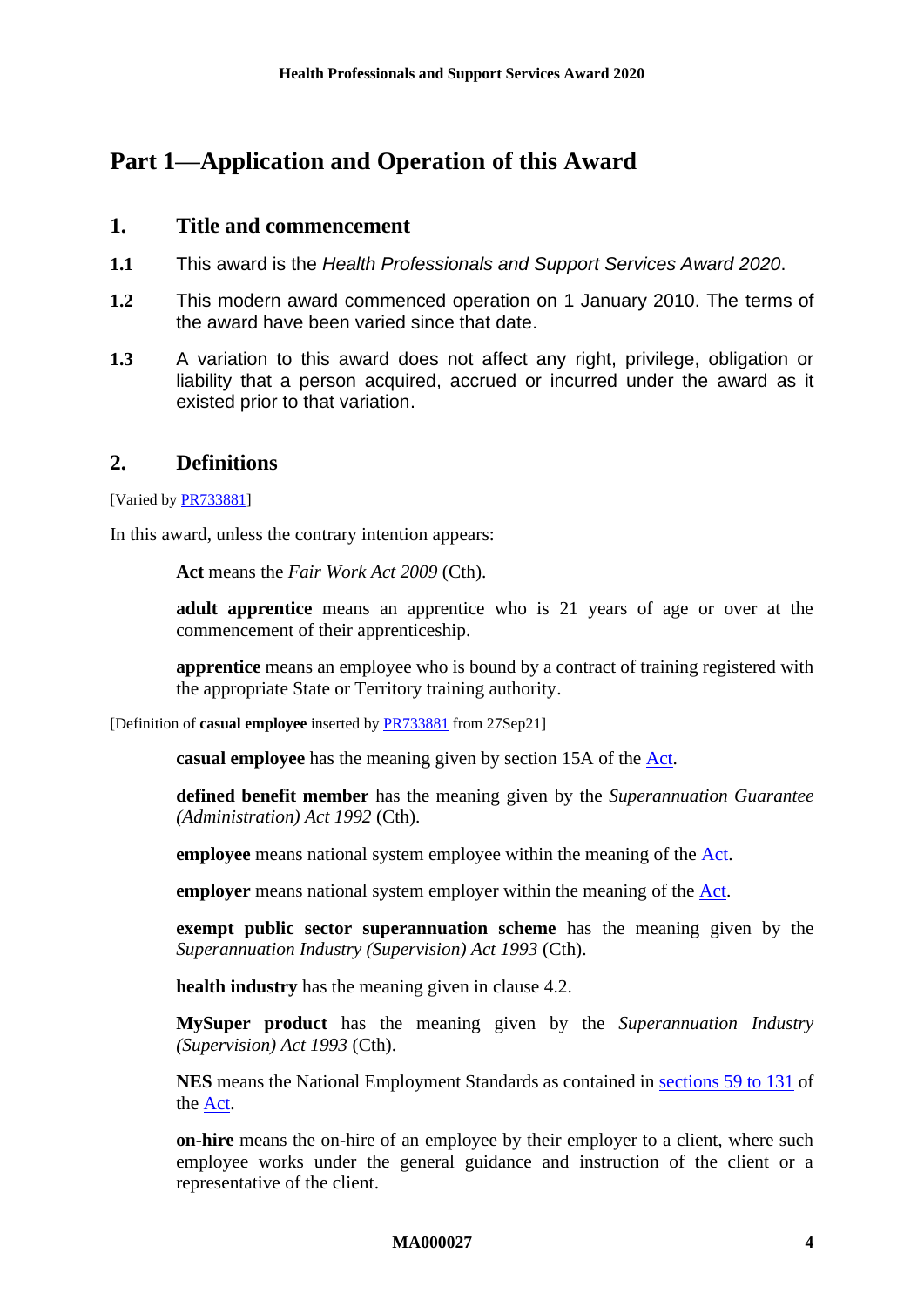**private medical, dental, pathology, physiotherapy, chiropractic and osteopathic practice** means the practice of any practitioner, such as medical centre, general practice, specialist practice, family practice, medical clinic, dental practice, pathology practice, physiotherapy practice, chiropractic practice, osteopathic practice and women's health centre, but does not include medical imaging practices, hospitals or hospices.

[Definition of **regular casual employee** inserted by [PR733881](https://www.fwc.gov.au/documents/awardsandorders/html/PR733881.htm) from 27Sep21]

**regular casual employee** has the meaning given by section 12 of the [Act.](http://www.legislation.gov.au/Series/C2009A00028)

**shiftworker** is an employee who is regularly rostered to work their ordinary hours outside the span of ordinary hours of work of a day worker as defined in clause [13.2.](#page-11-3)

**standard rate** means the minimum weekly rate for a Health Professional employee level 1 pay point 2 in clause [17.2.](#page-17-1)

**undergraduate 2** (**UG 2**) means an employee with a diploma or equivalent.

## <span id="page-4-0"></span>**3. The National Employment Standards and this award**

- **3.1** The [National Employment Standards](https://www.fwc.gov.au/documents/awardmod/download/nes.pdf) (NES) and this award contain the minimum conditions of employment for employees covered by this award.
- **3.2** Where this award refers to a condition of employment provided for in the [NES,](https://www.fwc.gov.au/documents/awardmod/download/nes.pdf) the [NES](https://www.fwc.gov.au/documents/awardmod/download/nes.pdf) definition applies.
- **3.3** The employer must ensure that copies of this award and the [NES](https://www.fwc.gov.au/documents/awardmod/download/nes.pdf) are available to all employees to whom they apply, either on a notice board which is conveniently located at or near the workplace or through accessible electronic means.

# <span id="page-4-1"></span>**4. Coverage**

[Varied b[y PR724589\]](https://www.fwc.gov.au/documents/awardsandorders/html/PR724589.htm)

- **4.1** This industry and occupational award covers:
	- **(a)** employers throughout Australia in the health industry and their employees in the classifications listed in [Schedule A—Classification Definitions](#page-43-0) to the exclusion of any other modern award; and
	- **(b)** employers engaging a health professional employee in the classifications listed in [Schedule A—Classification Definitions.](#page-43-0)
- <span id="page-4-2"></span>**4.2** The **health industry** means employers whose business and/or activity is in the delivery of health care, medical services and dental services.
- <span id="page-4-3"></span>**4.3** This award covers any employer which supplies labour on an on-hire basis in the health industry in respect of on-hire employees in classifications covered by this award, and those on-hire employees, while engaged in the performance of work for a business in that industry. Clause [4.3](#page-4-3) operates subject to the exclusions from coverage in this award.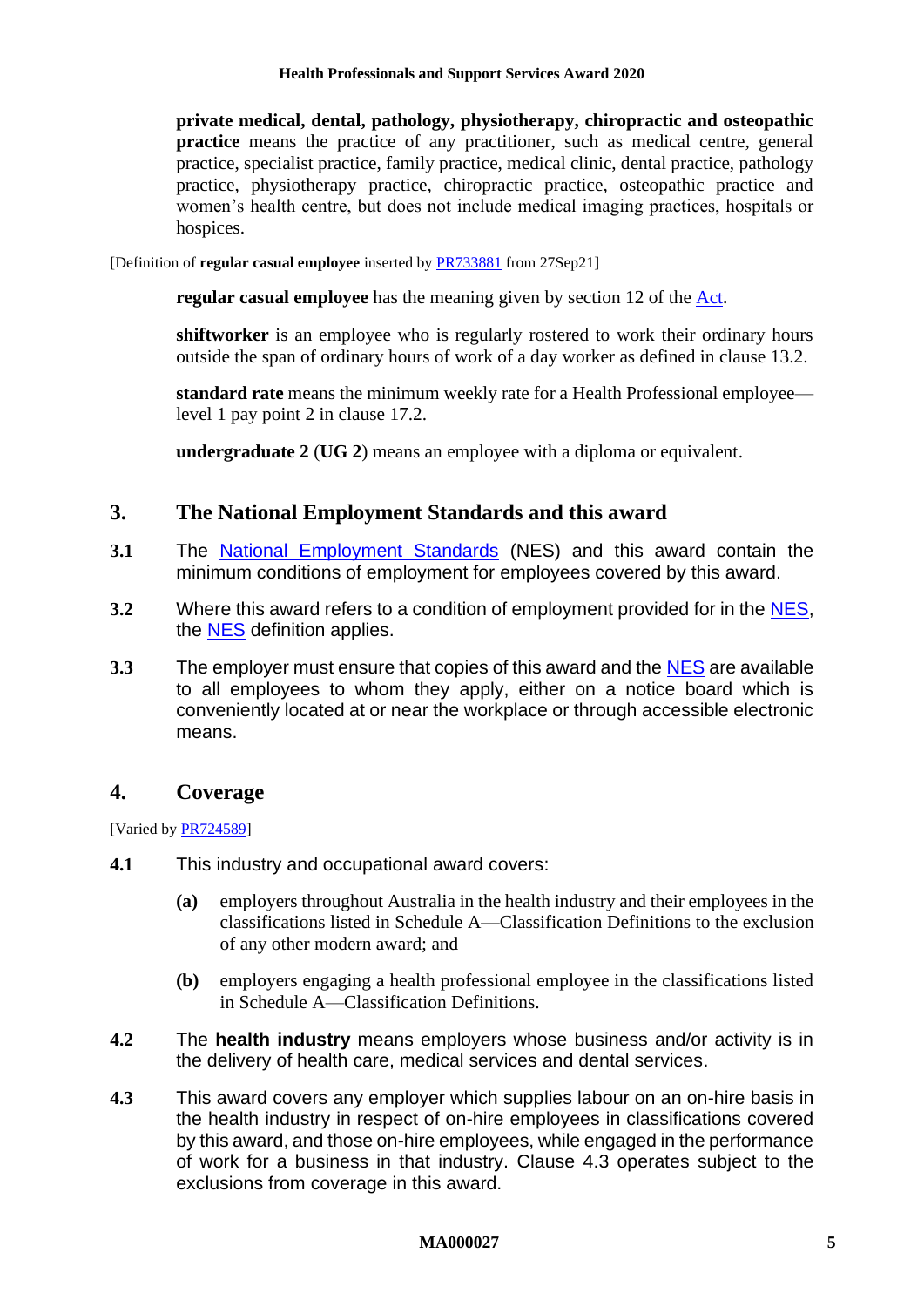- <span id="page-5-1"></span>**4.4** This award covers any employer which supplies on-hire employees in classifications set out in clause [17—Minimum rates for Health Professional](#page-17-0)  [employees](#page-17-0) and those on-hire employees, if the employer is not covered by another modern award containing a classification which is more appropriate to the work performed by the employee. Clause [4.4](#page-5-1) operates subject to the exclusions from coverage in this award.
- <span id="page-5-2"></span>**4.5** This award covers employers which provide group training services for apprentices and trainees engaged in the health industry and/or parts of that industry and those apprentices and trainees engaged by a group training service hosted by a company to perform work at a location where the activities described herein are being performed. Clause [4.5](#page-5-2) operates subject to the exclusions from coverage in this award.
- **4.6** This award does not cover:
	- **(a)** employees excluded from award coverage by the [Act;](http://www.legislation.gov.au/Series/C2009A00028)
	- **(b)** employees who are covered by a modern enterprise award, or an enterprise instrument (within the meaning of the *Fair Work (Transitional Provisions and Consequential Amendments) Act 2009* (Cth)), or employers in relation to those employees; or
	- **(c)** employees who are covered by a State reference public sector modern award, or a State reference public sector transitional award (within the meaning of the *Fair Work (Transitional Provisions and Consequential Amendments) Act 2009*  (Cth)), or employers in relation to those employees.

 $[4.6(d)$  inserted by  $\frac{PR724589}{PR724589}$  ppc 01Jul21]

- **(d)** Medical Practitioners
- **4.7** Where an employer is covered by more than one award, an employee of that employer is covered by the award classification which is most appropriate to the work performed by the employee and to the environment in which the employee normally performs the work.

# <span id="page-5-0"></span>**5. Individual flexibility arrangements**

- **5.1** Despite anything else in this award, an employer and an individual employee may agree to vary the application of the terms of this award relating to any of the following in order to meet the genuine needs of both the employee and the employer:
	- **(a)** arrangements for when work is performed; or
	- **(b)** overtime rates; or
	- **(c)** penalty rates; or
	- **(d)** allowances; or
	- **(e)** annual leave loading.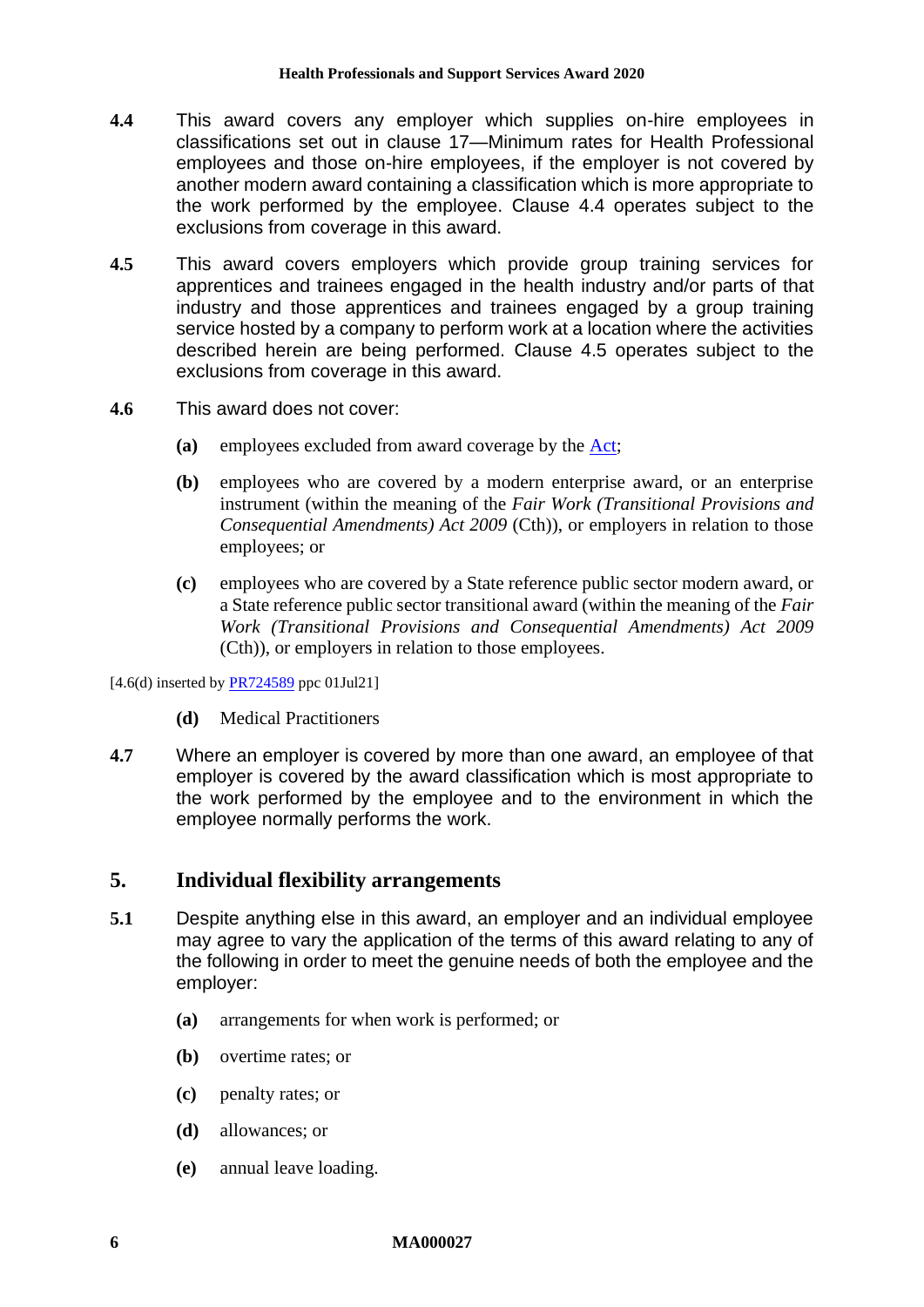- **5.2** An agreement must be one that is genuinely made by the employer and the individual employee without coercion or duress.
- **5.3** An agreement may only be made after the individual employee has commenced employment with the employer.
- **5.4** An employer who wishes to initiate the making of an agreement must:
	- **(a)** give the employee a written proposal; and
	- **(b)** if the employer is aware that the employee has, or reasonably should be aware that the employee may have, limited understanding of written English, take reasonable steps (including providing a translation in an appropriate language) to ensure that the employee understands the proposal.
- **5.5** An agreement must result in the employee being better off overall at the time the agreement is made than if the agreement had not been made.
- **5.6** An agreement must do all of the following:
	- **(a)** state the names of the employer and the employee; and
	- **(b)** identify the award term, or award terms, the application of which is to be varied; and
	- **(c)** set out how the application of the award term, or each award term, is varied; and
	- **(d)** set out how the agreement results in the employee being better off overall at the time the agreement is made than if the agreement had not been made; and
	- **(e)** state the date the agreement is to start.
- <span id="page-6-0"></span>**5.7** An agreement must be:
	- **(a)** in writing; and
	- **(b)** signed by the employer and the employee and, if the employee is under 18 years of age, by the employee's parent or guardian.
- **5.8** Except as provided in clause [5.7\(b\),](#page-6-0) an agreement must not require the approval or consent of a person other than the employer and the employee.
- **5.9** The employer must keep the agreement as a time and wages record and give a copy to the employee.
- **5.10** The employer and the employee must genuinely agree, without duress or coercion to any variation of an award provided for by an agreement.
- <span id="page-6-1"></span>**5.11** An agreement may be terminated:
	- **(a)** at any time, by written agreement between the employer and the employee; or
	- **(b)** by the employer or employee giving 13 weeks' written notice to the other party (reduced to 4 weeks if the agreement was entered into before the first full pay period starting on or after 4 December 2013).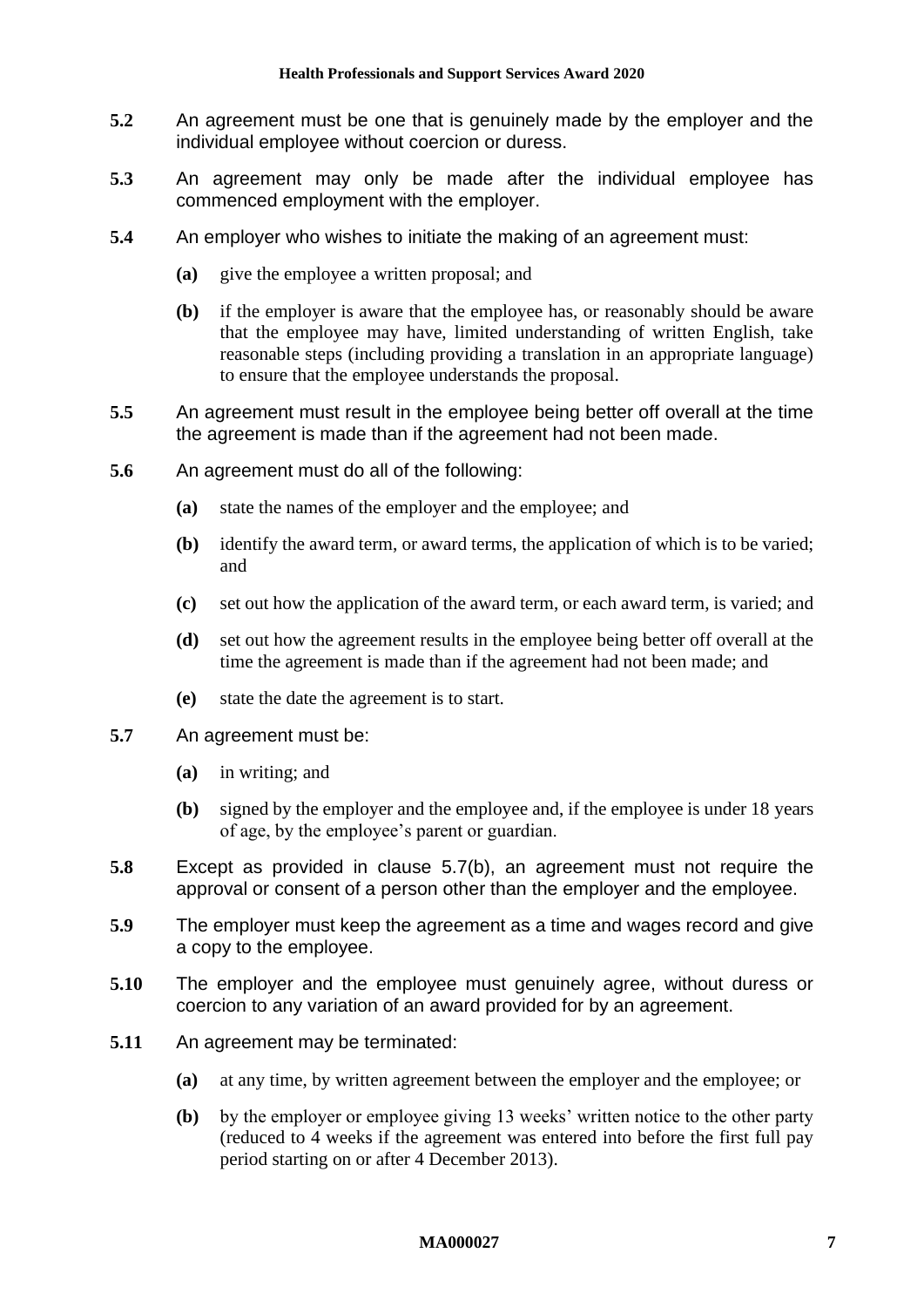NOTE: If an employer and employee agree to an arrangement that purports to be an individual flexibility arrangement under this award term and the arrangement does not meet a requirement set out in section 144 then the employee or the employer may terminate the arrangement by giving written notice of not more than 28 days (see section 145 of the [Act\)](http://www.legislation.gov.au/Series/C2009A00028).

- **5.12** An agreement terminated as mentioned in clause [5.11\(b\)](#page-6-1) ceases to have effect at the end of the period of notice required under clause [5.11\(b\).](#page-6-1)
- **5.13** The right to make an agreement under clause [5](#page-5-0) is additional to, and does not affect, any other term of this award that provides for an agreement between an employer and an individual employee.

## <span id="page-7-0"></span>**6. Requests for flexible working arrangements**

#### **6.1 Employee may request change in working arrangements**

Clause [6](#page-7-0) applies where an employee has made a request for a change in working arrangements under section 65 of the [Act.](http://www.legislation.gov.au/Series/C2009A00028)

NOTE 1: Section 65 of the [Act](http://www.legislation.gov.au/Series/C2009A00028) provides for certain employees to request a change in their working arrangements because of their circumstances, as set out in section [6](#page-7-0)5(1A). Clause 6 supplements or deals with matters incidental to the [NES](https://www.fwc.gov.au/documents/awardmod/download/nes.pdf) provisions.

NOTE 2: An employer may only refuse a section 65 request for a change in working arrangements on 'reasonable business grounds' (see section 65(5) and (5A)).

NOTE 3: Clause [6](#page-7-0) is an addition to section 65.

#### <span id="page-7-1"></span>**6.2 Responding to the request**

Before responding to a request made under section 65, the employer must discuss the request with the employee and genuinely try to reach agreement on a change in working arrangements that will reasonably accommodate the employee's circumstances having regard to:

- **(a)** the needs of the employee arising from their circumstances;
- **(b)** the consequences for the employee if changes in working arrangements are not made; and
- **(c)** any reasonable business grounds for refusing the request.

NOTE 1: The employer must give the employee a written response to an employee's section 65 request within 21 days, stating whether the employer grants or refuses the request (section 65(4)).

NOTE 2: If the employer refuses the request, then the written response must include details of the reasons for the refusal (section 65(6)).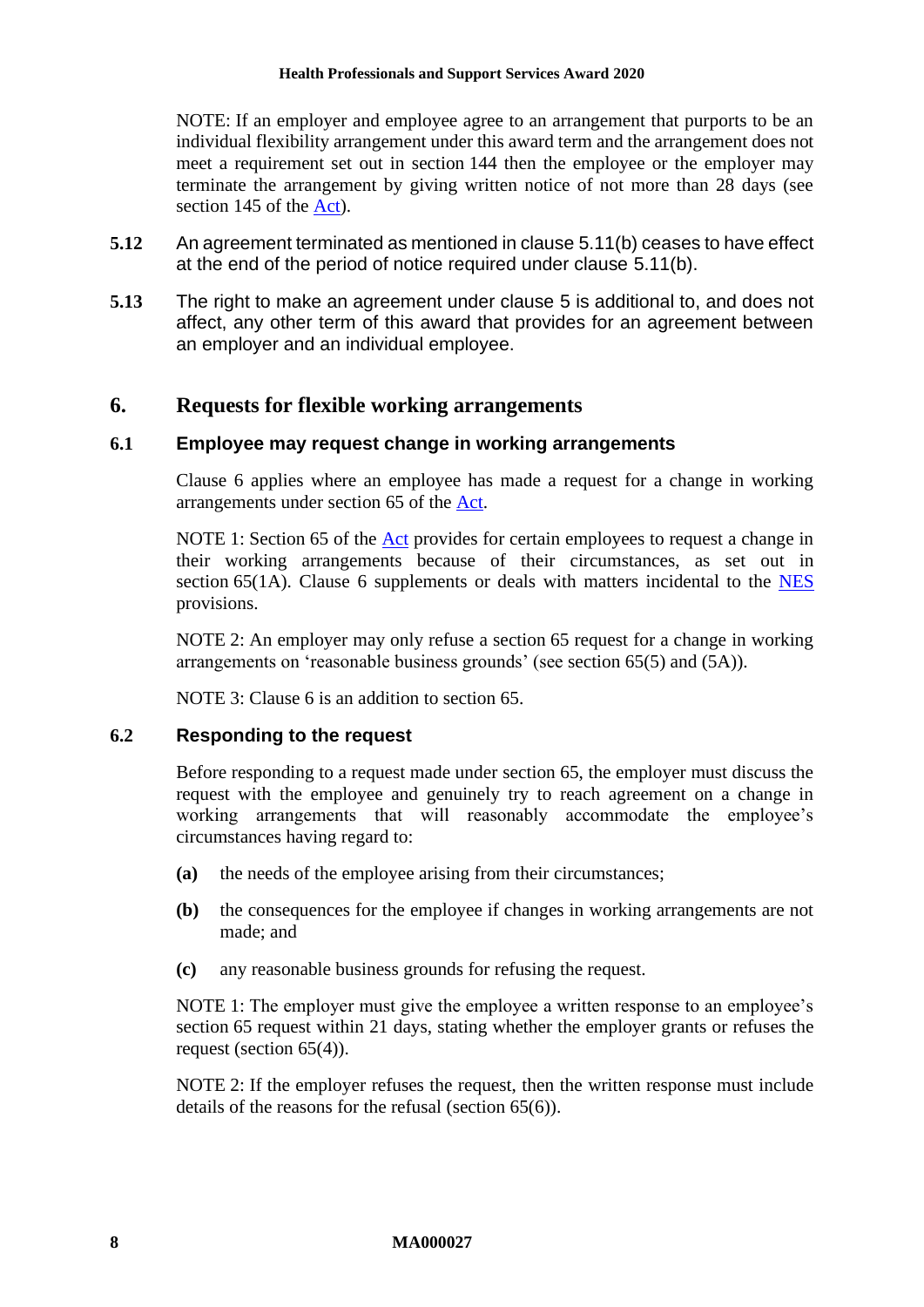### <span id="page-8-1"></span>**6.3 What the written response must include if the employer refuses the request**

- **(a)** Clause [6.3](#page-8-1) applies if the employer refuses the request and has not reached an agreement with the employee under clause [6.2.](#page-7-1)
- **(b)** The written response under section 65(4) must include details of the reasons for the refusal, including the business ground or grounds for the refusal and how the ground or grounds apply.
- **(c)** If the employer and employee could not agree on a change in working arrangements under clause [6.2,](#page-7-1) then the written response under section 65(4) must:
	- **(i)** state whether or not there are any changes in working arrangements that the employer can offer the employee so as to better accommodate the employee's circumstances; and
	- **(ii)** if the employer can offer the employee such changes in working arrangements, set out those changes in working arrangements.

## **6.4 What the written response must include if a different change in working arrangements is agreed**

If the employer and the employee reached an agreement under clause [6.2](#page-7-1) on a change in working arrangements that differs from that initially requested by the employee, then the employer must provide the employee with a written response to their request setting out the agreed change(s) in working arrangements.

## **6.5 Dispute resolution**

Disputes about whether the employer has discussed the request with the employee and responded to the request in the way required by clause [6,](#page-7-0) can be dealt with under clause [36—Dispute resolution.](#page-39-1)

## <span id="page-8-0"></span>**7. Facilitative provisions**

- **7.1** A facilitative provision provides that the standard approach in an award provision may be departed from by agreement between an employer and an individual employee, or an employer and the majority of employees in the enterprise or part of the enterprise concerned.
- **7.2** Facilitative provisions in this award are contained in the following clauses:

| <b>Clause</b> | <b>Provision</b>                         | <b>Agreement between an</b><br>employer and: |
|---------------|------------------------------------------|----------------------------------------------|
| 15.1(b)       | Unpaid meal breaks                       | An individual                                |
| 15.2(b)       | Paid tea breaks                          | An individual                                |
| 21.1          | Payment of wages                         | The majority of employees                    |
| 25.5          | Time off instead of payment for overtime | An individual                                |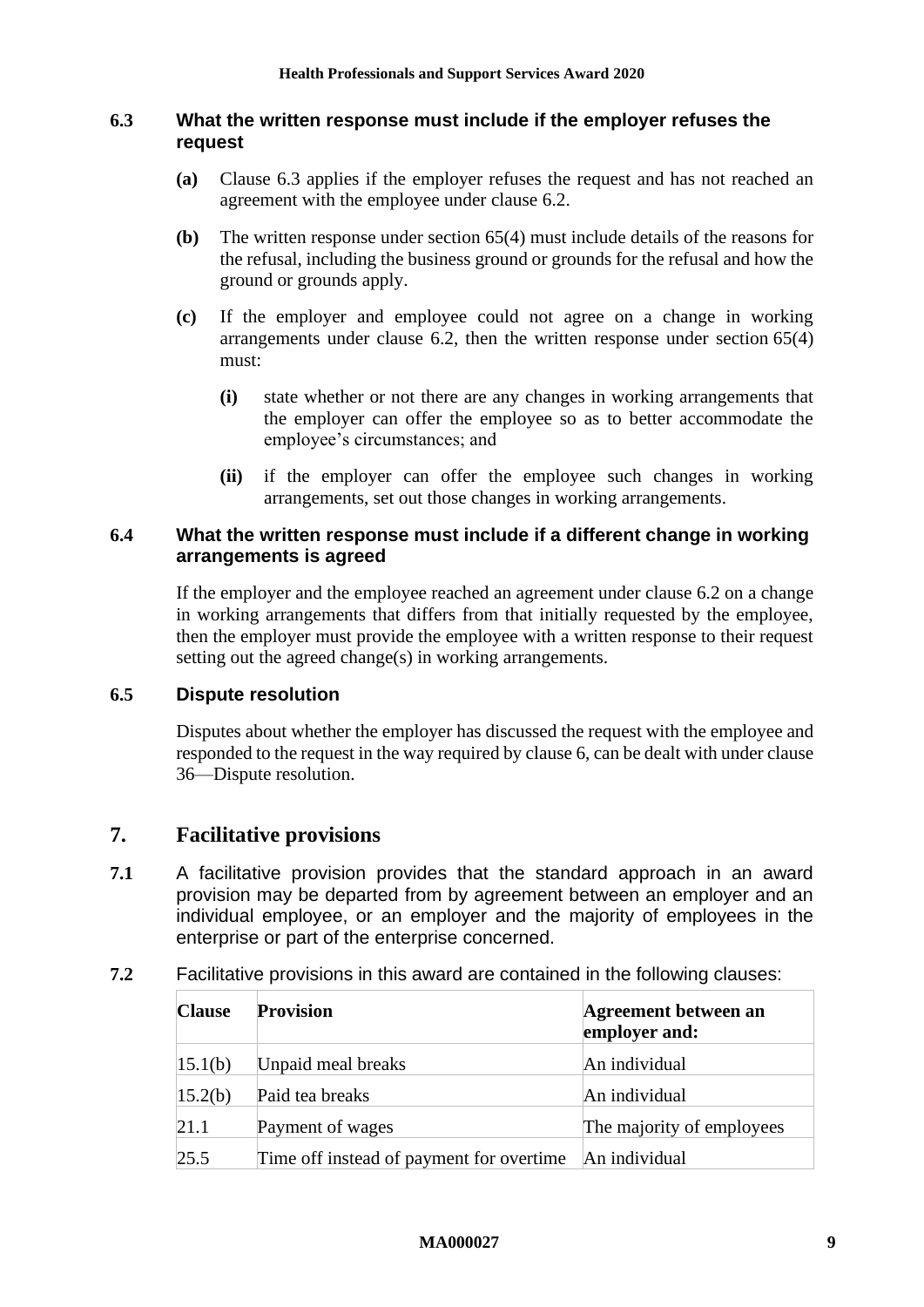| <b>Clause</b> | <b>Provision</b>                                | Agreement between an<br>employer and: |
|---------------|-------------------------------------------------|---------------------------------------|
| 27.4          | Annual leave in advance                         | An individual                         |
| 27.6          | Cashing out of annual leave                     | An individual                         |
| 33.3          | Substitution of public holidays by<br>agreement | An individual                         |

# <span id="page-9-0"></span>**Part 2—Types of Employment and Classifications**

# <span id="page-9-1"></span>**8. Types of employment**

## **8.1 Employment categories**

- **(a)** Employees under this award will be employed in one of the following categories:
	- **(i)** full-time;
	- **(ii)** part-time; or
	- **(iii)** casual.
- **(b)** At the time of engagement an employer will inform each employee whether they are employed on a full-time, part-time or casual basis.
- **(c)** An employer may direct an employee to carry out such duties that are within the limits of the employee's skill, competence and training, consistent with the respective classification.

# <span id="page-9-2"></span>**9. Full-time employees**

- **9.1** A full-time employee is engaged to work:
	- **(a)** 38 ordinary hours per week; or
	- **(b)** an average of 38 ordinary hours per week in a fortnight or 4 week period.

# <span id="page-9-3"></span>**10. Part-time employees**

- **10.1** A part-time employee:
	- **(a)** is engaged to work less than an average of 38 hours per week; and
	- **(b)** has reasonably predictable hours of work.
- <span id="page-9-4"></span>**10.2** Before commencing employment, the employer and employee will agree in writing on a regular pattern of work including the:
	- **(a)** number of hours to be worked each week;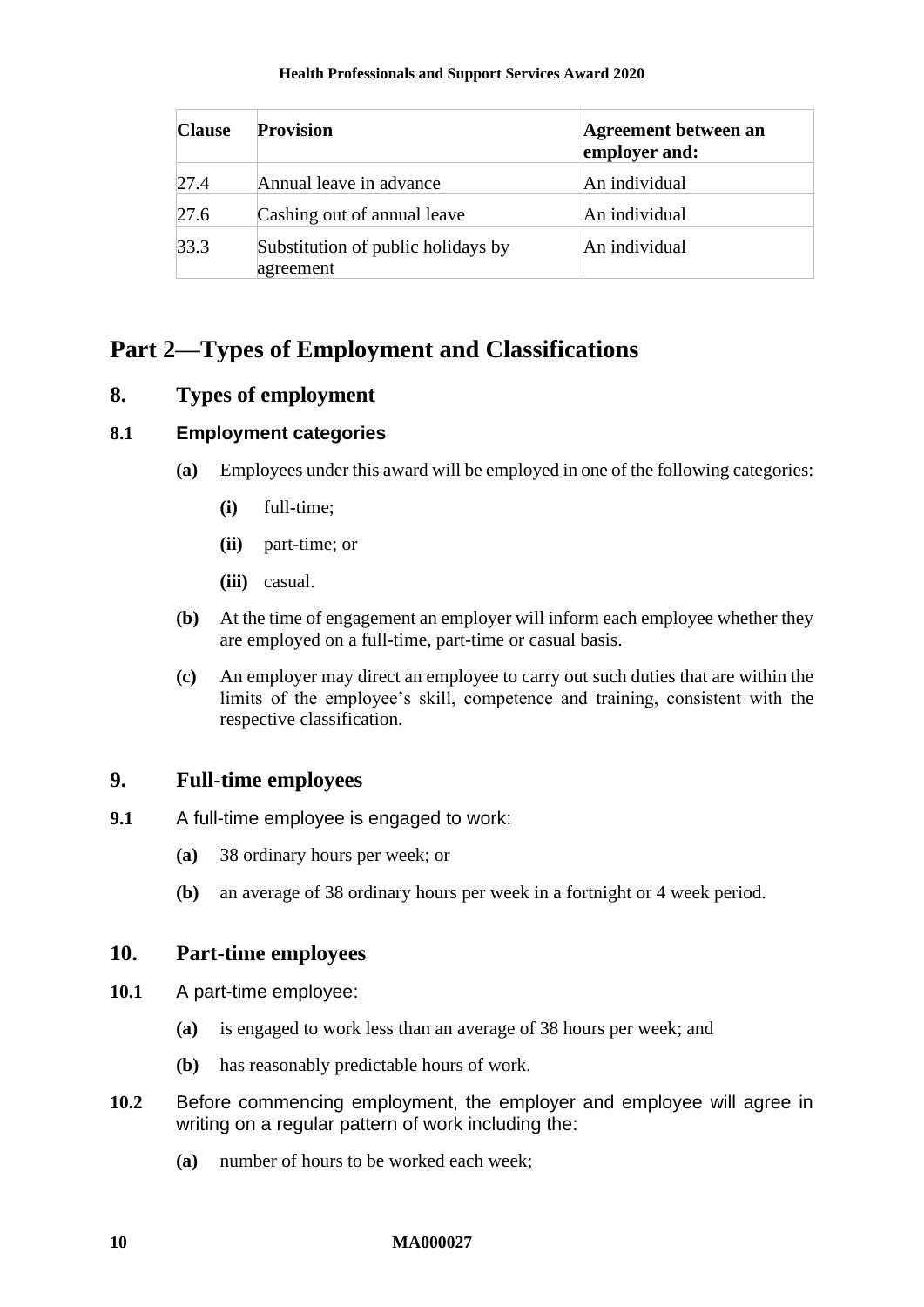- **(b)** days of the week the employee will work; and
- **(c)** starting and finishing times each day.
- <span id="page-10-2"></span>**10.3** The terms of the agreement in clause [10.2](#page-9-4) may be varied by agreement and recorded in writing.

### <span id="page-10-0"></span>**11. Casual employees**

[Varied b[y PR723909,](https://www.fwc.gov.au/documents/awardsandorders/html/PR723909.htm) [PR733881\]](https://www.fwc.gov.au/documents/awardsandorders/html/PR733881.htm)

- [11.1 deleted by **PR733881** from 27Sep21]
- [11.2 renumbered as 11.1 by **PR733881** from 27Sep21]
- **11.1** A casual employee can be engaged to work up to and including 38 ordinary hours per week.
- [11.3 renumbered as 11.2 by [PR733881](https://www.fwc.gov.au/documents/awardsandorders/html/PR733881.htm) from 27Sep21]
- **11.2** Subject to clause [11.3](#page-10-1) the minimum period of engagement of a casual employee is 3 hours.
- [11.4 renumbered as 11.3 by **PR733881** from 27Sep21]
- <span id="page-10-1"></span>**11.3** The minimum period of engagement of cleaners employed in private medical practices is 2 hours.

## **11.4 Casual loading**

- [11.5 renumbered as 11.4 by [PR733881](https://www.fwc.gov.au/documents/awardsandorders/html/PR733881.htm) from 27Sep21]
- $[11.4(a)$  substituted by  $PR723909$  ppc 20Nov20]
	- **(a)** For each ordinary hour worked, a casual employee must be paid:
		- **(i)** the minimum hourly rate applicable to the classification and pay point in which they are employed; and
		- **(ii)** a loading of **25%** of the minimum hourly rate.
	- **(b)** The casual loading is paid instead of the paid leave entitlements of full-time employees.

#### <span id="page-10-3"></span>**11.5 Payment for working overtime**

[New 11.6 inserted by [PR723909](https://www.fwc.gov.au/documents/awardsandorders/html/PR723909.htm) ppc 20Nov20; 11.6 renumbered as 11.5 by [PR733881](https://www.fwc.gov.au/documents/awardsandorders/html/PR733881.htm) from 27Sep21]

When a casual employee works overtime, they must be paid the overtime rates in clauses [25.3](#page-29-0) and [25.4.](#page-29-1)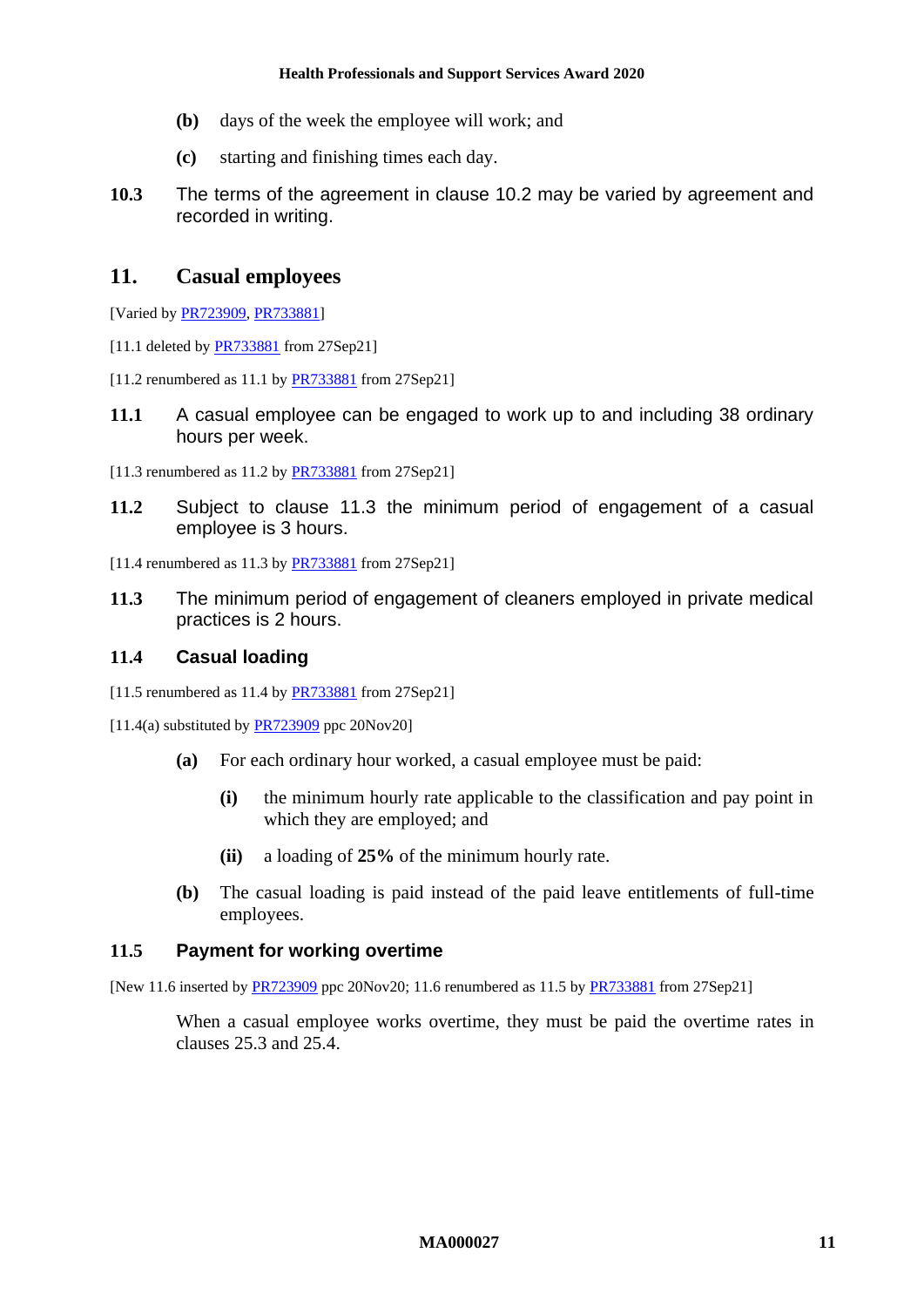## **11.6 Offers and requests for casual conversion**

[11.6 renumbered as 11.7 b[y PR723909;](https://www.fwc.gov.au/documents/awardsandorders/html/PR723909.htm) 11.7 renumbered as 11.6 and renamed and substituted b[y PR733881](https://www.fwc.gov.au/documents/awardsandorders/html/PR733881.htm) from 27Sep21]

Offers and requests for conversion from casual employment to full-time or part-time employment are provided for in the [NES.](https://www.fwc.gov.au/documents/awardmod/download/nes.pdf)

NOTE: Disputes about offers and requests for casual conversion under the [NES](https://www.fwc.gov.au/documents/awardmod/download/nes.pdf) are to be dealt with under clause [36—Dispute resolution.](#page-39-1)

### <span id="page-11-0"></span>**12. Classifications**

- **12.1** All employees covered by this award must be classified according to the structure and definitions set out in [Schedule A—Classification Definitions.](#page-43-0)
- **12.2** Employers must advise their employees in writing of their classification upon commencement and of any subsequent changes to their classification.

# <span id="page-11-2"></span><span id="page-11-1"></span>**Part 3—Hours of Work**

## **13. Ordinary hours of work**

#### **13.1 Ordinary hours**

- **(a)** The ordinary hours of work for a full-time employee are an average of 38 hours per week in a fortnight or 4 week period.
- **(b)** Not more than 10 ordinary hours of work (exclusive of meal breaks) are to be worked in any one day.

#### <span id="page-11-3"></span>**13.2 Span of hours—day workers**

**(a)** The ordinary hours of work for a day worker are worked between 6.00 am and 6.00 pm, Monday to Friday, unless otherwise stated.

#### **(b) Private medical, dental, pathology, physiotherapy, chiropractic and osteopathic practices**

The ordinary hours of work for a day worker in private medical, dental, pathology, physiotherapy, chiropractic and osteopathic practices are worked between:

- **(i)** 7.30 am and 9.00 pm, Monday to Friday; and
- **(ii)** 8.00 am and 4.30 pm on Saturday.

#### **(c) Private medical imaging practices—five and a half day practices**

Where a practice services patients on a 5.5 day a week basis, the ordinary hours of work for an employee are worked between:

**(i)** 7.00 am and 9.00 pm, Monday to Friday; and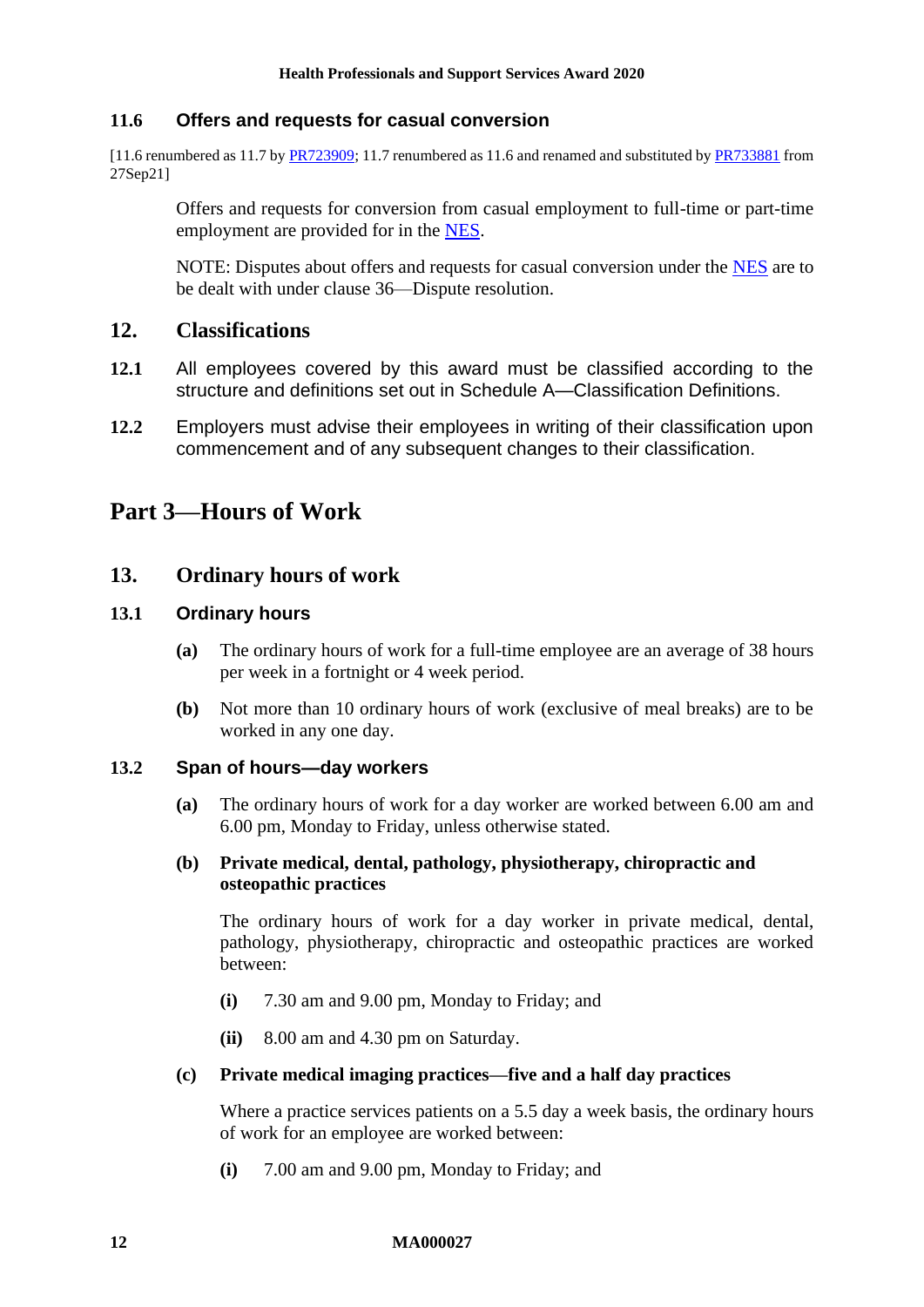**(ii)** 8.00 am and 1.00 pm on Saturday.

#### **(d) Private medical imaging practices–seven day practices**

Where the work location of a practice services patients on a 7 day a week basis, the ordinary hours of work for an employee at that location are worked between 7.00 am and 9.00 pm, Monday to Sunday.

### <span id="page-12-0"></span>**14. Rostering arrangements**

#### **14.1 Rostering**

- **(a)** The ordinary hours of work for each employee will be displayed on a fortnightly roster in a place conveniently accessible to employees. The roster will be posted at least 2 weeks before the commencement of the roster period.
- **(b)** Seven days' notice will be given of a change in a roster. However, a roster may be altered at any time to enable the functions of the hospital, facility or organisation to be carried on where another employee is absent from duty pursuant to clauses [28–Personal/carer's leave and compassionate leave;](#page-36-0) [31–](#page-37-2) [Ceremonial leave](#page-37-2) and [32–Unpaid family and domestic violence leave,](#page-37-3) or in an emergency.
- **(c)** Unless the employer otherwise agrees, an employee desiring a roster change will give 7 days' notice except where the employee is ill or in an emergency.

## <span id="page-12-1"></span>**15. Breaks**

#### <span id="page-12-3"></span>**15.1 Unpaid meal breaks**

- **(a)** An employee who works in excess of 5 hours will be entitled to an unpaid meal break of 30 to 60 minutes.
- <span id="page-12-2"></span>**(b)** The time of taking the meal break may be varied by agreement between the employer and employee.
- **(c)** An employee who works not more than 6 hours may elect to forgo the meal break, with the consent of the employer.

#### <span id="page-12-5"></span>**15.2 Paid tea breaks**

- **(a)** Every employee will be entitled to a paid 10 minute tea break in each 4 hours worked at a time to be agreed between the employer and employee.
- <span id="page-12-4"></span>**(b)** Subject to agreement between the employer and employee, such breaks may be taken as one 20 minute tea break.
- **(c)** Tea breaks will be counted as time worked.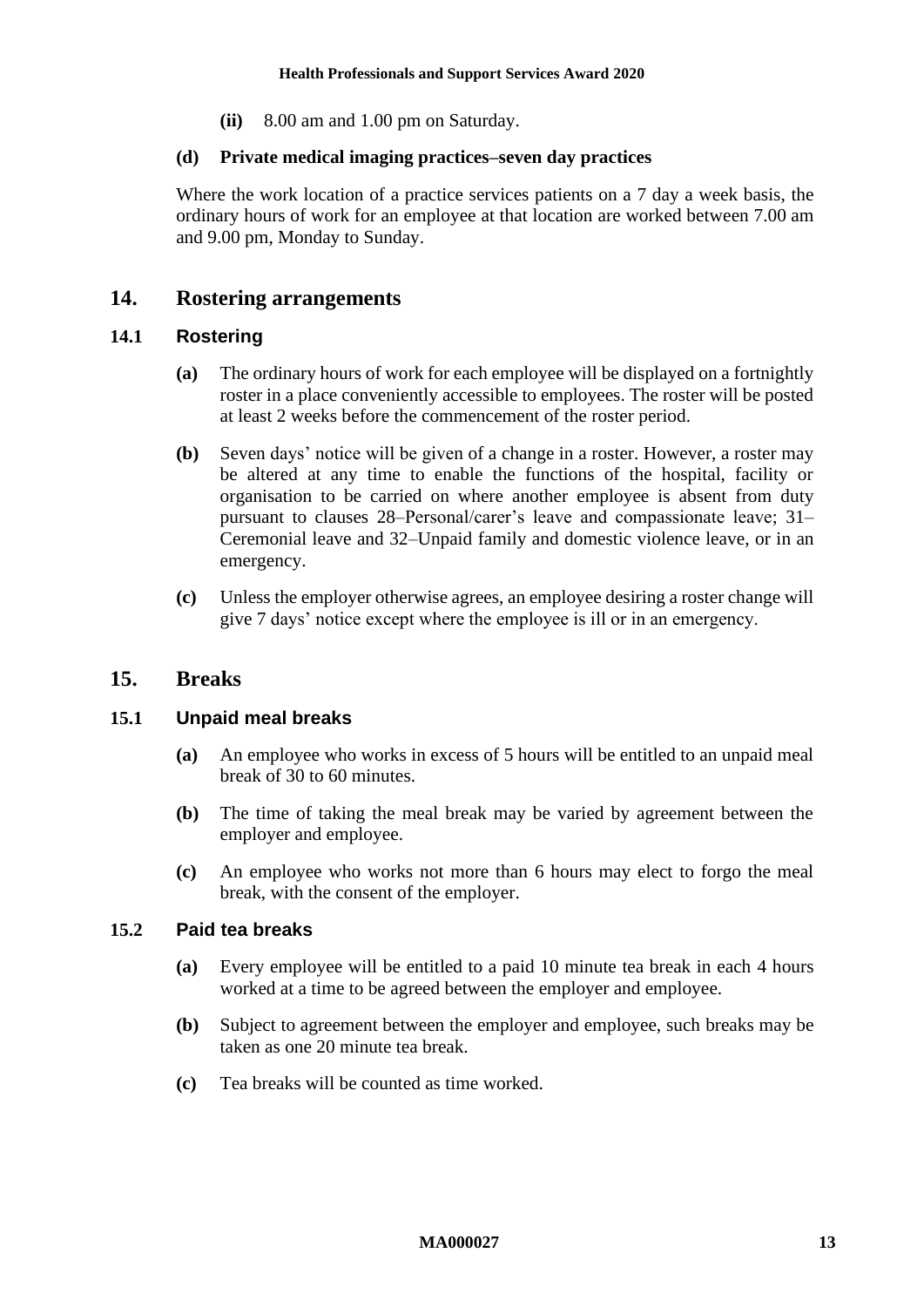# <span id="page-13-1"></span><span id="page-13-0"></span>**Part 4—Wages and Allowances**

# **16. Minimum rates for Support Services employees**

[Varied b[y PR718844,](https://www.fwc.gov.au/documents/awardsandorders/html/PR718844.htm) [PR729282,](https://www.fwc.gov.au/documents/awardsandorders/html/PR729282.htm) [PR733881\]](https://www.fwc.gov.au/documents/awardsandorders/html/PR733881.htm)

NOTE: A transitional pay equity order taken to have been made pursuant to item 30A of Schedule 3A to the *Fair Work (Transitional Provisions and Consequential Amendments) Act 2009* (Cth) has effect in accordance with that item. A relevant transitional pay equity order operates in Queensland as provided for in items 30A(6) and (7).

## **16.1 Progression through pay points**

Progression to the next pay point for all classifications for which there is more than one pay point will be:

- **(a)** for full-time employees—by annual movement; or
- **(b)** for part-time or casual employees—after 1824 hours of similar experience,

having regard to the acquisition and use of skills.

#### <span id="page-13-2"></span>**16.2 Support Services employees**

[16.2 varied by **PR718844, [PR729282](https://www.fwc.gov.au/documents/awardsandorders/html/PR729282.htm)** ppc 01Jul21]

| <b>Employee classification</b> | Minimum weekly rate  | <b>Minimum hourly rate</b> |
|--------------------------------|----------------------|----------------------------|
|                                | (full-time employee) |                            |
|                                | \$                   | \$                         |
| Level 1                        | 821.40               | 21.62                      |
| Level 2                        | 855.50               | 22.51                      |
| Level 3                        | 889.00               | 23.39                      |
| Level 4                        | 899.50               | 23.67                      |
| Level 5                        | 930.00               | 24.47                      |
| Level 6                        | 980.10               | 25.79                      |
| Level 7                        | 997.70               | 26.26                      |
| Level 8-pay point 1            | 1031.60              | 27.15                      |
| Level 8—pay point $2$          | 1058.70              | 27.86                      |
| Level 8-pay point 3            | 1133.10              | 29.82                      |
| Level $9$ —pay point 1         | 1153.30              | 30.35                      |
| Level 9—pay point 2            | 1194.30              | 31.43                      |
| Level 9—pay point $3$          | 1203.80              | 31.68                      |

NOTE: See [Schedule C—Summary of Hourly Rates](#page-55-0) for a summary of hourly rates of pay including overtime and penalty rates.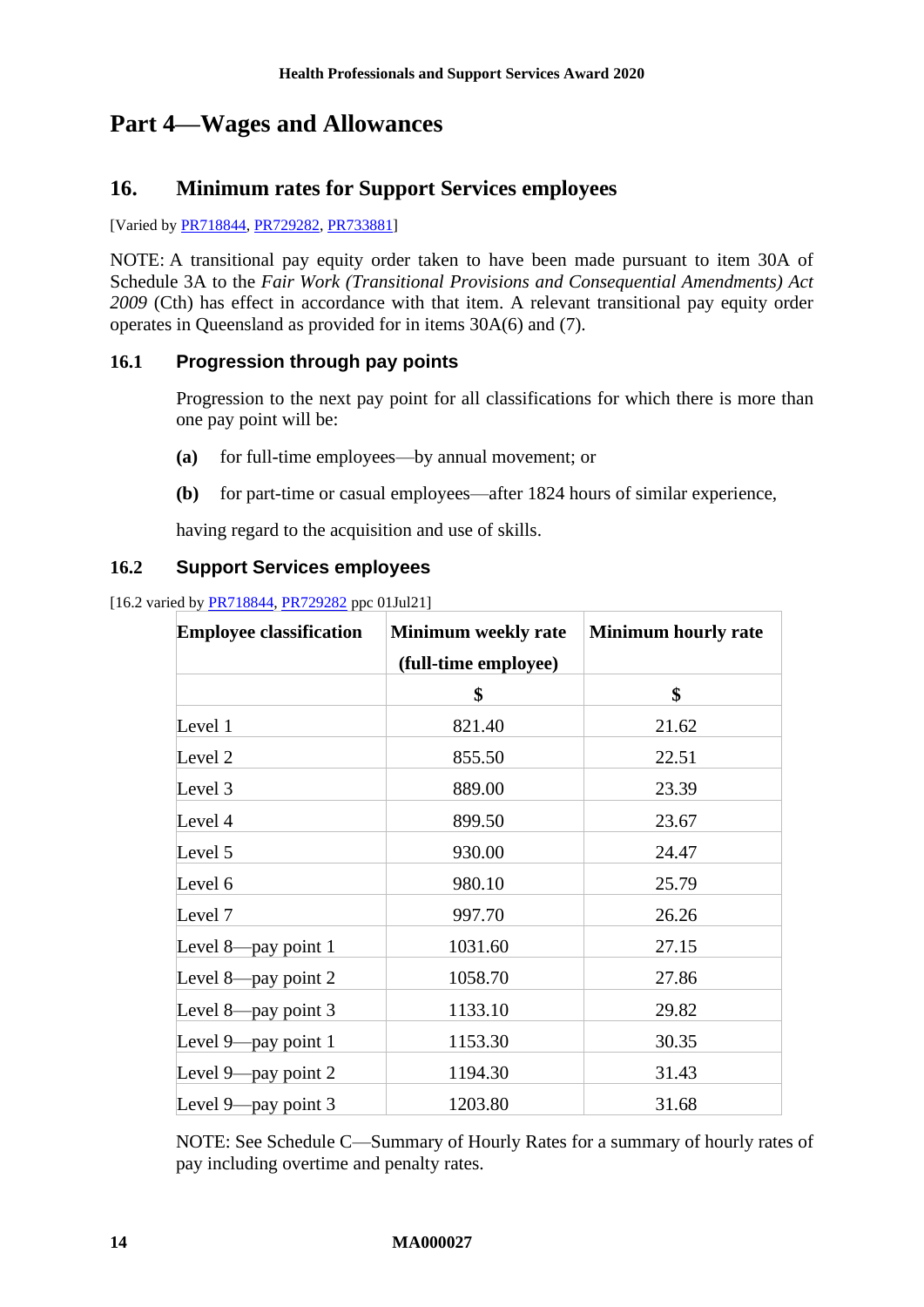## **16.3 Juniors in Support Services**

A junior employee may be engaged to perform the duties of any Support Services classification level in this award and will be paid the following percentage of the adult minimum rate for the classification level applicable to the junior employee:

| Age            | % of appropriate adult rate |
|----------------|-----------------------------|
| Under 17 years | 50                          |
| 17 years       | 60                          |
| 18 years       | 70                          |
| 19 years       | 80                          |
| 20 years       |                             |

#### <span id="page-14-0"></span>**16.4 Cooking apprentice rates**

An employee apprenticed in the cooking trade will be paid the percentage of Level 4 set out in the following table:

| <b>Year of apprenticeship</b> | % of Level 4 rate |
|-------------------------------|-------------------|
| 1st year                      | 55                |
| 2nd year                      | 65                |
| 3rd year                      | 80                |
| 4th year                      | 95                |

#### <span id="page-14-1"></span>**16.5 Dental Technician apprentice rates**

**(a)** An employee apprenticed in the dental technician trade before 1 January 2015 will be paid the percentage of Level 4 set out in the following table:

| <b>Year of</b><br>apprenticeship | <b>Apprentices who have</b><br>not completed year 12 | <b>Apprentices</b> who have<br>completed year 12 |  |
|----------------------------------|------------------------------------------------------|--------------------------------------------------|--|
|                                  | % of Level 4 rate                                    |                                                  |  |
| 1st year                         | 50                                                   | 51                                               |  |
| 2nd year                         | 60                                                   | 61                                               |  |
| 3rd year                         | 67                                                   | 67                                               |  |
| 4th year                         |                                                      | 80                                               |  |

**(b)** An employee apprenticed in the dental technician trade on or after 1 January 2015 will be paid the percentage of Level 4 set out in the following table:

| Year of<br>apprenticeship | Apprentices who have not<br>completed year 12 | <b>Apprentices</b> who have<br>completed year 12 |
|---------------------------|-----------------------------------------------|--------------------------------------------------|
|                           | % of Level 4 rate                             |                                                  |
| 1st year                  | 50                                            | 55                                               |
| 2nd year                  | 60                                            |                                                  |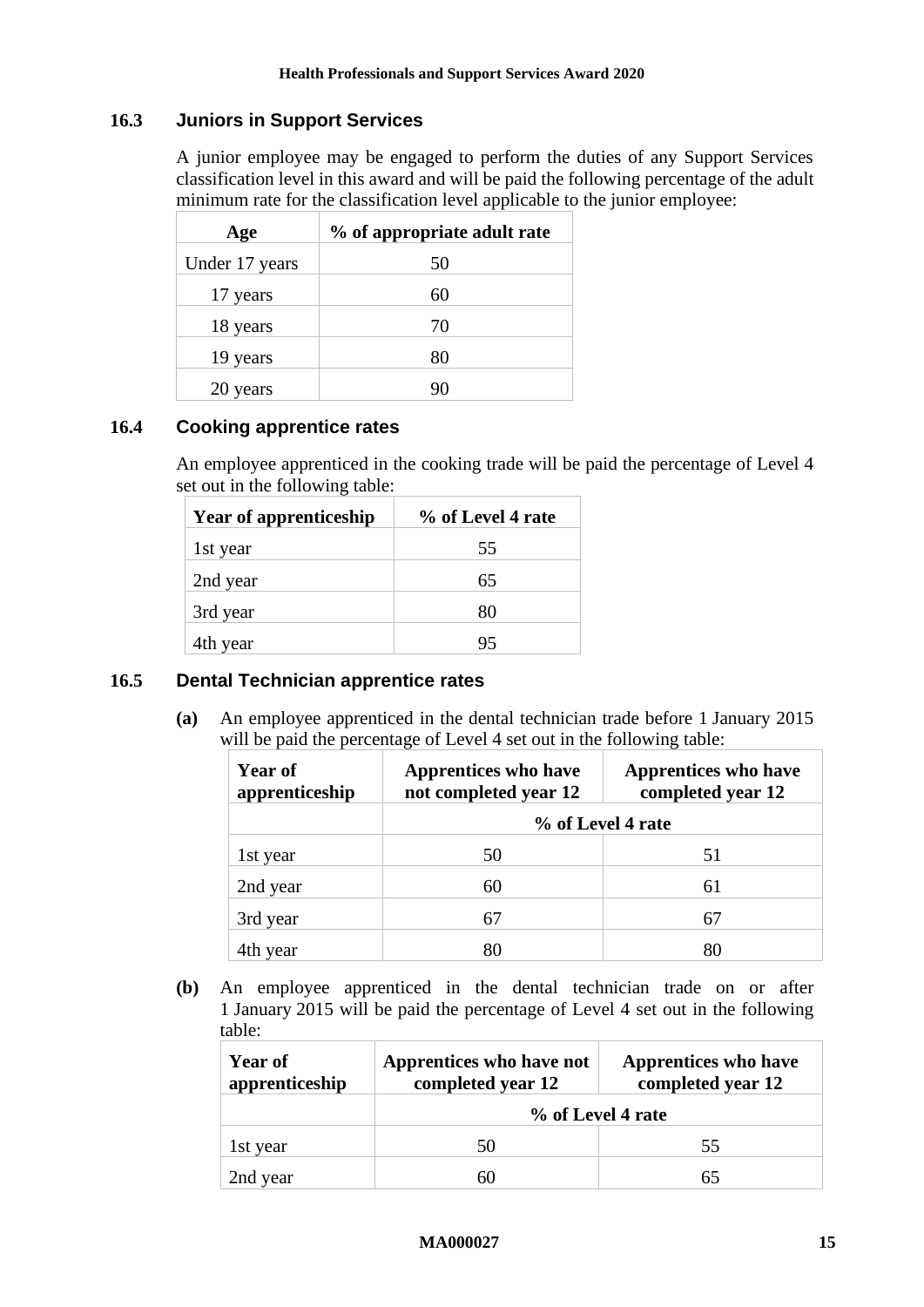| Year of<br>apprenticeship | Apprentices who have not<br>completed year 12 | <b>Apprentices</b> who have<br>completed year 12 |
|---------------------------|-----------------------------------------------|--------------------------------------------------|
|                           | % of Level 4 rate                             |                                                  |
| 3rd year                  |                                               | 67                                               |
| 4th year                  |                                               | 80                                               |

#### <span id="page-15-0"></span>**16.6 Gardening and Landscaping apprentice rates**

**(a)** An employee apprenticed in the gardening and landscaping trade before 1 January 2015 will be paid the percentage of Level 4 set out in the following table:

| <b>Year of</b><br>apprenticeship | Apprentices who have not<br>completed year 12 | <b>Apprentices</b> who have<br>completed year 12 |
|----------------------------------|-----------------------------------------------|--------------------------------------------------|
|                                  | % of Level 4 rate                             |                                                  |
| 1st year                         | 50                                            | 52.5                                             |
| 2nd year                         | 60                                            | 65                                               |
| 3rd year                         | 75                                            | 75                                               |
| 4th year                         | 95                                            | 95                                               |

**(b)** An employee apprenticed in the gardening and landscaping trade on or after 1 January 2015 will be paid the percentage of Level 4 set out in the following table:

| <b>Year of</b><br>apprenticeship | Apprentices who have not<br>completed year 12 | <b>Apprentices</b> who have<br>completed year 12 |
|----------------------------------|-----------------------------------------------|--------------------------------------------------|
|                                  | % of Level 4 rate                             |                                                  |
| 1st year                         | 50                                            | 55                                               |
| 2nd year                         | 60                                            | 65                                               |
| 3rd year                         | 75                                            | 75                                               |
| 4th year                         | 95                                            | 95                                               |

## **16.7 Adult apprentice rates**

- **(a)** The minimum rate for an adult apprentice who commenced on or after 1 January 2014 and is in the first year of their apprenticeship must be **80%** of the minimum rate for Level 4 in clause [16.2,](#page-13-2) or the rate prescribed by clause [16.4,](#page-14-0) [16.5](#page-14-1) or [16.6](#page-15-0) for the relevant year of the apprenticeship, whichever is the greater.
- **(b)** The minimum rate for an adult apprentice who commenced on or after 1 January 2014 and is in the second or subsequent years of their apprenticeship must be the rate for the lowest adult classification in clause [16.2](#page-13-2) or the rate prescribed by the relevant apprenticeship clause [16.4,](#page-14-0) [16.5](#page-14-1) or [16.6](#page-15-0) for the relevant year of the apprenticeship, whichever is the greater.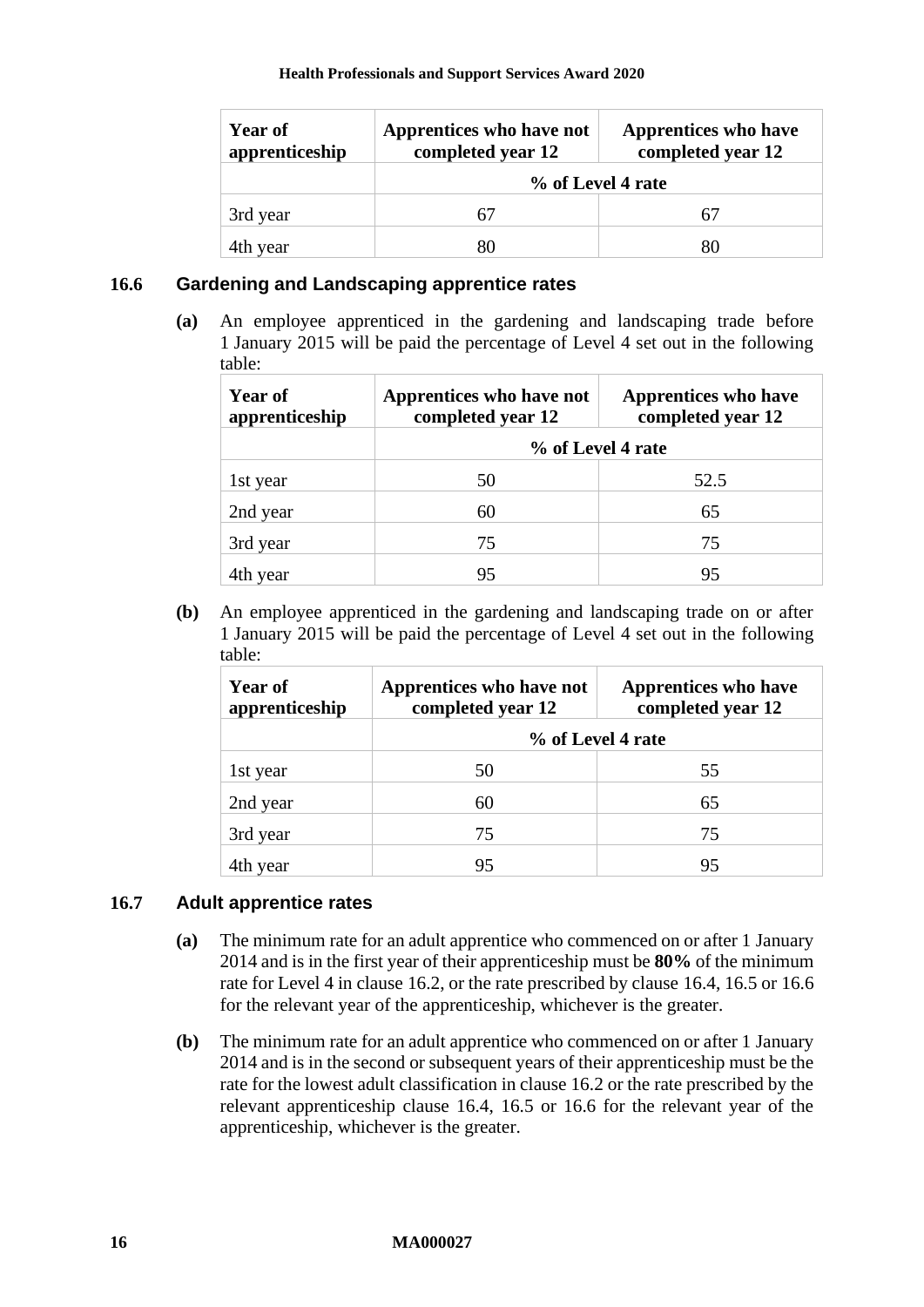- <span id="page-16-0"></span>**(c)** A person employed by an employer under this award immediately prior to entering into a training agreement as an adult apprentice with that employer must not suffer a reduction in their minimum wage by virtue of entering into the training agreement, provided that the person has been an employee in that enterprise for at least:
	- **(i)** 6 months as a full-time employee; or

 $[16.7(c)(ii)$  varied by  $\frac{PR733881}{PR733881}$  from 27Sep21]

**(ii)** 12 months as a part-time or regular casual employee,

immediately prior to commencing the apprenticeship.

**(d)** For the purpose only of fixing a minimum rate, an adult apprentice meeting the requirements of clause [16.7\(c\)](#page-16-0) must continue to receive the minimum rate that applies to the classification specified in clause [16.2](#page-13-2) in which the adult apprentice was engaged immediately prior to entering into the training agreement.

#### <span id="page-16-1"></span>**16.8 Apprentice conditions of employment**

- **(a)** Except as provided in clause [16.8](#page-16-1) or where otherwise stated, all conditions of employment specified in this award apply to apprentices.
- <span id="page-16-2"></span>**(b)** Where an apprentice is required to attend block release training for training identified in or associated with their training contract, and such training requires an overnight stay, the employer must pay for the excess reasonable travel costs incurred by the apprentice in the course of travelling to and from such training. Provided that clause [16.8](#page-16-1) will not apply where the apprentice could attend an alternative Registered Training Organisation (RTO) and the use of the more distant RTO is not agreed between the employer and the apprentice.
- **(c)** For the purposes of [16.8\(b\)](#page-16-2) above, excess reasonable travel costs include the total costs of reasonable transportation (including transportation of tools where required), accommodation costs incurred while travelling (where necessary) and reasonable expenses incurred while travelling, including meals, which exceed those incurred in travelling to and from work. For the purposes of clause [16.8,](#page-16-1) excess travel costs do not include payment for travelling time or expenses incurred while not travelling to and from block release training.
- **(d)** The amount payable by an employer under [16.8\(b\)](#page-16-2) may be reduced by an amount the apprentice is eligible to receive for travel costs to attend block release training under a Government apprentice assistance scheme. This will only apply if an apprentice has either received such assistance or their employer has advised them in writing of the availability of such assistance.
- <span id="page-16-3"></span>**(e)** All training fees charged by an RTO for prescribed courses and the cost of all prescribed textbooks (excluding those textbooks which are available in the employer's technical library) for the apprenticeship , which are paid by an apprentice, shall be reimbursed by the employer within 6 months of the commencement of the apprenticeship or the relevant stage of the apprenticeship, or within 3 months of the commencement of the training provided by the RTO, whichever is the later, unless there is unsatisfactory progress.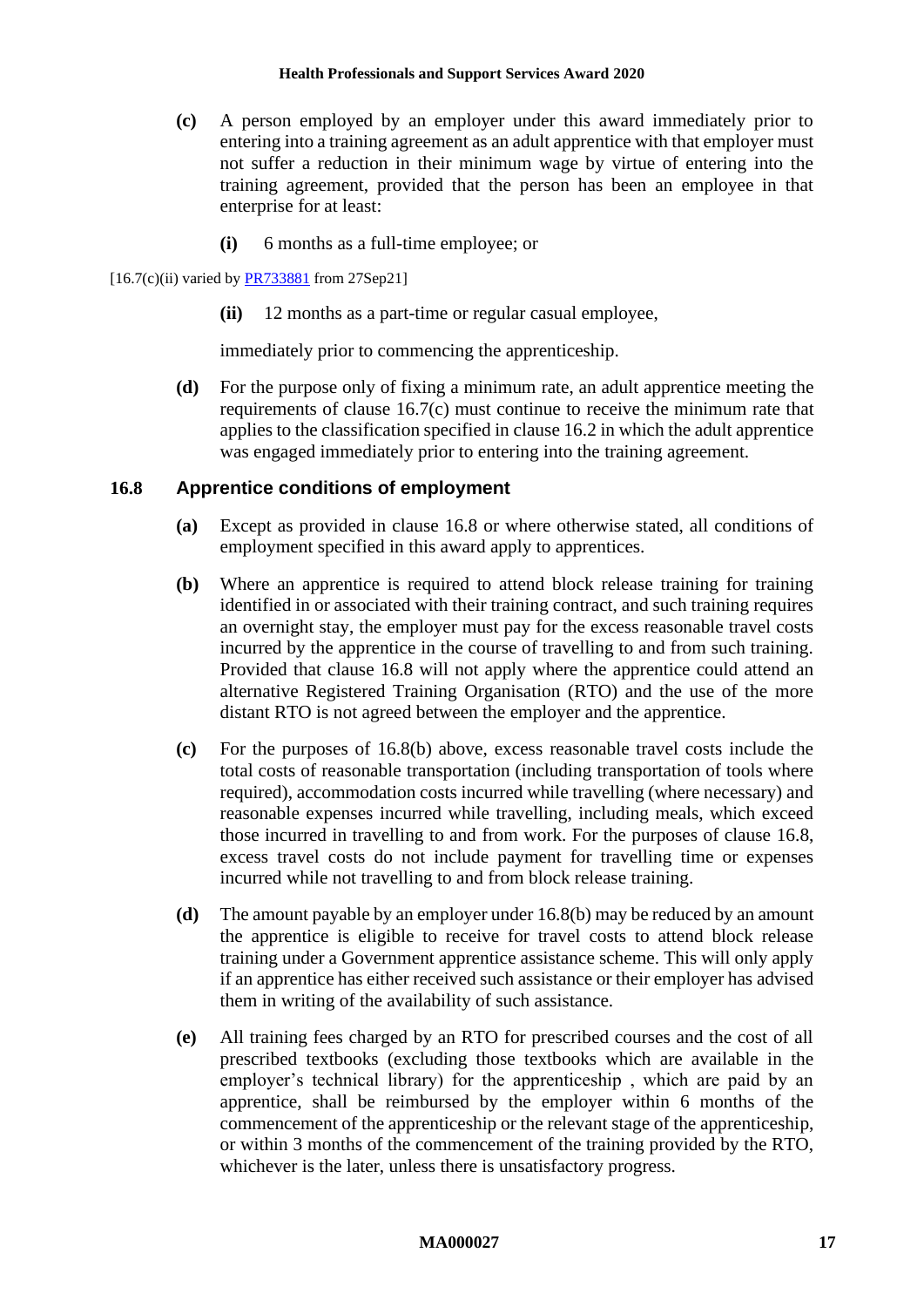- **(f)** An employer may meet its obligations under [16.8\(e\)](#page-16-3) by paying any fees and/or cost of textbooks directly to the RTO.
- **(g)** An apprentice is entitled to be released from work without loss of continuity of employment and to payment of the appropriate wages to attend any training and assessment specified in, or associated with, the training contract.
- <span id="page-17-2"></span>**(h)** Time spent by an apprentice in attending any training and/or assessment specified in, or associated with, the training contract is to be regarded as time worked for the employer for the purposes of calculating the apprentice's wages and determining the apprentice's employment conditions. Clause [16.8\(h\)](#page-17-2) operates subject to the provisions of [Schedule E—School-based Apprentices.](#page-66-0)
- **(i)** No apprentice will, except in an emergency, work or be required to work overtime or shiftwork at times which would prevent their attendance at training consistent with their training contract.

# <span id="page-17-0"></span>**17. Minimum rates for Health Professional employees**

[Varied b[y PR729282\]](https://www.fwc.gov.au/documents/awardsandorders/html/PR729282.htm)

## **17.1 Progression through pay points**

#### **(a) Progression through level 1**

Employees will enter at the relevant pay point and then progress through each pay point until they reach pay point 6 as follows:

- **(i)** for a full-time employee—annually; or
- **(ii)** for part-time or casual employees— after 1824 hours' experience.

#### **(b) Progression through levels 2–4**

Progression to the next pay point for all classifications for which there is more than one pay point will be:

- **(i)** for full-time employees—by annual movement; or
- **(ii)** for part-time or casual employees—after 1824 hours of similar experience,

having regard to the acquisition and use of skills.

#### <span id="page-17-1"></span>**17.2 Health Professional employee—level 1**

[17.2 varied by [PR718844,](https://www.fwc.gov.au/documents/awardsandorders/html/PR718844.htm) [PR729282](https://www.fwc.gov.au/documents/awardsandorders/html/PR729282.htm) ppc 01Jul21]

|                                   | <b>Minimum</b> weekly<br>rate | <b>Minimum hourly</b><br>rate |
|-----------------------------------|-------------------------------|-------------------------------|
|                                   | (full-time employee)          |                               |
|                                   |                               |                               |
| Pay point 1 (UG 2 qualification)  | 943.60                        | 24.83                         |
| Pay point 2 (3 year degree entry) | 980.10                        | 25.79                         |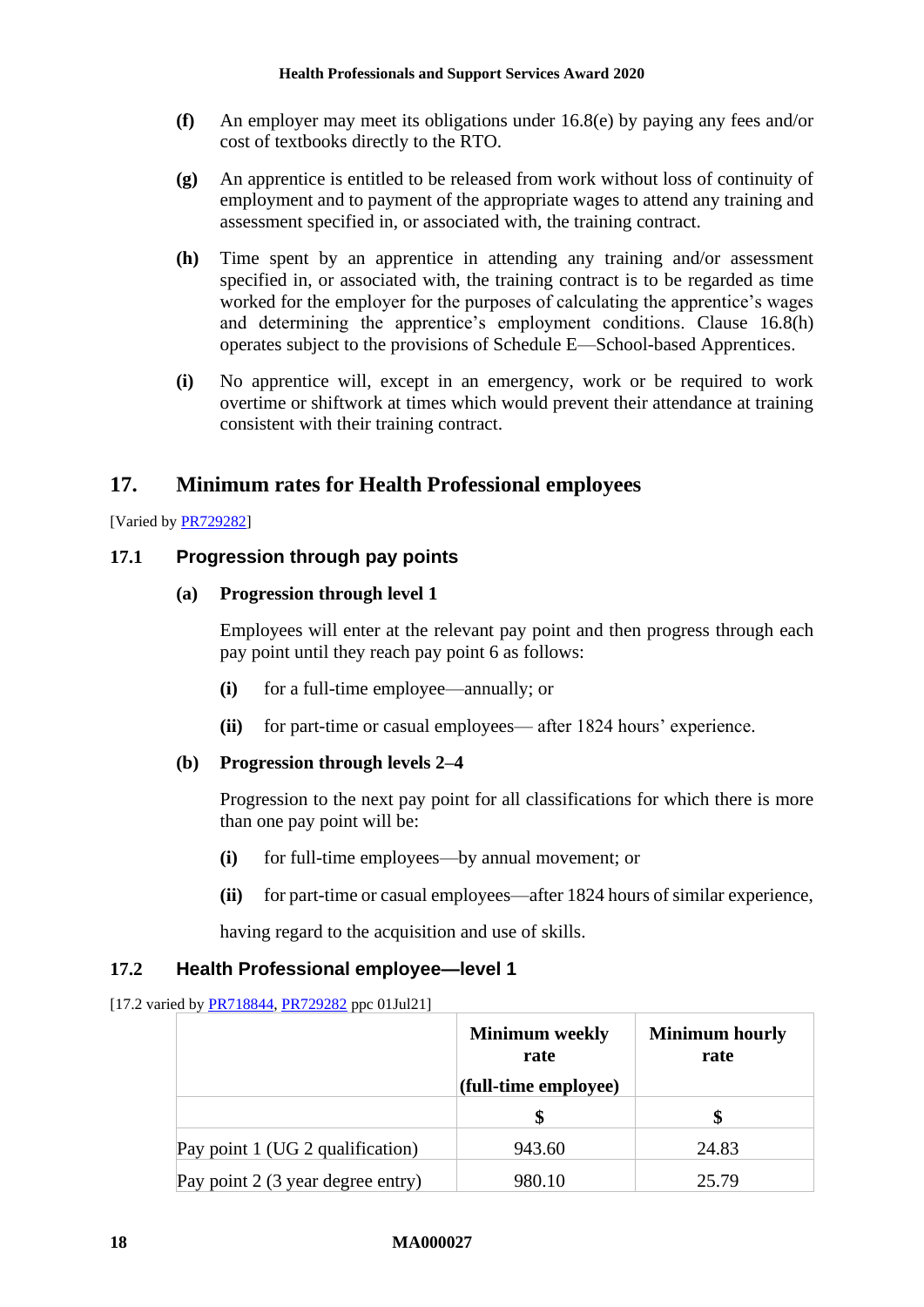|                                    | <b>Minimum</b> weekly<br>rate<br>(full-time employee) | <b>Minimum hourly</b><br>rate |
|------------------------------------|-------------------------------------------------------|-------------------------------|
|                                    | \$                                                    | \$                            |
| Pay point 3 (4 year degree entry)  | 1023.40                                               | 26.93                         |
| Pay point 4 (Masters degree entry) | 1058.70                                               | 27.86                         |
| Pay point 5 (PhD entry)            | 1153.30                                               | 30.35                         |
| Pay point 6                        | 1194.30                                               | 31.43                         |

# **17.3 Health Professional employee—level 2**

[17.3 varied by **PR718844, [PR729282](https://www.fwc.gov.au/documents/awardsandorders/html/PR729282.htm)** ppc 01Jul21]

|             | <b>Minimum weekly rate</b> | <b>Minimum hourly rate</b> |
|-------------|----------------------------|----------------------------|
|             | (full-time employee)       |                            |
|             | \$                         | \$                         |
| Pay point 1 | 1200.80                    | 31.60                      |
| Pay point 2 | 1244.50                    | 32.75                      |
| Pay point 3 | 1291.90                    | 34.00                      |
| Pay point 4 | 1343.30                    | 35.35                      |

## **17.4 Health Professional employee—level 3**

[17.4 varied by **PR718844**, **PR729282** ppc 01Jul21]

|             | <b>Minimum weekly rate</b><br>(full-time employee) | <b>Minimum hourly rate</b> |
|-------------|----------------------------------------------------|----------------------------|
|             | \$                                                 | \$                         |
| Pay point 1 | 1401.60                                            | 36.88                      |
| Pay point 2 | 1440.80                                            | 37.92                      |
| Pay point 3 | 1471.90                                            | 38.73                      |
| Pay point 4 | 1537.20                                            | 40.45                      |
| Pay point 5 | 1594.00                                            | 41.95                      |

## **17.5 Health Professional employee—level 4**

[17.5 varied by **PR718844**, **PR729282** ppc 01Jul21]

|             | <b>Minimum weekly rate</b><br>(full-time employee) | <b>Minimum hourly rate</b> |
|-------------|----------------------------------------------------|----------------------------|
|             |                                                    |                            |
| Pay point 1 | 1697.00                                            | 44.66                      |
| Pay point 2 | 1811.10                                            | 47.66                      |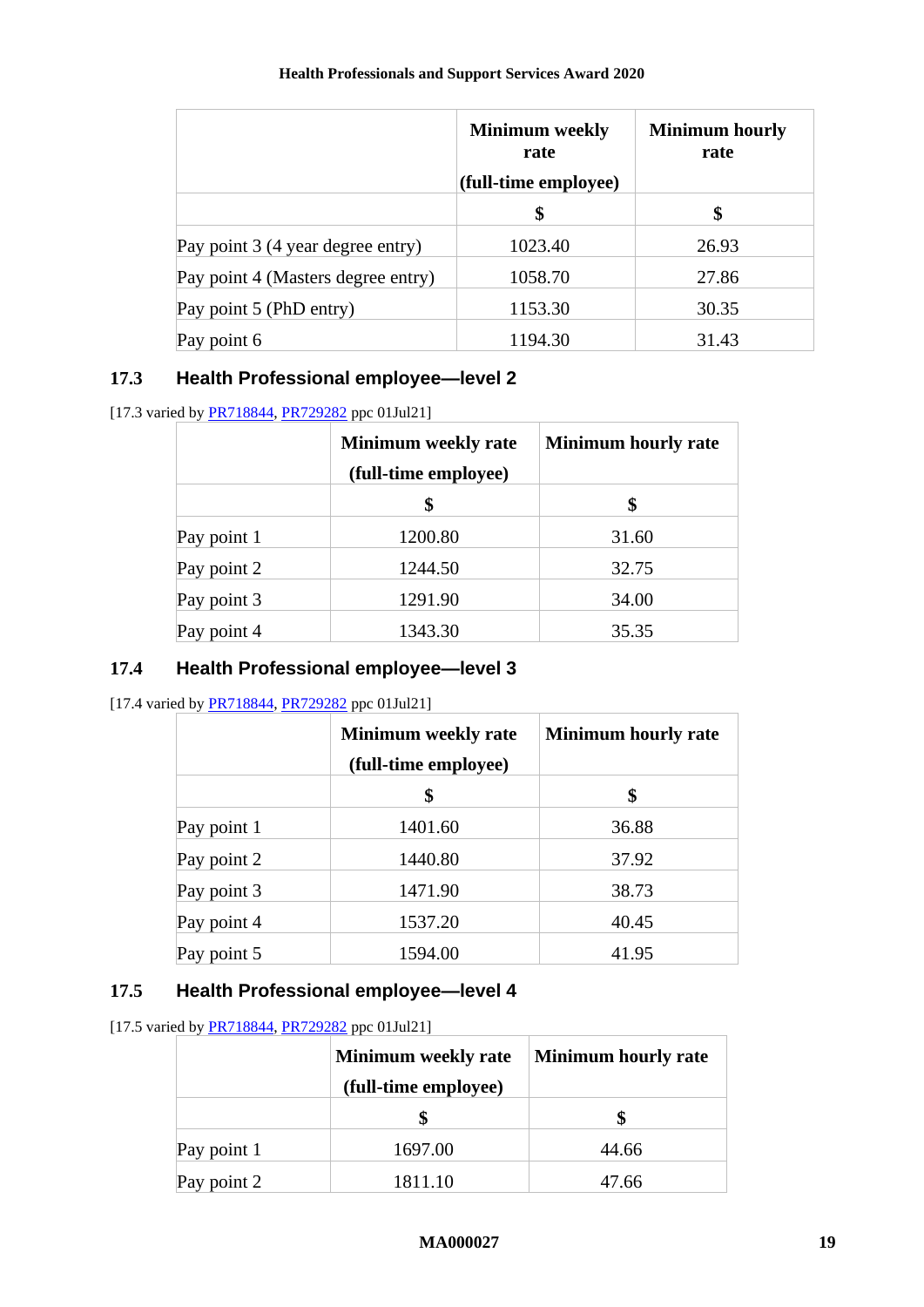|             | Minimum weekly rate<br>(full-time employee) | <b>Minimum hourly rate</b> |
|-------------|---------------------------------------------|----------------------------|
|             |                                             |                            |
| Pay point 3 | 1969.40                                     | 51.83                      |
| Pay point 4 | 2174.10                                     | 57.21                      |

NOTE: See [Schedule C—Summary of Hourly Rates](#page-55-0) for a summary of hourly rates of pay including overtime and penalty rates.

# <span id="page-19-0"></span>**18. Higher duties**

- **18.1** A Support Services employee engaged for 2 hours or less in any duties carrying a higher rate than the classification in which they are ordinarily employed will be paid at the higher rate for the time worked at the higher level.
- **18.2** A Support Services employee engaged for more than 2 hours in any duties carrying a higher rate than the classification in which they are ordinarily employed will be paid at the higher rate for the full day or shift worked at the higher level.
- **18.3** An employee classified as a Health Professional who is authorised to assume the duties of another employee on a higher classification under this award for a period of 5 or more consecutive working days will be paid for the period for which they assumed such duties at not less than the minimum rate prescribed for the classification applying to the employee so relieved.

# <span id="page-19-1"></span>**19. Supported wage system**

For employees who because of the effects of a disability are eligible for a supported wage, see [Schedule F—Supported Wage System.](#page-67-0)

# <span id="page-19-2"></span>**20. National training wage**

[Varied b[y PR718844,](https://www.fwc.gov.au/documents/awardsandorders/html/PR718844.htm) [PR723827,](https://www.fwc.gov.au/documents/awardsandorders/html/PR723827.htm) [PR729282\]](https://www.fwc.gov.au/documents/awardsandorders/html/PR729282.htm)

**20.1** Schedule E to the *Miscellaneous Award 2020* sets out minimum wage rates and conditions for employees undertaking traineeships.

[20.2 varied by [PR723827,](https://www.fwc.gov.au/documents/awardsandorders/html/PR723827.htm) [PR729282](https://www.fwc.gov.au/documents/awardsandorders/html/PR729282.htm) ppc 01Jul21]

**20.2** This award incorporates the terms of Schedule E to the *Miscellaneous Award 2020* as at 1 July 2021. Provided that any reference to "this award" in Schedule E to the *Miscellaneous Award 2020* is to be read as referring to the *Health Professionals and Support Services Award 2020* and not the *Miscellaneous Award 2020*.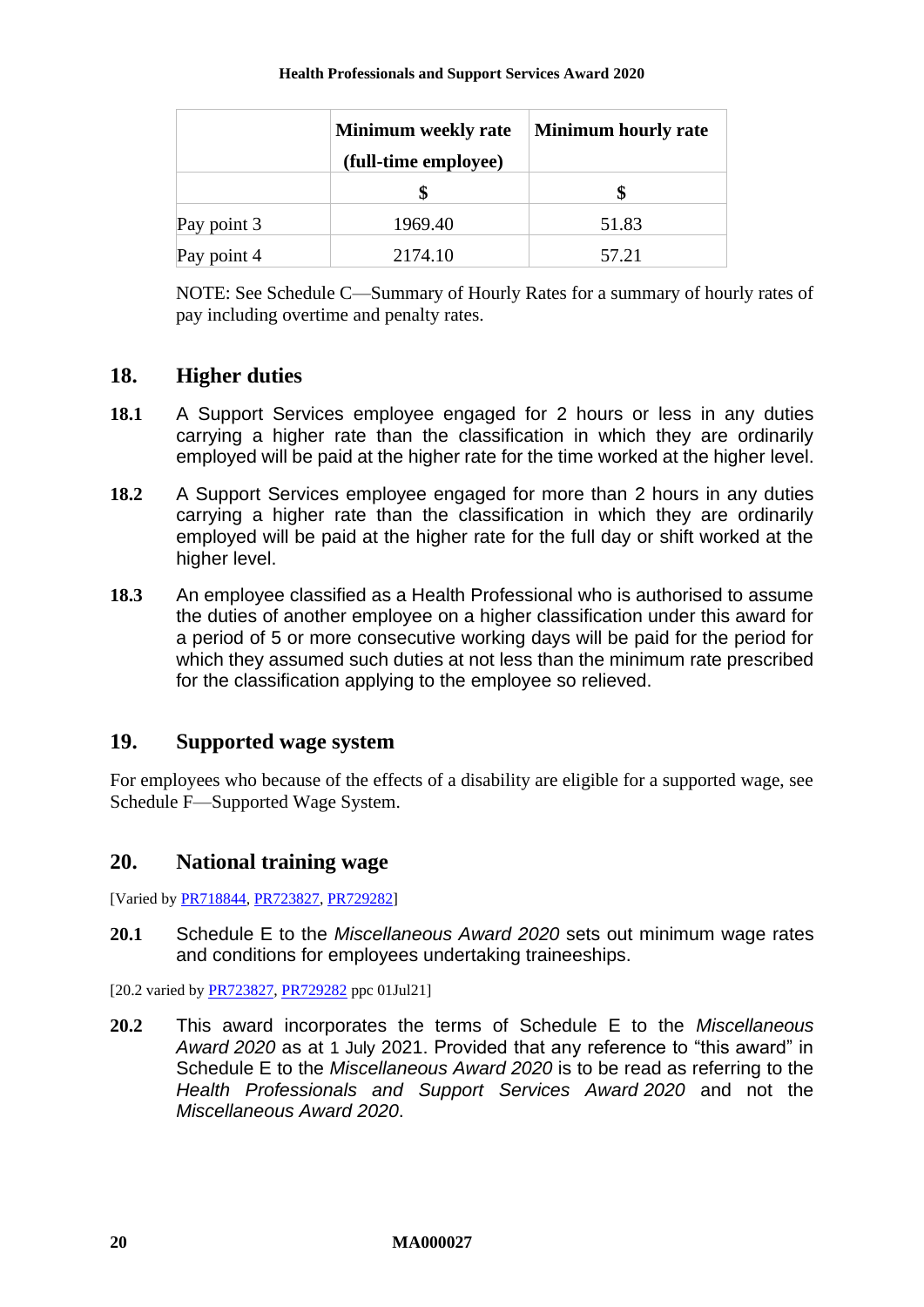<span id="page-20-0"></span>[20.3 inserted by  $PR718844$ ; deleted by  $PR723827$  ppc  $01Nov20$ ]

## **21. Payment of wages**

NOTE: Regulations 3.33(3) and 3.46(1)(g) of *Fair Work Regulations 2009* set out the requirements for pay records and the content of payslips including the requirement to separately identify any allowance paid.

- <span id="page-20-1"></span>**21.1** Wages will be paid weekly or fortnightly or, by agreement between the employer and the majority of employees, monthly.
- **21.2** Wages will be paid by cash, cheque or electronic funds transfer, as determined by the employer, into the bank or financial institution account nominated by the employee.

#### <span id="page-20-4"></span><span id="page-20-2"></span>**21.3 Payment on termination of employment**

- **(a)** The employer must pay an employee no later than 7 days after the day on which the employee's employment terminates:
	- **(i)** the employee's wages under this award for any complete or incomplete pay period up to the end of the day of termination; and
	- **(ii)** all other amounts that are due to the employee under this award and the [NES.](https://www.fwc.gov.au/documents/awardmod/download/nes.pdf)
- <span id="page-20-3"></span>**(b)** The requirement to pay wages and other amounts under clause [21.3\(a\)](#page-20-2) is subject to further order of the Commission and the employer making deductions authorised by this award or the [Act.](http://www.legislation.gov.au/Series/C2009A00028)

NOTE 1: Section 117(2) of the [Act](http://www.legislation.gov.au/Series/C2009A00028) provides that an employer must not terminate an employee's employment unless the employer has given the employee the required minimum period of notice or "has paid" to the employee payment instead of giving notice.

NOTE 2: Clause [21.3\(b\)](#page-20-3) allows the Commission to make an order delaying the requirement to make a payment under claus[e 21.3.](#page-20-4) For example, the Commission could make an order delaying the requirement to pay redundancy pay if an employer makes an application under section 120 of the [Act](http://www.legislation.gov.au/Series/C2009A00028) for the Commission to reduce the amount of redundancy pay an employee is entitled to under the [NES.](https://www.fwc.gov.au/documents/awardmod/download/nes.pdf)

NOTE 3: State and Territory long service leave laws or long service leave entitlements under section 113 of the [Act,](http://www.legislation.gov.au/Series/C2009A00028) may require an employer to pay an employee for accrued long service leave on the day on which the employee's employment terminates or shortly after.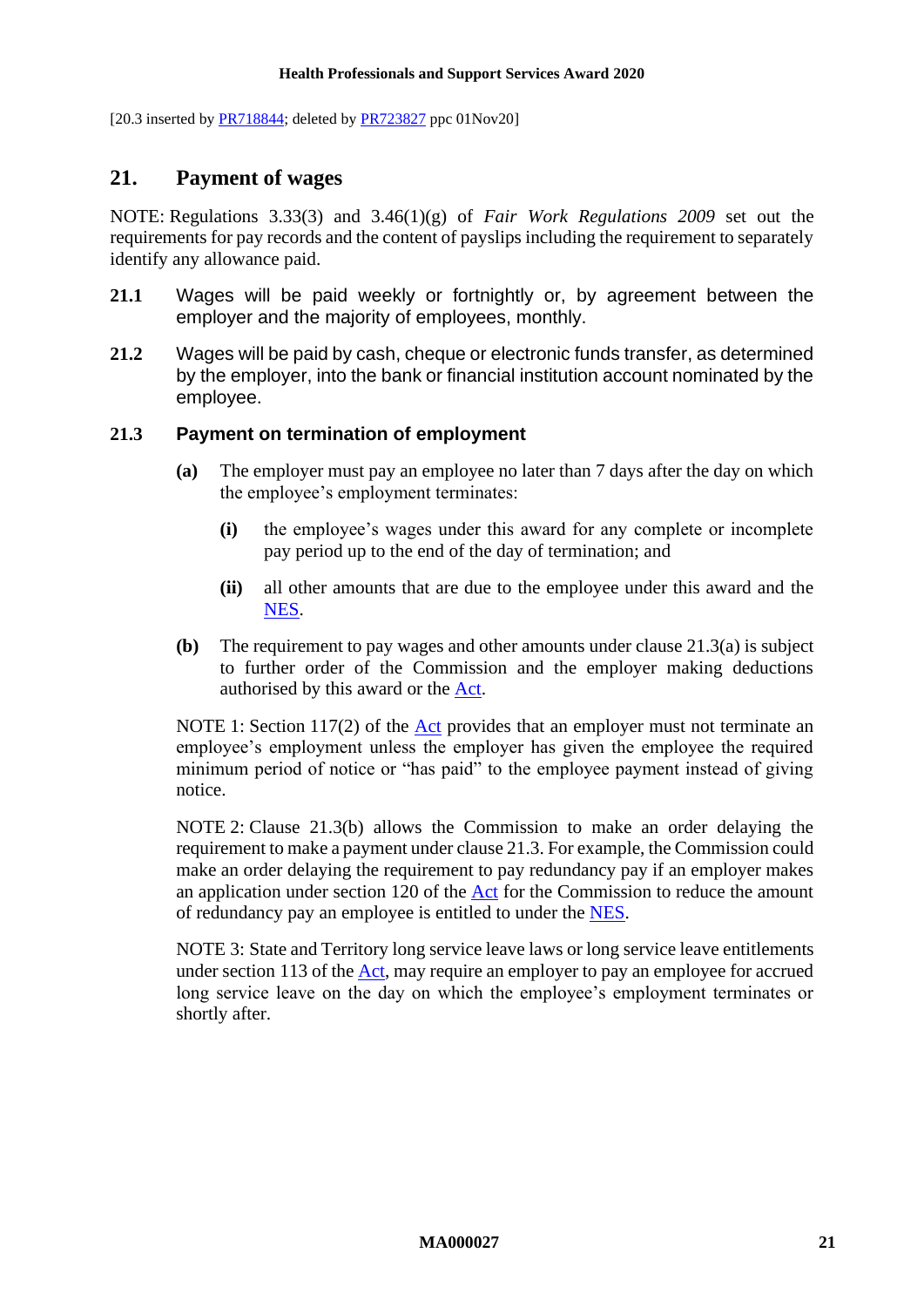## <span id="page-21-0"></span>**22. Annualised wage arrangements**

[21A inserted by  $PR740695$  ppc 9May22; corrected by  $PR741373$  ppc 10May22]

[New 22 inserted by **PR741373** ppc 10May22]

#### **22.1 Annualised wage instead of award provisions**

- **(a)** An employer and a full-time employee in the classification of Support Services employee Level 8 or Level 9 or Health Professional employee Level 2, Level 3 or Level 4 may enter into a written agreement for the employee to be paid an annualised wage in satisfaction, subject to clause [22.1\(c\),](#page-21-1) of any or all of the following provisions of the award:
	- **(i)** clause [16—](#page-13-1)Minimum [rates for Support Services employees](#page-13-1) and clause [17—Minimum rates for Health Professional employees;](#page-17-0)
	- **(ii)** clause [23—Allowances;](#page-22-0)
	- **(iii)** clause [25—Overtime;](#page-28-0)
	- **(iv)** clause [26—Penalty rates and shiftwork;](#page-32-0) and
	- **(v)** clause [27.3—Annual leave loading](#page-33-1)
- <span id="page-21-3"></span>**(b)** Where a written agreement for an annualised wage arrangement is entered into, the agreement must specify:
	- **(i)** the annualised wage that is payable;
	- **(ii)** which of the provisions of this award will be satisfied by payment of the annualised wage;
	- **(iii)** the method by which the annualised wage has been calculated, including specification of each separate component of the annualised wage and any overtime or penalty assumptions used in the calculation; and
	- **(iv)** the outer limit number of ordinary hours which would attract the payment of a penalty rate under the award and the outer limit number of overtime hours which the employee may be required to work in a pay period or roster cycle without being entitled to an amount in excess of the annualised wage in accordance with clause [22.1\(c\).](#page-21-1)
- <span id="page-21-2"></span><span id="page-21-1"></span>**(c)** If in a pay period or roster cycle an employee works any hours in excess of either of the outer limit amounts specified in the agreement pursuant to clause  $22.1(b)(iv)$ , such hours will not be covered by the annualised wage and must separately be paid for in accordance with the applicable provisions of this award.
- **(d)** The employer must give the employee a copy of the agreement and keep the agreement as a time and wages record.
- **(e)** The agreement may be terminated: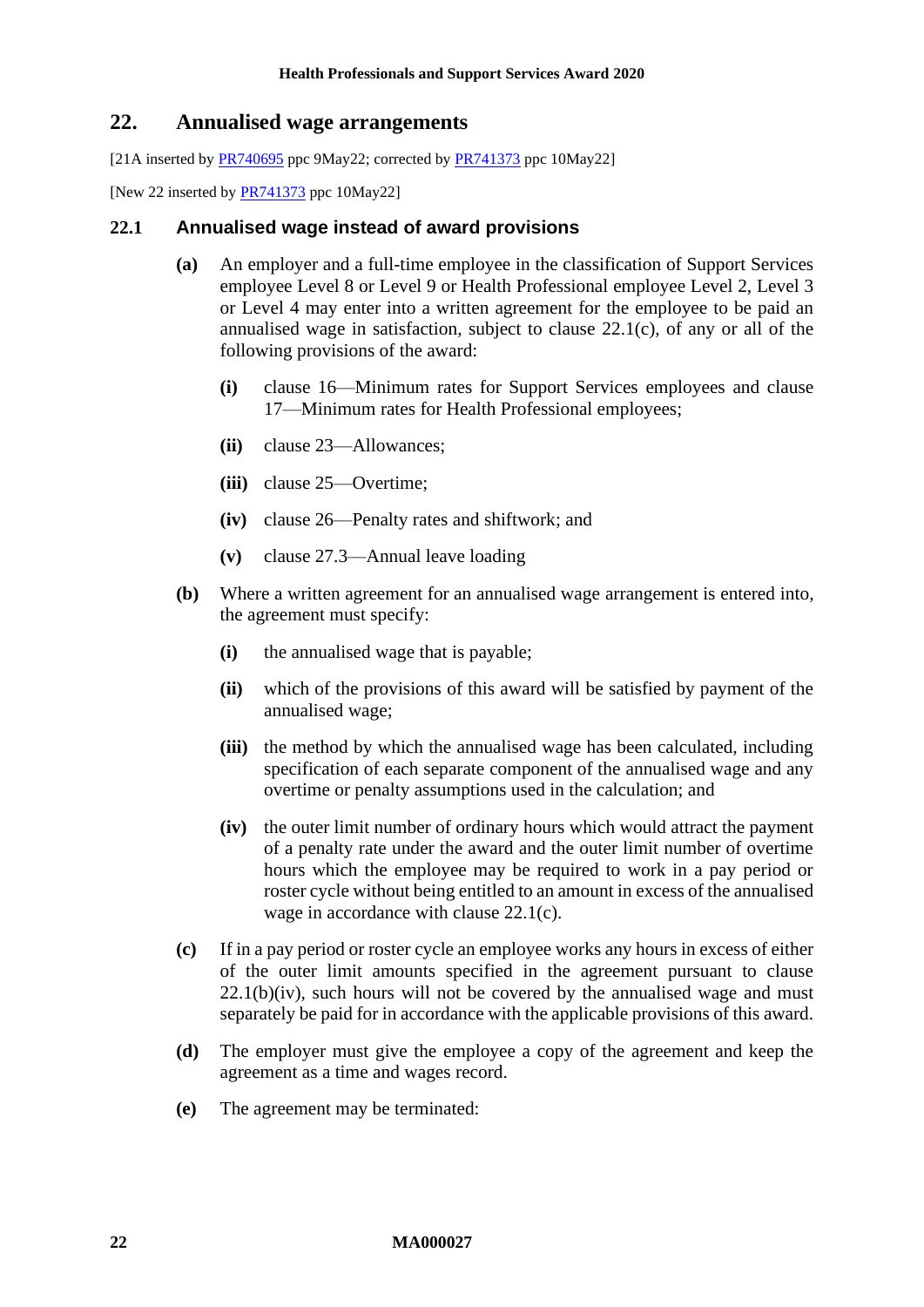- **(i)** by the employer or the employee giving 12 months' notice of termination, in writing, to the other party and the agreement ceasing to operate at the end of the notice period; or
- **(ii)** at any time, by written agreement between the employer and the individual employee.

#### **22.2 Annualised wage not to disadvantage employees**

- **(a)** The annualised wage must be no less than the amount the employee would have received under this award for the work performed over the year for which the wage is paid (or if the employment ceases or the agreement terminates earlier, over such lesser period as has been worked).
- **(b)** The employer must each 12 months from the commencement of the annualised wage arrangement or, within any 12 month period upon the termination of employment of the employee or termination of the agreement, calculate the amount of remuneration that would have been payable to the employee under the provisions of this award over the relevant period and compare it to the amount of the annualised wage actually paid to the employee. Where the latter amount is less than the former amount, the employer shall pay the employee the amount of the shortfall within 14 days.
- **(c)** The employer must keep a record of the starting and finishing times of work, and any unpaid breaks taken, of each employee subject to an annualised wage arrangement agreement for the purpose of undertaking the comparison required by claus[e 22.1\(b\).](#page-21-3) This record must be signed by the employee, or acknowledged as correct in writing (including by electronic means) by the employee, each pay period or roster cycle.

### **22.3 Base rate of pay for employees on annualised wage arrangements**

For the purposes of the [NES,](https://www.fwc.gov.au/documents/awardmod/download/nes.pdf) the base rate of pay of an employee receiving an annualised wage under this clause comprises the portion of the annualised wage equivalent to the relevant rate of pay in clause [16—](#page-13-1)Minimum [rates for Support](#page-13-1)  [Services employees](#page-13-1) and clause [17—Minimum rates for Health Professional employees](#page-17-0) and excludes any incentive-based payments, bonuses, loadings, monetary allowances, overtime and penalties.

# <span id="page-22-0"></span>**23. Allowances**

[Varied by [PR718844,](https://www.fwc.gov.au/documents/awardsandorders/html/PR718844.htm) [PR718999,](https://www.fwc.gov.au/documents/awardsandorders/html/PR718999.htm) [PR729282,](https://www.fwc.gov.au/documents/awardsandorders/html/PR729282.htm) [PR729470;](https://www.fwc.gov.au/documents/awardsandorders/html/PR729470.htm) 22 renumbered as 23 and corrected by [PR741373](https://www.fwc.gov.au/documents/awardsandorders/html/pr741373.htm) ppc 10May22]

NOTE: Regulations 3.33(3) and 3.46(1)(g) of *Fair Work Regulations 2009* set out the requirements for pay records and the content of payslips including the requirement to separately identify any allowance paid.

**23.1** Employers must pay to an employee the allowances the employee is entitled to under this award.

NOTE: See [Schedule D—Summary of Monetary Allowances](#page-63-0) for a summary of monetary allowances and method of adjustment.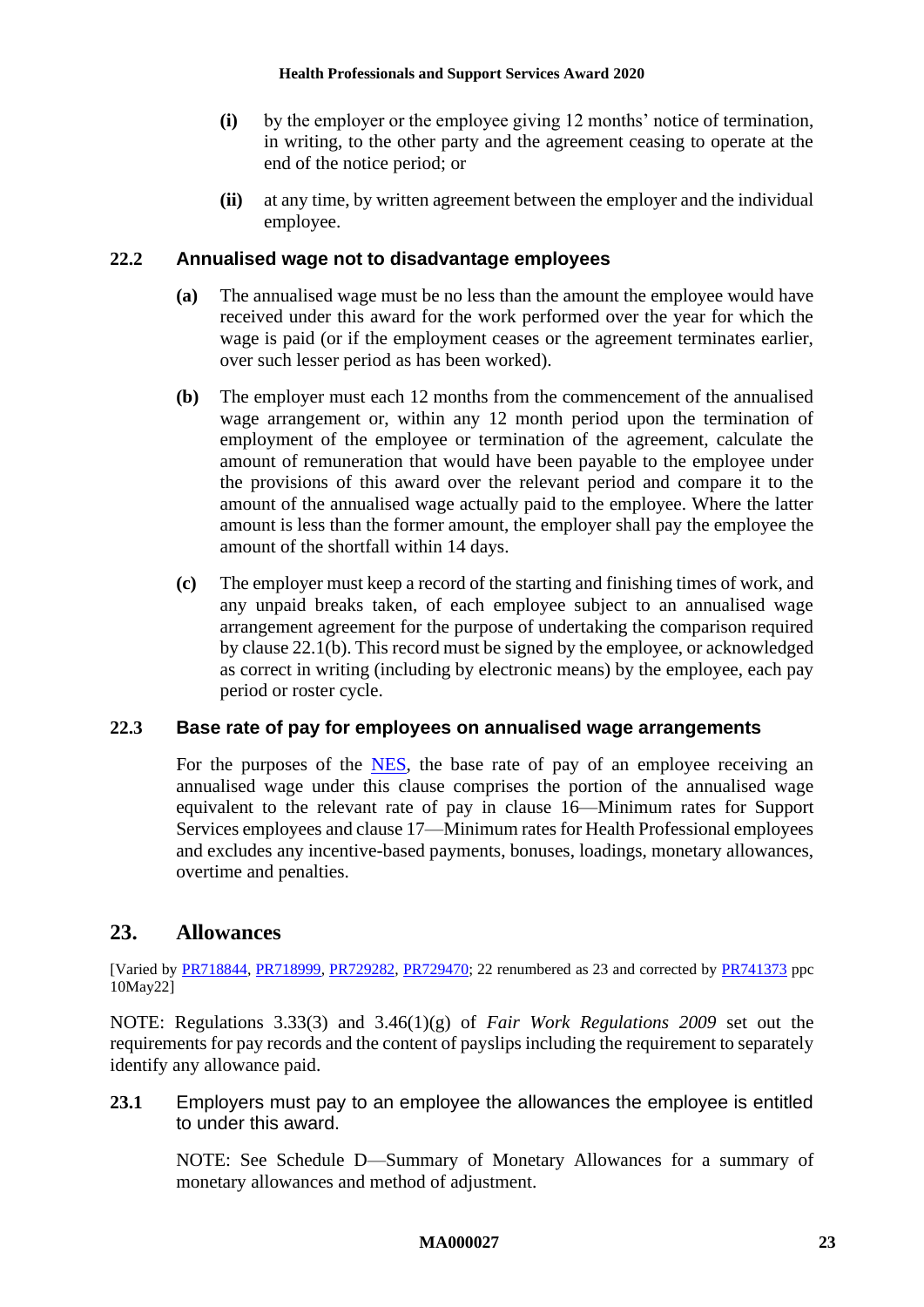## **23.2 Wage-related allowances**

#### **(a) Heat allowance**

- **(i)** Where work continues for more than 2 hours in temperatures exceeding 46°C employees will be entitled to 20 minutes rest after every 2 hours work without deduction of pay.
- **(ii)** It will be the responsibility of the employer to ascertain the temperature.

 $[22.2(a)(iii)$  varied by  $\frac{PR718844}{PR729282}$  ppc 01Jul21]

- **(iii)** Employees employed at their current place of work prior to 8 August 1991 working for more than one hour in the shade in places where the temperature is raised by artificial means will be paid the following amounts:
	- where the temperature exceeds 40°C but does not exceed 46°C—**\$0.49** per hour or part thereof; or
	- where the temperature exceeds  $46^{\circ}$ C—\$0.59 per hour or part thereof.

#### **(b) Nauseous work allowance**

[22.2(b)(i) varied by [PR718844,](https://www.fwc.gov.au/documents/awardsandorders/html/PR718844.htm) [PR729282](https://www.fwc.gov.au/documents/awardsandorders/html/PR729282.htm) ppc 01Jul21]

- **(i)** An allowance of **\$0.49** per hour or part thereof will be paid to an employee in any classification if:
	- they are engaged in handling linen of a nauseous nature other than linen sealed in airtight containers; and/or
	- for work which is of an unusually dirty or offensive nature having regard to the duty normally performed by such employee in such classification.

[22.2(b)(ii) varied by [PR718844,](https://www.fwc.gov.au/documents/awardsandorders/html/PR718844.htm) [PR729282](https://www.fwc.gov.au/documents/awardsandorders/html/PR729282.htm) ppc 01Jul21]

**(ii)** Any employee who is entitled to this allowance will be paid a minimum of **\$2.65** per week for nauseous or offensive work performed in any week.

#### **(c) Occasional interpreting allowance**

[22.2(c) varied by [PR718844,](https://www.fwc.gov.au/documents/awardsandorders/html/PR718844.htm) [PR729282](https://www.fwc.gov.au/documents/awardsandorders/html/PR729282.htm) ppc 01Jul21]

An employee not employed as a full-time interpreter who is required to perform interpreting duties will receive an additional **\$1.08** on each occasion with a maximum additional payment of **\$12.45** per week.

#### **(d) On-call allowance**

An employee required by the employer to be on-call will receive the following additional amounts for each 24 hour period or part thereof:

 $[22.2(d)(i)$  varied by  $PR718844$ ,  $PR729282$  ppc 01Jul21]

**(i)** when the on-call period is between Monday and Saturday inclusive— **\$21.17** per 24 hour period; and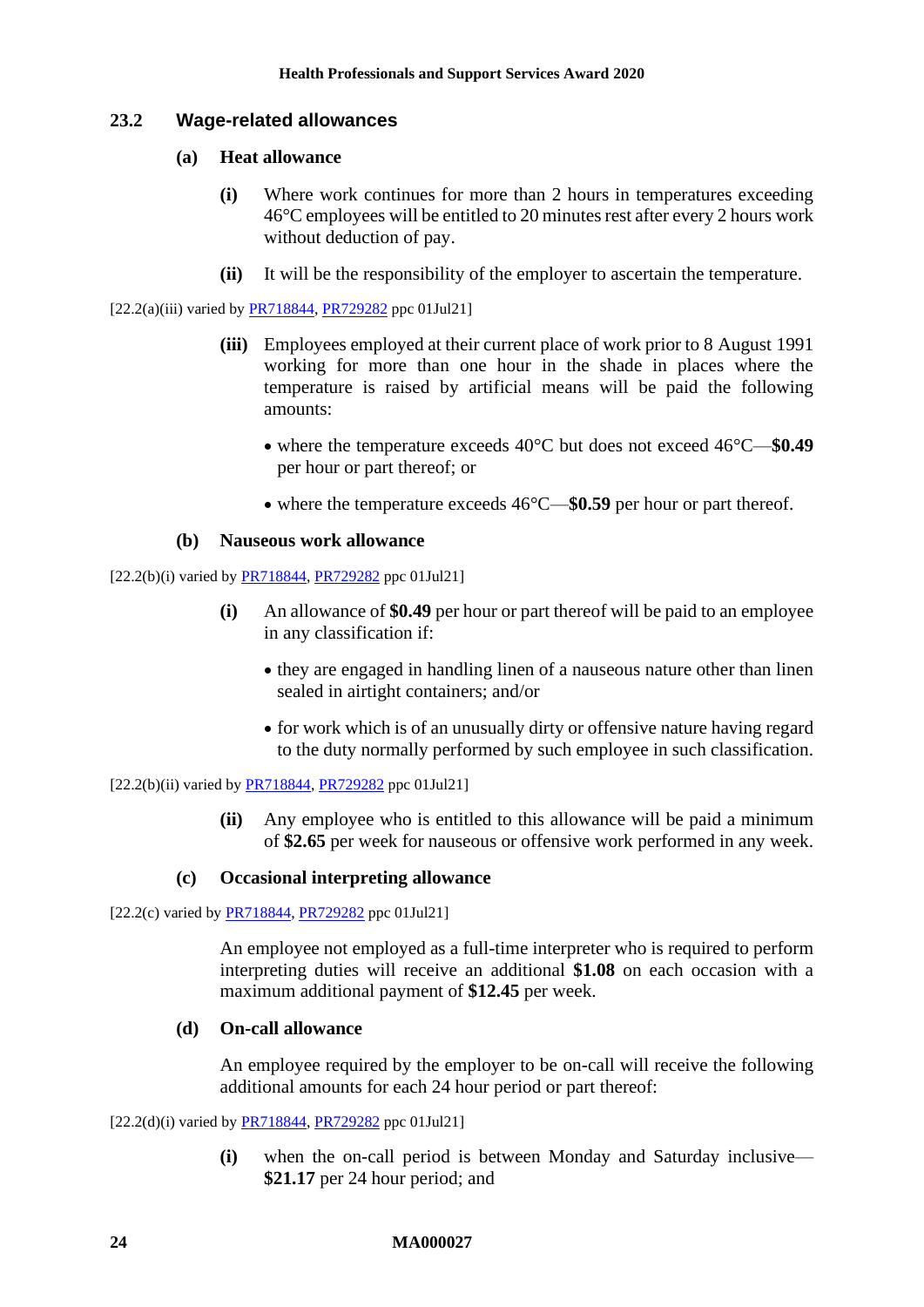$[22.2(d)(ii)$  varied by **PR718844**, **PR729282** ppc 01Jul21]

**(ii)** when the on-call period is on a Sunday or public holiday—**\$42.24** per 24 hour period.

#### <span id="page-24-0"></span>**23.3 Expense-related allowances**

#### **(a) Blood check allowance**

Any employee exposed to radiation hazards in the course of their work will be entitled to a blood count as often as is considered necessary and will be reimbursed for any out of pocket expenses arising from such test.

#### **(b) Clothing and equipment**

**(i)** Employees required to wear uniforms will be supplied with an adequate number of uniforms appropriate to the occupation free of cost. Uniforms are to remain the property of the employer and be laundered and maintained by the employer free of cost to the employee.

#### **(ii) Uniform allowance**

Instead of the provision of such uniforms, the employer may, by agreement with the employee, pay an employee a uniform allowance of:

- **\$1.23** per shift or part thereof on duty; or
- **\$6.24** per week,

whichever is the lesser amount.

#### **(iii) Laundry allowance**

Where an employee's uniforms are not laundered by or at the expense of the employer the employee will be paid a laundry allowance of:

- **\$0.32** per shift or part thereof on duty; or
- **\$1.49** per week,

whichever is the lesser amount.

- **(iv)** The uniform allowance, but not the laundry allowance, will be paid during all absences on leave, except absences on long service leave and absence on personal/carer's leave longer than 21 days. Where, prior to the taking of leave, an employee was paid a uniform allowance other than at the weekly rate, the rate to be paid during absence on leave will be the average of the allowance paid during the 4 weeks immediately preceding the taking of leave.
- **(v)** Where an employer requires an employee to wear rubber gloves, special clothing or where safety equipment is required for the work performed by an employee, the employer must reimburse the employee for the cost of purchasing the special clothing or safety equipment, except where the clothing or equipment is provided by the employer.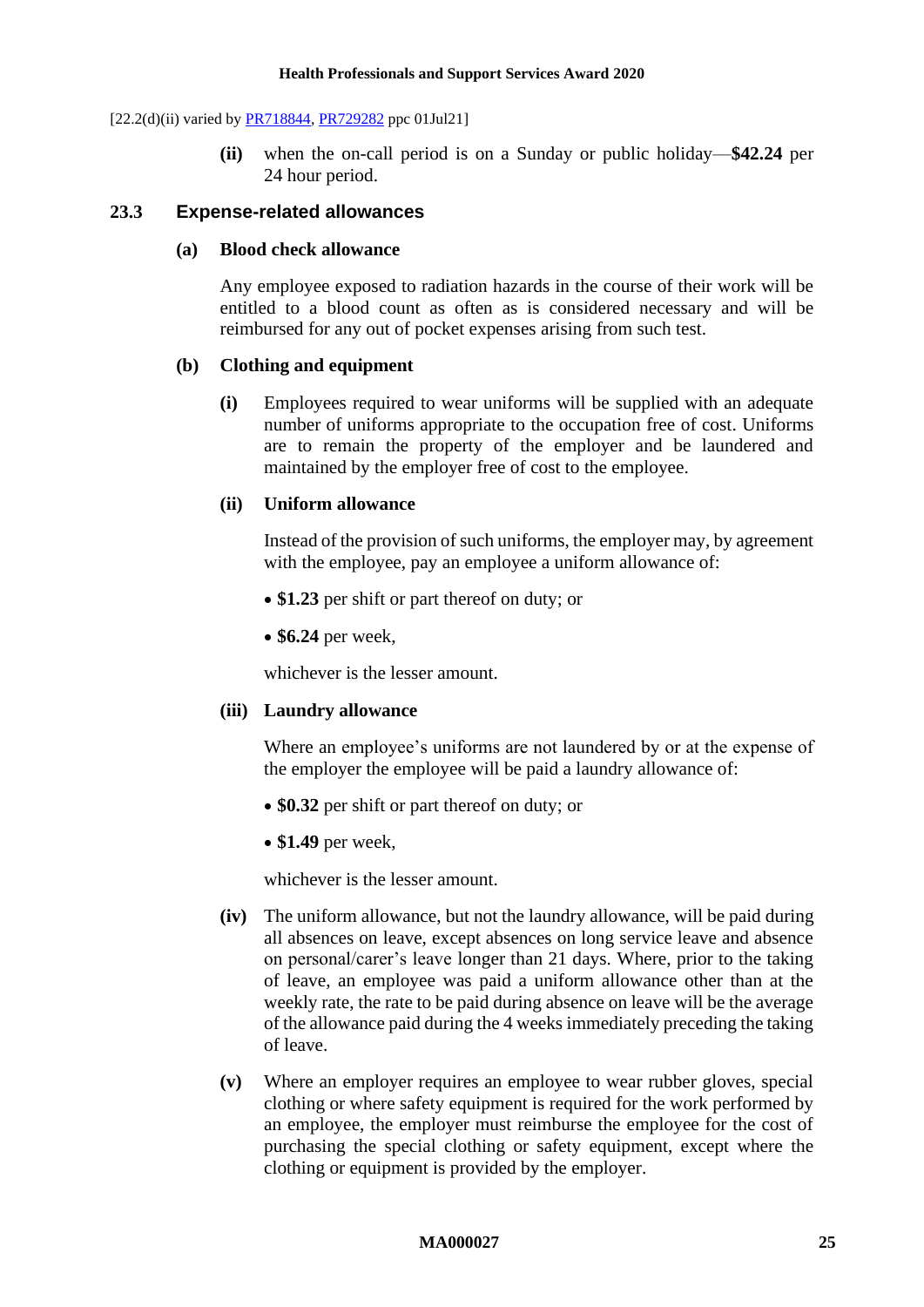#### **(c) Damaged clothing allowance**

- **(i)** Where an employee, in the course of their employment suffers any damage to or soiling of clothing or other personal effects (excluding female hosiery), the employer will be liable for the replacement, repair or the cleaning of the clothing or personal effects provided immediate notification is given of the damage or soiling.
- **(ii)** Clause [23.3](#page-24-0) will not apply where the damage or soiling is caused by the negligence of the employee.

#### **(d) Deduction for board and lodging**

Where the employer provides board and lodging, the wage rates prescribed in this award will be reduced by the following amounts per week:

[22.3(d)(i) varied by **PR718999**, **PR729470** ppc 01Jul21]

**(i)** employees receiving full adult rate of pay—**\$27.43**; or

[22.3(d)(ii) varied by [PR718999,](https://www.fwc.gov.au/documents/awardsandorders/html/PR718999.htm) [PR729470](https://www.fwc.gov.au/documents/awardsandorders/html/PR729470.htm) ppc 01Jul21]

**(ii)** trainees—**\$12.39**; and

 $[22.3(d)(iii)$  varied by  $\frac{PR718999}{PR729470}$  ppc 01Jul21]

**(iii)** where the employee buys their meals at ruling cafeteria rates, by an additional amount of—**\$17.09**.

#### **(e) Meal allowances**

<span id="page-25-0"></span>[22.3(e)(i) varied by  $\frac{PR718999}{PR729470}$  ppc 01Jul21]

- **(i)** When required to work after the usual finishing hour of work beyond one hour or, in the case of shiftworkers, when the overtime work on any shift exceeds one hour, an employee will be:
	- supplied with an adequate meal where an employer has adequate cooking and dining facilities; or
	- paid a meal allowance of **\$13.78**.

<span id="page-25-1"></span>[22.3(e)(ii) varied b[y PR718999,](https://www.fwc.gov.au/documents/awardsandorders/html/PR718999.htm) [PR729470](https://www.fwc.gov.au/documents/awardsandorders/html/PR729470.htm) ppc 01Jul21]

- **(ii)** In addition to the allowance provided for in clause [23.3\(e\)\(i\),](#page-25-0) where overtime work exceeds 4 hours, a further meal allowance of **\$12.42** will be paid.
- **(iii)** Clauses [23.3\(e\)\(i\)](#page-25-0) and [23.3\(e\)\(ii\)](#page-25-1) will not apply when an employee could reasonably return home for a meal within the meal break.
- **(iv)** On request the meal allowance will be paid on the same day as overtime is worked.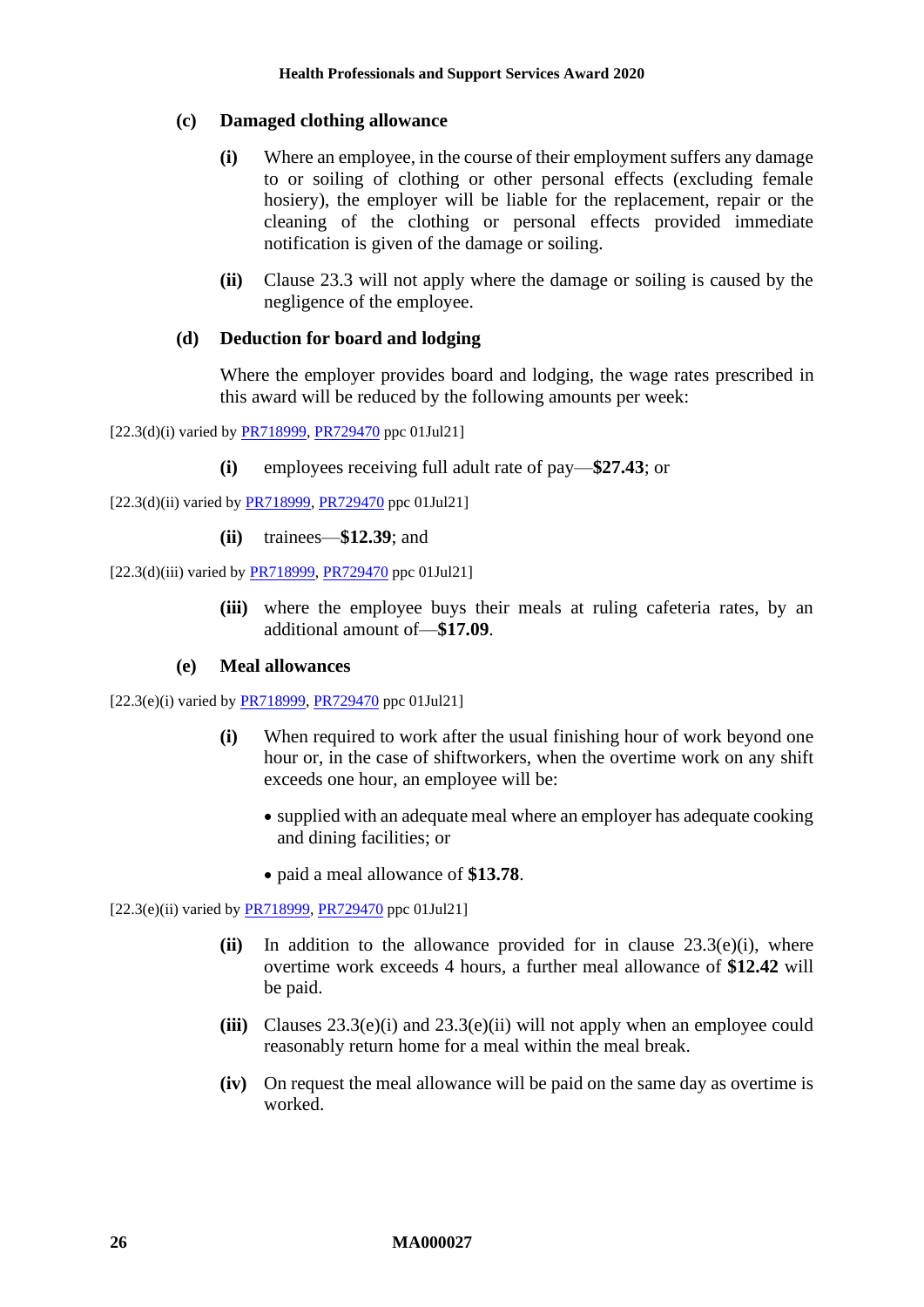#### **(f) Telephone allowance**

Where the employer requires an employee to install and/or maintain a telephone for the purpose of being on-call, the employer will refund the installation costs and the subsequent rental charges on production of receipted accounts.

#### **(g) Tool allowance**

 $[22.3(g)$  varied by **PR718999**, **PR729470** ppc 01Jul21]

A tool allowance of **\$12.03** per week for the supply and maintenance of tools will be paid to chefs and cooks who are not provided with all necessary tools by the employer.

#### **(h) Travelling, transport and fares**

<span id="page-26-1"></span> $[22.3(h)(i)$  varied by  $\frac{PR718999}{PR718999}$  ppc 01Jul20]

- **(i)** An employee required and authorised to use their own motor vehicle in the course of their duties will be paid an allowance of not less than **\$0.80** per kilometre.
- **(ii)** When an employee is involved in travelling on duty, if the employer cannot provide the appropriate transport, all reasonably incurred expenses in respect to fares, meals and accommodation will be met by the employer on production of receipted account(s) or other evidence acceptable to the employer.
- **(iii)** The employee will not be entitled to reimbursement for expenses referred to in clause [23.3\(h\)\(ii\),](#page-26-1) which exceed the mode of transport, meals or the standard of accommodation agreed with the employer, for these purposes.

# <span id="page-26-0"></span>**24. Superannuation**

[23 renumbered as 24 and corrected by **PR741373** ppc 10May22]

## **24.1 Superannuation legislation**

- **(a)** Superannuation legislation, including the *Superannuation Guarantee (Administration) Act 1992* (Cth), the S*uperannuation Guarantee Charge Act 1992* (Cth), the *Superannuation Industry (Supervision) Act 1993* (Cth) and the *Superannuation (Resolution of Complaints) Act 1993* (Cth), deals with the superannuation rights and obligations of employers and employees. Under superannuation legislation individual employees generally have the opportunity to choose their own superannuation fund. If an employee does not choose a superannuation fund, any superannuation fund nominated in the award covering the employee applies.
- **(b)** The rights and obligations in these clauses supplement those in superannuation legislation.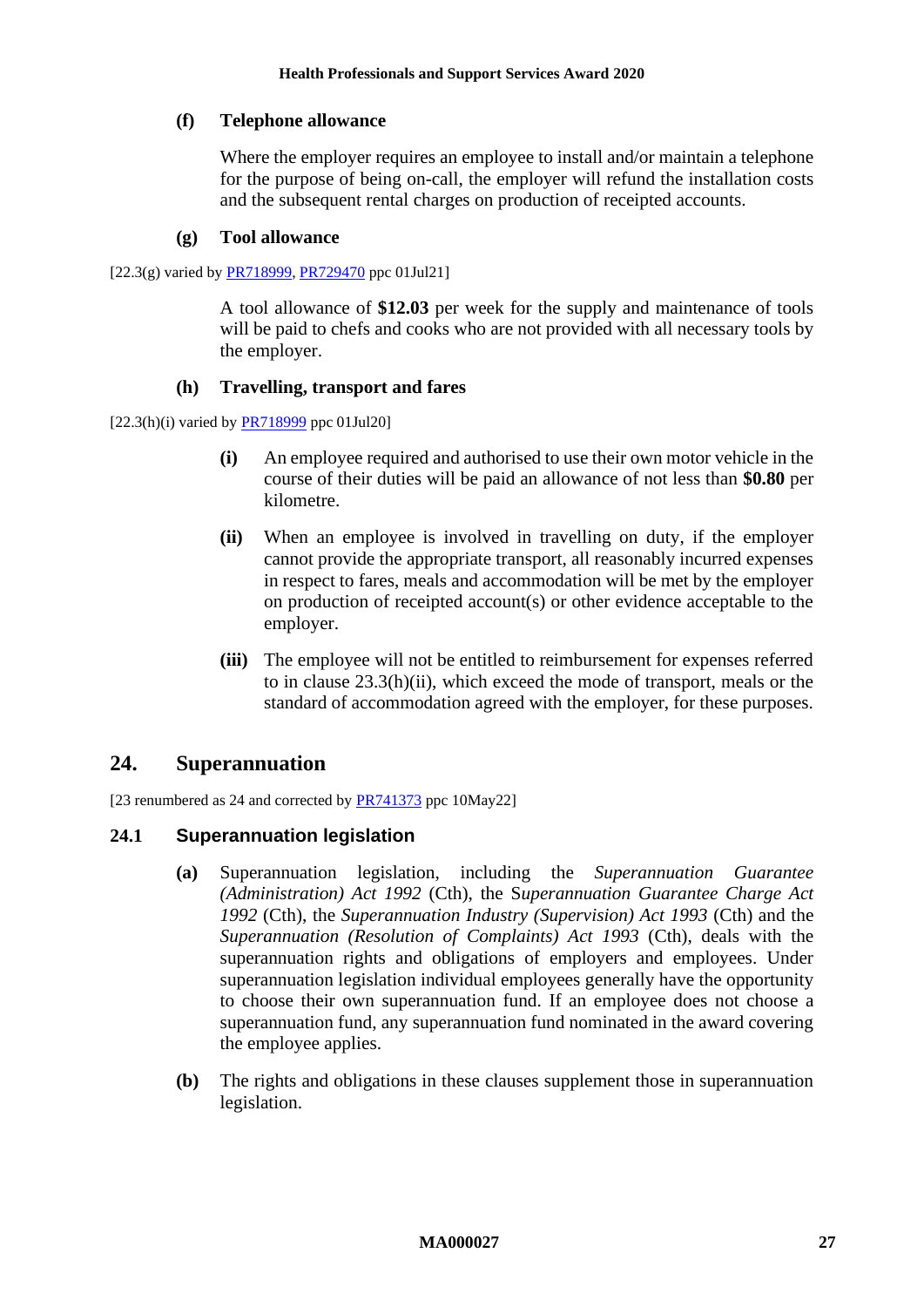## <span id="page-27-0"></span>**24.2 Employer contributions**

An employer must make such superannuation contributions to a superannuation fund for the benefit of an employee as will avoid the employer being required to pay the superannuation guarantee charge under superannuation legislation with respect to that employee.

#### <span id="page-27-1"></span>**24.3 Voluntary employee contributions**

- **(a)** Subject to the governing rules of the relevant superannuation fund, an employee may, in writing, authorise their employer to pay on behalf of the employee a specified amount from the post-taxation wages of the employee into the same superannuation fund as the employer makes the superannuation contributions provided for in clause [24.2.](#page-27-0)
- <span id="page-27-2"></span>**(b)** An employee may adjust the amount the employee has authorised their employer to pay from the wages of the employee from the first of the month following the giving of three months' written notice to their employer.
- **(c)** The employer must pay the amount authorised under clauses [24.3\(a\)](#page-27-1) or [24.3\(b\)](#page-27-2) no later than 28 days after the end of the month in which the deduction authorised under clauses [24.3\(a\)](#page-27-1) or [24.3\(b\)](#page-27-2) was made.

#### **24.4 Superannuation fund**

Unless, to comply with superannuation legislation, the employer is required to make the superannuation contributions provided for in claus[e 24.2](#page-27-0) to another superannuation fund that is chosen by the employee, the employer must make the superannuation contributions provided for in clause [24.2](#page-27-0) and pay the amount authorised under clauses [24.3\(a\)](#page-27-1) or [24.3\(b\)](#page-27-2) to one of the following superannuation funds or its successor:

- **(a)** First State Super;
- **(b)** Health Industry Plan (HIP);
- **(c)** Health Employees Superannuation Trust of Australia (HESTA);
- **(d)** Catholic Super (CSF);
- **(e)** Mercy Super;
- **(f)** Sunsuper;
- **(g)** Tasplan;
- **(h)** CareSuper;
- **(i)** NGS Super;
- **(j)** Statewide Superannuation Trust;
- **(k)** any superannuation fund to which the employer was making superannuation contributions for the benefit of its employees before 12 September 2008, provided the superannuation fund is an eligible choice fund and is a fund that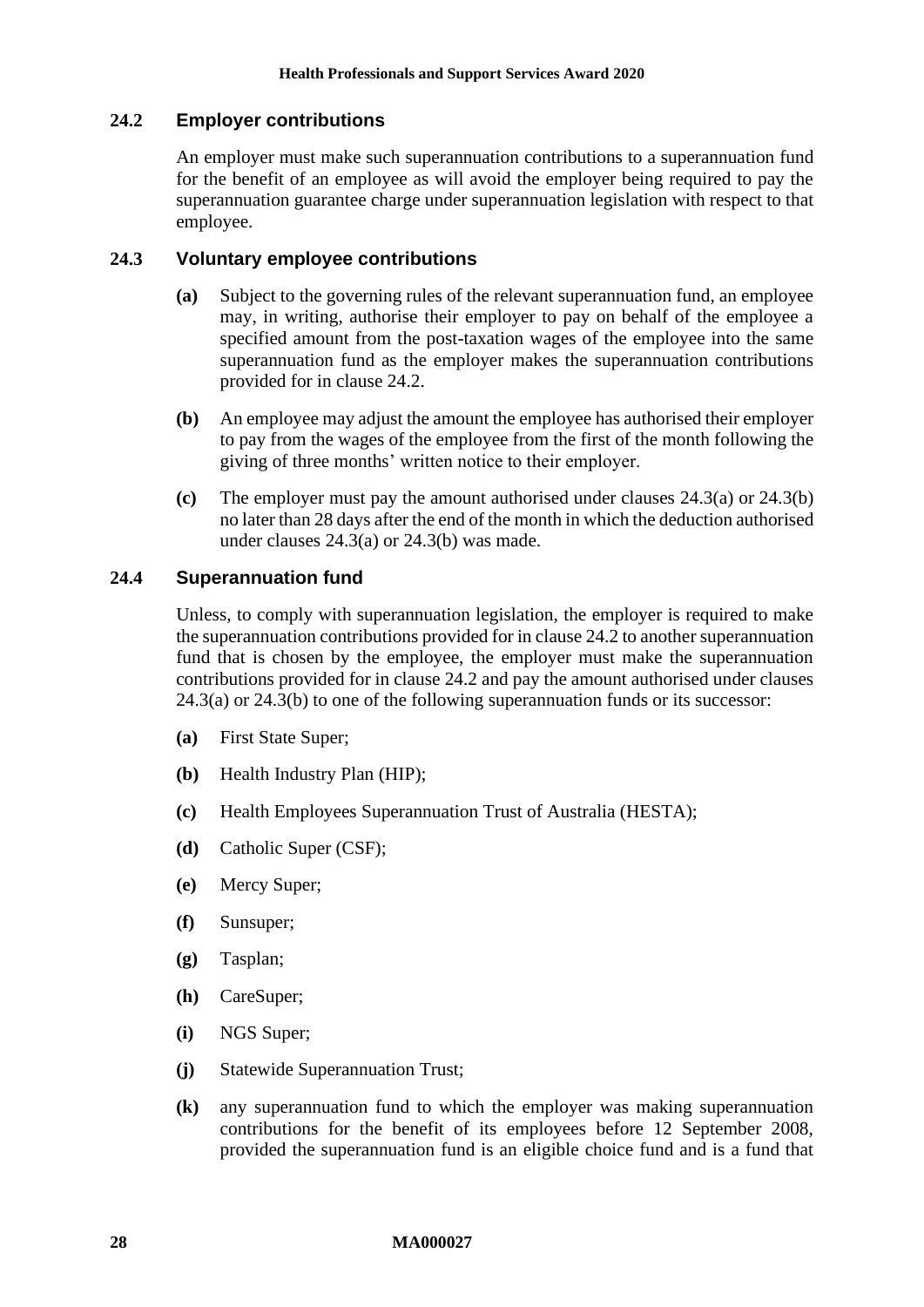offers a MySuper product or is an exempt public sector superannuation scheme; or

**(l)** a superannuation fund or scheme which the employee is a defined benefit member of.

# <span id="page-28-1"></span><span id="page-28-0"></span>**Part 5—Overtime and Penalty Rates**

# **25. Overtime**

[Varied b[y PR723909;](https://www.fwc.gov.au/documents/awardsandorders/html/PR723909.htm) 24 renumbered as 25 and corrected by [PR741373](https://www.fwc.gov.au/documents/awardsandorders/html/pr741373.htm) ppc 10May22]

[**24. Overtime rates** renamed by [PR723909](https://www.fwc.gov.au/documents/awardsandorders/html/PR723909.htm) ppc 20Nov20]

- **25.1** Overtime is paid in the following circumstances:
	- **(a)** Where a full-time employee:
		- **(i)** works in excess of their ordinary hours;
		- **(ii)** works in excess of 10 hours per shift;
	- **(b)** Where a part-time employee:
		- **(i)** works in excess of their ordinary hours, except where agreement has been reached in accordance with clauses [10.3;](#page-10-2) and/or
		- **(ii)** works in excess of 10 hours per shift; and/or
		- **(iii)** works in excess of an average of 38 hours per week in a fortnight or 4 week period.
	- **(c)** Where a casual employee:
		- **(i)** works in excess of 10 hours per shift; and/or
		- **(ii)** works in excess of 38 hours per week or 76 hours in a fortnight.
	- **(d)** Where an employee is deprived of part of their break between shifts as required by clause [25.4.](#page-29-1)

#### <span id="page-28-2"></span>**25.2 Overtime rates—full-time and part-time employees**

[24.2 substituted by  $\frac{PR723909}{PR723909}$  ppc 20Nov20]

- **(a)** An employee who works overtime shall be paid the following rates for their employment classification:
	- **(i)** Monday to Saturday—**150%** of the minimum hourly rate for the first 2 hours and **200%** of the minimum hourly rate after 2 hours;
	- **(ii)** Sunday—**200%** of the minimum hourly rate; and
	- **(iii)** Public Holidays—**250%** of the minimum hourly rate.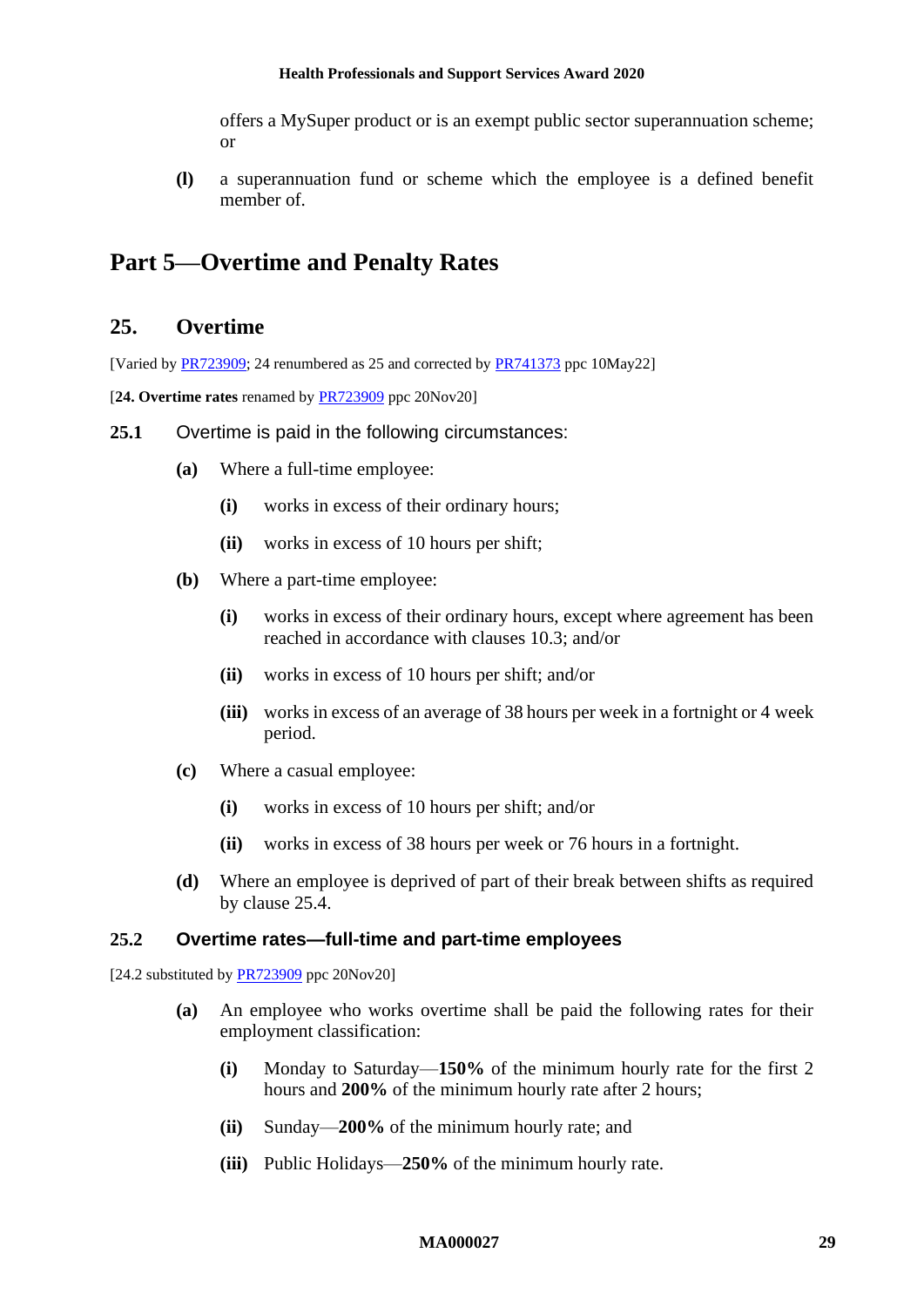**(b)** Overtime rates under clause [25.2](#page-28-2) will be in substitution for and not cumulative upon the penalties and loadings prescribed in clause [26—Penalty rates and](#page-32-0)  [shiftwork.](#page-32-0)

#### <span id="page-29-0"></span>**25.3 Overtime rates—casual employees**

[New 24.3 inserted by **PR723909** ppc 20Nov20]

- **(a)** An employee who works overtime shall be paid the following rates for their employment classification:
	- **(i)** Monday to Saturday—**187.5%** of the minimum hourly rate for the first 2 hours and **250%** of the minimum hourly rate after 2 hours;
	- **(ii)** Sunday—**250%** of the minimum hourly rate; and
	- **(iii)** Public Holidays—**312.5%** of the minimum hourly rate.
- **(b)** Overtime rates under clause [25.3](#page-29-0) will be in substitution for and not cumulative upon the penalties and loadings prescribed in clause [26—Penalty rates and](#page-32-0)  [shiftwork.](#page-32-0)

NOTE: The overtime rates for casual employees have been calculated by adding the casual loading prescribed by clause  $11.4(a)(ii)$  to the minimum hourly rate before applying the overtime rates for full-time and part-time employees prescribed by clause [25.2.](#page-28-2)

#### <span id="page-29-1"></span>**25.4 Rest period after overtime**

<span id="page-29-2"></span>[24.3 renumbered as 24.4 by [PR723909](https://www.fwc.gov.au/documents/awardsandorders/html/PR723909.htm) ppc 20Nov20]

**(a)** An employee working overtime is entitled to 10 consecutive hours off duty between the termination of work on one day and the commencement of work on the next day, without loss of pay for ordinary hours.

 $[24.4(b)$  substituted by  $\frac{PR723909}{PR723909}$  ppc 20Nov20]

- <span id="page-29-3"></span>**(b)** If, on the instructions of the employer, an employee referred to in clause [25.4\(a\)](#page-29-2) does not receive 10 consecutive hours off duty, the employee must be paid as follows:
	- **(i)** for a full-time or part-time employee—at a rate of **200%** of the minimum hourly rate applicable to their classification and pay point until being released from duty; and
	- **(ii)** for a casual employee—at a rate of **250%** of the minimum hourly rate applicable to their classification and pay point until being released from duty.

NOTE: The overtime rate for casual employees has been calculated by adding the casual loading prescribed by clause  $11.4(a)(ii)$  to the minimum hourly rate before applying the overtime rates for full-time and part-time employees prescribed by clause [25.4\(b\)\(i\).](#page-29-3)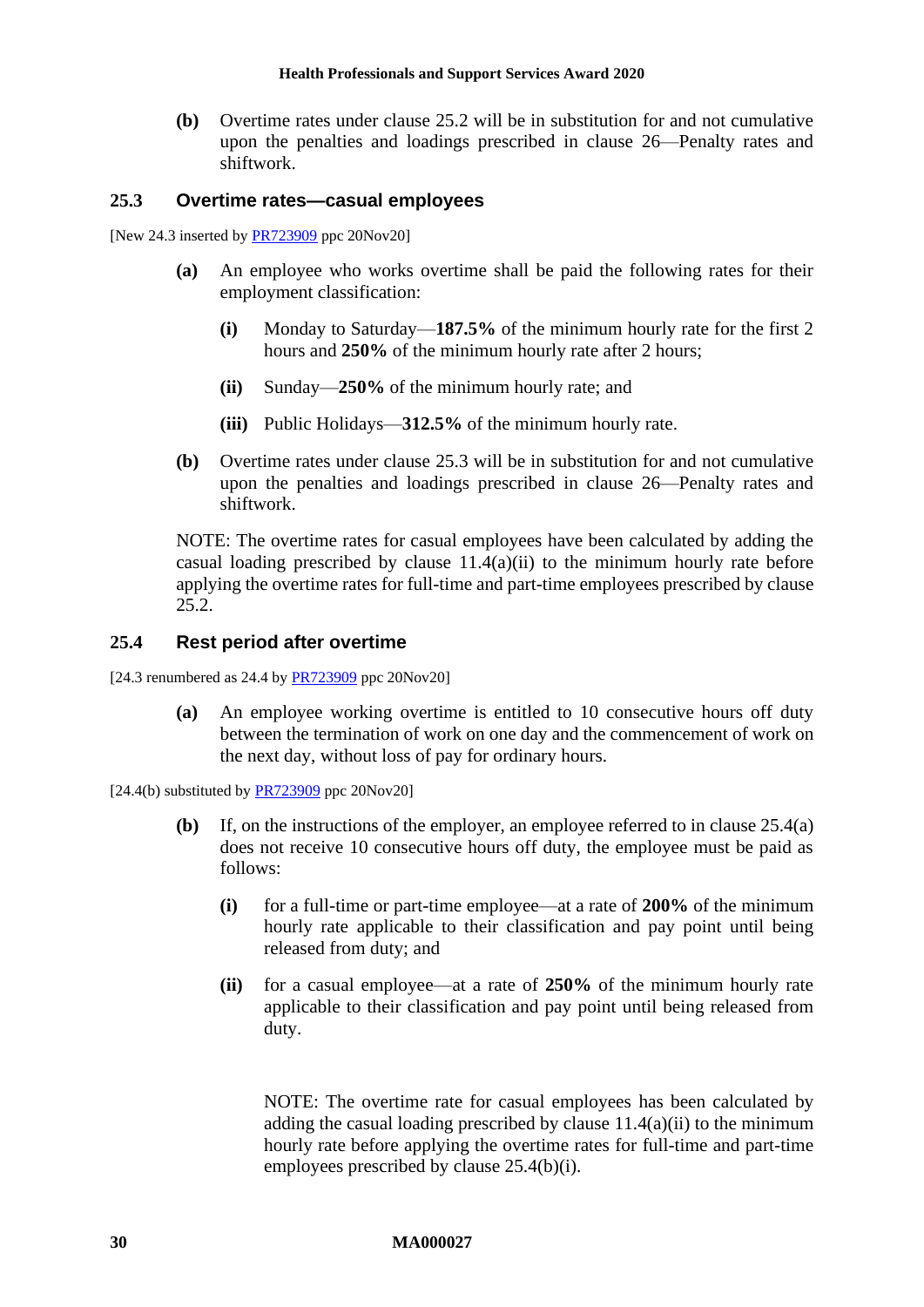$[24.4(b)(ii)$  renumbered as  $24.4(c)$  and varied by  $PR723909$  ppc  $20\text{Nov20}$ 

**(c)** Upon being released from duty, the employee is entitled to be absent until they have had at least 10 consecutive hours off duty, without loss of pay for ordinary working time occurring during their absence.

#### <span id="page-30-0"></span>**25.5 Time off instead of payment for overtime**

[24.4 renumbered as  $24.5$  by  $PR723909$  ppc  $20Nov20$ ]

- **(a)** An employee and employer may agree in writing to the employee taking time off instead of being paid for a particular amount of overtime that has been worked by the employee.
- <span id="page-30-3"></span>**(b)** Any amount of overtime that has been worked by an employee in a particular pay period and that is to be taken as time off instead of the employee being paid for it must be the subject of a separate agreement under clause [25.5.](#page-30-0)
- <span id="page-30-1"></span>**(c)** An agreement must state each of the following:
	- **(i)** the number of overtime hours to which it applies and when those hours were worked;
	- **(ii)** that the employer and employee agree that the employee may take time off instead of being paid for the overtime;
	- **(iii)** that, if the employee requests at any time, the employer must pay the employee, for overtime covered by the agreement but not taken as time off, at the overtime rate applicable to the overtime when worked;
	- **(iv)** that any payment mentioned in clause  $25.5(c)(iii)$  must be made in the next pay period following the request.

NOTE: An example of the type of agreement required by clause [25.5](#page-30-0) is set out at [Schedule G—Agreement for Time Off Instead of Payment for Overtime.](#page-70-0) There is no requirement to use the form of agreement set out at [Schedule G—](#page-70-0) [Agreement for Time Off Instead of Payment for Overtime.](#page-70-0) An agreement under clause [25.5](#page-30-0) can also be made by an exchange of emails between the employee and employer, or by other electronic means.

**(d)** The period of time off that an employee is entitled to take is the same as the number of overtime hours worked.

EXAMPLE: By making an agreement under clause [25.5](#page-30-0) an employee who worked 2 overtime hours is entitled to 2 hours' time off.

- <span id="page-30-2"></span>**(e)** Time off must be taken:
	- **(i)** within the period of 6 months after the overtime is worked; and
	- **(ii)** at a time or times within that period of 6 months agreed by the employee and employer.
- **(f)** If the employee requests at any time, to be paid for overtime covered by an agreement under clause [25.5](#page-30-0) but not taken as time off, the employer must pay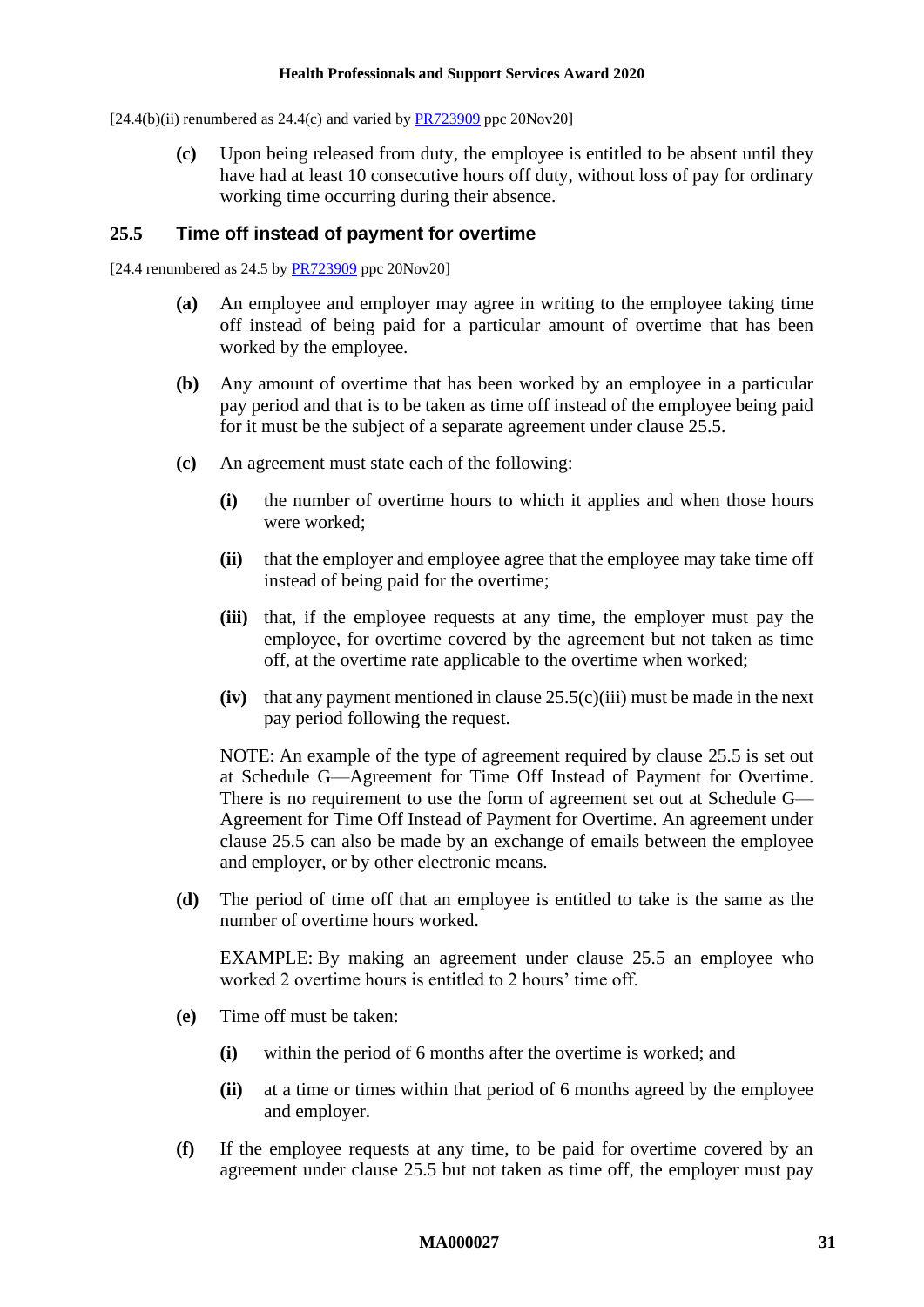the employee for the overtime, in the next pay period following the request, at the overtime rate applicable to the overtime when worked.

- **(g)** If time off for overtime that has been worked is not taken within the period of 6 months mentioned in clause [25.5\(e\),](#page-30-2) the employer must pay the employee for the overtime, in the next pay period following those 6 months, at the overtime rate applicable to the overtime when worked.
- **(h)** The employer must keep a copy of any agreement under clause [25.5](#page-30-0) as an employee record.
- **(i)** An employer must not exert undue influence or undue pressure on an employee in relation to a decision by the employee to make, or not make, an agreement to take time off instead of payment for overtime.
- **(j)** An employee may, under section 65 of the [Act,](http://www.legislation.gov.au/Series/C2009A00028) request to take time off, at a time or times specified in the request or to be subsequently agreed by the employer and the employee, instead of being paid for overtime worked by the employee. If the employer agrees to the request then clause [25.5](#page-30-0) will apply, including the requirement for separate written agreements under clause [25.5\(b\)](#page-30-3) for overtime that has been worked.

NOTE: If an employee makes a request under section 65 of the [Act](http://www.legislation.gov.au/Series/C2009A00028) for a change in working arrangements, the employer may only refuse that request on reasonable business grounds (see section 65(5) of the [Act\)](http://www.legislation.gov.au/Series/C2009A00028).

**(k)** If, on the termination of the employee's employment, time off for overtime worked by the employee to which clause [25.5](#page-30-0) applies has not been taken, the employer must pay the employee for the overtime at the overtime rate applicable to the overtime when worked.

NOTE: Under section 345(1) of the [Act,](http://www.legislation.gov.au/Series/C2009A00028) a person must not knowingly or recklessly make a false or misleading representation about the workplace rights of another person under clause [25.5.](#page-30-0)

#### **25.6 Recall to work overtime**

[24.5 renumbered as 24.6 by [PR723909](https://www.fwc.gov.au/documents/awardsandorders/html/PR723909.htm) ppc 20Nov20]

An employee who is recalled to work overtime after leaving the employer's premises will be paid for a minimum of 2 hours' work at the appropriate overtime rate.

#### **25.7 Paid rest break during overtime**

[24.6 renumbered as 24.7 by [PR723909](https://www.fwc.gov.au/documents/awardsandorders/html/PR723909.htm) ppc 20Nov20]

An employee working overtime will take a paid rest break of 20 minutes after each 4 hours of overtime worked if required to continue work after the break.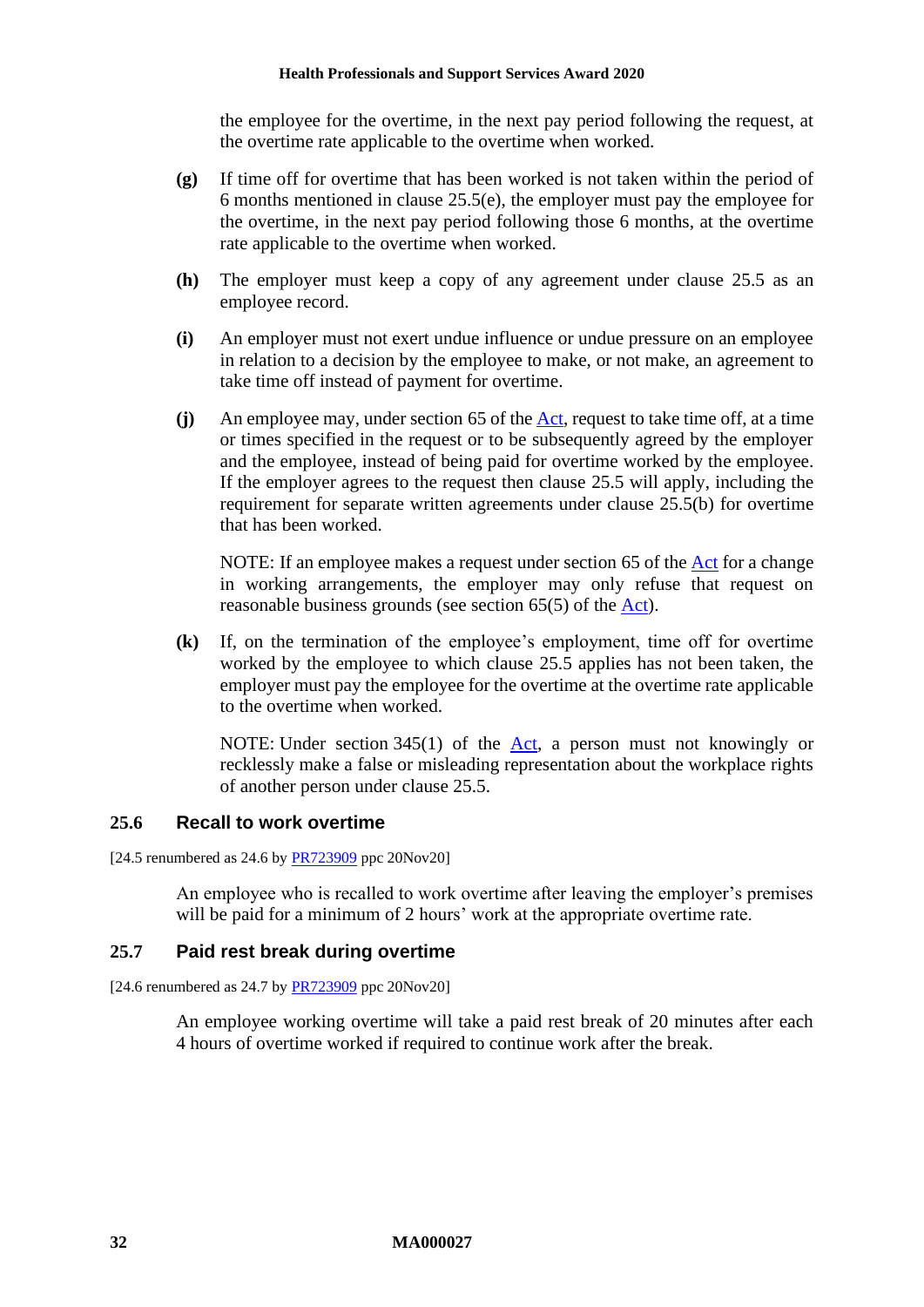# <span id="page-32-0"></span>**26. Penalty rates and shiftwork**

[25 renumbered as 26 and corrected by [PR741373](https://www.fwc.gov.au/documents/awardsandorders/html/pr741373.htm) ppc 10May22]

## <span id="page-32-5"></span>**26.1 Weekend penalty rates**

- **(a)** For all ordinary hours worked between midnight Friday and midnight Sunday a full-time or part-time employee will be paid **150%** of the minimum hourly rate applicable to their classification and pay point.
- **(b)** A casual employee who works on a Saturday or Sunday will be paid **175%** of the minimum hourly rate applicable to their classification and pay point for all time worked, but will not be paid the casual loading of **25%**.

## **26.2 Public holidays**

Payment for public holidays is in accordance with clause [33.1.](#page-37-6)

#### <span id="page-32-4"></span><span id="page-32-3"></span>**26.3 Shiftwork penalty rates**

- **(a)** Where the ordinary rostered hours of work of a shiftworker finish between 6.00 pm and 8.00 am or commence between 6.00 pm and 6.00 am, the employee will be paid **115%** of the minimum hourly rate of pay applicable to their classification and pay point.
- **(b)** A casual employee who works shiftwork as defined in claus[e 26.3\(a\)](#page-32-3) will be paid **140%** of the minimum hourly rate of pay applicable to their classification and pay point but will not be paid the casual loading of **25%**.
- **(c)** The shiftwork penalty rates prescribed in clause [26.3](#page-32-4) will not apply to shiftwork performed by any employee on Saturday, Sunday or public holidays where the extra payment prescribed in clause [26.1—Weekend penalty rates](#page-32-5) and clause [33—Public holidays,](#page-37-4) apply.

# <span id="page-32-2"></span><span id="page-32-1"></span>**Part 6—Leave and Public Holidays**

# **27. Annual leave**

[26 renumbered as 27 and corrected by [PR741373](https://www.fwc.gov.au/documents/awardsandorders/html/pr741373.htm) ppc 10May22]

**27.1** Annual leave is provided for in the [NES.](https://www.fwc.gov.au/documents/awardmod/download/nes.pdf) Clause [27](#page-32-1) contains additional provisions.

## <span id="page-32-6"></span>**27.2 Additional leave for certain shiftworkers**

- **(a)** The [NES](https://www.fwc.gov.au/documents/awardmod/download/nes.pdf) provides that an employee who is defined as a shiftworker under clause [27.2](#page-32-6) is entitled to an additional week's annual leave on the same terms and conditions.
- **(b)** For the purpose of the [NES](https://www.fwc.gov.au/documents/awardmod/download/nes.pdf) a shiftworker is an employee who is regularly rostered to work Sundays and public holidays.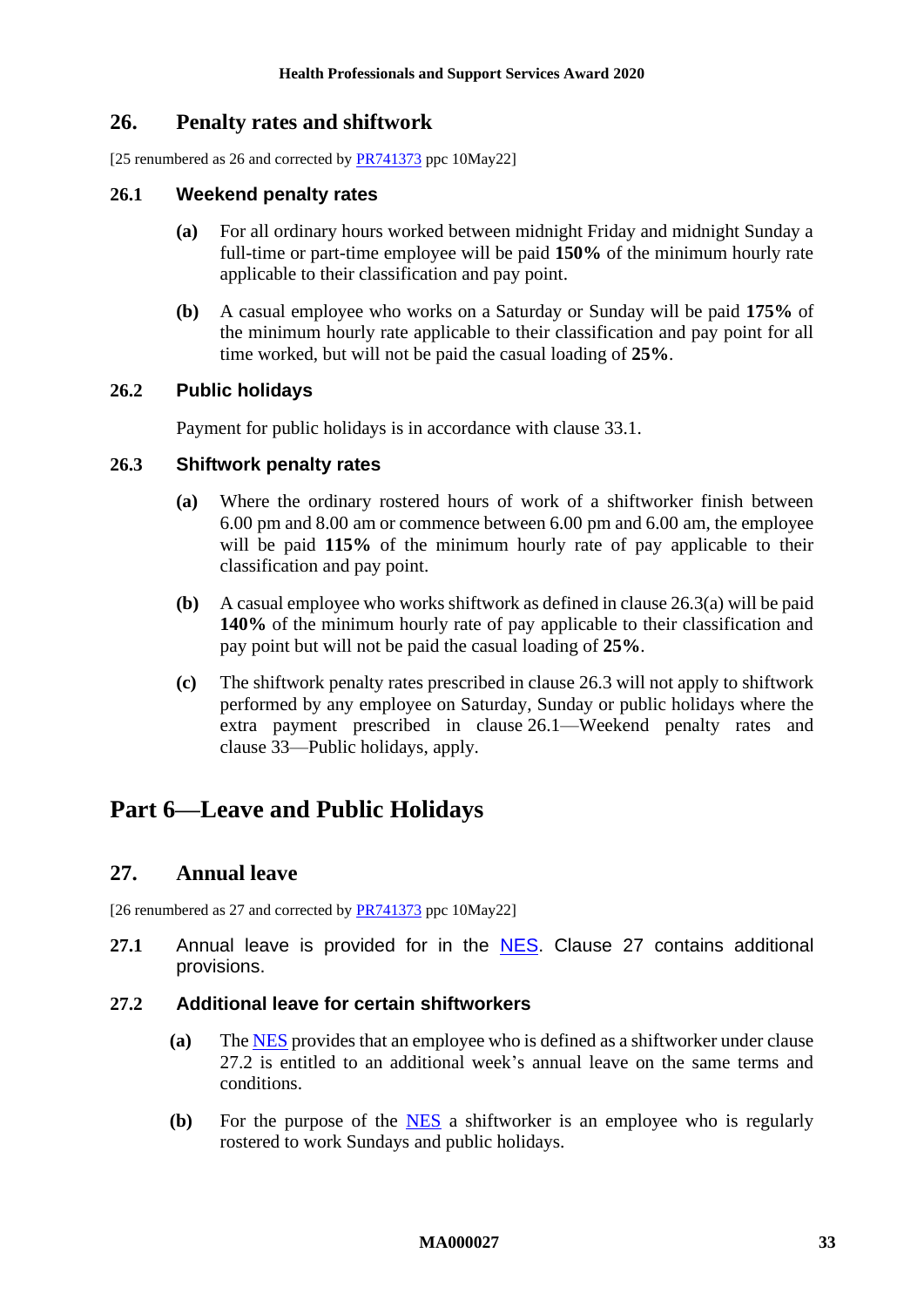### <span id="page-33-1"></span>**27.3 Annual leave loading**

For the period of annual leave in addition to their ordinary pay:

- **(a)** an employee, other than a shiftworker, will be paid an annual leave loading of **17.5%** of their minimum rate of pay;
- **(b)** a shiftworker will be paid the higher of:
	- **(i)** an annual leave loading of **17.5%** of their minimum rate of pay; or
	- **(ii)** the weekend and shift penalties the employee would have received had they not been on leave during the relevant period.

NOTE: Where an employee is receiving over-award payments such that the employee's base rate of pay is higher than the rate specified under this award, the employee is entitled to receive the higher rate while on a period of paid annual leave (see sections 16 and 90 of the [Act\)](http://www.legislation.gov.au/Series/C2009A00028).

## <span id="page-33-0"></span>**27.4 Annual leave in advance**

- **(a)** An employer and employee may agree in writing to the employee taking a period of paid annual leave before the employee has accrued an entitlement to the leave.
- **(b)** An agreement must:
	- **(i)** state the amount of leave to be taken in advance and the date on which leave is to commence; and
	- **(ii)** be signed by the employer and employee and, if the employee is under 18 years of age, by the employee's parent or guardian.

NOTE: An example of the type of agreement required by clause [27.4](#page-33-0) is set out at [Schedule H—Agreement to Take Annual Leave in Advance.](#page-71-0) There is no requirement to use the form of agreement set out at [Schedule H—Agreement to](#page-71-0)  [Take Annual Leave in Advance.](#page-71-0)

- **(c)** The employer must keep a copy of any agreement under clause [27.4](#page-33-0) as an employee record.
- **(d)** If, on the termination of the employee's employment, the employee has not accrued an entitlement to all of a period of paid annual leave already taken in accordance with an agreement under clause [27.4,](#page-33-0) the employer may deduct from any money due to the employee on termination an amount equal to the amount that was paid to the employee in respect of any part of the period of annual leave taken in advance to which an entitlement has not been accrued.

#### **27.5 Close down periods—dental and medical practices**

**(a)** Where an employer temporarily closes a dental or medical practice, an employee may be directed to take paid annual leave during part or all of this period provided such direction is reasonable.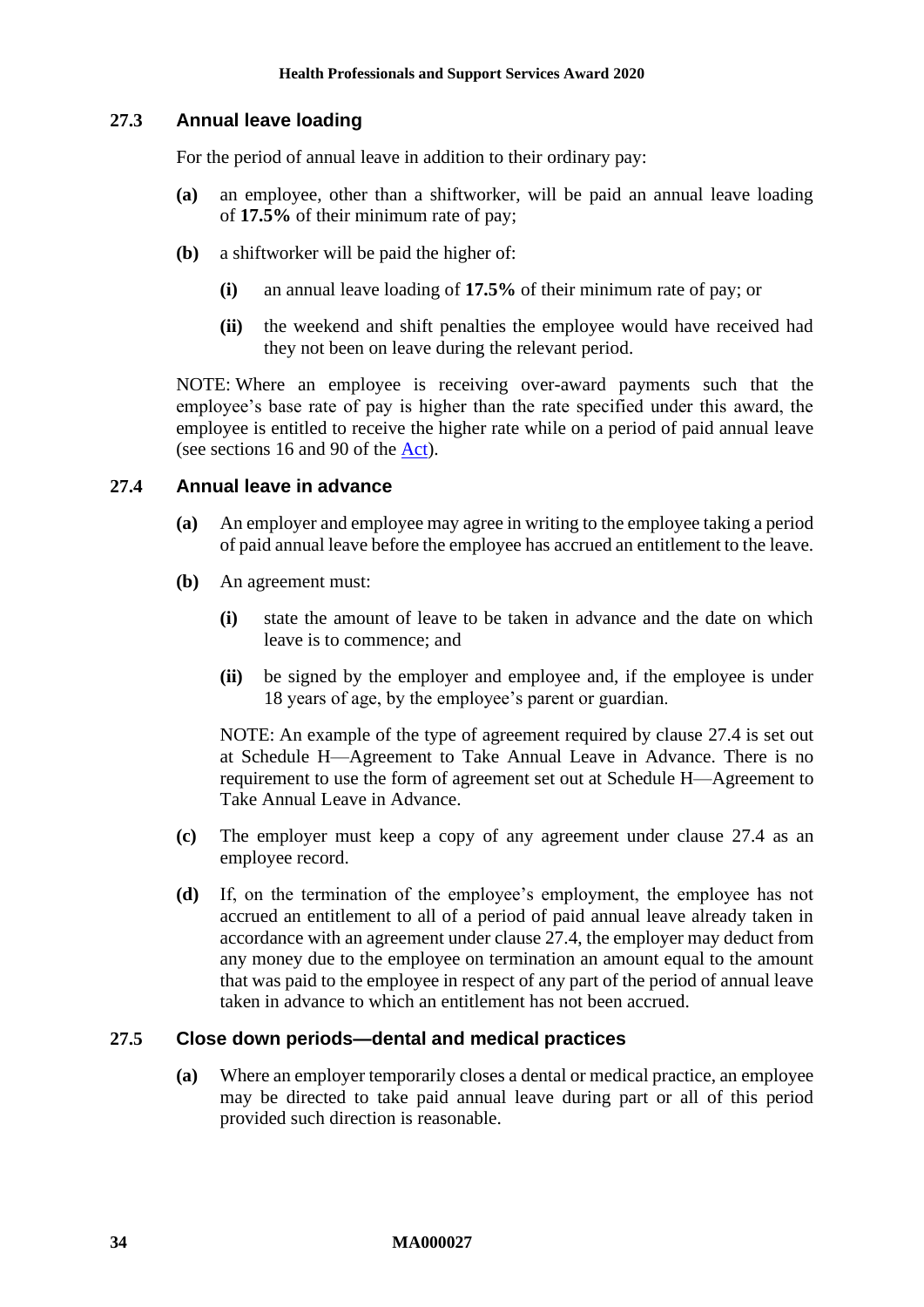**(b)** Where an employee does not have sufficient accrued annual leave for this period, they may be required to take annual leave in advance where such requirement is reasonable.

#### <span id="page-34-0"></span>**27.6 Cashing out of annual leave**

- **(a)** Paid annual leave must not be cashed out except in accordance with an agreement under clause [27.6.](#page-34-0)
- **(b)** Each cashing out of a particular amount of paid annual leave must be the subject of a separate agreement under clause [27.6.](#page-34-0)
- **(c)** An employer and an employee may agree in writing to the cashing out of a particular amount of accrued paid annual leave by the employee.
- **(d)** An agreement under clause [27.6](#page-34-0) must state:
	- **(i)** the amount of leave to be cashed out and the payment to be made to the employee for it; and
	- **(ii)** the date on which the payment is to be made.
- **(e)** An agreement under clause [27.6](#page-34-0) must be signed by the employer and employee and, if the employee is under 18 years of age, by the employee's parent or guardian.
- **(f)** The payment must not be less than the amount that would have been payable had the employee taken the leave at the time the payment is made.
- **(g)** An agreement must not result in the employee's remaining accrued entitlement to paid annual leave being less than 4 weeks.
- **(h)** The maximum amount of accrued paid annual leave that may be cashed out in any period of 12 months is 2 weeks.
- **(i)** The employer must keep a copy of any agreement under clause [27.6](#page-34-0) as an employee record.

NOTE 1: Under section 344 of the [Act,](http://www.legislation.gov.au/Series/C2009A00028) an employer must not exert undue influence or undue pressure on an employee to make, or not make, an agreement under clause [27.6.](#page-34-0)

NOTE 2: Under section 345(1) of the  $Act$ , a person must not knowingly or recklessly make a false or misleading representation about the workplace rights of another person under clause [27.6.](#page-34-0)

NOTE 3: An example of the type of agreement required by clause [27.6](#page-34-0) is set out at [Schedule I—Agreement to Cash Out Annual Leave.](#page-72-0) There is no requirement to use the form of agreement set out at [Schedule I—Agreement to Cash Out Annual Leave.](#page-72-0)

#### <span id="page-34-1"></span>**27.7 Excessive leave accruals: general provision**

NOTE: Clauses [27.7](#page-34-1) to [27.9](#page-36-1) contain provisions, additional to the [NES,](https://www.fwc.gov.au/documents/awardmod/download/nes.pdf) about the taking of paid annual leave as a way of dealing with the accrual of excessive paid annual leave. See Part 2.2, Division 6 of the [Act.](http://www.legislation.gov.au/Series/C2009A00028)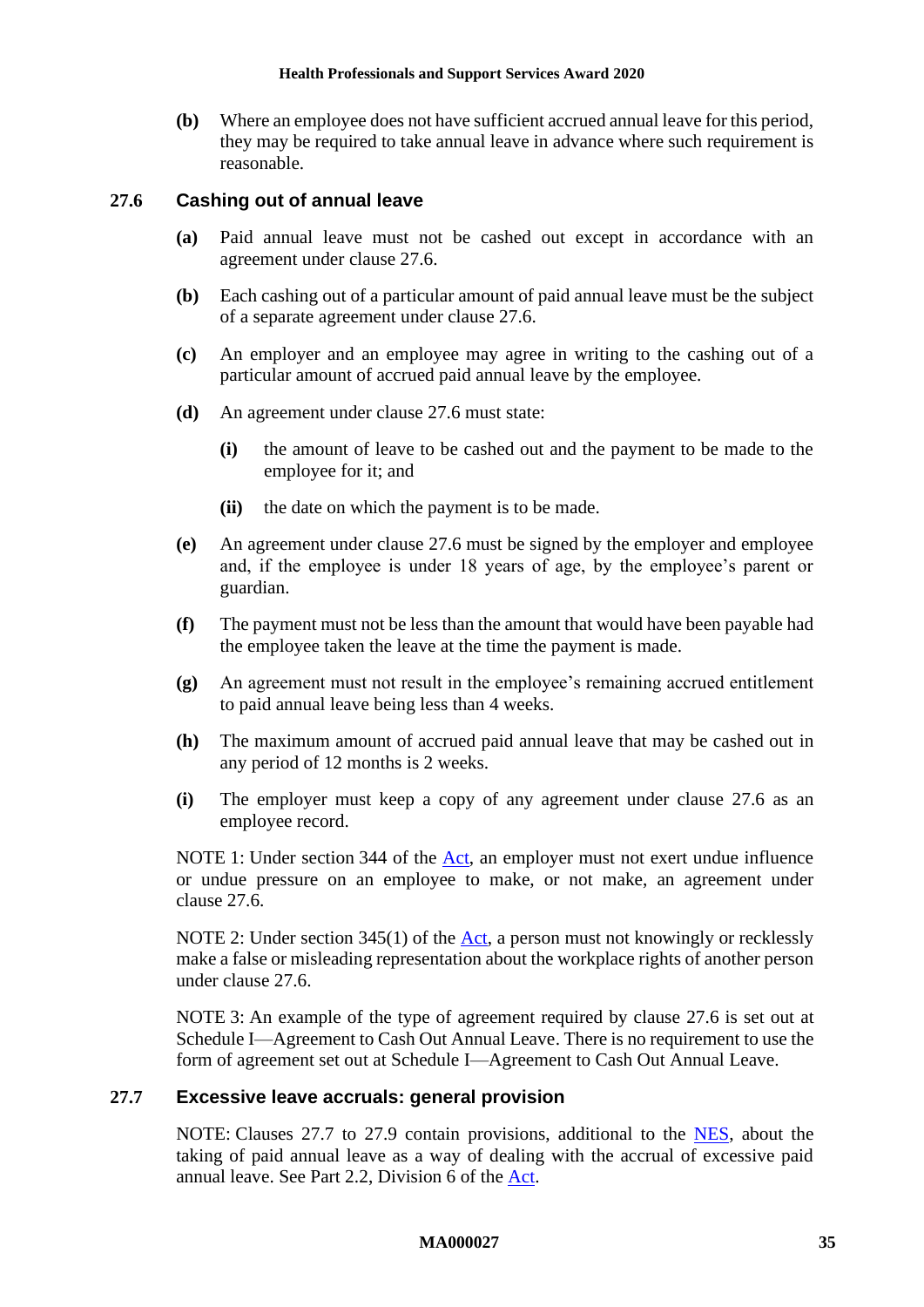- **(a)** An employee has an **excessive leave accrual** if the employee has accrued more than 8 weeks' paid annual leave (or 10 weeks' paid annual leave for a shiftworker, as defined by clause [27.2\)](#page-32-6).
- <span id="page-35-1"></span>**(b)** If an employee has an excessive leave accrual, the employer or the employee may seek to confer with the other and genuinely try to reach agreement on how to reduce or eliminate the excessive leave accrual.
- **(c)** Clause [27.8](#page-35-0) sets out how an employer may direct an employee who has an excessive leave accrual to take paid annual leave.
- **(d)** Clause [27.9](#page-36-1) sets out how an employee who has an excessive leave accrual may require an employer to grant paid annual leave requested by the employee.

#### <span id="page-35-2"></span><span id="page-35-0"></span>**27.8 Excessive leave accruals: direction by employer that leave be taken**

- **(a)** If an employer has genuinely tried to reach agreement with an employee under clause [27.7\(b\)](#page-35-1) but agreement is not reached (including because the employee refuses to confer), the employer may direct the employee in writing to take one or more periods of paid annual leave.
- <span id="page-35-4"></span>**(b)** However, a direction by the employer under clause [27.8\(a\):](#page-35-2)
	- **(i)** is of no effect if it would result at any time in the employee's remaining accrued entitlement to paid annual leave being less than 6 weeks when any other paid annual leave arrangements (whether made under clause [27.7,](#page-34-1) [27.8](#page-35-0) or [27.9](#page-36-1) or otherwise agreed by the employer and employee) are taken into account; and
	- **(ii)** must not require the employee to take any period of paid annual leave of less than one week; and
	- **(iii)** must not require the employee to take a period of paid annual leave beginning less than 8 weeks, or more than 12 months, after the direction is given; and
	- **(iv)** must not be inconsistent with any leave arrangement agreed by the employer and employee.
- **(c)** The employee must take paid annual leave in accordance with a direction under clause [27.8\(a\)](#page-35-2) that is in effect.
- <span id="page-35-3"></span>**(d)** An employee to whom a direction has been given under clause [27.8\(a\)](#page-35-2) may request to take a period of paid annual leave as if the direction had not been given.

NOTE 1: Paid annual leave arising from a request mentioned in clause [27.8\(d\)](#page-35-3) may result in the direction ceasing to have effect. See clause [27.8\(b\)\(i\).](#page-35-4)

NOTE 2: Under section 88(2) of the  $\Delta ct$ , the employer must not unreasonably refuse to agree to a request by the employee to take paid annual leave.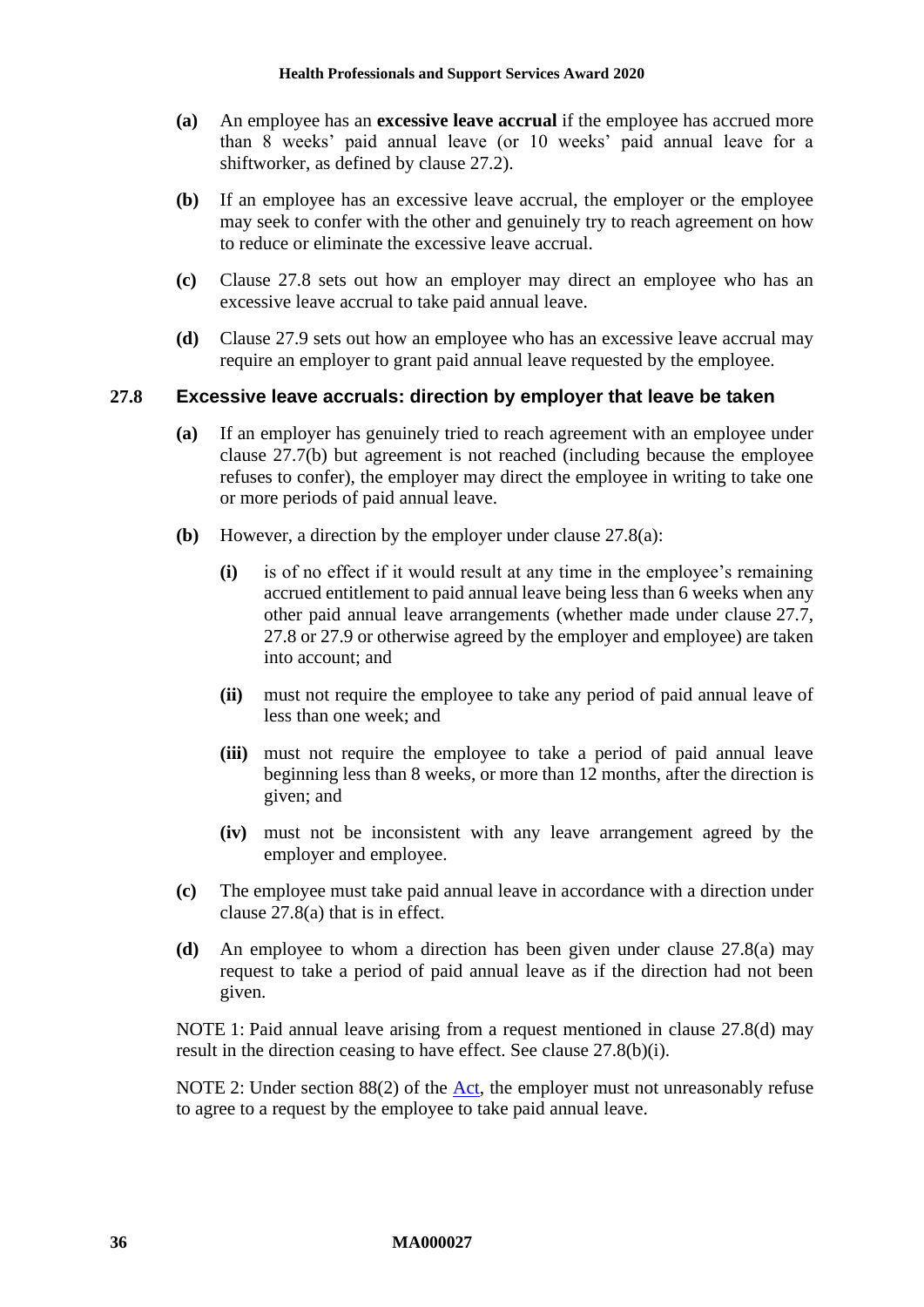#### <span id="page-36-1"></span><span id="page-36-0"></span>**27.9 Excessive leave accruals: request by employee for leave**

- **(a)** If an employee has genuinely tried to reach agreement with an employer under clause [27.7\(b\)](#page-35-0) but agreement is not reached (including because the employer refuses to confer), the employee may give a written notice to the employer requesting to take one or more periods of paid annual leave.
- **(b)** However, an employee may only give a notice to the employer under clause  $27.9(a)$  if:
	- **(i)** the employee has had an excessive leave accrual for more than 6 months at the time of giving the notice; and
	- **(ii)** the employee has not been given a direction under clause [27.8\(a\)](#page-35-1) that, when any other paid annual leave arrangements (whether made under clause [27.7,](#page-34-0) [27.8](#page-35-2) or [27.9](#page-36-1) or otherwise agreed by the employer and employee) are taken into account, would eliminate the employee's excessive leave accrual.
- **(c)** A notice given by an employee under clause [27.9\(a\)](#page-36-0) must not:
	- **(i)** if granted, result in the employee's remaining accrued entitlement to paid annual leave being at any time less than 6 weeks when any other paid annual leave arrangements (whether made under clause [27.7,](#page-34-0) [27.8](#page-35-2) or [27.9](#page-36-1) or otherwise agreed by the employer and employee) are taken into account; or
	- **(ii)** provide for the employee to take any period of paid annual leave of less than one week; or
	- **(iii)** provide for the employee to take a period of paid annual leave beginning less than 8 weeks, or more than 12 months, after the notice is given; or
	- **(iv)** be inconsistent with any leave arrangement agreed by the employer and employee.
- **(d)** An employee is not entitled to request by a notice under clause [27.9\(a\)](#page-36-0) more than 4 weeks' paid annual leave (or 5 weeks' paid annual leave for a shiftworker, as defined by clause [27.2\)](#page-32-0) in any period of 12 months.
- **(e)** The employer must grant paid annual leave requested by a notice under clause [27.9\(a\).](#page-36-0)

### **28. Personal/carer's leave and compassionate leave**

[27 renumbered as 28 and corrected by **PR741373** ppc 10May22]

Personal/carer's leave and compassionate leave are provided for in the [NES.](https://www.fwc.gov.au/documents/awardmod/download/nes.pdf)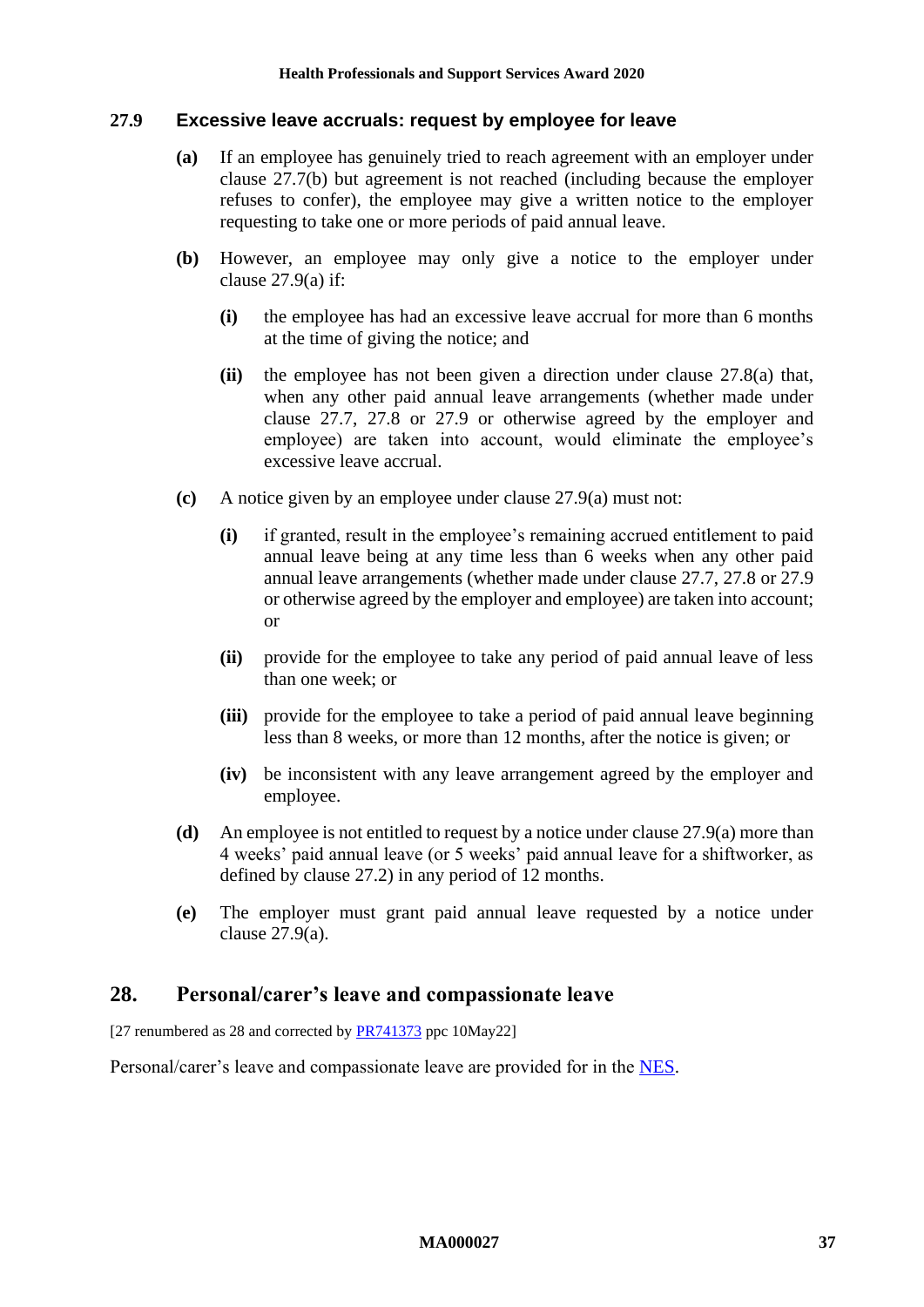# **29. Parental leave and related entitlements**

[28 renumbered as 29 and corrected by [PR741373](https://www.fwc.gov.au/documents/awardsandorders/html/pr741373.htm) ppc 10May22]

Parental leave and related entitlements are provided for in the [NES.](https://www.fwc.gov.au/documents/awardmod/download/nes.pdf)

# **30. Community service leave**

[29 renumbered as 30 and corrected by [PR741373](https://www.fwc.gov.au/documents/awardsandorders/html/pr741373.htm) ppc 10May22]

Community service leave is provided for in the [NES.](https://www.fwc.gov.au/documents/awardmod/download/nes.pdf)

### **31. Ceremonial leave**

[30 renumbered as 31 and corrected by **PR741373** ppc 10May22]

An employee who is legitimately required by Aboriginal or Torres Strait Islander tradition to be absent from work for traditional ceremonial purposes will be entitled to up to 10 working days' unpaid leave in any one year, with the approval of the employer.

# **32. Unpaid family and domestic violence leave**

[31 renumbered as 32 and corrected by **PR741373** ppc 10May22]

Unpaid family and domestic violence leave is provided for in the [NES.](https://www.fwc.gov.au/documents/awardmod/download/nes.pdf)

NOTE 1: Information concerning an employee's experience of family and domestic violence is sensitive and if mishandled can have adverse consequences for the employee. Employers should consult with such employees regarding the handling of this information.

NOTE 2: Depending upon the circumstances, evidence that would satisfy a reasonable person of the employee's need to take family and domestic violence leave may include a document issued by the police service, a court or family violence support service, or a statutory declaration.

# **33. Public holidays**

[32 renumbered as 33 and corrected by [PR741373](https://www.fwc.gov.au/documents/awardsandorders/html/pr741373.htm) ppc 10May22]

- **33.1** Public holidays are provided for in the [NES.](https://www.fwc.gov.au/documents/awardmod/download/nes.pdf)
- **33.2** Any employee required to work on a public holiday will be paid **250%** of the minimum hourly rate applicable to their classification and pay point for all time worked.

### **33.3 Substitution of public holidays by agreement**

- **(a)** An employer and employee may agree to substitute another day for a day that would otherwise be a public holiday under the [NES.](https://www.fwc.gov.au/documents/awardmod/download/nes.pdf)
- **(b)** An employer and employee may agree to substitute another part-day for a partday that would otherwise be a part-day public holiday under the [NES.](https://www.fwc.gov.au/documents/awardmod/download/nes.pdf)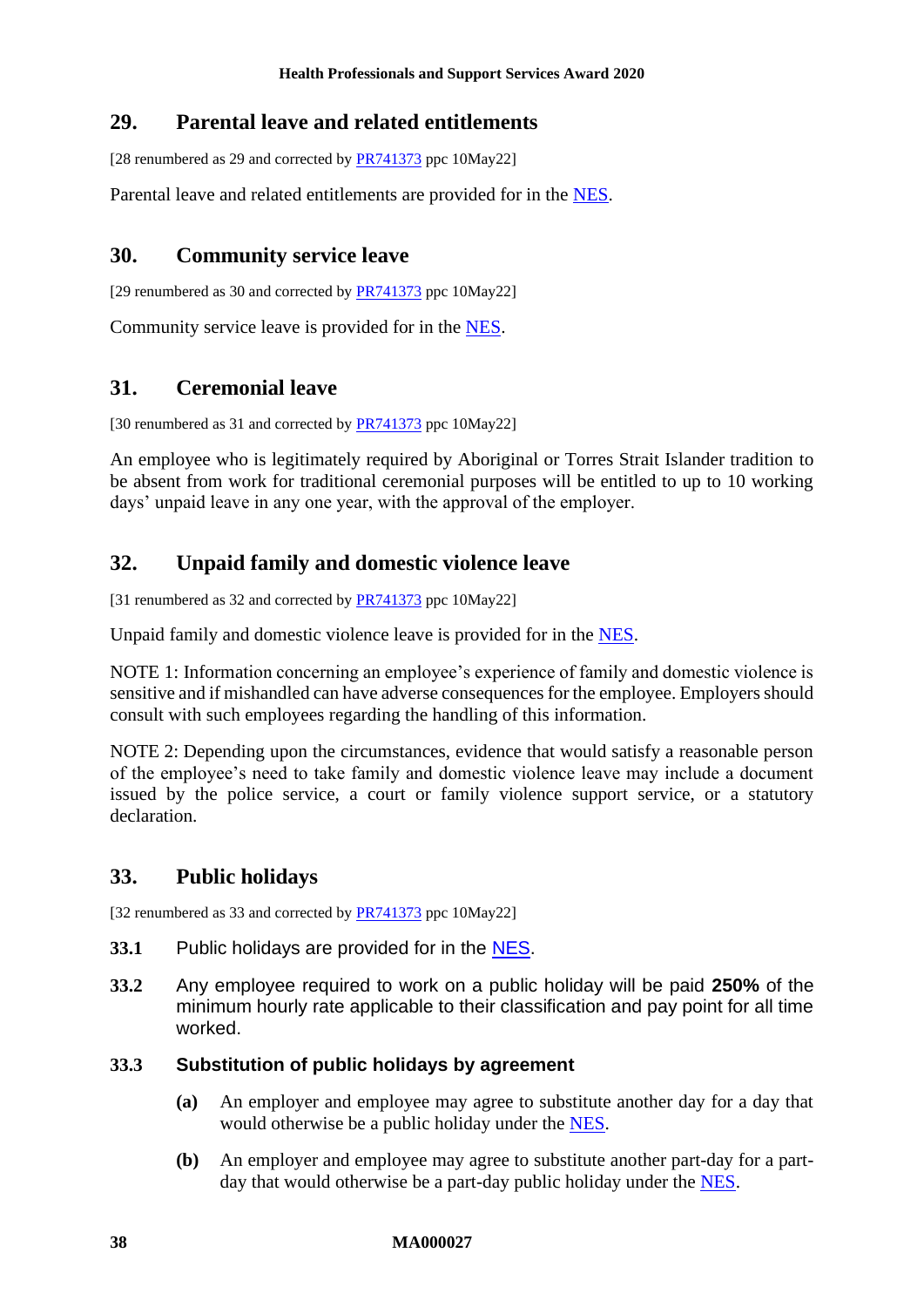### **33.4 Part-day public holidays**

For provisions relating to part-day public holidays see [Schedule J—Part-day Public](#page-73-0)  [Holidays](#page-73-0).

# <span id="page-38-2"></span>**Part 7—Consultation and Dispute Resolution**

### **34. Consultation about major workplace change**

[33 renumbered as 34 and corrected by **PR741373** ppc 10May22]

- <span id="page-38-0"></span>**34.1** If an employer makes a definite decision to make major changes in production, program, organisation, structure or technology that are likely to have significant effects on employees, the employer must:
	- **(a)** give notice of the changes to all employees who may be affected by them and their representatives (if any); and
	- **(b)** discuss with affected employees and their representatives (if any):
		- **(i)** the introduction of the changes; and
		- **(ii)** their likely effect on employees; and
		- **(iii)** measures to avoid or reduce the adverse effects of the changes on employees; and
	- **(c)** commence discussions as soon as practicable after a definite decision has been made.
- <span id="page-38-1"></span>**34.2** For the purposes of the discussion under clause [34.1\(b\),](#page-38-0) the employer must give in writing to the affected employees and their representatives (if any) all relevant information about the changes including:
	- **(a)** their nature; and
	- **(b)** their expected effect on employees; and
	- **(c)** any other matters likely to affect employees.
- **34.3** Clause [34.2](#page-38-1) does not require an employer to disclose any confidential information if its disclosure would be contrary to the employer's interests.
- **34.4** The employer must promptly consider any matters raised by the employees or their representatives about the changes in the course of the discussion under clause [34.1\(b\).](#page-38-0)
- <span id="page-38-3"></span>**34.5** In clause [34](#page-38-2) **significant effects**, on employees, includes any of the following:
	- **(a)** termination of employment; or
	- **(b)** major changes in the composition, operation or size of the employer's workforce or in the skills required; or

#### **MA000027 39**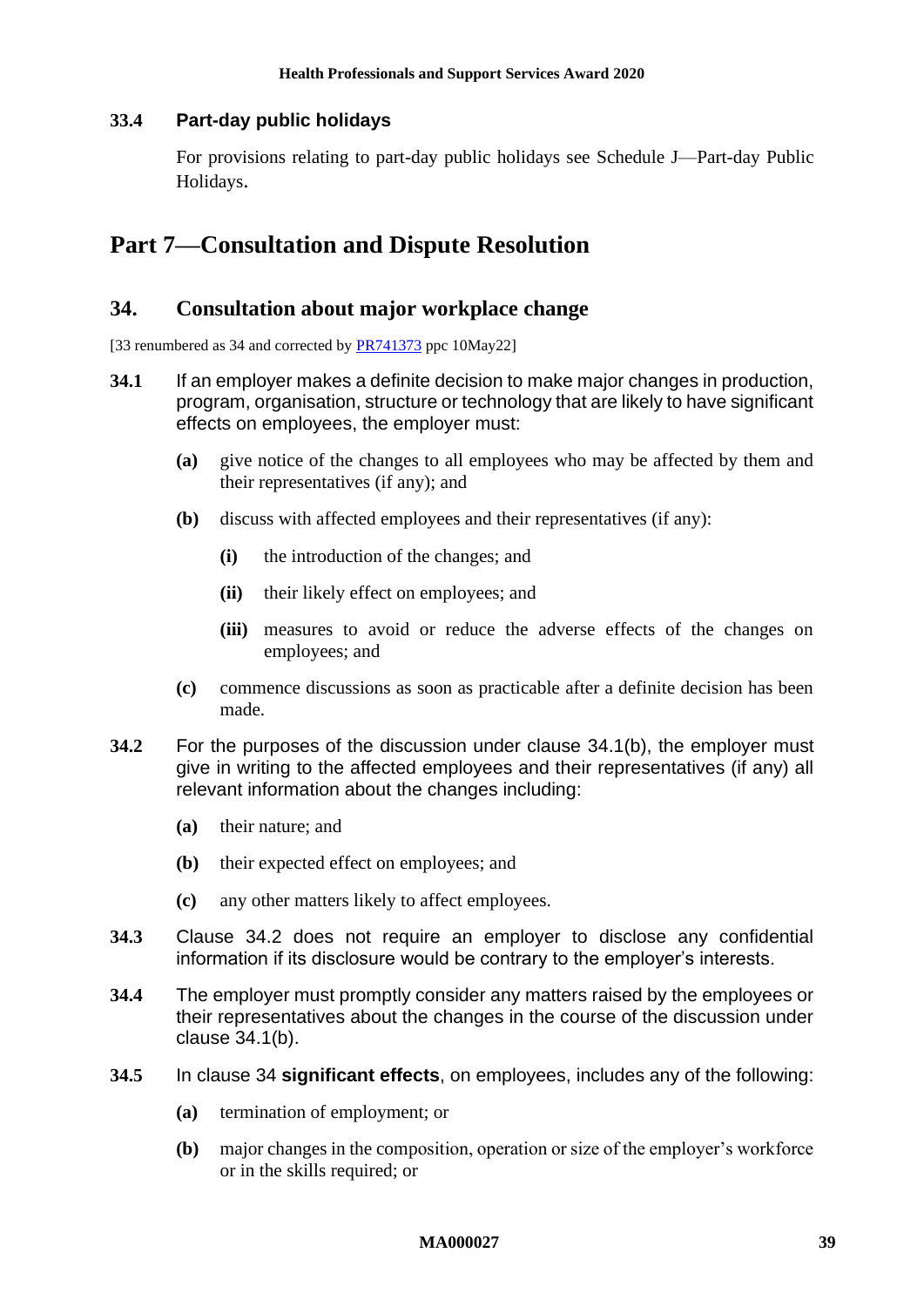- **(c)** loss of, or reduction in, job or promotion opportunities; or
- **(d)** loss of, or reduction in, job tenure; or
- **(e)** alteration of hours of work; or
- **(f)** the need for employees to be retrained or transferred to other work or locations; or
- **(g)** job restructuring.
- **34.6** Where this award makes provision for alteration of any of the matters defined at clause [34.5,](#page-38-3) such alteration is taken not to have significant effect.

### <span id="page-39-0"></span>**35. Consultation about changes to rosters or hours of work**

[34 renumbered as 35 and corrected by **PR741373** ppc 10May22]

- **35.1** Clause [35](#page-39-0) applies if an employer proposes to change the regular roster or ordinary hours of work of an employee, other than an employee whose working hours are irregular, sporadic or unpredictable.
- <span id="page-39-1"></span>**35.2** The employer must consult with any employees affected by the proposed change and their representatives (if any).
- **35.3** For the purpose of the consultation, the employer must:
	- **(a)** provide to the employees and representatives mentioned in clause [35.2](#page-39-1) information about the proposed change (for example, information about the nature of the change and when it is to begin); and
	- **(b)** invite the employees to give their views about the impact of the proposed change on them (including any impact on their family or caring responsibilities) and also invite their representative (if any) to give their views about that impact.
- <span id="page-39-2"></span>**35.4** The employer must consider any views given under clause [35.3\(b\).](#page-39-2)
- **35.5** Clause [35](#page-39-0) is to be read in conjunction with any other provisions of this award concerning the scheduling of work or the giving of notice.

### <span id="page-39-3"></span>**36. Dispute resolution**

[35 renumbered as 36 and corrected by **PR741373** ppc 10May22]

- **36.1** Clause [36](#page-39-3) sets out the procedures to be followed if a dispute arises about a matter under this award or in relation to the [NES](https://www.fwc.gov.au/documents/awardmod/download/nes.pdf).
- <span id="page-39-4"></span>**36.2** The parties to the dispute must first try to resolve the dispute at the workplace through discussion between the employee or employees concerned and the relevant supervisor.
- <span id="page-39-5"></span>**36.3** If the dispute is not resolved through discussion as mentioned in clause [36.2,](#page-39-4) the parties to the dispute must then try to resolve it in a timely manner at the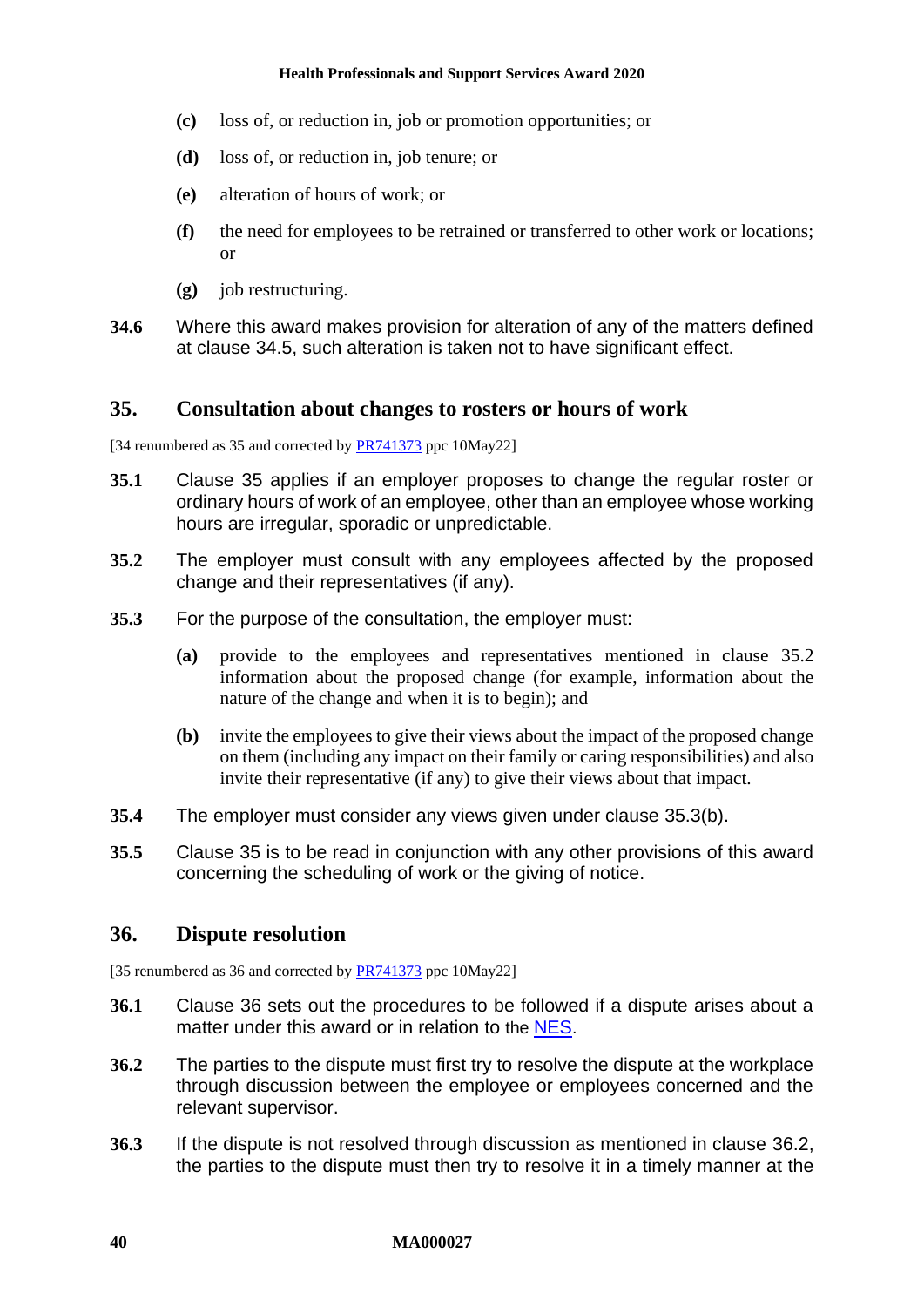workplace through discussion between the employee or employees concerned and more senior levels of management, as appropriate.

- **36.4** If the dispute is unable to be resolved at the workplace and all appropriate steps have been taken under clauses [36.2](#page-39-4) and [36.3,](#page-39-5) a party to the dispute may refer it to the Fair Work Commission.
- **36.5** The parties may agree on the process to be followed by the Fair Work Commission in dealing with the dispute, including mediation, conciliation and consent arbitration.
- **36.6** If the dispute remains unresolved, the Fair Work Commission may use any method of dispute resolution that it is permitted by the [Act](http://www.legislation.gov.au/Series/C2009A00028) to use and that it considers appropriate for resolving the dispute.
- **36.7** A party to the dispute may appoint a person, organisation or association to support and/or represent them in any discussion or process under clause [36.](#page-39-3)
- <span id="page-40-0"></span>**36.8** While procedures are being followed under clause [36](#page-39-3) in relation to a dispute:
	- **(a)** work must continue in accordance with this award and the [Act;](http://www.legislation.gov.au/Series/C2009A00028) and
	- **(b)** an employee must not unreasonably fail to comply with any direction given by the employer about performing work, whether at the same or another workplace, that is safe and appropriate for the employee to perform.
- **36.9** Clause [36.8](#page-40-0) is subject to any applicable work health and safety legislation.

# **Part 8—Termination of employment and Redundancy**

# **37. Termination of employment**

[36 renumbered as 37 and corrected by [PR741373](https://www.fwc.gov.au/documents/awardsandorders/html/pr741373.htm) ppc 10May22]

NOTE: The [NES](https://www.fwc.gov.au/documents/awardmod/download/nes.pdf) sets out requirements for notice of termination by an employer. See sections 117 and 123 of the [Act.](http://www.legislation.gov.au/Series/C2009A00028)

### <span id="page-40-1"></span>**37.1 Notice of termination by an employee**

- **(a)** Clause [37.1](#page-40-1) applies to all employees except those identified in sections 123(1) and 123(3) of the [Act.](http://www.legislation.gov.au/Series/C2009A00028)
- <span id="page-40-3"></span><span id="page-40-2"></span>**(b)** An employee must give the employer notice of termination in accordance with **Table [1—Period of notice](#page-40-2)** of at least the period specified in column 2 according to the period of continuous service of the employee specified in column 1.

**Table 1—Period of notice**

| Column 1                                                                                                      | Column 2                |
|---------------------------------------------------------------------------------------------------------------|-------------------------|
| <b>Employee's period of continuous service with the</b><br>employer at the end of the day the notice is given | <b>Period of notice</b> |
| Not more than 1 year                                                                                          | 1 week                  |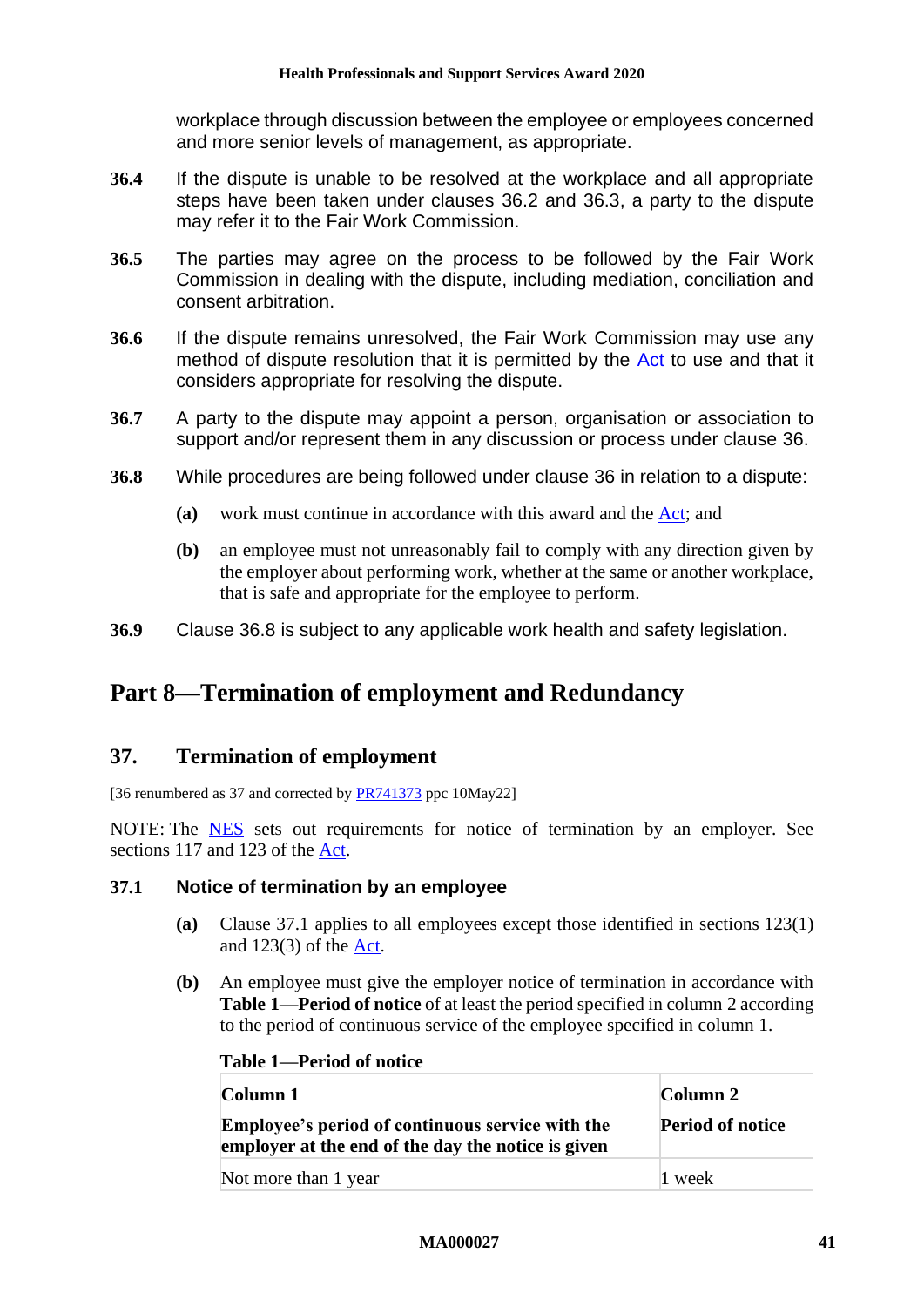| Column 1                                                                                                      | Column 2                |
|---------------------------------------------------------------------------------------------------------------|-------------------------|
| <b>Employee's period of continuous service with the</b><br>employer at the end of the day the notice is given | <b>Period of notice</b> |
| More than 1 year but not more than 3 years                                                                    | 2 weeks                 |
| More than 3 years but not more than 5 years                                                                   | 3 weeks                 |
| More than 5 years                                                                                             | 4 weeks                 |

NOTE: The notice of termination required to be given by an employee is the same as that required of an employer except that the employee does not have to give additional notice based on the age of the employee.

- **(c)** In clause [37.1\(b\)](#page-40-3) **continuous service** has the same meaning as in section 117 of the [Act.](http://www.legislation.gov.au/Series/C2009A00028)
- <span id="page-41-0"></span>**(d)** If an employee who is at least 18 years old does not give the period of notice required under clause [37.1\(b\),](#page-40-3) then the employer may deduct from wages due to the employee under this award an amount that is no more than one week's wages for the employee.
- **(e)** If the employer has agreed to a shorter period of notice than that required under clause [37.1\(b\),](#page-40-3) then no deduction can be made under clause [37.1\(d\).](#page-41-0)
- **(f)** Any deduction made under clause [37.1\(d\)](#page-41-0) must not be unreasonable in the circumstances.

### <span id="page-41-1"></span>**37.2 Job search entitlement**

- **(a)** Where an employer has given notice of termination to an employee, the employee must be allowed time off without loss of pay of up to one day for the purpose of seeking other employment.
- **(b)** The time off under clause [37.2](#page-41-1) is to be taken at times that are convenient to the employee after consultation with the employer.

# <span id="page-41-3"></span>**38. Redundancy**

[37 renumbered as 38 and corrected by [PR741373](https://www.fwc.gov.au/documents/awardsandorders/html/pr741373.htm) ppc 10May22]

NOTE: Redundancy pay is provided for in the [NES.](https://www.fwc.gov.au/documents/awardmod/download/nes.pdf) See sections 119 to 123 of the [Act.](http://www.legislation.gov.au/Series/C2009A00028)

#### <span id="page-41-2"></span>**38.1 Transfer to lower paid duties on redundancy**

- **(a)** Clause [38.1](#page-41-2) applies if, because of redundancy, an employee is transferred to new duties to which a lower ordinary rate of pay applies.
- **(b)** The employer may:
	- **(i)** give the employee notice of the transfer of at least the same length as the employee would be entitled to under section 117 of the [Act](http://www.legislation.gov.au/Series/C2009A00028) as if it were a notice of termination given by the employer; or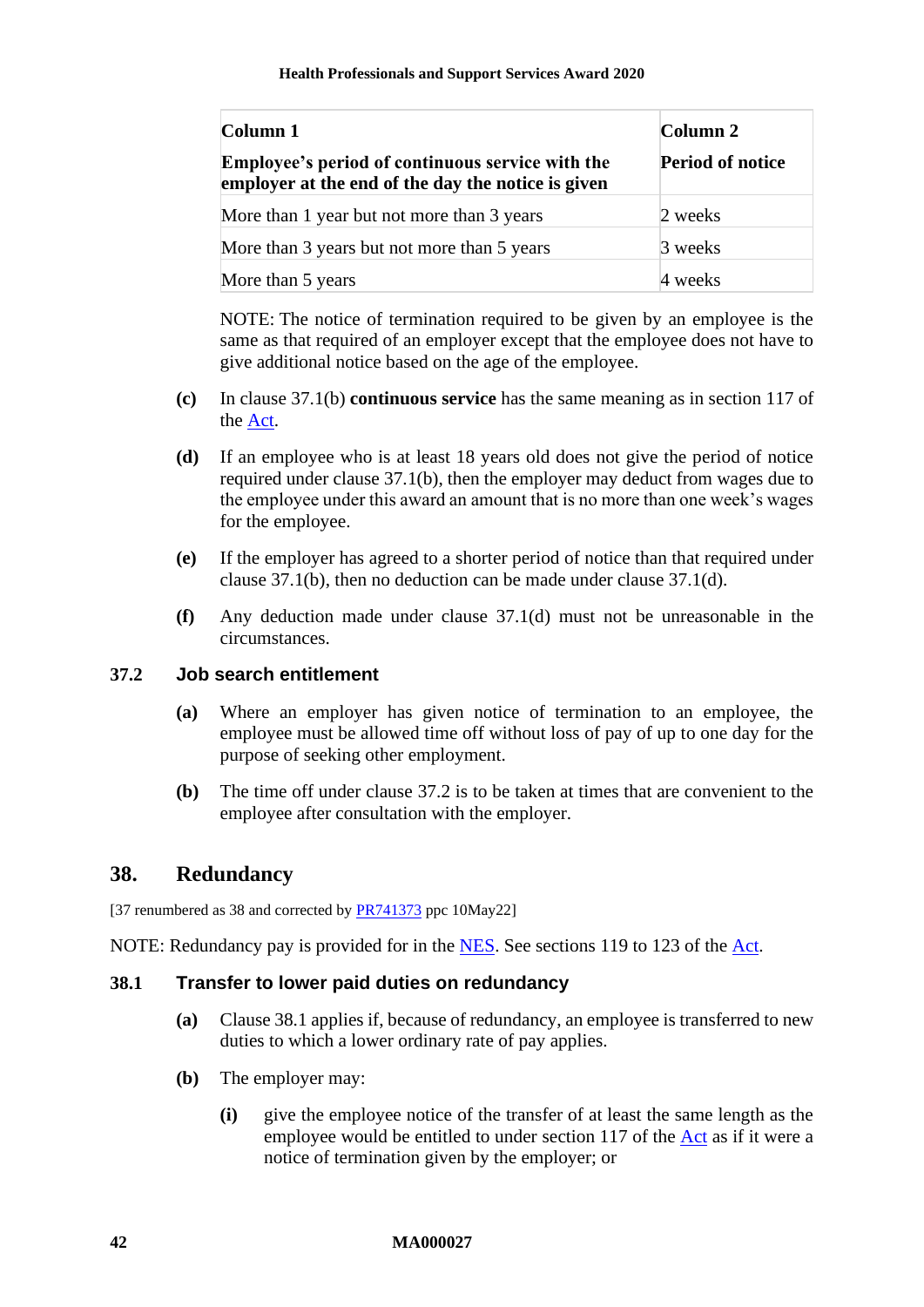- **(ii)** transfer the employee to the new duties without giving notice of transfer or before the expiry of a notice of transfer, provided that the employer pays the employee as set out in clause [38.1\(c\).](#page-42-0)
- <span id="page-42-1"></span><span id="page-42-0"></span>**(c)** If the employer acts as mentioned in clause [38.1\(b\)\(ii\),](#page-42-1) the employee is entitled to a payment of an amount equal to the difference between the ordinary rate of pay of the employee (inclusive of all-purpose allowances, shift rates and penalty rates applicable to ordinary hours) for the hours of work the employee would have worked in the first role, and the ordinary rate of pay (also inclusive of allpurpose allowances, shift rates and penalty rates applicable to ordinary hours) of the employee in the second role for the period for which notice was not given.

### **38.2 Employee leaving during redundancy notice period**

- **(a)** An employee given notice of termination in circumstances of redundancy may terminate their employment during the minimum period of notice prescribed by section 117(3) of the [Act.](http://www.legislation.gov.au/Series/C2009A00028)
- **(b)** The employee is entitled to receive the benefits and payments they would have received under clause [38](#page-41-3) or under sections 119 to 123 of the [Act](http://www.legislation.gov.au/Series/C2009A00028) had they remained in employment until the expiry of the notice.
- **(c)** However, the employee is not entitled to be paid for any part of the period of notice remaining after the employee ceased to be employed.

#### <span id="page-42-2"></span>**38.3 Job search entitlement**

- **(a)** Where an employer has given notice of termination to an employee in circumstances of redundancy, the employee must be allowed time off without loss of pay of up to one day each week of the minimum period of notice prescribed by section 117(3) of the [Act](http://www.legislation.gov.au/Series/C2009A00028) for the purpose of seeking other employment.
- <span id="page-42-3"></span>**(b)** If an employee is allowed time off without loss of pay of more than one day under clause [38.3\(a\),](#page-42-2) the employee must, at the request of the employer, produce proof of attendance at an interview.
- **(c)** A statutory declaration is sufficient for the purpose of clause [38.3\(b\).](#page-42-3)
- **(d)** An employee who fails to produce proof when required under clause [38.3\(b\)](#page-42-3) is not entitled to be paid for the time off.
- **(e)** This entitlement applies instead of clause [37.2.](#page-41-1)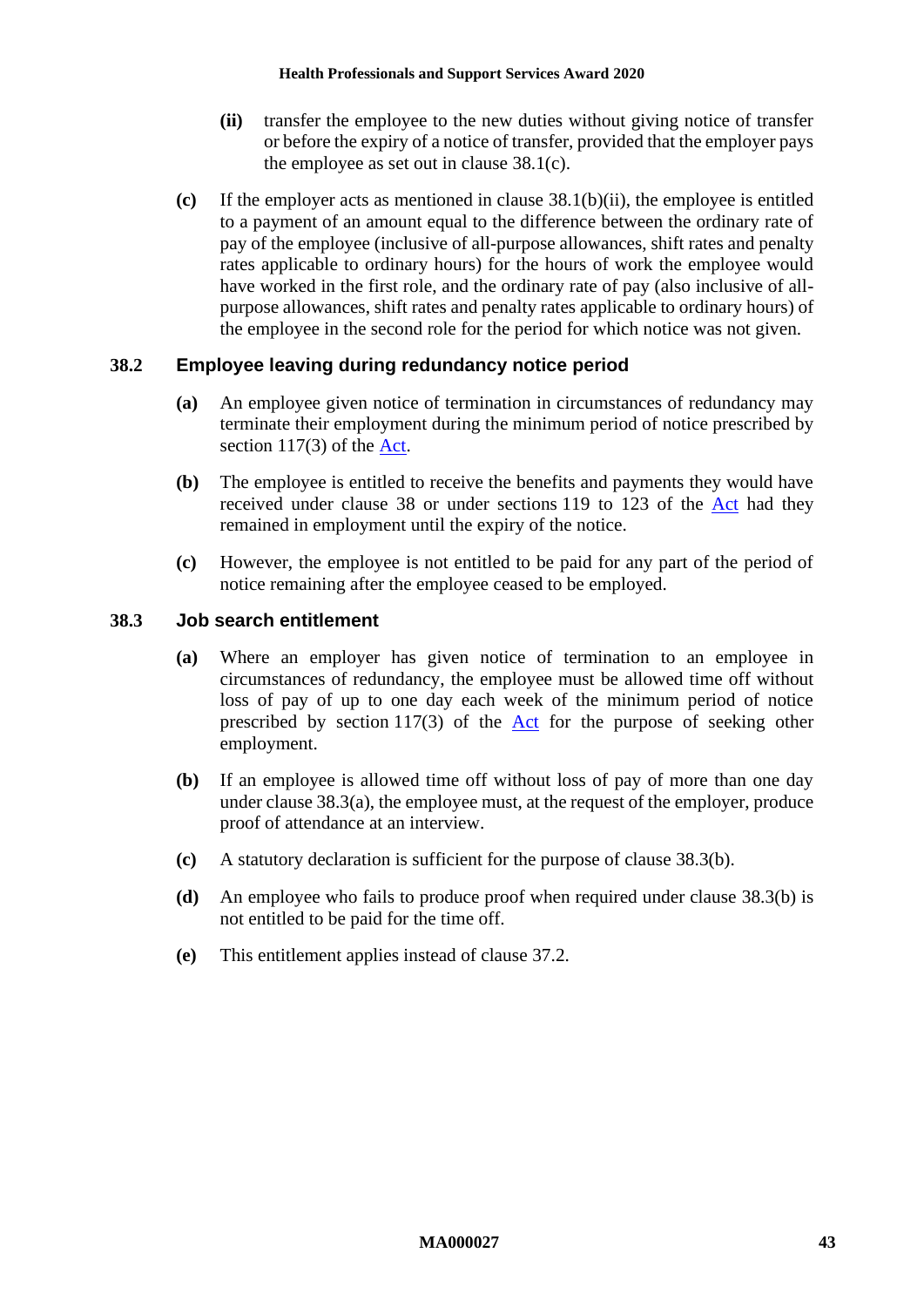# **Schedule A—Classification Definitions**

[Varied b[y PR724589\]](https://www.fwc.gov.au/documents/awardsandorders/html/PR724589.htm)

### **A.1 Support Services employees—definitions**

#### **A.1.1 Support Services employee—level 1—entry level:**

An employee with less than 3 months' work experience in the industry and who performs basic duties.

- **(a)** An employee at this level:
	- **(i)** works within established routines, methods and procedures;
	- **(ii)** has minimal responsibility, accountability or discretion;
	- **(iii)** works under direct or routine supervision, either individually or in a team; and
	- **(iv)** is not required to have previous experience or training.
- **(b)** Indicative roles at this level are:

| General and<br>administrative<br>services | <b>Food services</b> | Technical and clinical                          |
|-------------------------------------------|----------------------|-------------------------------------------------|
| Assistant gardener                        | Food and domestic    | Animal house attendant                          |
| Car park attendant                        | services assistant   | <b>CSSD</b> attendant                           |
| Cleaner                                   |                      | Darkroom processor                              |
| General clerk                             |                      | Dental assistant (unqualified)                  |
| Hospital orderly                          |                      | Laboratory assistant                            |
| Incinerator operator                      |                      | Medical imaging support                         |
| Laundry hand                              |                      | Orthotic technician                             |
| Seamsperson                               |                      | Recording attendant<br>(including EEG $& ECG$ ) |
|                                           |                      | Social work/Welfare aide                        |
|                                           |                      | Theatre attendant                               |

#### **A.1.2 Support Services employee—level 2**

- **(a)** An employee at this level:
	- **(i)** is capable of prioritising work within established routines, methods and procedures;
	- **(ii)** is responsible for work performed with a limited level of accountability or discretion;
	- **(iii)** works under limited supervision, either individually or in a team;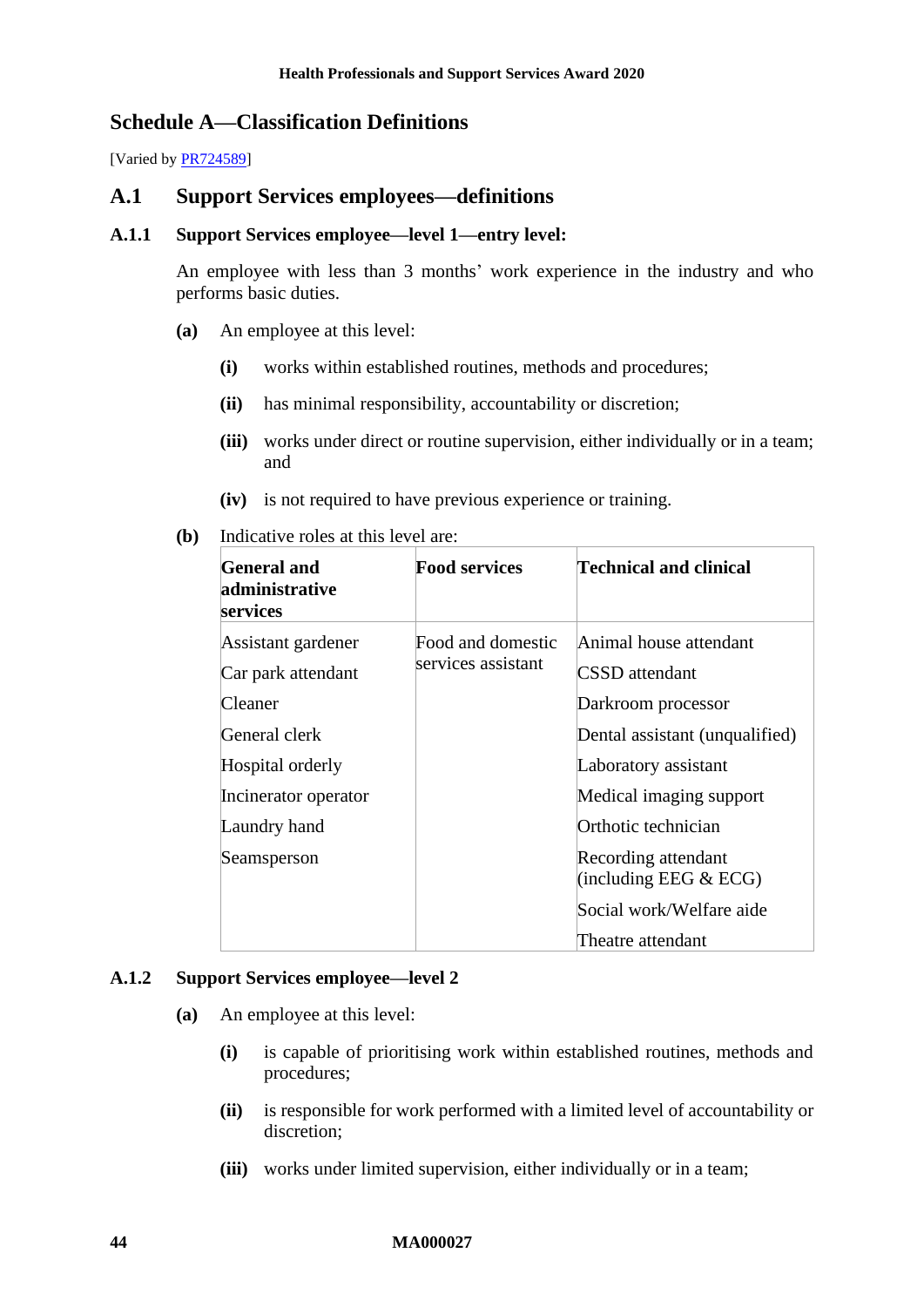- **(iv)** possesses sound communication skills; and
- **(v)** requires specific on-the-job training and/or relevant skills training or experience.
- **(b)** In addition to level 1, other indicative roles at this level are:

| <b>General and</b><br>administrative services                                                                                                                                                                | <b>Food services</b>                                                                                                                                                   | <b>Technical and</b><br>clinical                         |
|--------------------------------------------------------------------------------------------------------------------------------------------------------------------------------------------------------------|------------------------------------------------------------------------------------------------------------------------------------------------------------------------|----------------------------------------------------------|
| Driver (less than 3 tonne)<br>Gardener (non-trade)<br>General clerk/Typist<br>(between 3 months and<br>less than 1 year's service)<br>Housekeeper<br>Maintenance/Handyperson<br>(unqualified)<br>Storeperson | Diet cook (a person<br>responsible for the<br>conduct of a diet<br>kitchen; an unqualified<br>$(non-trade) \, \text{cook}$<br>employed as a sole cook<br>in a kitchen. | Instrument technician<br>Personal care worker<br>grade 1 |

#### **A.1.3 Support Services employee—level 3**

- **(a)** An employee, other than an administrative/clerical employee, at this level:
	- **(i)** is capable of prioritising work within established routines, methods and procedures;
	- **(ii)** is responsible for work performed with a medium level of accountability or discretion;
	- **(iii)** works under limited supervision, either individually or in a team;
	- **(iv)** possesses sound communication and/or arithmetic skills; and
	- **(v)** requires specific on-the-job training and/or relevant skills training or experience.
- **(b)** An administrative/clerical employee at this level undertakes a range of basic clerical functions within established routines, methods and procedures.
- **(c)** Indicative roles performed at this level are:

| <b>General and</b><br>administrative services                                                                                                                                    | <b>Food services</b>                                                                                                                                                             | Technical and clinical                                                                                 |
|----------------------------------------------------------------------------------------------------------------------------------------------------------------------------------|----------------------------------------------------------------------------------------------------------------------------------------------------------------------------------|--------------------------------------------------------------------------------------------------------|
| Driver (less than 3<br>tonne) who is required<br>to hold a St John<br>Ambulance first aid<br>certificate.<br>General clerk/Typist<br>(second and subsequent<br>years of service) | Food monitor (an<br>employee whose<br>primary function is to<br>liaise with patients and<br>staff to obtain<br>appropriate meal<br>requirements of<br>patients, and to tally and | Instrument technician<br>Laboratory assistant<br>Personal care worker<br>grade 2<br>Theatre technician |

#### **MA000027 45**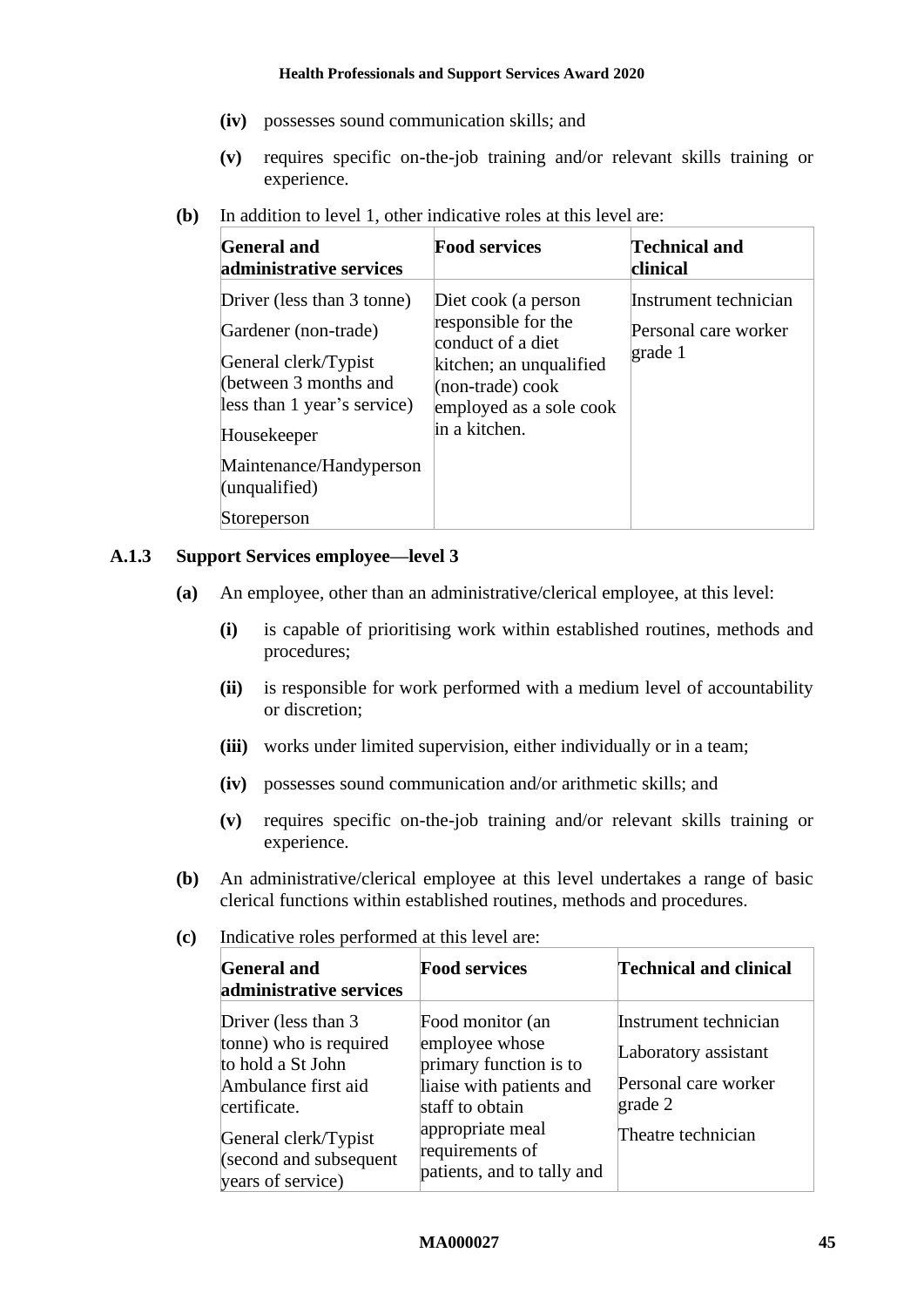| Receptionist. | collate the overall |  |
|---------------|---------------------|--|
|               | results).           |  |

#### **A.1.4 Support Services employee—level 4**

- **(a)** An employee at this level:
	- **(i)** is capable of prioritising work within established policies, guidelines and procedures;
	- **(ii)** is responsible for work performed with a medium level of accountability or discretion;
	- **(iii)** works under limited supervision, either individually or in a team;
	- **(iv)** possesses good communication, interpersonal and/or arithmetic skills; and
	- **(v)** requires specific on-the-job training, may require formal qualifications and/or relevant skills training or experience at Certificate III level.
- **(b)** Indicative roles performed at this level are:

| <b>General and</b><br>administrative services                                                    | <b>Food services</b> | Technical and clinical                                                                             |
|--------------------------------------------------------------------------------------------------|----------------------|----------------------------------------------------------------------------------------------------|
| Clerk (ward, casualty,<br>medical records etc.)<br>Driver (3 tonne and over)<br>Gardener (trade) | Trade cook           | Dental assistant (qualified)<br>Dental technician<br>Instrument technician<br>(qualified)          |
| Medical imaging<br>administration<br>Printer (trade)<br>Security officer                         |                      | Orthotic technician<br>Pathology collector<br>Pathology technician<br>Personal care worker grade 3 |
|                                                                                                  |                      | Theatre technician (qualified)                                                                     |

#### **A.1.5 Support Services employee—level 5**

- **(a)** An employee at this level:
	- **(i)** is capable of functioning semi autonomously, and prioritising their own work within established policies, guidelines and procedures;
	- **(ii)** is responsible for work performed with a substantial level of accountability;
	- **(iii)** works either individually or in a team;
	- **(iv)** in the case of an administrative/clerical employee, requires a comprehensive knowledge of medical terminology and/or a working knowledge of health insurance schemes;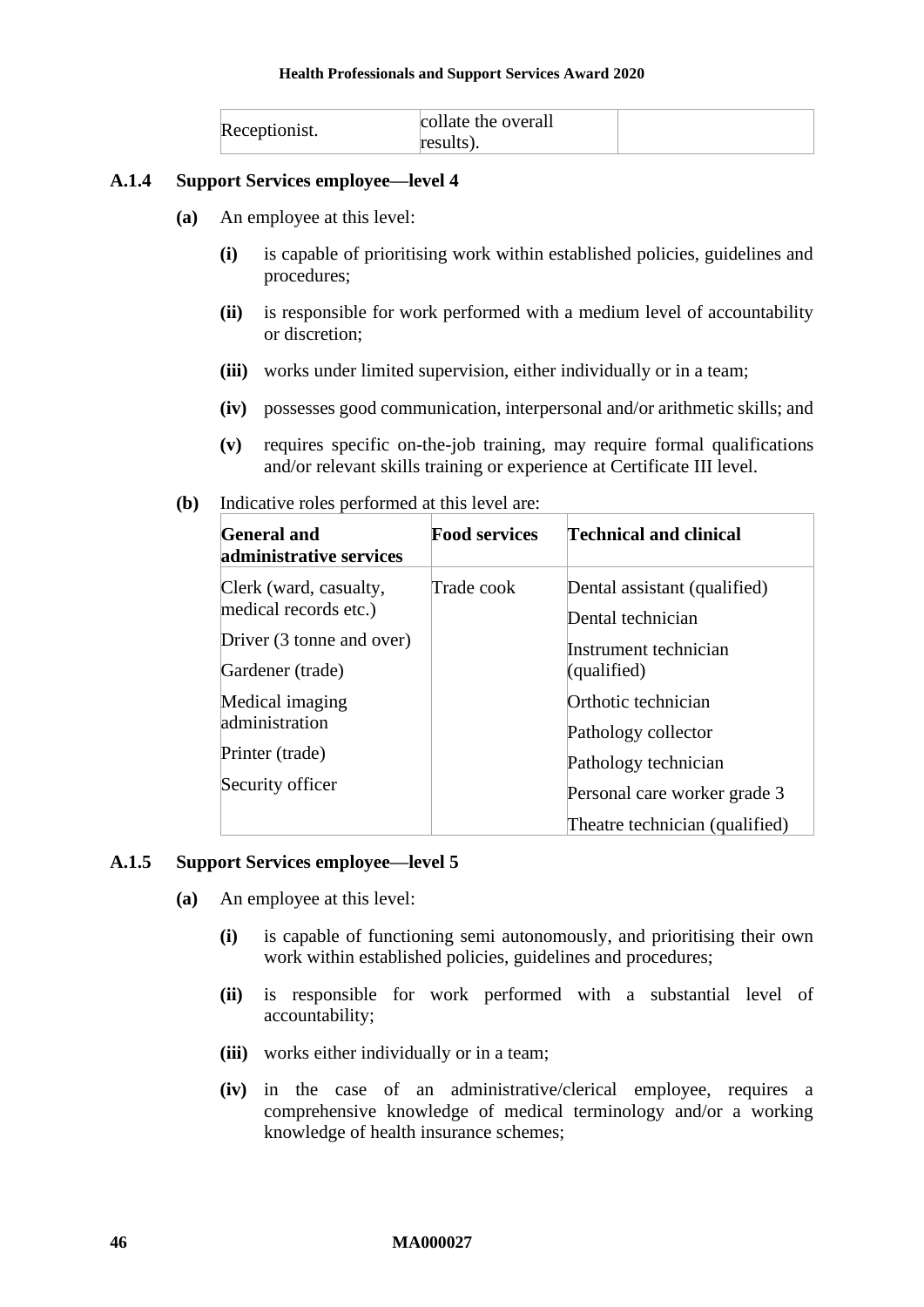- **(v)** may require basic computer knowledge or be required to use a computer on a regular basis;
- **(vi)** possesses administrative skills and problem solving abilities;
- **(vii)** possesses well developed communication, interpersonal and/or arithmetic skills; and
- **(viii)** requires substantial on-the-job training and may require formal qualifications at trade or certificate level and/or relevant skills training or experience.
- **(b)** Indicative roles performed at this level are:

| <b>General and</b><br>administrative services             | <b>Food services</b> | Technical and clinical                     |
|-----------------------------------------------------------|----------------------|--------------------------------------------|
| Interpreter (unqualified)                                 | Senior cook          | Dental assistant                           |
| Medical audio typist<br>Medical imaging<br>administration |                      | Orthotic technician<br>Pathology collector |
| Medical stenographer                                      |                      | Personal care worker<br>grade 4            |
| Secretary                                                 |                      | Pharmacy technician<br>Theatre technician  |

#### **A.1.6 Support Services employee—level 6**

- **(a)** An employee at this level:
	- **(i)** is capable of functioning with a high level of autonomy, and prioritising their work within established policies, guidelines and procedures;
	- **(ii)** is responsible for work performed with a substantial level of accountability and responsibility;
	- **(iii)** works either individually or in a team;
	- **(iv)** may require comprehensive computer knowledge or be required to use a computer on a regular basis;
	- **(v)** possesses administrative skills and problem solving abilities;
	- **(vi)** possesses well developed communication, interpersonal and/or arithmetic skills; and
	- **(vii)** may require formal qualifications at post-trade or Advanced Certificate or Associate Diploma level and/or relevant skills training or experience.
- **(b)** Indicative roles performed at this level are:

| <b>General and administrative</b><br><b>services</b> |      | <b>Food services</b> Technical and clinical |
|------------------------------------------------------|------|---------------------------------------------|
| Computer clerk (advanced)                            | Chef | Anaesthetic technician                      |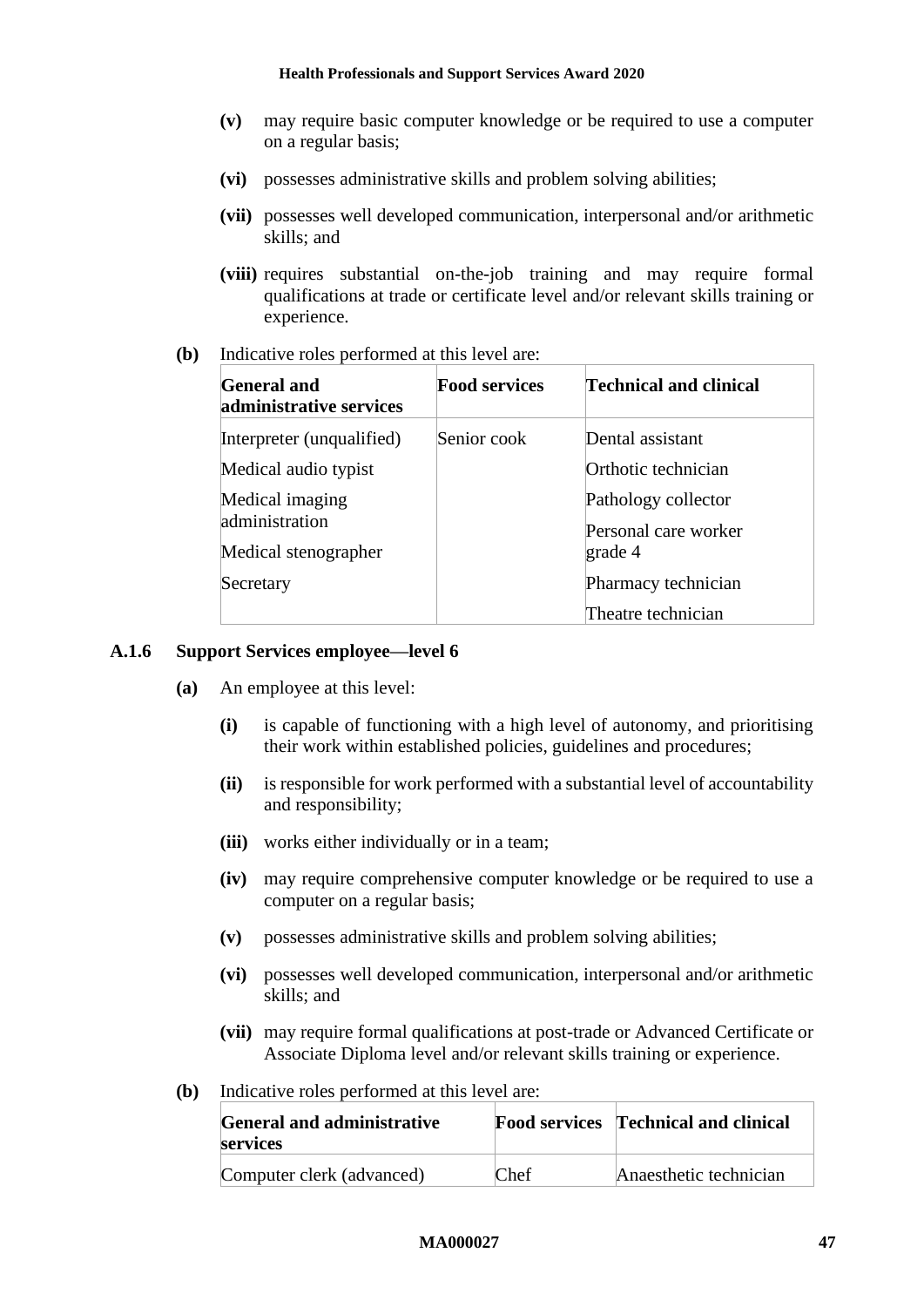| <b>General and administrative</b><br>services | <b>Food services</b> | <b>Technical and clinical</b> |
|-----------------------------------------------|----------------------|-------------------------------|
| Gardener (advanced)                           |                      | Pathology collector           |
| Pay clerk (advanced)                          |                      | Pathology technician          |
| Library technician                            |                      | Pharmacy technician           |
| Medical imaging administration                |                      |                               |
| Printer (advanced)                            |                      |                               |

### **A.1.7 Support Services employee—level 7**

- **(a)** An employee at this level:
	- **(i)** is capable of functioning autonomously, and prioritising their work and the work of others within established policies, guidelines and procedures;
	- **(ii)** is responsible for work performed with a substantial level of accountability and responsibility;
	- **(iii)** may supervise the work of others, including work allocation, rostering and guidance;
	- **(iv)** works either individually or in a team;
	- **(v)** may require comprehensive computer knowledge or be required to use a computer on a regular basis;
	- **(vi)** possesses developed administrative skills and problem solving abilities;
	- **(vii)** possesses well developed communication, interpersonal and/or arithmetic skills; and
	- **(viii)** may require formal qualifications at trade or Advanced Certificate or Associate Diploma level and/or relevant skills training or experience.
- **(b)** Indicative roles performed at this level are:

| <b>General and</b><br>administrative services                                                                                                               | <b>Food services</b>                       | Technical and clinical                                                          |
|-------------------------------------------------------------------------------------------------------------------------------------------------------------|--------------------------------------------|---------------------------------------------------------------------------------|
| Gardener superintendent<br>General clerical<br>supervisor<br>General services<br>supervisor<br>Interpreter (qualified)<br>Medical imaging<br>Administration | Food services<br>supervisor<br>Senior chef | Personal care worker<br>$\gamma$ grade 5<br>Technical and therapy<br>supervisor |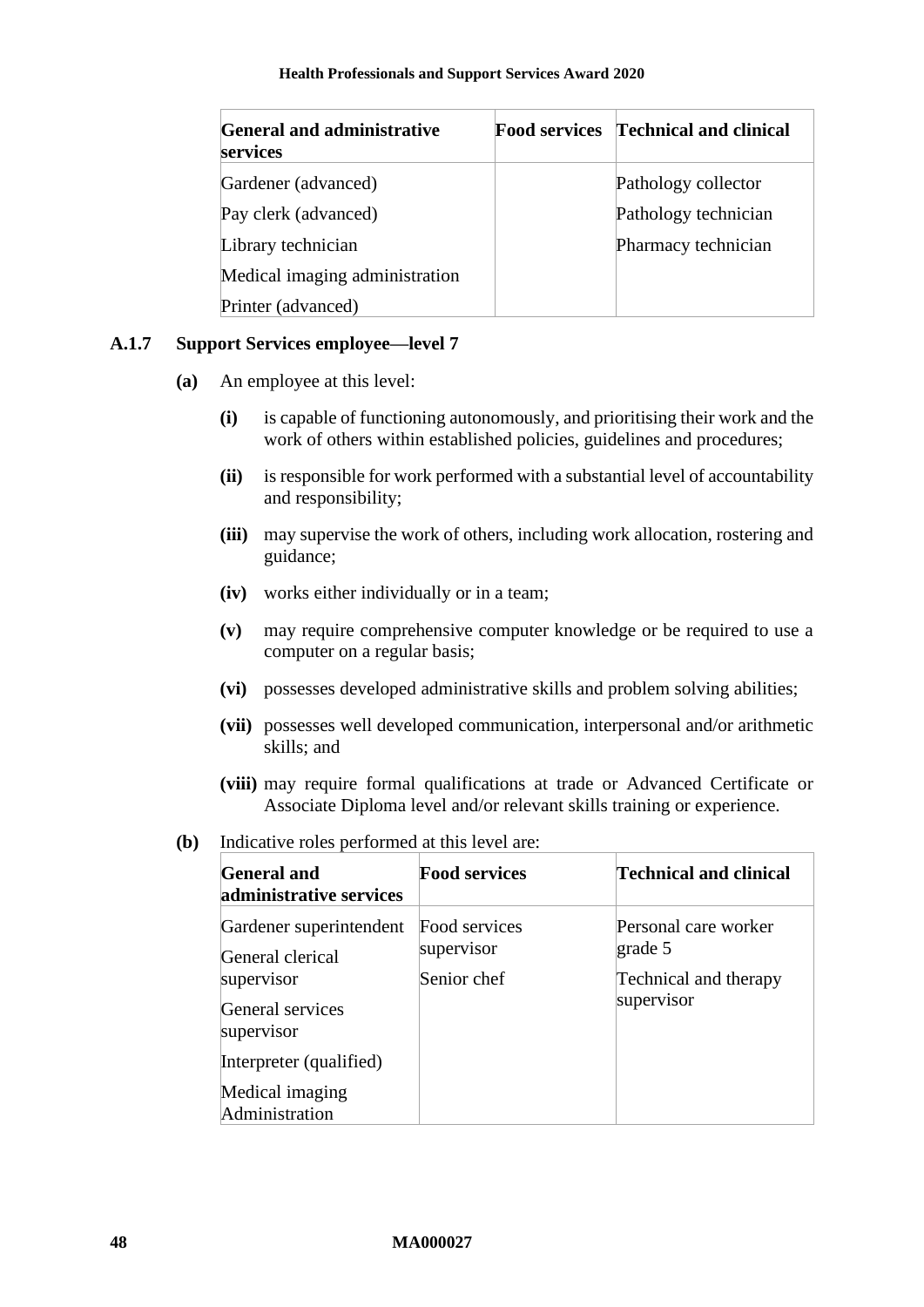#### **A.1.8 Support Services employee—level 8**

- **(a)** Employees at this level will typically have worked or studied in a relevant field and will have achieved a standard of relevant and/or specialist knowledge and experience sufficient to enable them to independently advise on a range of activities and features and contribute, as required, to the determination of objectives, within the relevant field/s of their expertise.
- **(b)** They are responsible and accountable for their own work; and may have delegated responsibility for the work under their control or supervision, in terms of, inter alia, scheduling workloads, resolving operations problems, monitoring the quality of work produced as well as counselling staff for performance as well as work related matters.
- **(c)** They would also be able to train and to supervise employees in lower levels by means of personal instruction and demonstration. They often exercise initiative, discretion and judgment in the performance of their duties.
- **(d)** The possession of relevant post secondary qualifications may be appropriate but not essential.
- **(e)** Indicative typical duties and skills in this level may include:
	- **(i)** operating and having responsibility for a complex and diverse payroll system;
	- **(ii)** applying detailed knowledge of the organisation's objectives, performance, projected areas of growth, product trends and general industry conditions for the purposes of assisting in developing policy or new products and services to meet changing market needs or other circumstances;
	- **(iii)** using computer software packages including evaluating and determining optimum software solutions or the integration of complex word processing/data/graphics text;
	- **(iv)** finalising quotations or costings by applying a detailed knowledge of variable inputs, margins, market conditions, supply and delivery arrangements; or
	- **(v)** preparing internal reports for management in any or all of the following areas:
		- account/financial;
		- staffing;
		- legislative requirement; and
		- other significant company activities/operations.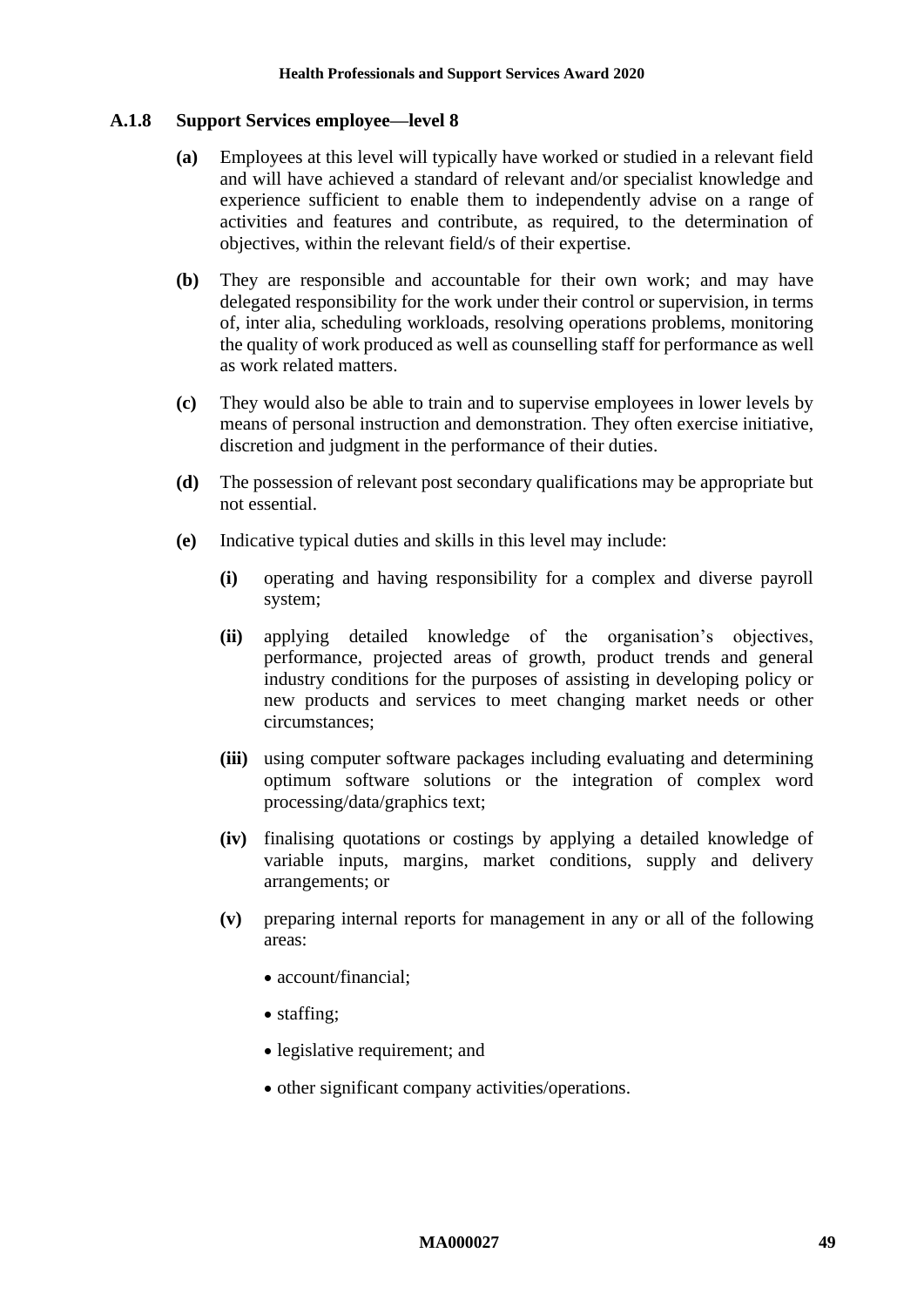#### **A.1.9 Support Services employee—level 9**

- **(a)** Work at this level is usually performed in relation to established priorities, task methodology and work practices to achieve results in line with the organisation goals.
- **(b)** The work may include preparing papers and reports, drafting complex correspondence for senior employees, undertaking activities of a specialist or detailed nature, assisting in the preparation of procedural guidelines, providing, interpreting and analysing information for clients or other interested parties, exercising specific process responsibilities, and overseeing and co-ordinating the work of subordinate staff.
- **(c)** Work at this level includes supervision of a work group, small work area or office within the total organisational structure and co-ordination of a range of organisation functions.
- **(d)** Work is performed under general direction as to work priorities and may be of a technical or professional, project, procedural or processing nature, or a combination of these.
- **(e)** Direction exercised over work performed at this level may be less direct than at lower levels and is usually related to task methodologies and work practices. Employees at this level are expected to set priorities and to monitor work flow in the area of responsibility.
- **(f)** The work at this level requires the application of knowledge usually gained through previous experience in the discipline or from post secondary or tertiary study. The work may require the co-ordination of a range of organisation functions and the exercising of judgment and/or delegated authority in areas where precedents or procedures are not clearly defined.
- **(g)** Independent action may be exercised at this level, e.g. developing procedures, management strategies and guidelines.
- **(h)** Indicative typical duties and skills at this level may include:
	- **(i)** supervising staff, setting priorities, monitoring work flow, and the development of strategies or work practices;
	- **(ii)** having responsibility for the development of appropriate training programmes related to group development;
	- **(iii)** applying equal employment opportunity and industrial relations principles;
	- **(iv)** providing advice in relation to personal and career development related to work requirements;
	- **(v)** liaising or communicating with clients or other interested groups;
	- **(vi)** general knowledge of the organisation's operations, combined with specialist knowledge of major activities within the work area; or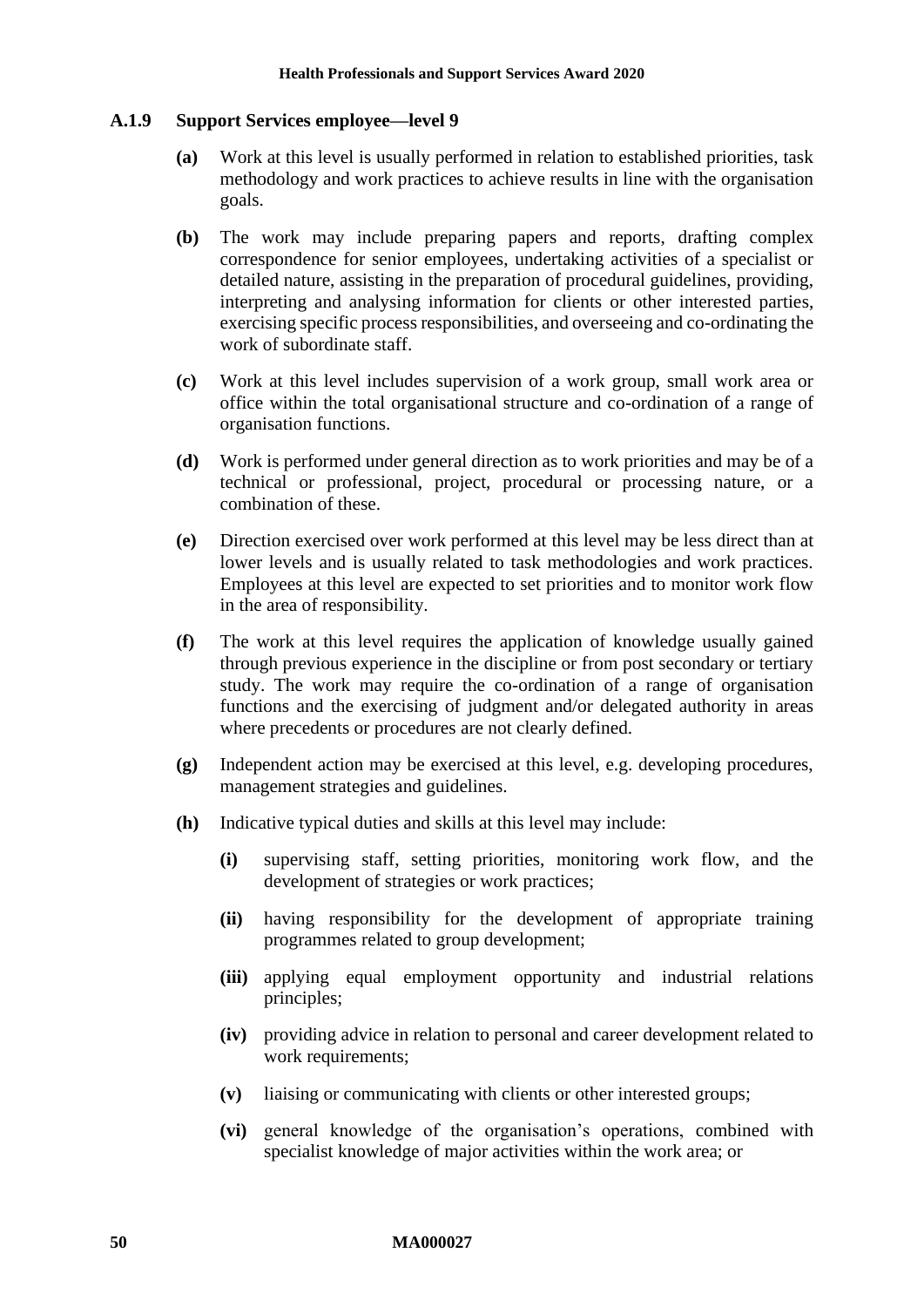**(vii)** being able to investigate interpret or evaluate information where legislation, regulations, instructions or procedural guidelines do not give adequate or specific answers.

### **A.2 Health Professional employees—definitions**

[A.2 varied by **PR724589** ppc 01Jul21]

An indicative list of common health professionals which are covered by the definitions is contained in [Schedule B—List of Common Health Professionals.](#page-52-0)

#### **A.2.1 Health Professional—level 1**

- **(a)** Positions at level 1 are regarded as entry level health professionals and for initial years of experience.
- **(b)** This level is the entry level for new graduates who meet the requirement to practise as a health professional (where appropriate in accordance with their professional association's rules and be eligible for membership of their professional association) or such qualification as deemed acceptable by the employer. It is also the level for the early stages of the career of a health professional.

#### **A.2.2 Health Professional—level 2**

- **(a)** A health professional at this level works independently and is required to exercise independent judgment on routine matters. They may require professional supervision from more senior members of the profession or health team when performing novel, complex, or critical tasks. They have demonstrated a commitment to continuing professional development and may have contributed to workplace education through provision of seminars, lectures or in-services. At this level the health professional may be actively involved in quality improvement activities or research.
- **(b)** At this level the health professional contributes to the evaluation and analysis of guidelines, policies and procedures applicable to their clinical/professional work and may be required to contribute to the supervision of discipline specific students.

#### **A.2.3 Health Professional—level 3**

- **(a)** A health professional at this level would be experienced and be able to independently apply professional knowledge and judgment when performing novel, complex, or critical tasks specific to their discipline. At this level health professionals will have additional responsibilities.
- **(b)** An employee at this level:
	- **(i)** works in an area that requires high levels of specialist knowledge and skill as recognised by the employer;
	- **(ii)** is actively contributing to the development of professional knowledge and skills in their field of work as demonstrated by positive impacts on service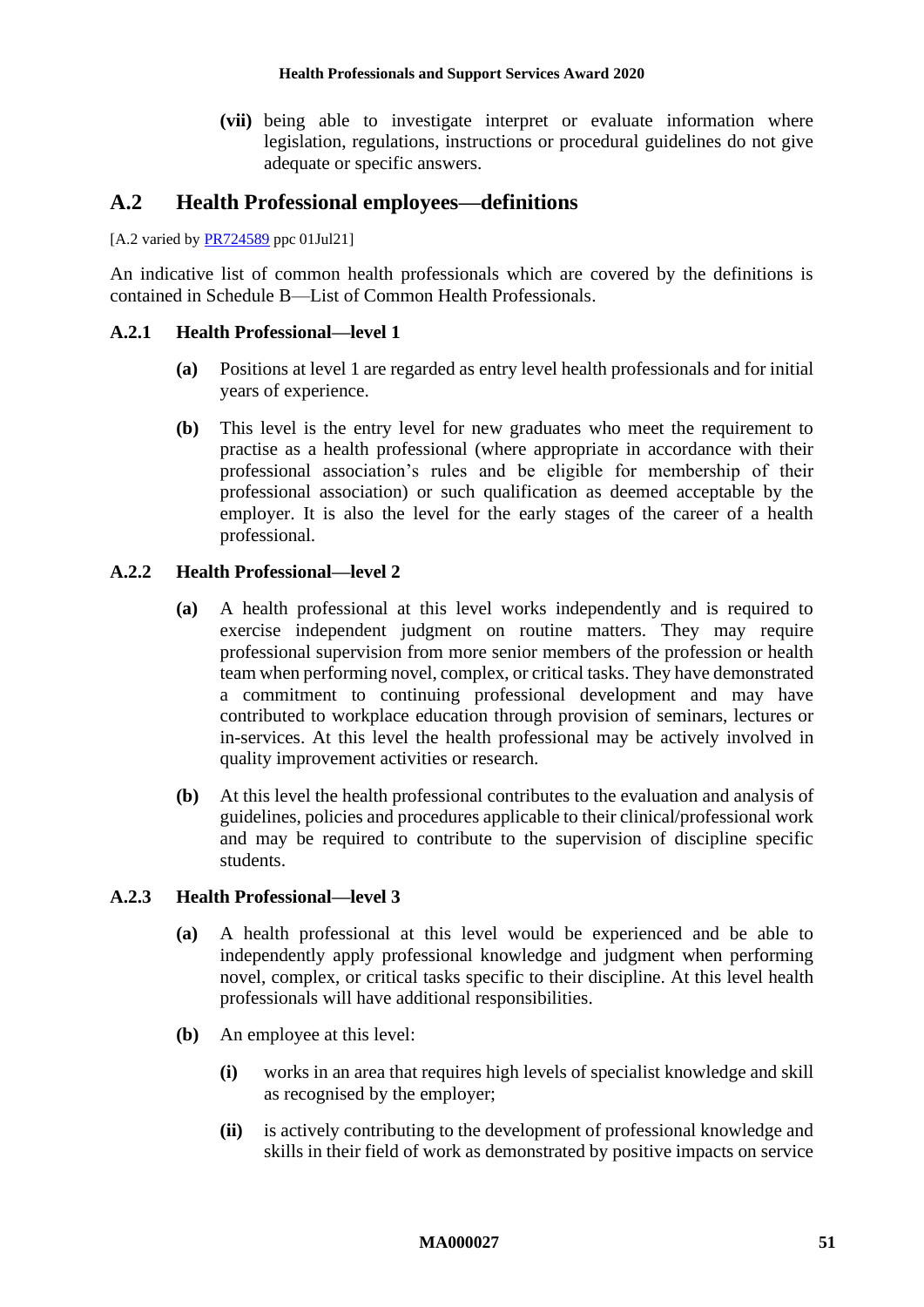delivery, positive referral patterns to area of expertise and quantifiable/measurable improvements in health outcomes;

- **(iii)** may be a sole discipline specific health professional in a metropolitan, regional or rural setting who practices in professional isolation from health professionals from the same discipline;
- **(iv)** is performing across a number of recognised specialties within a discipline;
- **(v)** may be accountable for allocation and/or expenditure of resources and ensuring targets are met and is responsible for ensuring optimal budget outcomes for their customers and communities;
- **(vi)** may be responsible for providing regular feedback and appraisals for senior staff to improve health outcomes for customers and for maintaining a performance management system; and
- **(vii)** is responsible for providing support for the efficient, cost effective and timely delivery of services.

#### **A.2.4 Health Professional—level 4**

- **(a)** A health professional at this level applies a high level of professional judgment and knowledge when performing a wide range of novel, complex, and critical tasks, specific to their discipline.
- **(b)** An employee at this level:
	- **(i)** has a proven record of achievement at a senior level;
	- **(ii)** has the capacity to allocate resources, set priorities and ensure budgets are met within a large and complex organisation;
	- **(iii)** may be responsible to the executive for providing effective services and ensuring budget/strategic targets are met;
	- **(iv)** supervises staff where required; and
	- **(v)** is expected to develop/implement and deliver strategic business plans which increase the level of care to customers within a budget framework.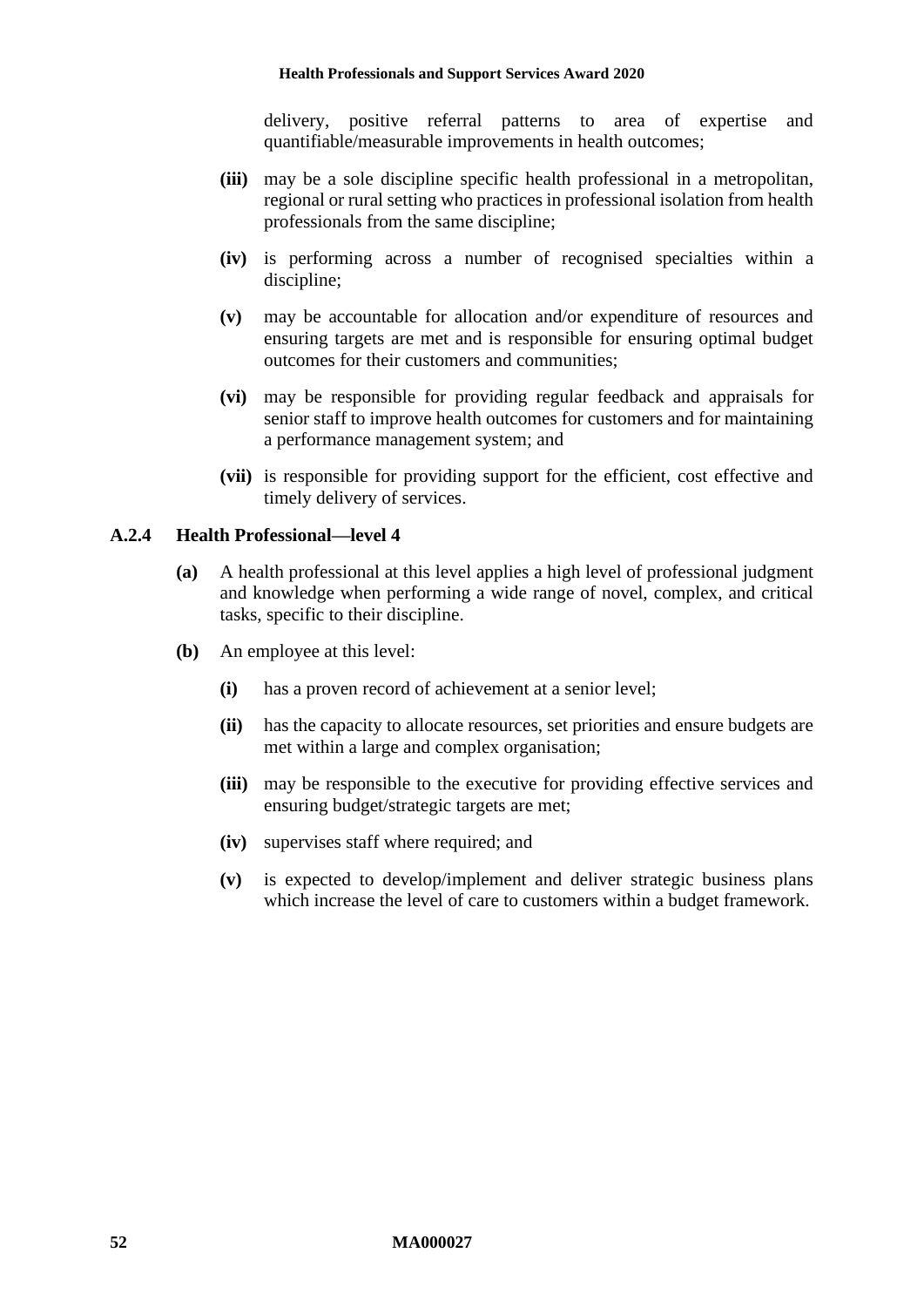# <span id="page-52-0"></span>**Schedule B—List of Common Health Professionals**

- [Varied b[y PR724589\]](https://www.fwc.gov.au/documents/awardsandorders/html/PR724589.htm)
- Acupuncturist
- Aromatherapist
- Art Therapist
- Audiologist
- Biomedical Engineer
- Biomedical Technologist
- Cardiac Technologist
- Child Psychotherapist
- Chiropractor
- Client Advisor/Rehabilitation Consultant
- Clinical Perfusionist
- Community Development Worker
- Counsellor
- [**Dental Hygienist** inserted by [PR724589](https://www.fwc.gov.au/documents/awardsandorders/html/PR724589.htm) ppc 01Jul21]
- Dental Hygienist
- [**Dental Prosthetist** inserted by [PR724589](https://www.fwc.gov.au/documents/awardsandorders/html/PR724589.htm) ppc 01Jul21]
- Dental Prosthetist
- Dental Therapist
- Dietician
- Diversional Therapist
- Exercise Physiologist
- Genetics Counsellor
- Health Information Manager
- Homeopathist
- Masseur, Remedial
- Medical Imaging Technologist (MIT) (including: Medical Radiographer; Ultrasonographer; Magnetic Resonance Imaging Technologist; Nuclear Medicine Technologist; and Radiation Therapist)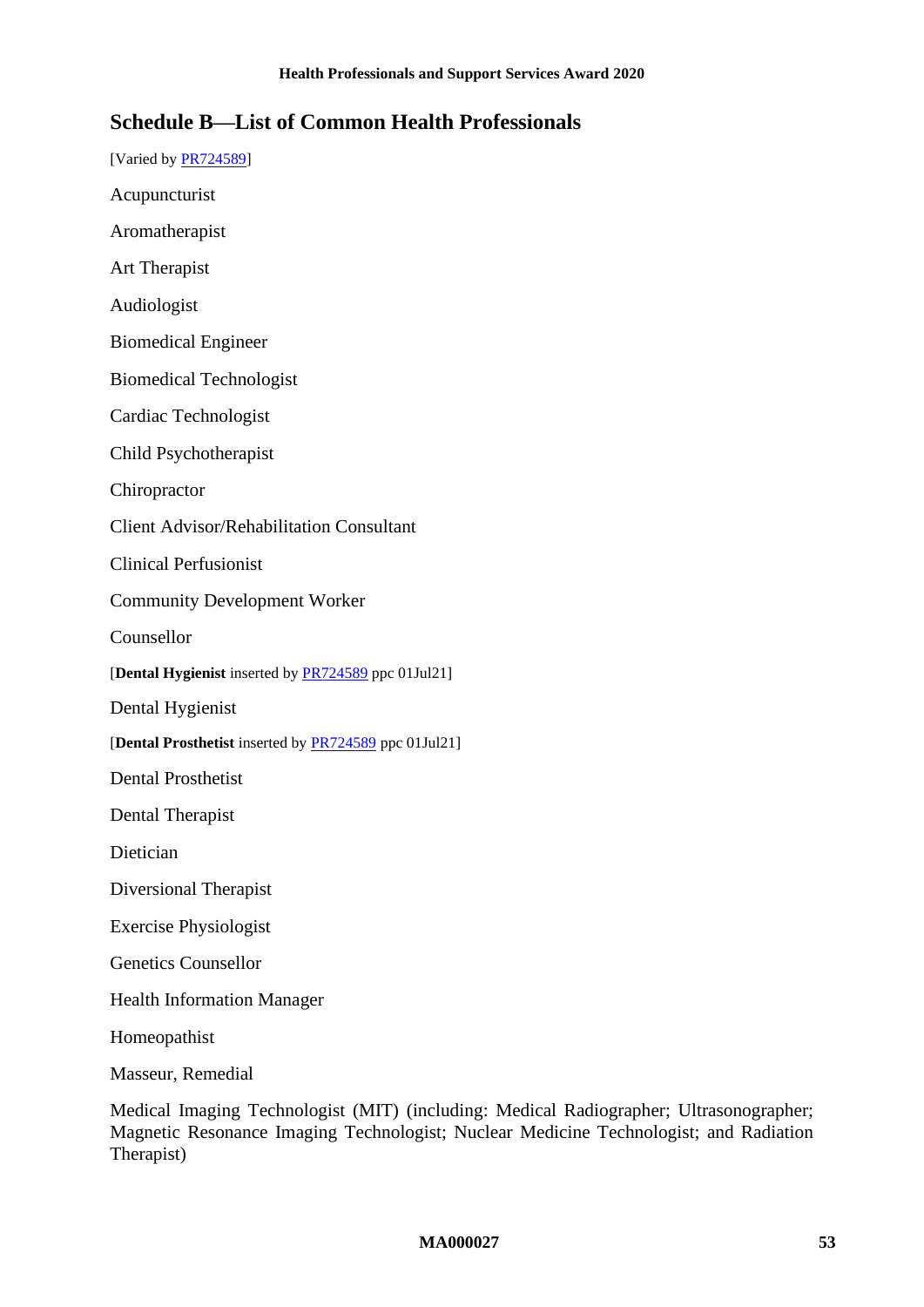| <b>Health Professionals and Support</b>                  |
|----------------------------------------------------------|
| <b>Medical Laboratory Technician</b>                     |
| Medical Librarian                                        |
| Medical Photographer/Illustrator                         |
| <b>Medical Record Administrator</b>                      |
| Medical Technician/Renal Dialysis Technician             |
| Musculoskeletal Therapist                                |
| <b>Music Therapist</b>                                   |
| Myotherapist                                             |
| Naturopathist                                            |
| Nuclear Medicine Technologist (NMT)                      |
| <b>Occupational Therapist</b>                            |
| [Oral Health Therapist inserted by PR724589 ppc 01Jul21] |
| Oral Health Therapist                                    |
| Orthoptist                                               |
| Osteopath                                                |
| <b>Pastoral Carer</b>                                    |
| Pharmacist                                               |
| Physiotherapist                                          |
| Play Therapist                                           |
| Podiatrist                                               |
| Prosthetist/Orthotist                                    |
| Psychologist                                             |
| Radiation Therapy Technologist (RTT)                     |
| <b>Recreation Therapist</b>                              |
| Reflexologist                                            |
| <b>Research Technologist</b>                             |
| <b>Medical Scientist</b>                                 |
| <b>Social Worker</b>                                     |
| Sonographer                                              |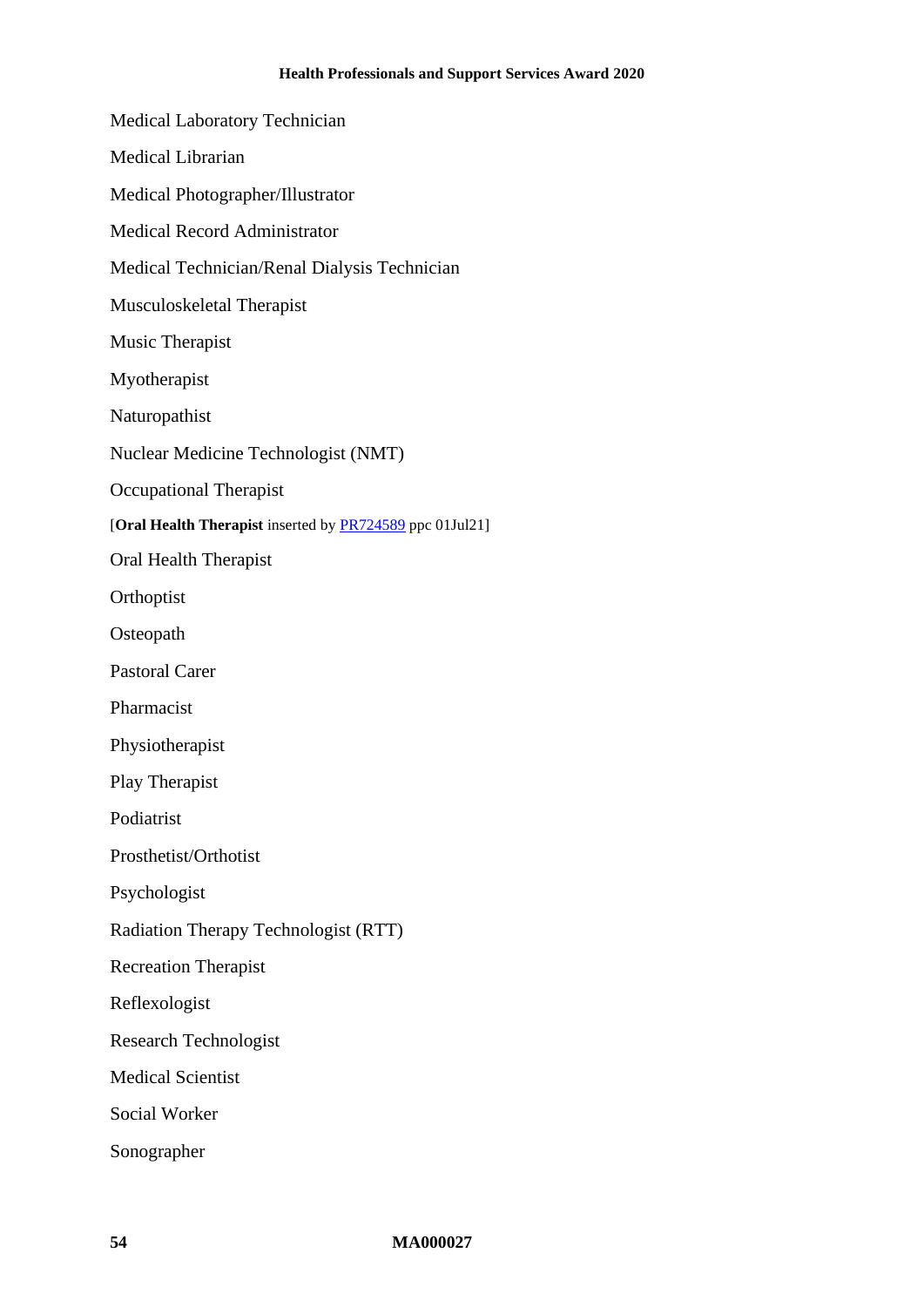Speech Pathologist

Welfare Worker

Youth Worker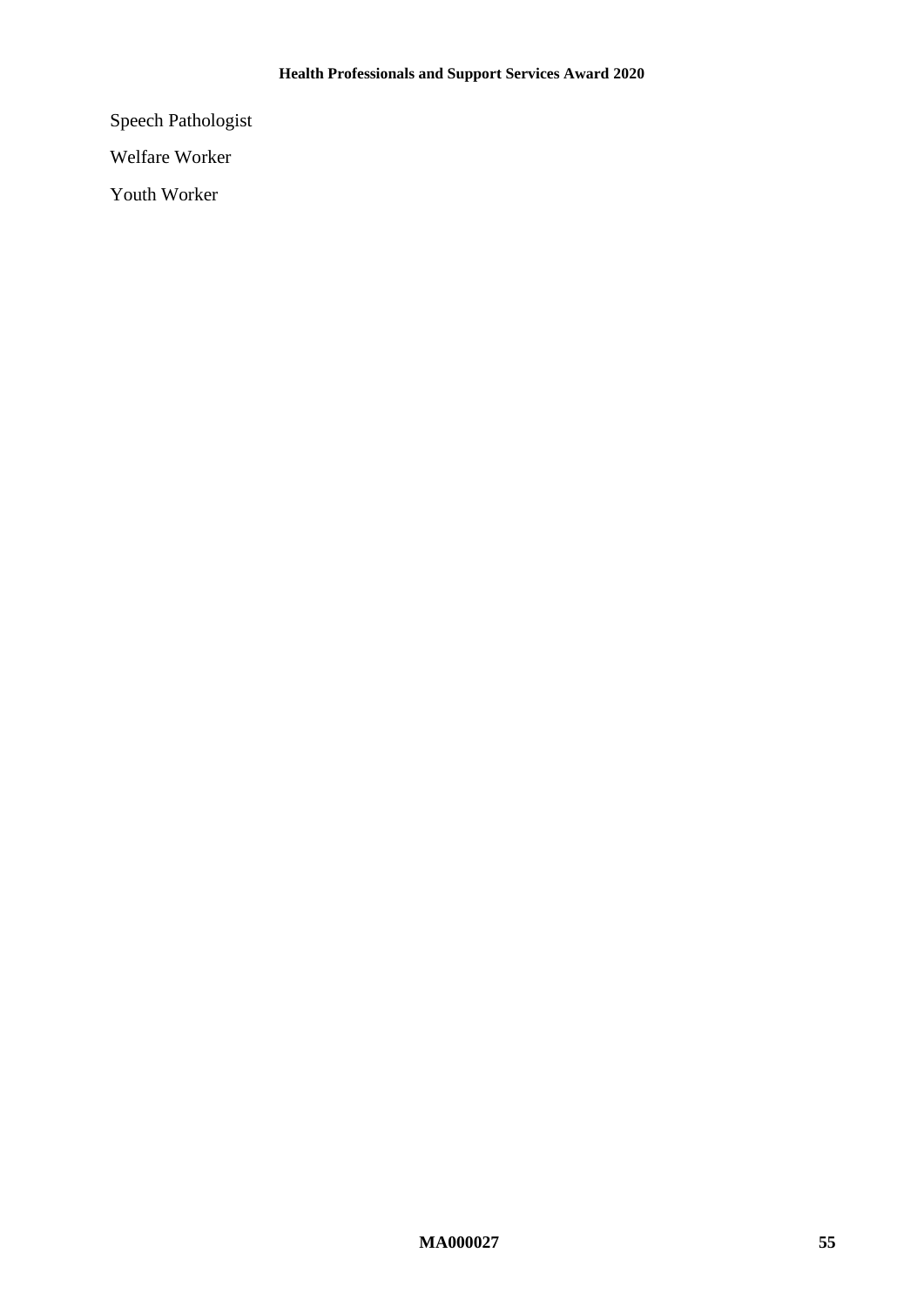# **Schedule C—Summary of Hourly Rates**

[Varied by **PR718844, [PR729282\]](https://www.fwc.gov.au/documents/awardsandorders/html/PR729282.htm)** 

### **C.1 Support services employees**

### **C.1.1 Full-time and part-time support services employees—ordinary hours and penalty rates**

#### [C.1.1 varied by [PR718844,](https://www.fwc.gov.au/documents/awardsandorders/html/PR718844.htm) [PR729282](https://www.fwc.gov.au/documents/awardsandorders/html/PR729282.htm) ppc 01Jul21]

|                           | Ordinary<br>hours | <b>Between</b><br>midnight<br><b>Friday and</b><br>midnight<br><b>Sunday</b> | Public holiday           | Shiftwork <sup>1</sup> |
|---------------------------|-------------------|------------------------------------------------------------------------------|--------------------------|------------------------|
|                           |                   |                                                                              |                          |                        |
|                           |                   |                                                                              | % of minimum hourly rate |                        |
|                           | 100%              | 150%                                                                         | 250%                     | 115%                   |
|                           | \$                | \$                                                                           | \$                       | \$                     |
| Level 1                   | 21.62             | 32.43                                                                        | 54.05                    | 24.86                  |
| Level <sub>2</sub>        | 22.51             | 33.77                                                                        | 56.28                    | 25.89                  |
| Level 3                   | 23.39             | 35.09                                                                        | 58.48                    | 26.90                  |
| Level 4                   | 23.67             | 35.51                                                                        | 59.18                    | 27.22                  |
| Level 5                   | 24.47             | 36.71                                                                        | 61.18                    | 28.14                  |
| Level 6                   | 25.79             | 38.69                                                                        | 64.48                    | 29.66                  |
| Level 7                   | 26.26             | 39.39                                                                        | 65.65                    | 30.20                  |
| Level 8-pay<br>point 1    | 27.15             | 40.73                                                                        | 67.88                    | 31.22                  |
| Level 8-pay<br>point 2    | 27.86             | 41.79                                                                        | 69.65                    | 32.04                  |
| Level $8$ —pay<br>point 3 | 29.82             | 44.73                                                                        | 74.55                    | 34.29                  |
| Level 9-pay<br>point 1    | 30.35             | 45.53                                                                        | 75.88                    | 34.90                  |
| Level 9-pay<br>point 2    | 31.43             | 47.15                                                                        | 78.58                    | 36.14                  |
| Level 9-pay<br>point 3    | 31.68             | 47.52                                                                        | 79.20                    | 36.43                  |

<sup>1</sup> **Shiftwork** means any shift where ordinary hours commence between 6.00 pm and 6.00 am or finish between 6.00 pm and 8.00 am as defined in clause [26.3.](#page-32-1)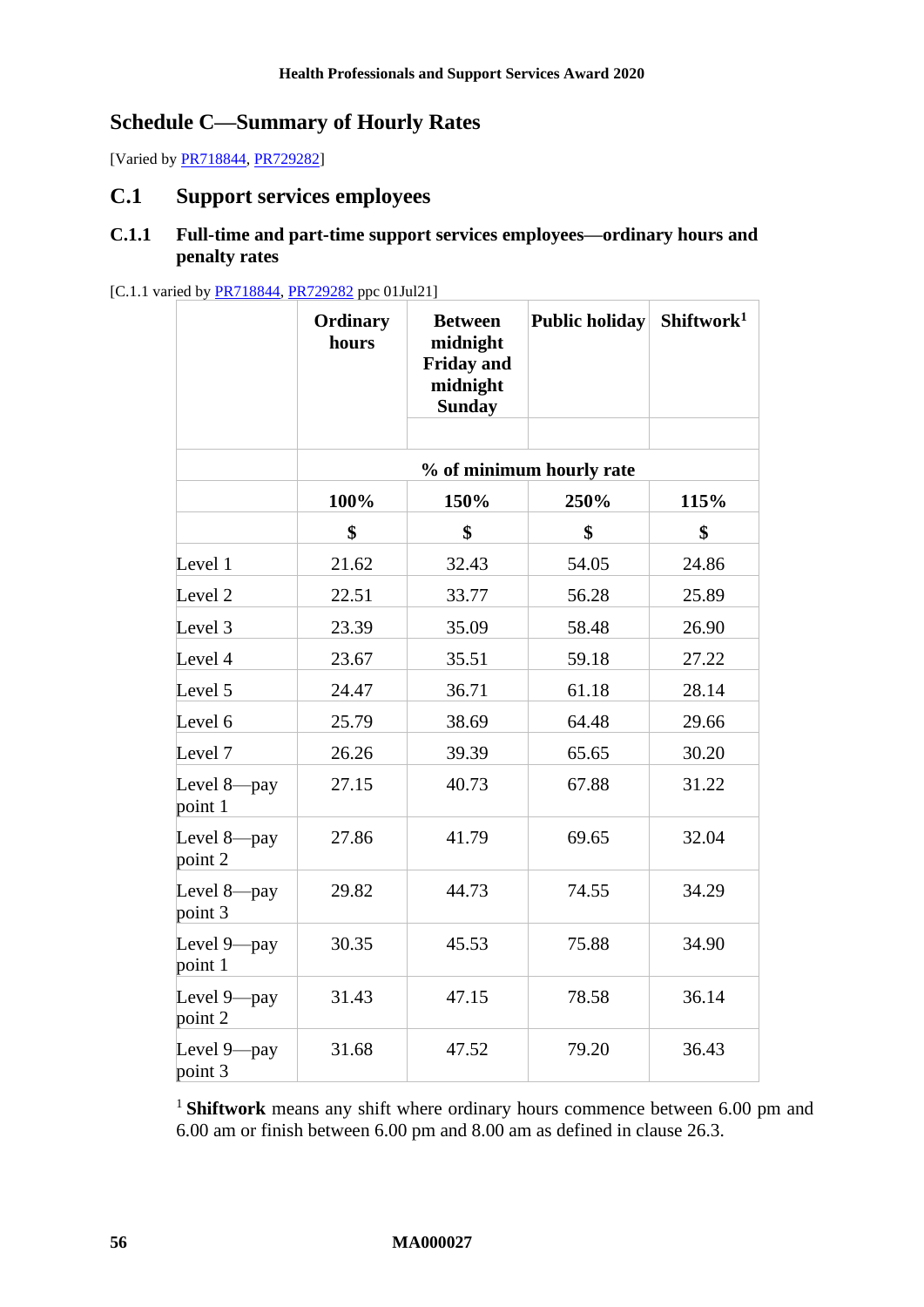|  | C.1.2 Full-time and part-time support services employees—overtime |
|--|-------------------------------------------------------------------|

|                        |                          | <b>Monday to Saturday</b> |                   | <b>Public holiday</b> |  |  |
|------------------------|--------------------------|---------------------------|-------------------|-----------------------|--|--|
|                        | <b>First 2 hours</b>     | <b>After 2 hours</b>      |                   |                       |  |  |
|                        | % of minimum hourly rate |                           |                   |                       |  |  |
|                        | 150%                     | 200%                      | 200%              | 250%                  |  |  |
|                        | \$                       | \$                        | $\boldsymbol{\$}$ | \$                    |  |  |
| Level 1                | 32.43                    | 43.24                     | 43.24             | 54.05                 |  |  |
| Level <sub>2</sub>     | 33.77                    | 45.02                     | 45.02             | 56.28                 |  |  |
| Level 3                | 35.09                    | 46.78                     | 46.78             | 58.48                 |  |  |
| Level 4                | 35.51                    | 47.34                     | 47.34             | 59.18                 |  |  |
| Level 5                | 36.71                    | 48.94                     | 48.94             | 61.18                 |  |  |
| Level 6                | 38.69                    | 51.58                     | 51.58             | 64.48                 |  |  |
| Level 7                | 39.39                    | 52.52                     | 52.52             | 65.65                 |  |  |
| Level 8-pay<br>point 1 | 40.73                    | 54.30                     | 54.30             | 67.88                 |  |  |
| Level 8-pay<br>point 2 | 41.79                    | 55.72                     | 55.72             | 69.65                 |  |  |
| Level 8-pay<br>point 3 | 44.73                    | 59.64                     | 59.64             | 74.55                 |  |  |
| Level 9-pay<br>point 1 | 45.53                    | 60.70                     | 60.70             | 75.88                 |  |  |
| Level 9-pay<br>point 2 | 47.15                    | 62.86                     | 62.86             | 78.58                 |  |  |
| Level 9-pay<br>point 3 | 47.52                    | 63.36                     | 63.36             | 79.20                 |  |  |

| [C.1.2 varied by $\frac{PR718844}{PR729282}$ ppc 01Jul21] |  |  |
|-----------------------------------------------------------|--|--|
|                                                           |  |  |

# **C.1.3 Casual support service employees—ordinary hours and penalty rates**

[C.1.3 varied by [PR718844,](https://www.fwc.gov.au/documents/awardsandorders/html/PR718844.htm) [PR729282](https://www.fwc.gov.au/documents/awardsandorders/html/PR729282.htm) ppc 01Jul21]

|         | Ordinary<br>hours | Saturday or<br><b>Sunday</b> | <b>Public</b><br>holiday | Shiftwork <sup>1</sup> |
|---------|-------------------|------------------------------|--------------------------|------------------------|
|         |                   | % of minimum hourly rate     |                          |                        |
|         | 125%              | 175%                         | 275%                     | 140%                   |
|         | \$                | \$                           | \$                       | \$                     |
| Level 1 | 27.03             | 37.84                        | 59.46                    | 30.27                  |
| Level 2 | 28.14             | 39.39                        | 61.90                    | 31.51                  |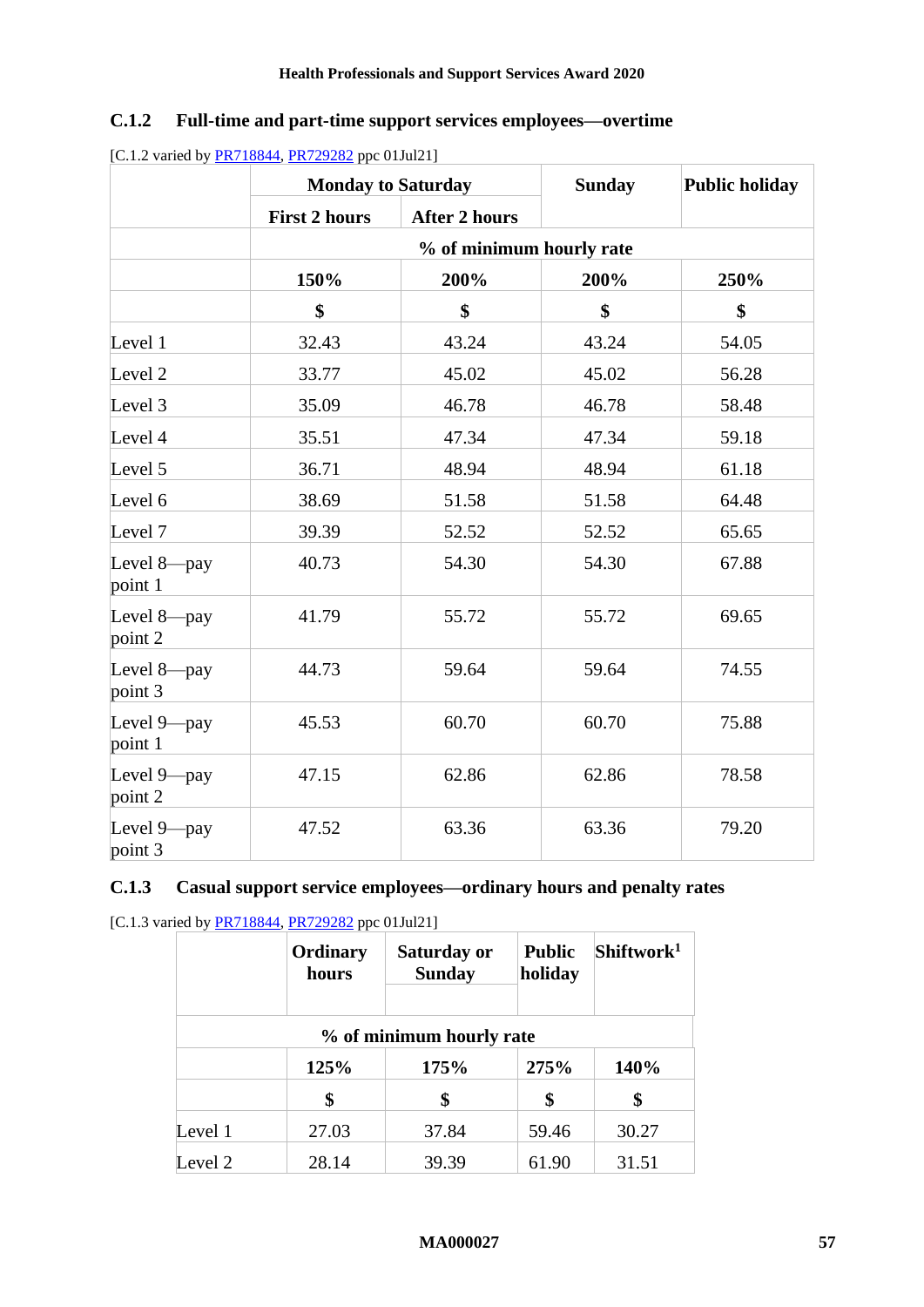|                           | Ordinary<br>hours        | Saturday or<br><b>Sunday</b> | <b>Public</b><br>holiday | Shiftwork <sup>1</sup> |  |  |  |
|---------------------------|--------------------------|------------------------------|--------------------------|------------------------|--|--|--|
|                           | % of minimum hourly rate |                              |                          |                        |  |  |  |
|                           | 125%                     | 175%                         | 275%                     | 140%                   |  |  |  |
|                           | \$                       | \$                           | \$                       | \$                     |  |  |  |
| Level 3                   | 29.24                    | 40.93                        | 64.32                    | 32.75                  |  |  |  |
| Level 4                   | 29.59                    | 41.42                        | 65.09                    | 33.14                  |  |  |  |
| Level 5                   | 30.59                    | 42.82                        | 67.29                    | 34.26                  |  |  |  |
| Level 6                   | 32.24                    | 45.13                        | 70.92                    | 36.11                  |  |  |  |
| Level 7                   | 32.83                    | 45.96                        | 72.22                    | 36.76                  |  |  |  |
| Level 8-<br>pay point 1   | 33.94                    | 47.51                        | 74.66                    | 38.01                  |  |  |  |
| Level 8-<br>pay point 2   | 34.83                    | 48.76                        | 76.62                    | 39.00                  |  |  |  |
| Level $8-$<br>pay point 3 | 37.28                    | 52.19                        | 82.01                    | 41.75                  |  |  |  |
| Level $9-$<br>pay point 1 | 37.94                    | 53.11                        | 83.46                    | 42.49                  |  |  |  |
| Level 9-<br>pay point 2   | 39.29                    | 55.00                        | 86.43                    | 44.00                  |  |  |  |
| Level $9-$<br>pay point 3 | 39.60                    | 55.44                        | 87.12                    | 44.35                  |  |  |  |

 $\top$ 

 $\top$ 

Ì

<sup>1</sup> Shiftwork means any shift where ordinary hours commence between 6.00 pm and 6.00 am or finish between 6.00 pm and 8.00 am as defined in clause [26.3.](#page-32-1)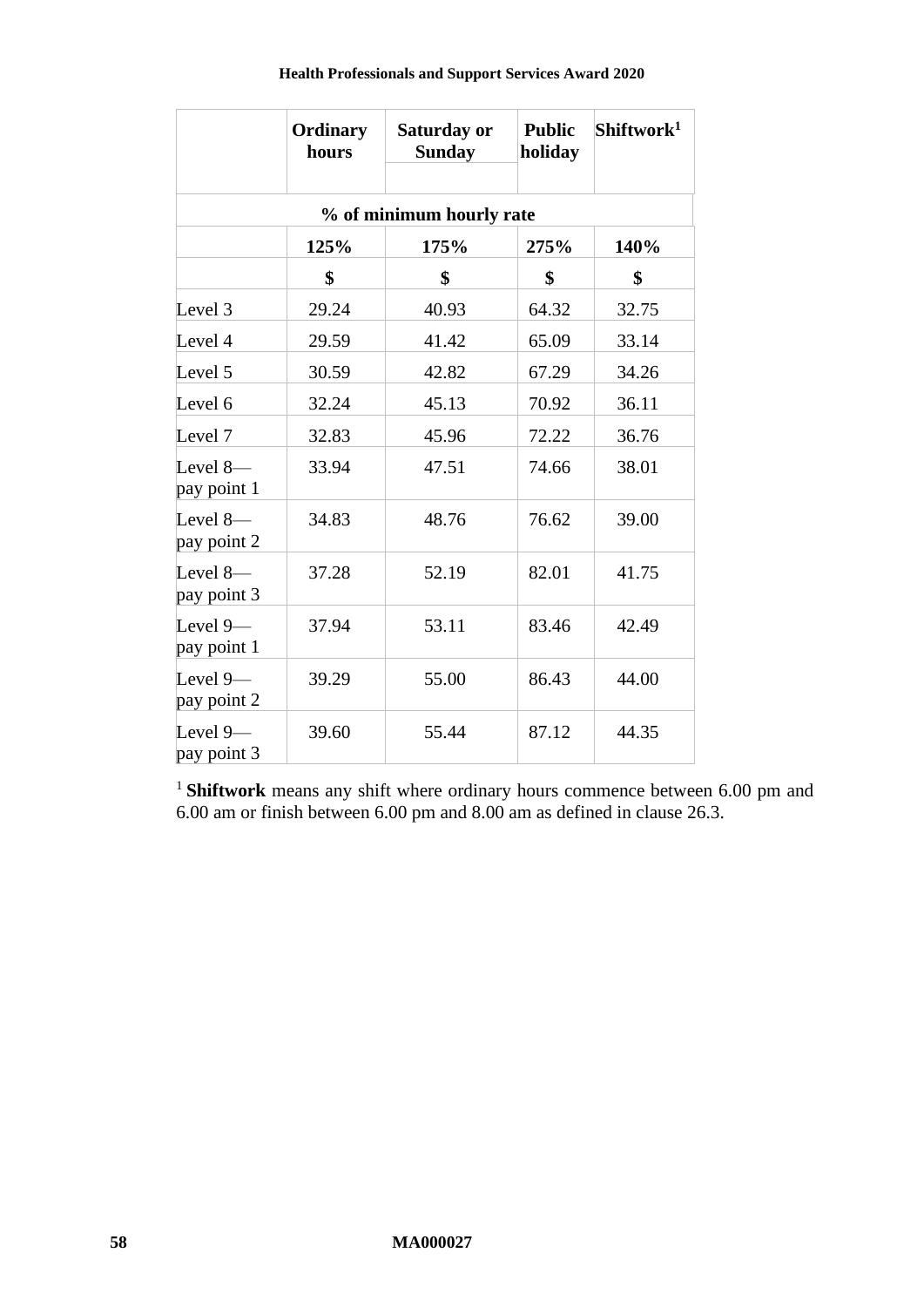# **C.2 Health professional employees**

### **C.2.1 Full-time and part-time health professional employees—ordinary hours and penalty rates**

[C.2.1 varied by **PR718844, [PR729282](https://www.fwc.gov.au/documents/awardsandorders/html/PR729282.htm)** ppc 01Jul21]

|                                                             | Ordinary<br>hours | <b>Between</b><br>midnight<br><b>Friday and</b><br>midnight<br><b>Sunday</b> | <b>Public</b><br>holiday | <b>Shiftwork</b><br>1 |
|-------------------------------------------------------------|-------------------|------------------------------------------------------------------------------|--------------------------|-----------------------|
|                                                             |                   |                                                                              |                          |                       |
|                                                             |                   | % of minimum hourly rate                                                     |                          |                       |
|                                                             | 100%              | 150%                                                                         | 250%                     | 115%                  |
|                                                             | \$                | \$                                                                           | \$                       | \$                    |
| <b>Health</b><br><b>Professional</b><br>employee—level<br>1 |                   |                                                                              |                          |                       |
| Pay point 1 (UG<br>2 qualification)                         | 24.83             | 37.25                                                                        | 62.08                    | 28.55                 |
| Pay point 2 (3)<br>year degree<br>entry)                    | 25.79             | 38.69                                                                        | 64.48                    | 29.66                 |
| Pay point 3 (4)<br>year degree<br>entry)                    | 26.93             | 40.40                                                                        | 67.33                    | 30.97                 |
| Pay point 4<br>(Masters degree<br>entry)                    | 27.86             | 41.79                                                                        | 69.65                    | 32.04                 |
| Pay point 5 (PhD<br>entry)                                  | 30.35             | 45.53                                                                        | 75.88                    | 34.90                 |
| Pay point 6                                                 | 31.43             | 47.15                                                                        | 78.58                    | 36.14                 |
| <b>Health</b><br><b>Professional</b><br>employee—level<br>2 |                   |                                                                              |                          |                       |
| Pay point 1                                                 | 31.60             | 47.40                                                                        | 79.00                    | 36.34                 |
| Pay point 2                                                 | 32.75             | 49.13                                                                        | 81.88                    | 37.66                 |
| Pay point 3                                                 | 34.00             | 51.00                                                                        | 85.00                    | 39.10                 |
| Pay point 4                                                 | 35.35             | 53.03                                                                        | 88.38                    | 40.65                 |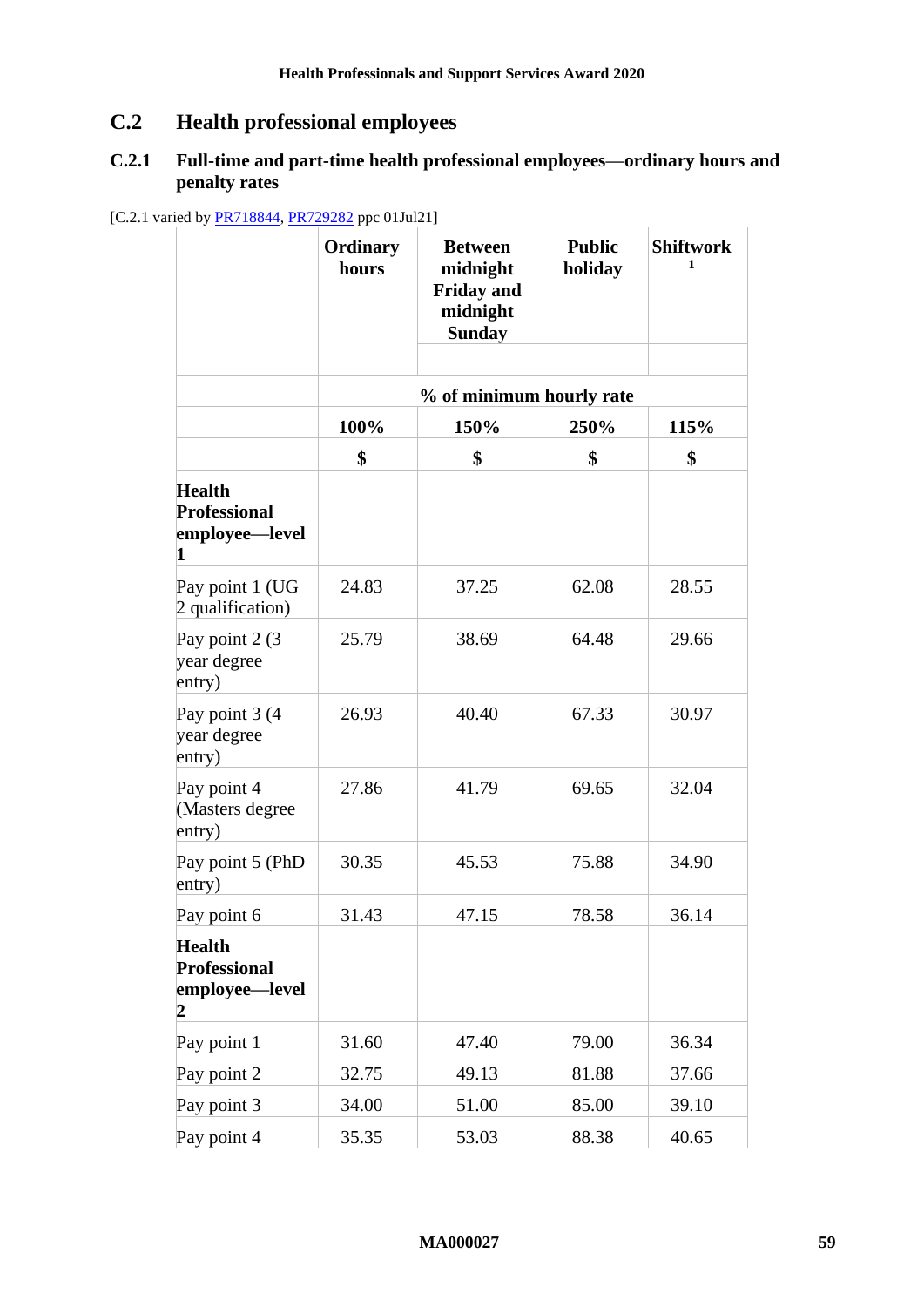|                                                                            | Ordinary<br>hours | <b>Between</b><br>midnight<br><b>Friday and</b><br>midnight<br><b>Sunday</b> | <b>Public</b><br>holiday | <b>Shiftwork</b><br>1 |
|----------------------------------------------------------------------------|-------------------|------------------------------------------------------------------------------|--------------------------|-----------------------|
|                                                                            |                   |                                                                              |                          |                       |
|                                                                            |                   | % of minimum hourly rate                                                     |                          |                       |
|                                                                            | 100%              | 150%                                                                         | 250%                     | 115%                  |
|                                                                            | \$                | \$                                                                           | \$                       | \$                    |
| <b>Health</b><br><b>Professional</b><br>employee—level<br>$\boldsymbol{3}$ |                   |                                                                              |                          |                       |
| Pay point 1                                                                | 36.88             | 55.32                                                                        | 92.20                    | 42.41                 |
| Pay point 2                                                                | 37.92             | 56.88                                                                        | 94.80                    | 43.61                 |
| Pay point 3                                                                | 38.73             | 58.10                                                                        | 96.83                    | 44.54                 |
| Pay point 4                                                                | 40.45             | 60.68                                                                        | 101.13                   | 46.52                 |
| Pay point 5                                                                | 41.95             | 62.93                                                                        | 104.88                   | 48.24                 |
| <b>Health</b><br><b>Professional</b><br>employee—level<br>4                |                   |                                                                              |                          |                       |
| Pay point 1                                                                | 44.66             | 66.99                                                                        | 111.65                   | 51.36                 |
| Pay point 2                                                                | 47.66             | 71.49                                                                        | 119.15                   | 54.81                 |
| Pay point 3                                                                | 51.83             | 77.75                                                                        | 129.58                   | 59.60                 |
| Pay point 4                                                                | 57.21             | 85.82                                                                        | 143.03                   | 65.79                 |

<sup>1</sup>**Shiftwork** means any shift where ordinary hours commence between 6.00 pm and 6.00 am or finish between 6.00 pm and 8.00 am as defined in clause [26.3.](#page-32-1)

### **C.2.2 Full-time and part-time health professional employees—overtime**

| [C.2.2 varied by PR718844, PR729282 ppc 01Jul21] |  |  |
|--------------------------------------------------|--|--|
|                                                  |  |  |

|                                                | <b>Monday to Saturday</b><br><b>After 2 hours</b><br><b>First 2 hours</b> |       | <b>Sunday</b> | <b>Public</b> |
|------------------------------------------------|---------------------------------------------------------------------------|-------|---------------|---------------|
|                                                |                                                                           |       |               | holiday       |
|                                                | % of minimum hourly rate                                                  |       |               |               |
|                                                | 150%                                                                      | 200%  | 200%          | 250%          |
|                                                | \$                                                                        | \$    | \$            | \$            |
| <b>Health Professional</b><br>employee—level 1 |                                                                           |       |               |               |
| Pay point 1 (UG 2 qualification)               | 37.25                                                                     | 49.66 | 49.66         | 62.08         |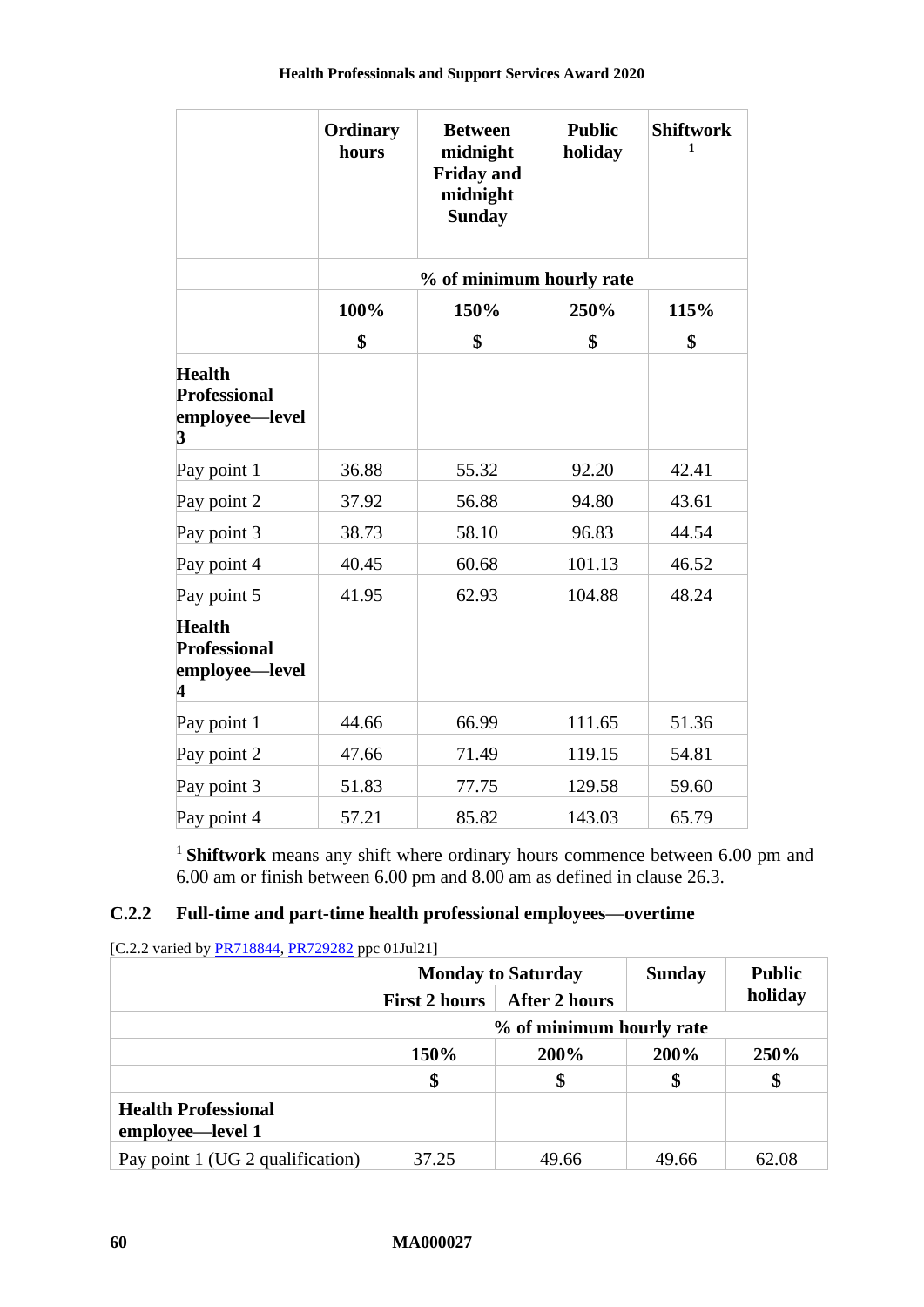|                                                |                      | <b>Monday to Saturday</b> | <b>Sunday</b> | <b>Public</b> |  |
|------------------------------------------------|----------------------|---------------------------|---------------|---------------|--|
|                                                | <b>First 2 hours</b> | <b>After 2 hours</b>      |               | holiday       |  |
|                                                |                      | % of minimum hourly rate  |               |               |  |
|                                                | 150%                 | 200%                      | 200%          | 250%          |  |
|                                                | \$                   | \$                        | \$            | \$            |  |
| Pay point 2 (3 year degree entry)              | 38.69                | 51.58                     | 51.58         | 64.48         |  |
| Pay point 3 (4 year degree entry)              | 40.40                | 53.86                     | 53.86         | 67.33         |  |
| Pay point 4 (Masters degree<br>entry)          | 41.79                | 55.72                     | 55.72         | 69.65         |  |
| Pay point 5 (PhD entry)                        | 45.53                | 60.70                     | 60.70         | 75.88         |  |
| Pay point 6                                    | 47.15                | 62.86                     | 62.86         | 78.58         |  |
| <b>Health Professional</b><br>employee-level 2 |                      |                           |               |               |  |
| Pay point 1                                    | 47.40                | 63.20                     | 63.20         | 79.00         |  |
| Pay point 2                                    | 49.13                | 65.50                     | 65.50         | 81.88         |  |
| Pay point 3                                    | 51.00                | 68.00                     | 68.00         | 85.00         |  |
| Pay point 4                                    | 53.03                | 70.70                     | 70.70         | 88.38         |  |
| <b>Health Professional</b><br>employee-level 3 |                      |                           |               |               |  |
| Pay point 1                                    | 55.32                | 73.76                     | 73.76         | 92.20         |  |
| Pay point 2                                    | 56.88                | 75.84                     | 75.84         | 94.80         |  |
| Pay point 3                                    | 58.10                | 77.46                     | 77.46         | 96.83         |  |
| Pay point 4                                    | 60.68                | 80.90                     | 80.90         | 101.13        |  |
| Pay point 5                                    | 62.93                | 83.90                     | 83.90         | 104.88        |  |
| <b>Health Professional</b><br>employee—level 4 |                      |                           |               |               |  |
| Pay point 1                                    | 66.99                | 89.32                     | 89.32         | 111.65        |  |
| Pay point 2                                    | 71.49                | 95.32                     | 95.32         | 119.15        |  |
| Pay point 3                                    | 77.75                | 103.66                    | 103.66        | 129.58        |  |
| Pay point 4                                    | 85.82                | 114.42                    | 114.42        | 143.03        |  |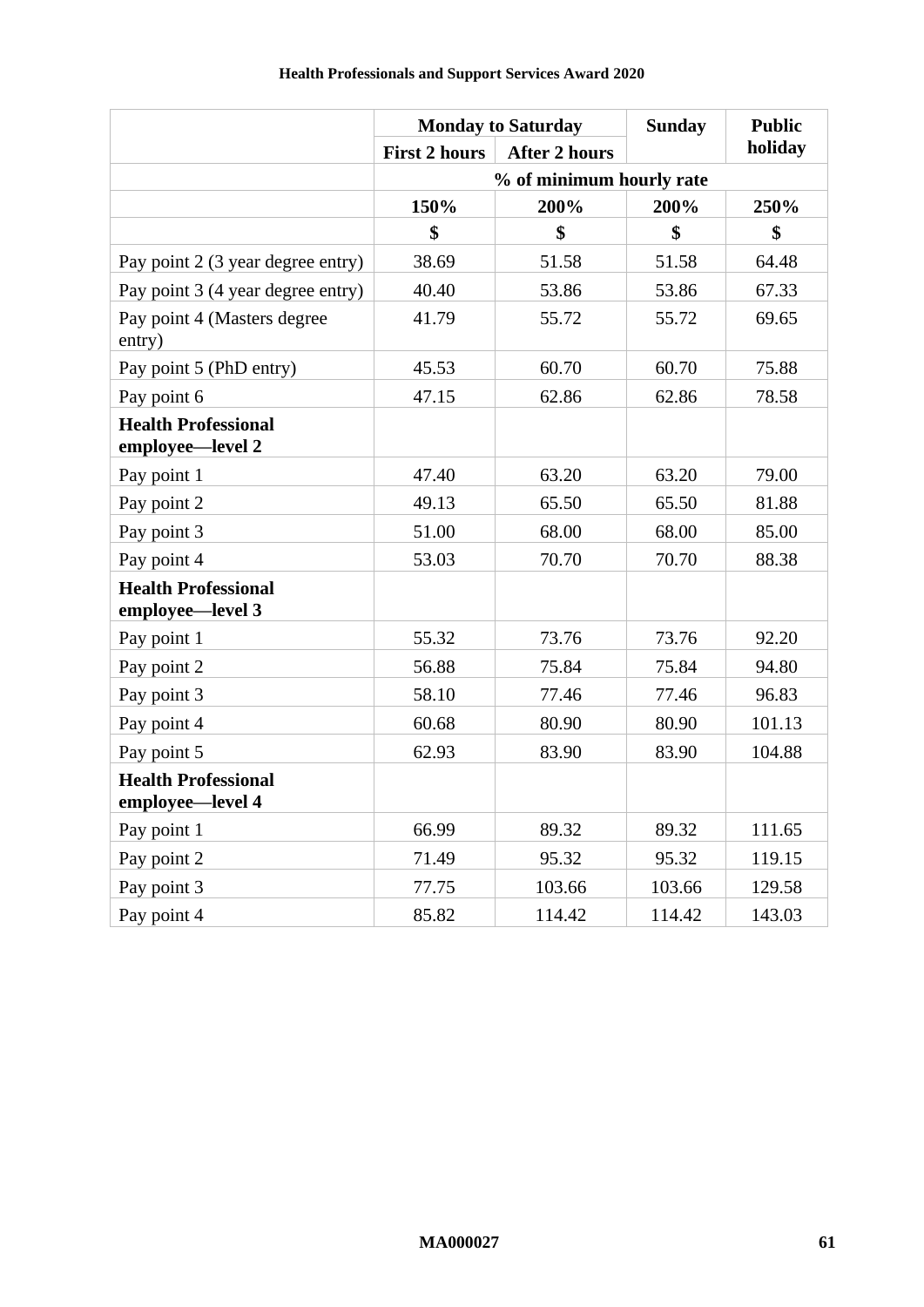# **C.2.3 Casual health professional employees—ordinary hours and penalty rates**

<sup>[</sup>C.2.3 varied by **PR718844**, **PR729282** ppc 01Jul21]

|                                                | <b>Ordinary</b><br>hours | <b>Saturday</b><br>and Sunday | <b>Public</b><br>holiday | Shiftwork <sup>1</sup> |
|------------------------------------------------|--------------------------|-------------------------------|--------------------------|------------------------|
|                                                |                          |                               |                          |                        |
|                                                |                          |                               | % of minimum hourly rate |                        |
|                                                | 125%                     | 175%                          | 275%                     | 140%                   |
|                                                | \$                       | \$                            | \$                       | \$                     |
| <b>Health Professional</b><br>employee—level 1 |                          |                               |                          |                        |
| Pay point 1 (UG 2)<br>qualification)           | 31.04                    | 43.45                         | 68.28                    | 34.76                  |
| Pay point 2 (3 year<br>degree entry)           | 32.24                    | 45.13                         | 70.92                    | 36.11                  |
| Pay point 3 (4 year<br>degree entry)           | 33.66                    | 47.13                         | 74.06                    | 37.70                  |
| Pay point 4 (Masters<br>degree entry)          | 34.83                    | 48.76                         | 76.62                    | 39.00                  |
| Pay point 5 (PhD<br>entry)                     | 37.94                    | 53.11                         | 83.46                    | 42.49                  |
| Pay point 6                                    | 39.29                    | 55.00                         | 86.43                    | 44.00                  |
| <b>Health Professional</b><br>employee—level 2 |                          |                               |                          |                        |
| Pay point 1                                    | 39.50                    | 55.30                         | 86.90                    | 44.24                  |
| Pay point 2                                    | 40.94                    | 57.31                         | 90.06                    | 45.85                  |
| Pay point 3                                    | 42.50                    | 59.50                         | 93.50                    | 47.60                  |
| Pay point 4                                    | 44.19                    | 61.86                         | 97.21                    | 49.49                  |
| <b>Health Professional</b><br>employee—level 3 |                          |                               |                          |                        |
| Pay point 1                                    | 46.10                    | 64.54                         | 101.42                   | 51.63                  |
| Pay point 2                                    | 47.40                    | 66.36                         | 104.28                   | 53.09                  |
| Pay point 3                                    | 48.41                    | 67.78                         | 106.51                   | 54.22                  |
| Pay point 4                                    | 50.56                    | 70.79                         | 111.24                   | 56.63                  |
| Pay point 5                                    | 52.44                    | 73.41                         | 115.36                   | 58.73                  |
| <b>Health Professional</b><br>employee-level 4 |                          |                               |                          |                        |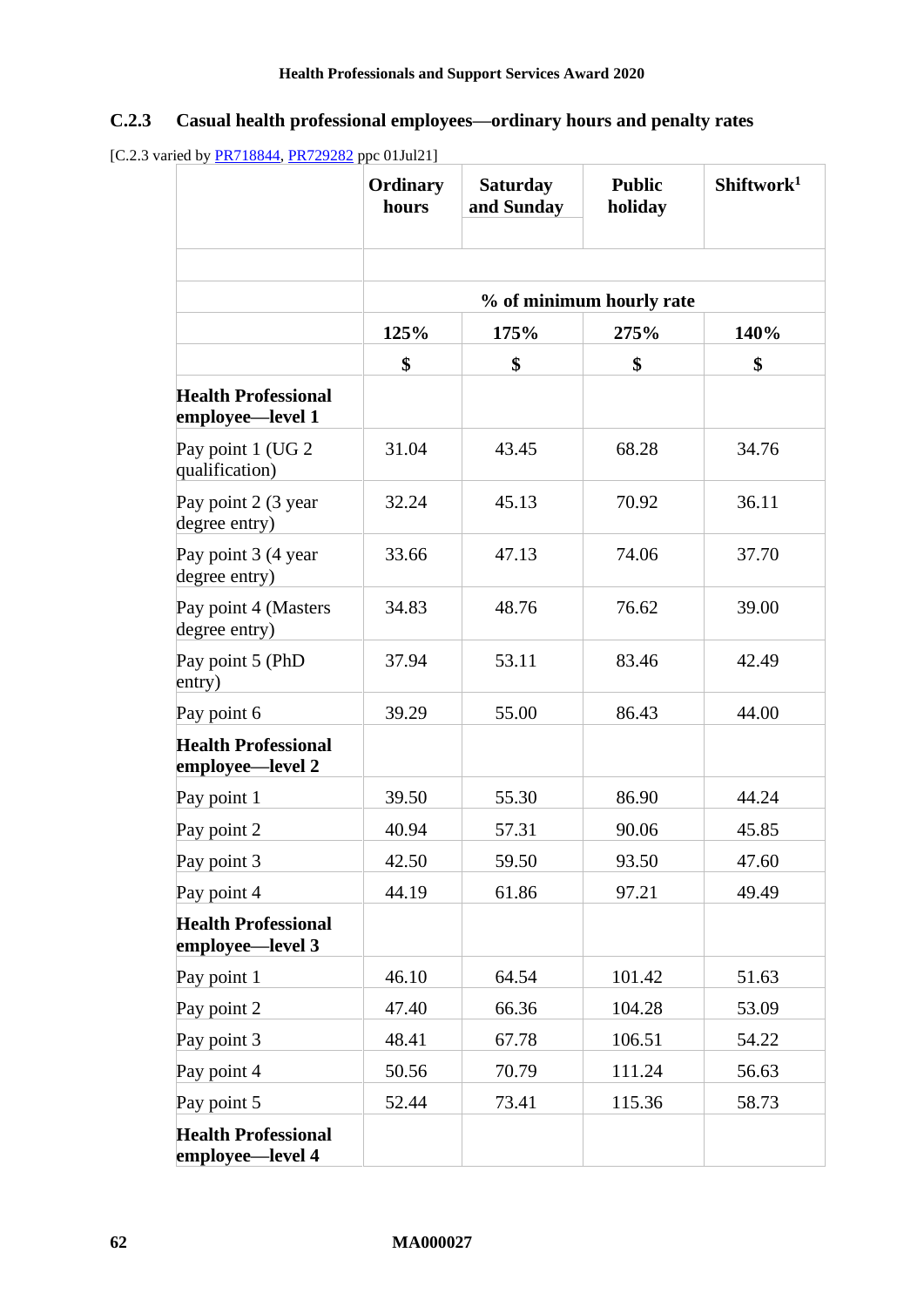| <b>Health Professionals and Support Services Award 2020</b> |  |  |
|-------------------------------------------------------------|--|--|
|-------------------------------------------------------------|--|--|

|             | Ordinary<br>hours | <b>Saturday</b><br>and Sunday | <b>Public</b><br>holiday | Shiftwork <sup>1</sup> |  |  |
|-------------|-------------------|-------------------------------|--------------------------|------------------------|--|--|
|             |                   | % of minimum hourly rate      |                          |                        |  |  |
|             | 125%              | 175%                          | 275%                     | 140%                   |  |  |
|             | \$                | \$                            | \$                       | \$                     |  |  |
| Pay point 1 | 55.83             | 78.16                         | 122.82                   | 62.52                  |  |  |
| Pay point 2 | 59.58             | 83.41                         | 131.07                   | 66.72                  |  |  |
| Pay point 3 | 64.79             | 90.70                         | 142.53                   | 72.56                  |  |  |
| Pay point 4 | 71.51             | 100.12                        | 157.33                   | 80.09                  |  |  |

<sup>1</sup> Shiftwork means any shift where ordinary hours commence between 6.00 pm and 6.00 am or finish between 6.00 pm and 8.00 am as defined in clause [26.3.](#page-32-1)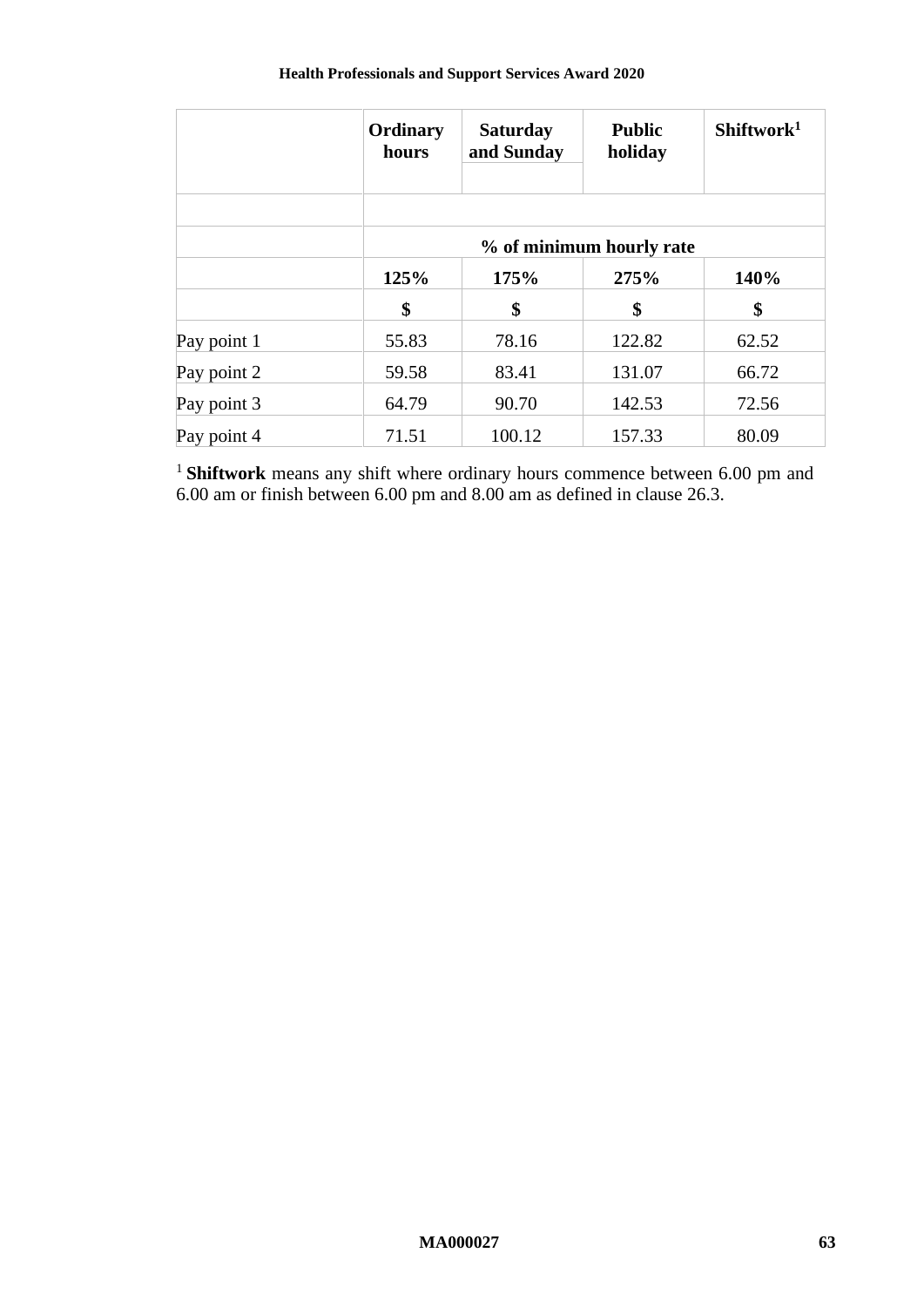# **Schedule D—Summary of Monetary Allowances**

[Varied b[y PR718844,](https://www.fwc.gov.au/documents/awardsandorders/html/PR718844.htm) [PR718999,](https://www.fwc.gov.au/documents/awardsandorders/html/PR718999.htm) [PR729282,](https://www.fwc.gov.au/documents/awardsandorders/html/PR729282.htm) [PR729470\]](https://www.fwc.gov.au/documents/awardsandorders/html/PR729470.htm)

See clause [23—Allowances](#page-22-0) for full details of allowances payable under this award.

### **D.1 Wage-related allowances**

[D.1.1 varied by [PR718844,](https://www.fwc.gov.au/documents/awardsandorders/html/PR718844.htm) [PR729282](https://www.fwc.gov.au/documents/awardsandorders/html/PR729282.htm) ppc 01Jul21]

**D.1.1** The wage-related allowances in this award are based on the standard rate as defined in clause [2—Definitions](#page-3-0) as the minimum weekly rate for a Health Professional employee—level 1 pay point 2 in clause [17.2](#page-17-0) = **\$980.10**.

| <b>Allowance</b>                                                                        | <b>Clause</b> | $%$ of<br>standard<br>rate | \$    | Payable                     |
|-----------------------------------------------------------------------------------------|---------------|----------------------------|-------|-----------------------------|
| Heat allowance—between<br>40 $\rm ^{\circ}C$ and 46 $\rm ^{\circ}C^{1}$                 | 22.2(a)(iii)  | 0.05                       | 0.49  | per hour or<br>part thereof |
| Heat allowance—exceeds<br>$46^{\circ}C^1$                                               | 22.2(a)(iii)  | 0.06                       | 0.59  | per hour or<br>part thereof |
| Nauseous work allowance-<br>per hour or part thereof                                    | 22.2(b)(i)    | 0.05                       | 0.49  | per hour or<br>part thereof |
| Nauseous work allowance-<br>minimum per week                                            | 22.2(b)(ii)   | 0.27                       | 2.65  | per week                    |
| Occasional interpreting<br>allowance—per occasion                                       | 22.2(c)       | 0.11                       | 1.08  | per<br>occasion             |
| Occasional interpreting<br>allowance—maximum per<br>week                                | 22.2(c)       | 1.27                       | 12.45 | per week                    |
| On-call allowance, per 24<br>hour period or part<br>thereof-Monday to<br>Saturday       | 22.2(d)(i)    | 2.16                       | 21.17 | per 24 hour<br>period       |
| On-call allowance, per 24<br>hour period or part<br>thereof—Sunday or public<br>holiday | 22.2(d)(ii)   | 4.31                       | 42.24 | per 24 hour<br>period       |

**<sup>1</sup>** Heat allowance only payable to certain employees in accordance with clause  $23.2(a)(iii)$ .

#### **D.1.2 Adjustment of wage-related allowances**

Wage-related allowances are adjusted in accordance with increases to wages and are based on a percentage of the **standard rate** as specified.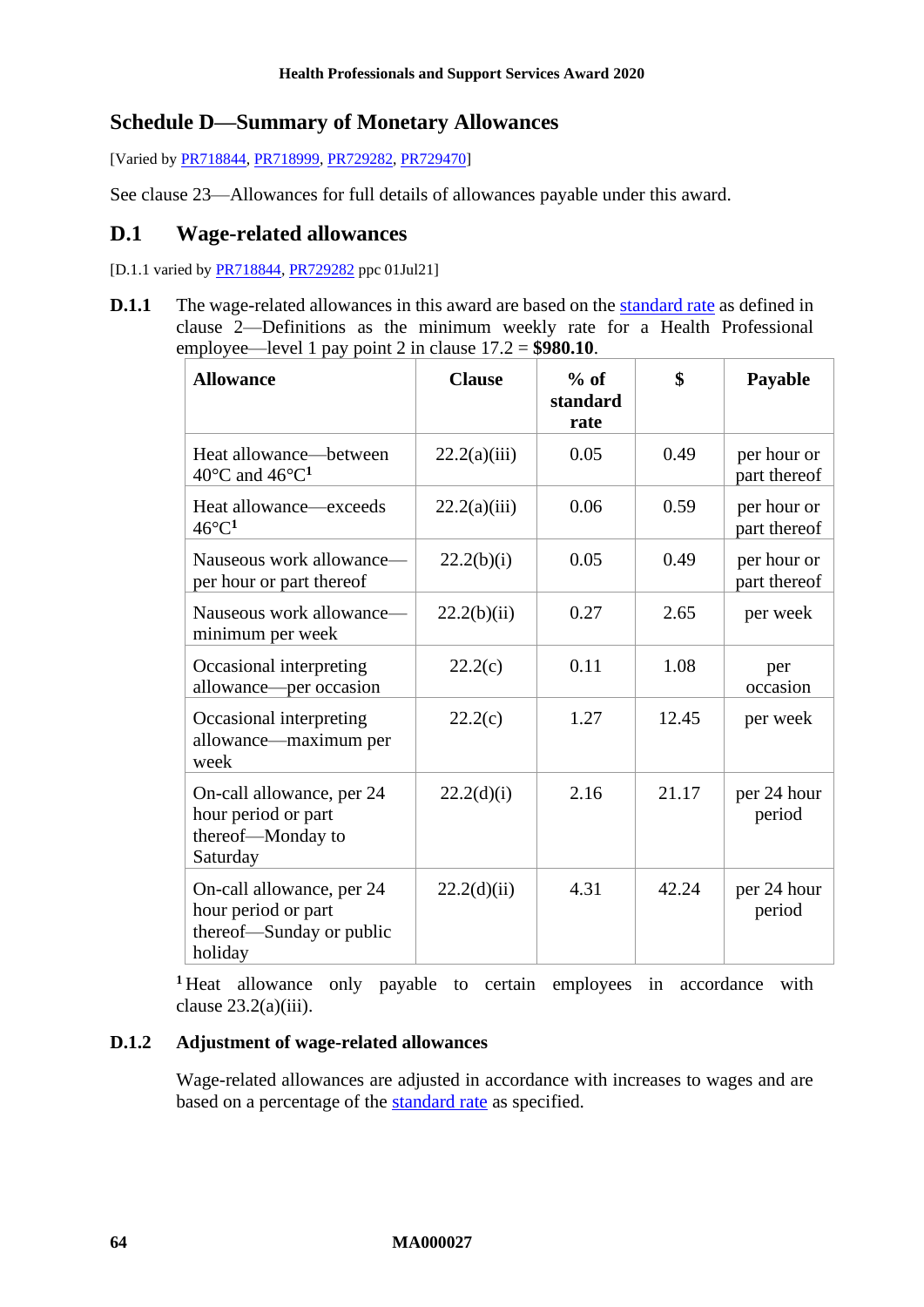# **D.2 Expense-related allowances**

[D.2.1 varied by **PR718999**, **PR729470** ppc 01Jul21]

**D.2.1** The following expense-related allowances will be payable to employees in accordance with clause [23.3:](#page-24-0)

| <b>Allowance</b>                                                           | <b>Clause</b> | \$    | <b>Payable</b>  |
|----------------------------------------------------------------------------|---------------|-------|-----------------|
| Uniform allowance, the lesser of per<br>shift or part thereof; OR          | 22.3(b)(ii)   | 1.23  | per shift       |
| Uniform allowance, the lesser of-per<br>week                               | 22.3(b)(ii)   | 6.24  | per week        |
| Laundering allowance, the lesser of—<br>per shift or part thereof; OR      | 22.3(b)(iii)  | 0.32  | per shift       |
| Laundering allowance, the lesser of-<br>per week                           | 22.3(b)(iii)  | 1.49  | per week        |
| Meal allowance—more than one hour<br>of overtime                           | 22.3(e)(i)    | 13.78 | per<br>occasion |
| Meal allowance—further meal<br>allowance where overtime exceeds 4<br>hours | 22.3(e)(ii)   | 12.42 | per<br>occasion |
| Tool allowance—chefs and cooks not<br>provided with all necessary tools    | 22.3(g)       | 12.03 | per week        |
| Motor vehicle allowance                                                    | 22.3(h)(i)    | 0.80  | per km          |

### **D.2.2 Deduction for board and lodging**

[D.2.2 varied by [PR718999,](https://www.fwc.gov.au/documents/awardsandorders/html/PR718999.htm) [PR729470](https://www.fwc.gov.au/documents/awardsandorders/html/PR729470.htm) ppc 01Jul21]

Where the employer provides board and lodging, the wage rates prescribed in this award will be reduced by the following amounts:

| <b>Deduction</b>                                                               | <b>Clause</b> | \$    | <b>Payable</b> |
|--------------------------------------------------------------------------------|---------------|-------|----------------|
| Board and lodging—employees receiving<br>full adult rate of pay                | 22.3(d)(i)    | 27.43 | per week       |
| Board and lodging—trainees                                                     | 22.3(d)(ii)   | 12.39 | per week       |
| Board and lodging—where employees buy<br>their meals at ruling cafeteria rates | 22.3(d)(iii)  | 17.09 | per week       |

### **D.2.3 Adjustment of expense-related allowances**

**(a)** At the time of any adjustment to the standard rate, each expense-related allowance will be increased by the relevant adjustment factor. The relevant adjustment factor for this purpose is the percentage movement in the applicable index figure most recently published by the Australian Bureau of Statistics since the allowance was last adjusted.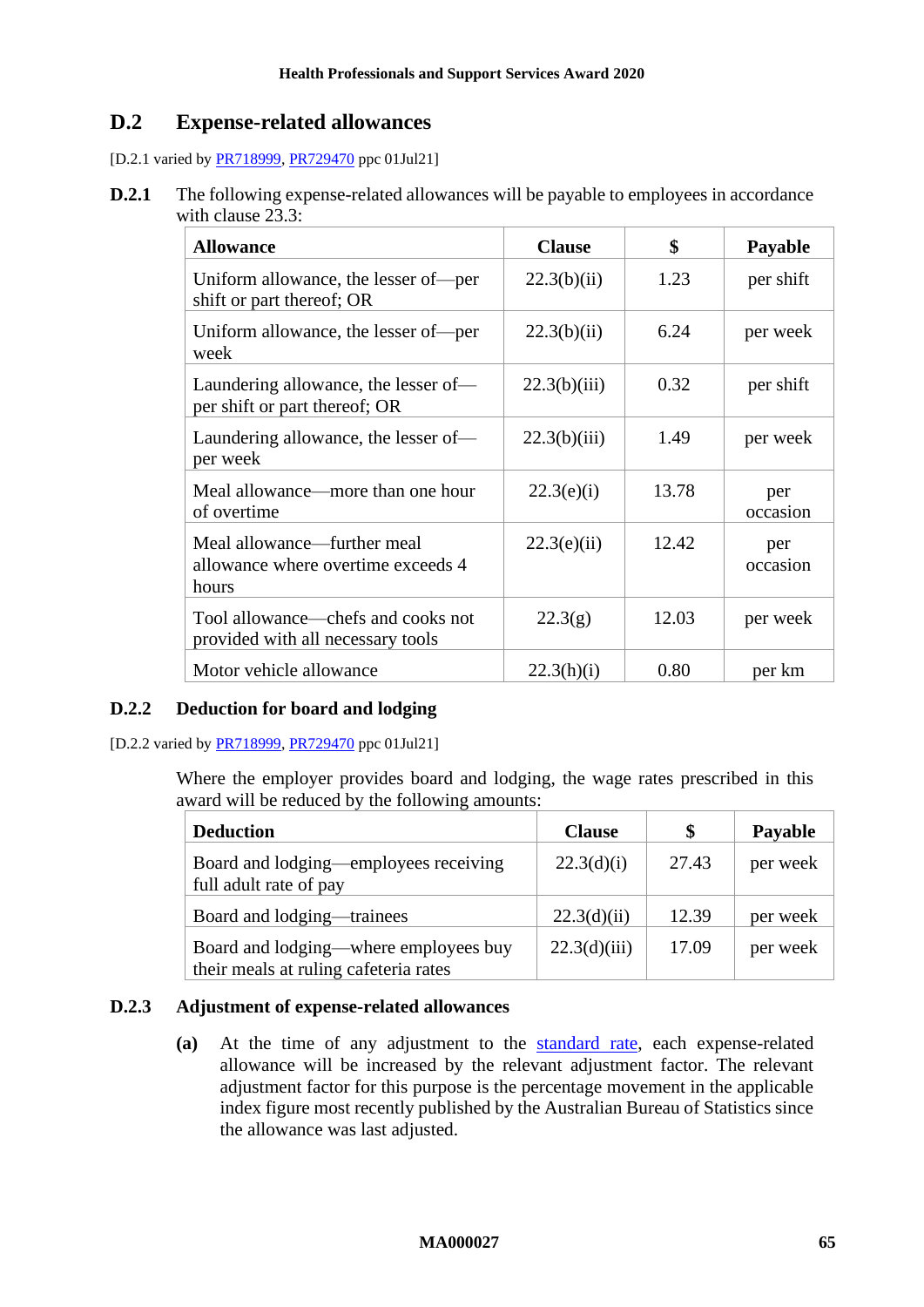**(b)** The applicable index figure is the index figure published by the Australian Bureau of Statistics for the Eight Capitals Consumer Price Index (Cat No. 6401.0), as follows:

| <b>Allowance</b>                    | <b>Applicable Consumer Price Index</b><br>figure                                                                   |
|-------------------------------------|--------------------------------------------------------------------------------------------------------------------|
| Meal allowance                      | Take away and fast foods sub-group                                                                                 |
| Clothing and equipment<br>allowance | Clothing and footwear group                                                                                        |
| Tool allowance                      | Tools and equipment for house and<br>garden component of the household<br>appliances, utensils and tools sub-group |
| Vehicle allowance                   | Private motoring sub-group                                                                                         |
| Board and lodging                   | Domestic holiday travel and<br>accommodation sub-group                                                             |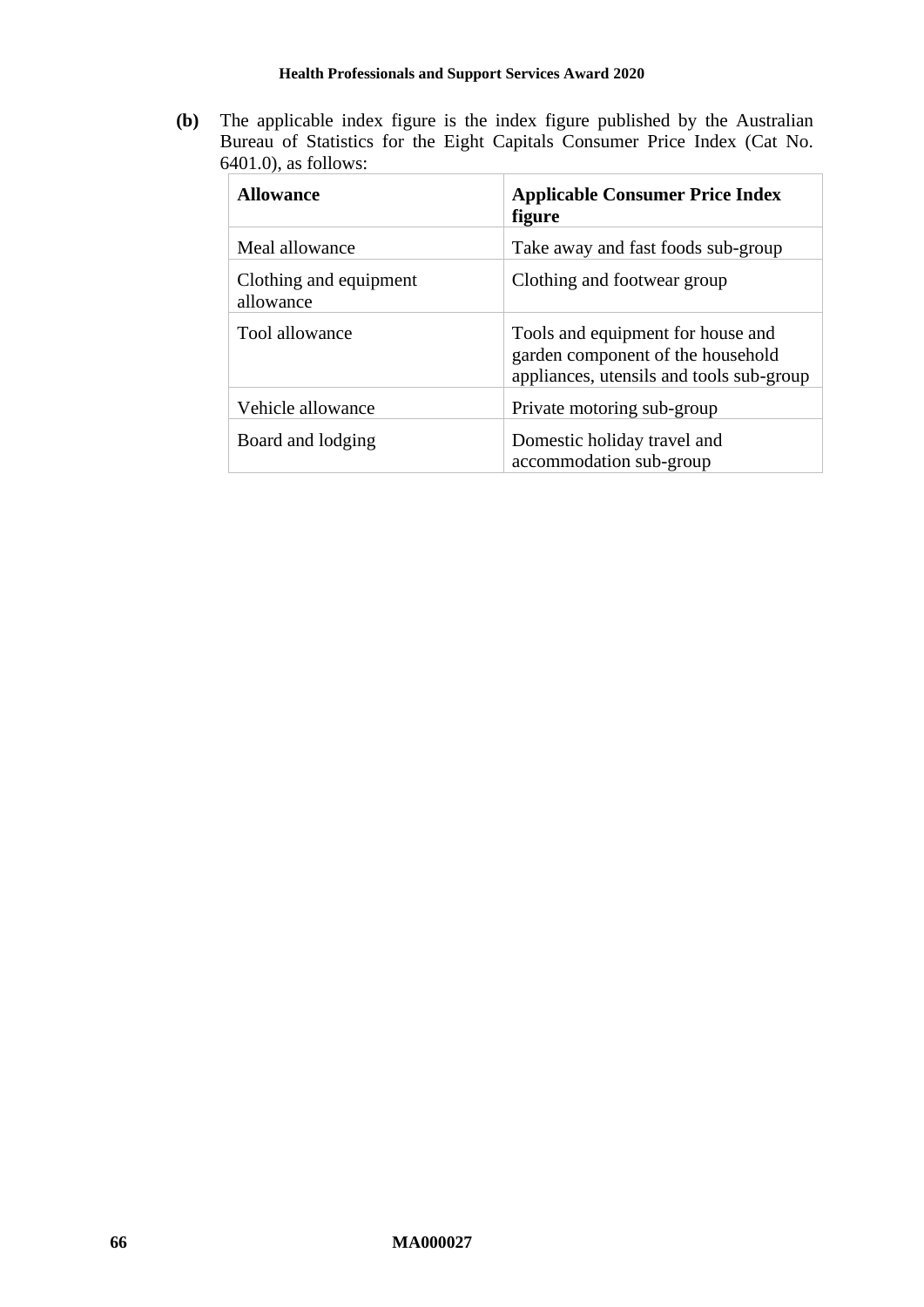# **Schedule E—School-based Apprentices**

- **E.1** This schedule applies to school-based apprentices. A school-based apprentice is a person who is undertaking an apprenticeship in accordance with this schedule while also undertaking a course of secondary education.
- **E.2** A school-based apprenticeship may be undertaken in the trades covered by this award under a training agreement or contract of training for an apprentice declared or recognised by the relevant State or Territory authority.
- <span id="page-66-0"></span>**E.3** The relevant minimum wages for full-time junior and adult apprentices provided for in this award, calculated hourly, will apply to school-based apprentices for total hours worked including time deemed to be spent in off-the-job training.
- **E.4** For the purposes of clause [E.3,](#page-66-0) where an apprentice is a full-time school student, the time spent in off-the-job training for which the apprentice must be paid is **25%** of the actual hours worked each week on-the-job. The wages paid for training time may be averaged over the semester or year.
- **E.5** A school-based apprentice must be allowed, over the duration of the apprenticeship, the same amount of time to attend off-the-job training as an equivalent full-time apprentice.
- **E.6** For the purposes of this schedule, off-the-job training is structured training delivered by a Registered Training Organisation separate from normal work duties or general supervised practice undertaken on the job.
- **E.7** The duration of the apprenticeship must be as specified in the training agreement or contract for each apprentice but must not exceed 6 years.
- **E.8** School-based apprentices progress through the relevant wage scale at the rate of 12 months progression for each 2 years of employment as an apprentice or at the rate of competency-based progression, if provided for in this Award.
- **E.9** The apprentice wage scales are based on a standard full-time apprenticeship of 4 years (unless the apprenticeship is of 3 years' duration) or stages of competency based progression, if provided for in this Award. The rate of progression reflects the average rate of skill acquisition expected from the typical combination of work and training for a school-based apprentice undertaking the applicable apprenticeship.
- **E.10** If an apprentice converts from school-based to full-time, the successful completion of competencies (if provided for in this Award) and all time spent as a full-time apprentice will count for the purposes of progression through the relevant wage scale in addition to the progression achieved as a school-based apprentice.
- **E.11** School-based apprentices are entitled pro rata to all of the other conditions in this award.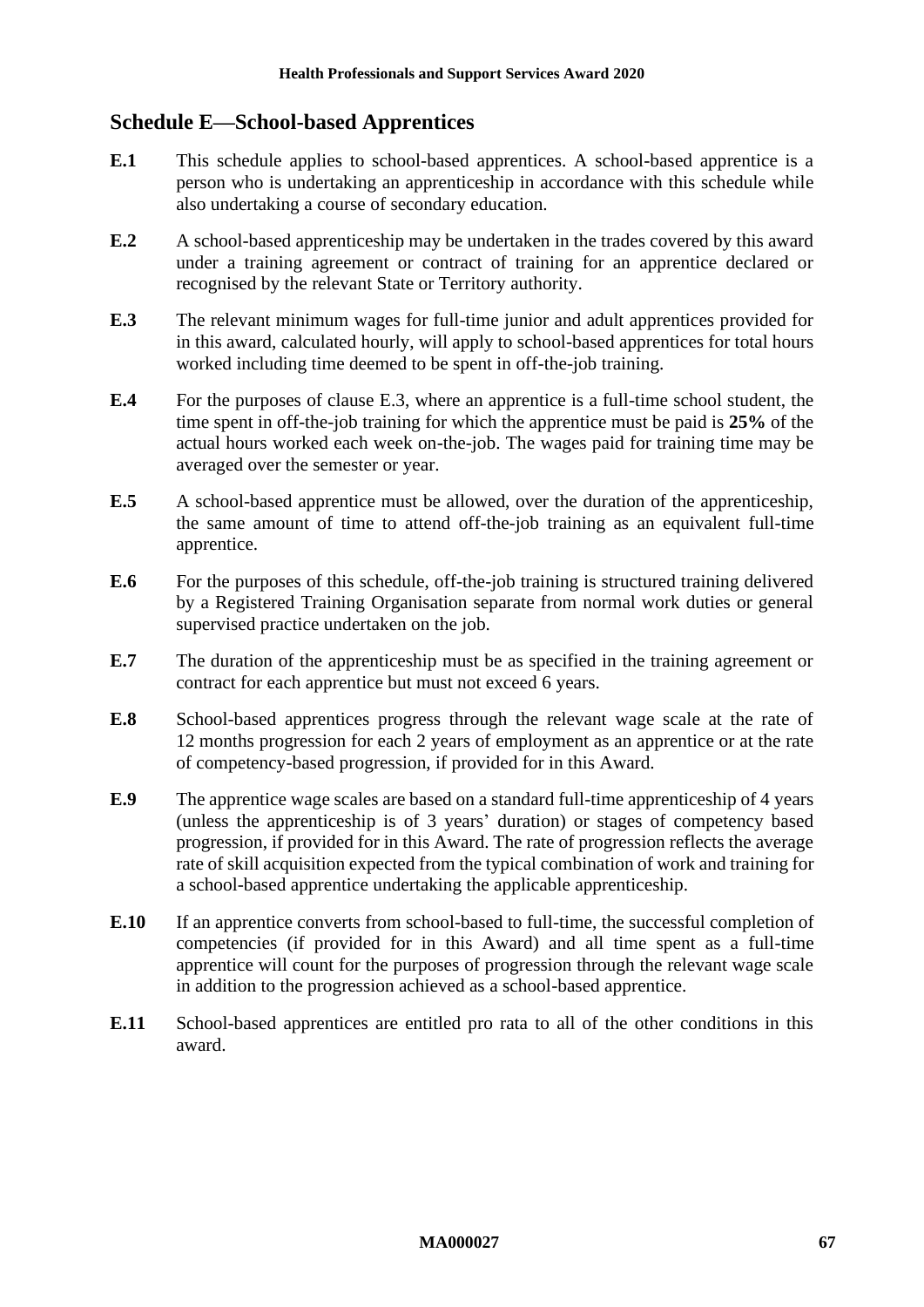# **Schedule F—Supported Wage System**

[Varied b[y PR719661,](https://www.fwc.gov.au/documents/awardsandorders/html/pr719661.htm) [PR729672\]](https://www.fwc.gov.au/documents/awardsandorders/html/PR729672.htm)

- **F.1** This schedule defines the conditions which will apply to employees who because of the effects of a disability are eligible for a supported wage under the terms of this award.
- **F.2** In this schedule:

**approved assessor** means a person accredited by the management unit established by the Commonwealth under the supported wage system to perform assessments of an individual's productive capacity within the supported wage system.

**assessment instrument** means the tool provided for under the supported wage system that records the assessment of the productive capacity of the person to be employed under the supported wage system.

**disability support pension** means the Commonwealth pension scheme to provide income security for persons with a disability as provided under the *Social Security Act*  1991 (Cth), as amended from time to time, or any successor to that scheme.

**relevant minimum wage** means the minimum wage prescribed in this award for the class of work for which an employee is engaged.

**supported wage system** (SWS) means the Commonwealth Government system to promote employment for people who cannot work at full award wages because of a disability, as documented in the Supported Wage System Handbook. The Handbook is available from the following website: [www.jobaccess.gov.au.](http://www.jobaccess.gov.au/)

**SWS wage assessment agreement** means the document in the form required by the Department of Social Services that records the employee's productive capacity and agreed wage rate.

### **F.3 Eligibility criteria**

- **F.3.1** Employees covered by this schedule will be those who are unable to perform the range of duties to the competence level required within the class of work for which the employee is engaged under this award, because of the effects of a disability on their productive capacity and who meet the impairment criteria for receipt of a disability support pension.
- **F.3.2** This schedule does not apply to any existing employee who has a claim against the employer which is subject to the provisions of workers compensation legislation or any provision of this award relating to the rehabilitation of employees who are injured in the course of their employment.

### **F.4 Supported wage rates**

**F.4.1** Employees to whom this schedule applies will be paid the applicable percentage of the relevant minimum wage according to the following schedule: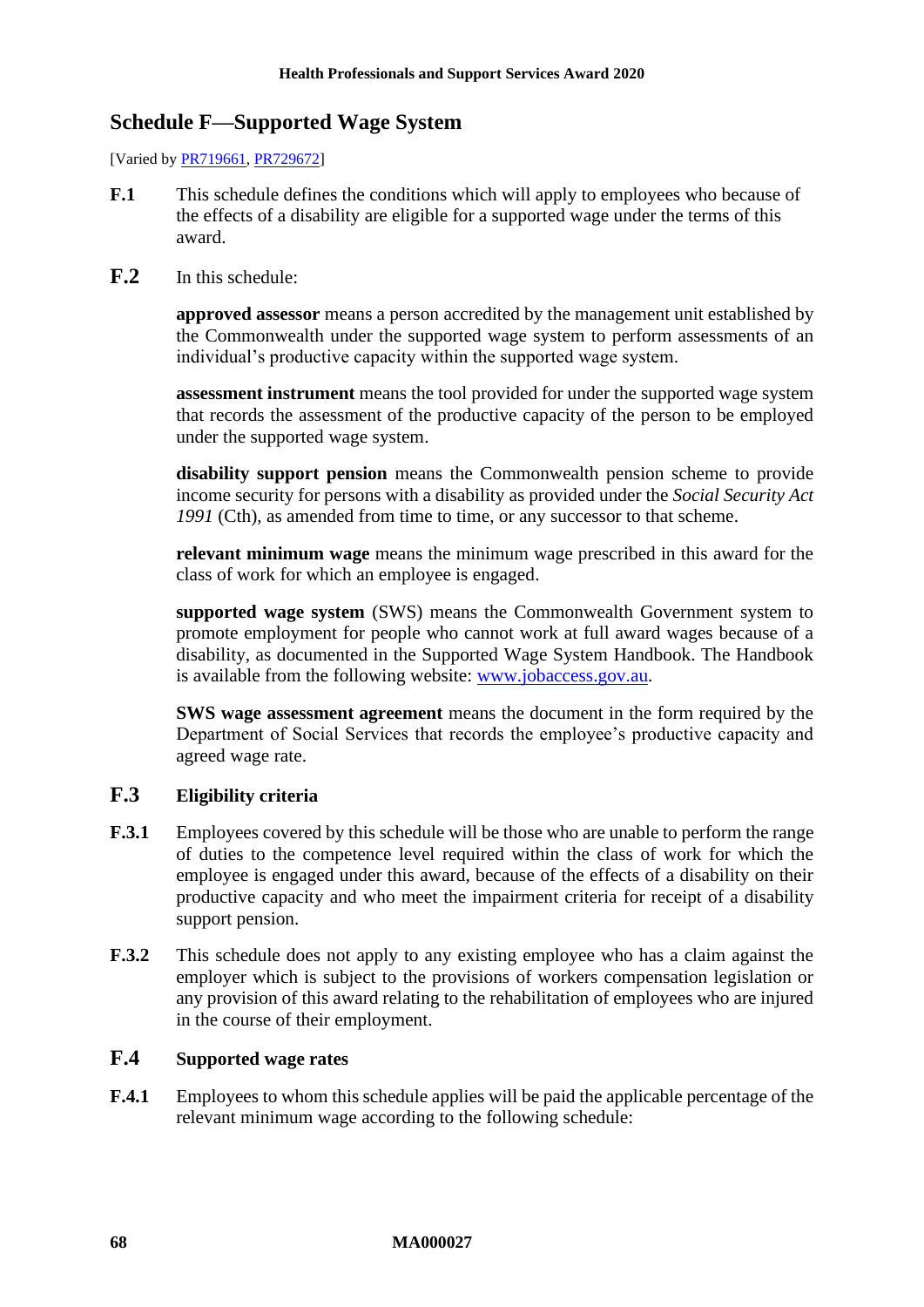| <b>Assessed capacity (clause F.5)</b> | Relevant minimum wage |
|---------------------------------------|-----------------------|
| $\frac{0}{0}$                         | $\frac{0}{0}$         |
| 10                                    | 10                    |
| 20                                    | 20                    |
| 30                                    | 30                    |
| 40                                    | 40                    |
| 50                                    | 50                    |
| 60                                    | 60                    |
| 70                                    | 70                    |
| 80                                    | 80                    |
| 90                                    | 90                    |

[F.4.2 varied by **PR719661**, **PR729672** ppc 01Jul21]

- **F.4.2** Provided that the minimum amount payable must be not less than **\$90** per week.
- **F.4.3** Where an employee's assessed capacity is **10%**, they must receive a high degree of assistance and support.

### <span id="page-68-0"></span>**F.5 Assessment of capacity**

- **F.5.1** For the purpose of establishing the percentage of the relevant minimum wage, the productive capacity of the employee will be assessed in accordance with the SWS by an approved assessor, having consulted the employer and employee and, if the employee so desires, a union which the employee is eligible to join.
- **F.5.2** All assessments made under this schedule must be documented in an SWS wage assessment agreement, and retained by the employer as a time and wages record in accordance with the [Act.](http://www.legislation.gov.au/Series/C2009A00028)

### **F.6 Lodgement of SWS wage assessment agreement**

- **F.6.1** All SWS wage assessment agreements under the conditions of this schedule, including the appropriate percentage of the relevant minimum wage to be paid to the employee, must be lodged by the employer with the Fair Work Commission.
- **F.6.2** All SWS wage assessment agreements must be agreed and signed by the employee and employer parties to the assessment. Where a union which has an interest in the award is not a party to the assessment, the assessment will be referred by the Fair Work Commission to the union by certified mail and the agreement will take effect unless an objection is notified to the Fair Work Commission within 10 working days.

### **F.7 Review of assessment**

The assessment of the applicable percentage should be subject to annual or more frequent review on the basis of a reasonable request for such a review. The process of review must be in accordance with the procedures for assessing capacity under the SWS.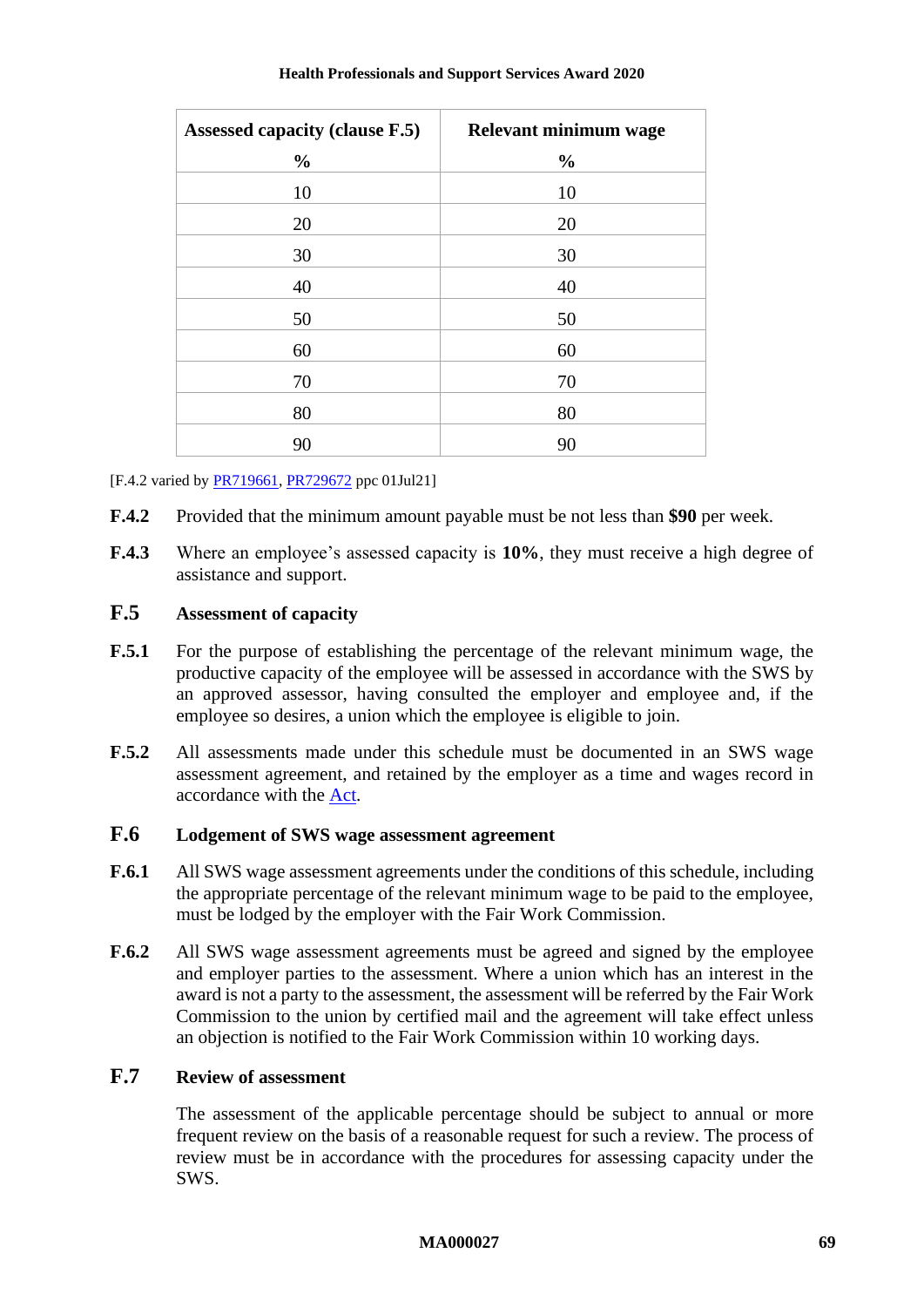### **F.8 Other terms and conditions of employment**

Where an assessment has been made, the applicable percentage will apply to the relevant minimum wage only. Employees covered by the provisions of this schedule will be entitled to the same terms and conditions of employment as other workers covered by this award on a pro rata basis.

### **F.9 Workplace adjustment**

An employer wishing to employ a person under the provisions of this schedule must take reasonable steps to make changes in the workplace to enhance the employee's capacity to do the job. Changes may involve re-design of job duties, working time arrangements and work organisation in consultation with other workers in the area.

### **F.10 Trial period**

- **F.10.1** In order for an adequate assessment of the employee's capacity to be made, an employer may employ a person under the provisions of this schedule for a trial period not exceeding 12 weeks, except that in some cases additional work adjustment time (not exceeding 4 weeks) may be needed.
- **F.10.2** During that trial period the assessment of capacity will be undertaken and the percentage of the relevant minimum wage for a continuing employment relationship will be determined.
- [F.10.3 varied by [PR719661,](https://www.fwc.gov.au/documents/awardsandorders/html/pr719661.htm) [PR729672](https://www.fwc.gov.au/documents/awardsandorders/html/pr729672.htm) ppc 01Jul21]
- **F.10.3** The minimum amount payable to the employee during the trial period must be no less than **\$90** per week.
- **F.10.4** Work trials should include induction or training as appropriate to the job being trialled.
- **F.10.5** Where the employer and employee wish to establish a continuing employment relationship following the completion of the trial period, a further contract of employment will be entered into based on the outcome of assessment under clause [F.5.](#page-68-0)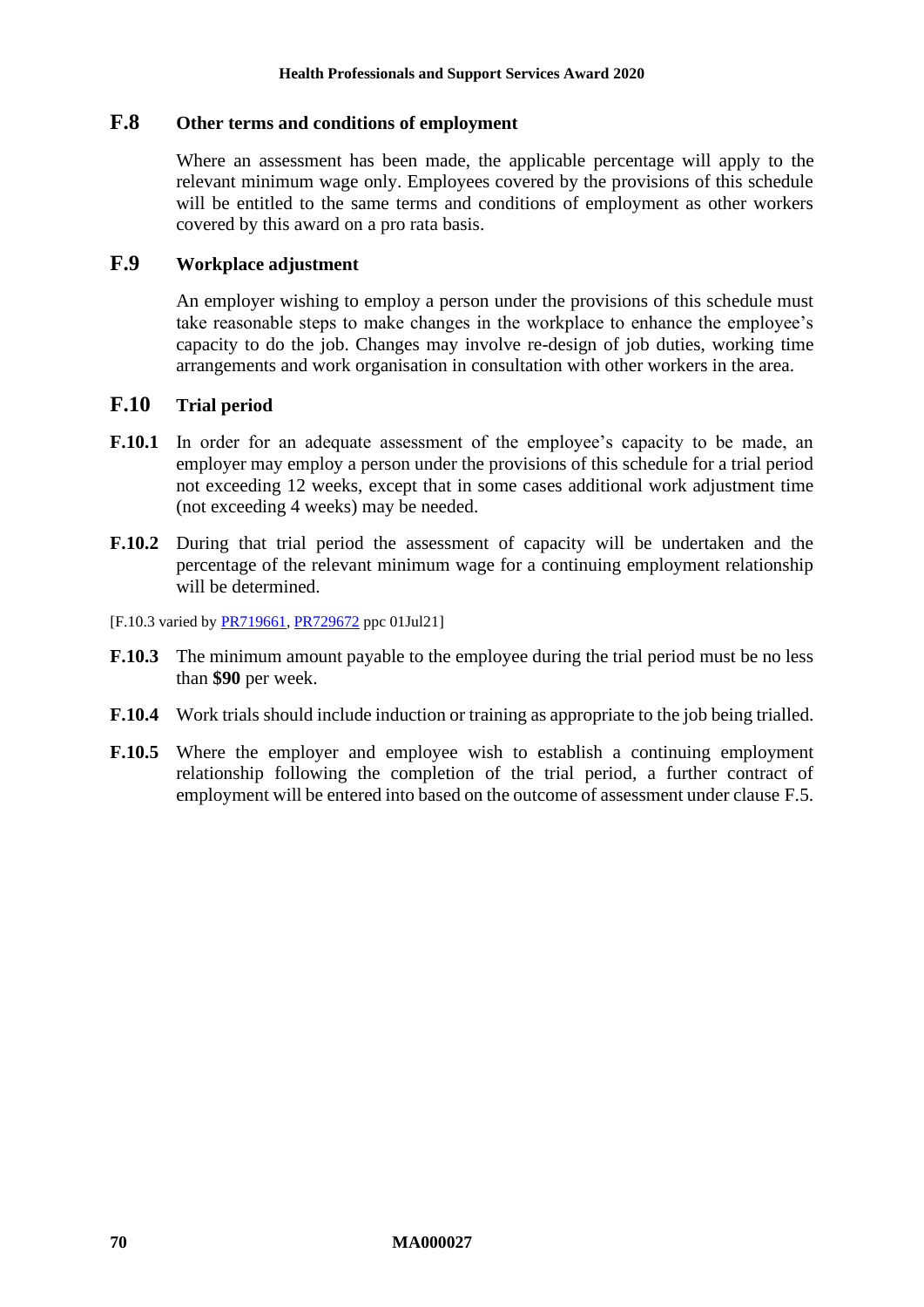# **Schedule G—Agreement for Time Off Instead of Payment for Overtime**

Link to PDF copy of [Agreement for Time Off Instead of Payment for Overtime.](http://www.fwc.gov.au/documents/documents/modern_awards/toil-agreement.pdf)

Name of employee: \_\_\_\_\_\_\_\_\_\_\_\_\_\_\_\_\_\_\_\_\_\_\_\_\_\_\_\_\_\_\_\_\_\_\_\_\_\_\_\_\_\_\_\_\_

Name of employer: \_\_\_\_\_\_\_\_\_\_\_\_\_\_\_\_\_\_\_\_\_\_\_\_\_\_\_\_\_\_\_\_\_\_\_\_\_\_\_\_\_\_\_\_\_

**The employer and employee agree that the employee may take time off instead of being paid for the following amount of overtime that has been worked by the employee:**

Date and time overtime started:  $\frac{1}{20}$  /20\_\_\_ \_\_\_\_ am/pm

Date and time overtime ended:  $\frac{1}{20}$  /20\_\_\_ \_\_\_\_ am/pm

Amount of overtime worked: \_\_\_\_\_\_\_ hours and \_\_\_\_\_\_ minutes

**The employer and employee further agree that, if requested by the employee at any time, the employer must pay the employee for overtime covered by this agreement but not taken as time off. Payment must be made at the overtime rate applying to the overtime when worked and must be made in the next pay period following the request.**

Signature of employee:

Date signed: \_\_\_/\_\_\_/20\_\_\_

Name of employer representative:

Signature of employer representative:

Date signed: \_\_\_/\_\_\_/20\_\_\_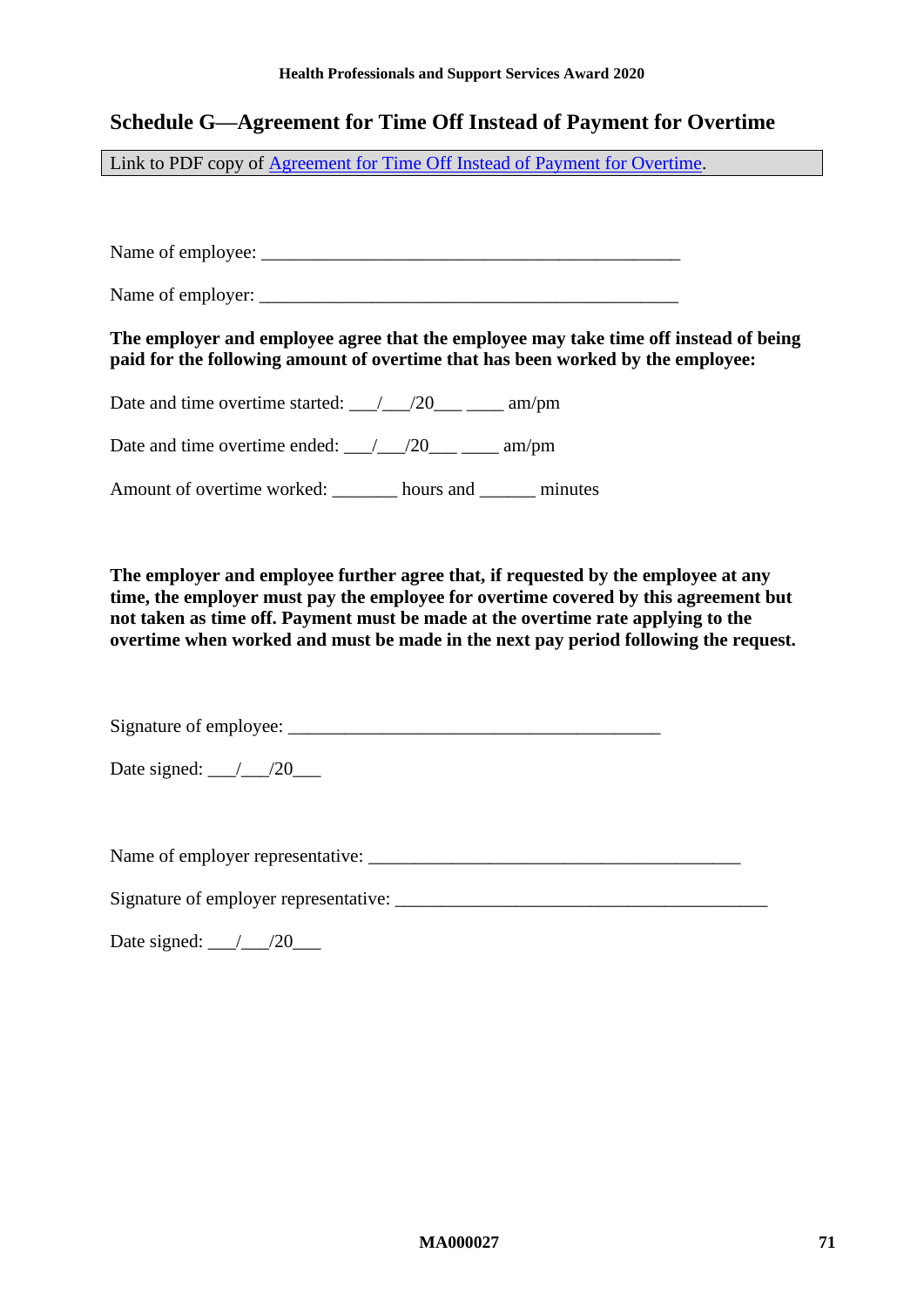# **Schedule H—Agreement to Take Annual Leave in Advance**

Link to PDF copy of [Agreement to Take Annual Leave in Advance.](http://www.fwc.gov.au/documents/documents/modern_awards/leave-in-advance-agreement.pdf)

Name of employee:

Name of employer: \_\_\_\_\_\_\_\_\_\_\_\_\_\_\_\_\_\_\_\_\_\_\_\_\_\_\_\_\_\_\_\_\_\_\_\_\_\_\_\_\_\_\_\_\_

**The employer and employee agree that the employee will take a period of paid annual leave before the employee has accrued an entitlement to the leave:**

The amount of leave to be taken in advance is: hours/days

The leave in advance will commence on:  $\frac{1}{20}$ 

Signature of employee: \_\_\_\_\_\_\_\_\_\_\_\_\_\_\_\_\_\_\_\_\_\_\_\_\_\_\_\_\_\_\_\_\_\_\_\_\_\_\_\_

Date signed: \_\_\_/\_\_\_/20\_\_\_\_

Name of employer representative: \_\_\_\_\_\_\_\_\_\_\_\_\_\_\_\_\_\_\_\_\_\_\_\_\_\_\_\_\_\_\_\_\_\_\_\_\_\_\_\_

Signature of employer representative: \_\_\_\_\_\_\_\_\_\_\_\_\_\_\_\_\_\_\_\_\_\_\_\_\_\_\_\_\_\_\_\_\_\_\_\_\_\_\_\_

Date signed: \_\_\_/\_\_\_/20\_\_\_

*[If the employee is under 18 years of age - include:]*

**I agree that:**

**if, on termination of the employee's employment, the employee has not accrued an entitlement to all of a period of paid annual leave already taken under this agreement, then the employer may deduct from any money due to the employee on termination an amount equal to the amount that was paid to the employee in respect of any part of the period of annual leave taken in advance to which an entitlement has not been accrued.**

| Name of parent/guardian:      |  |
|-------------------------------|--|
| Signature of parent/guardian: |  |
| Date signed:                  |  |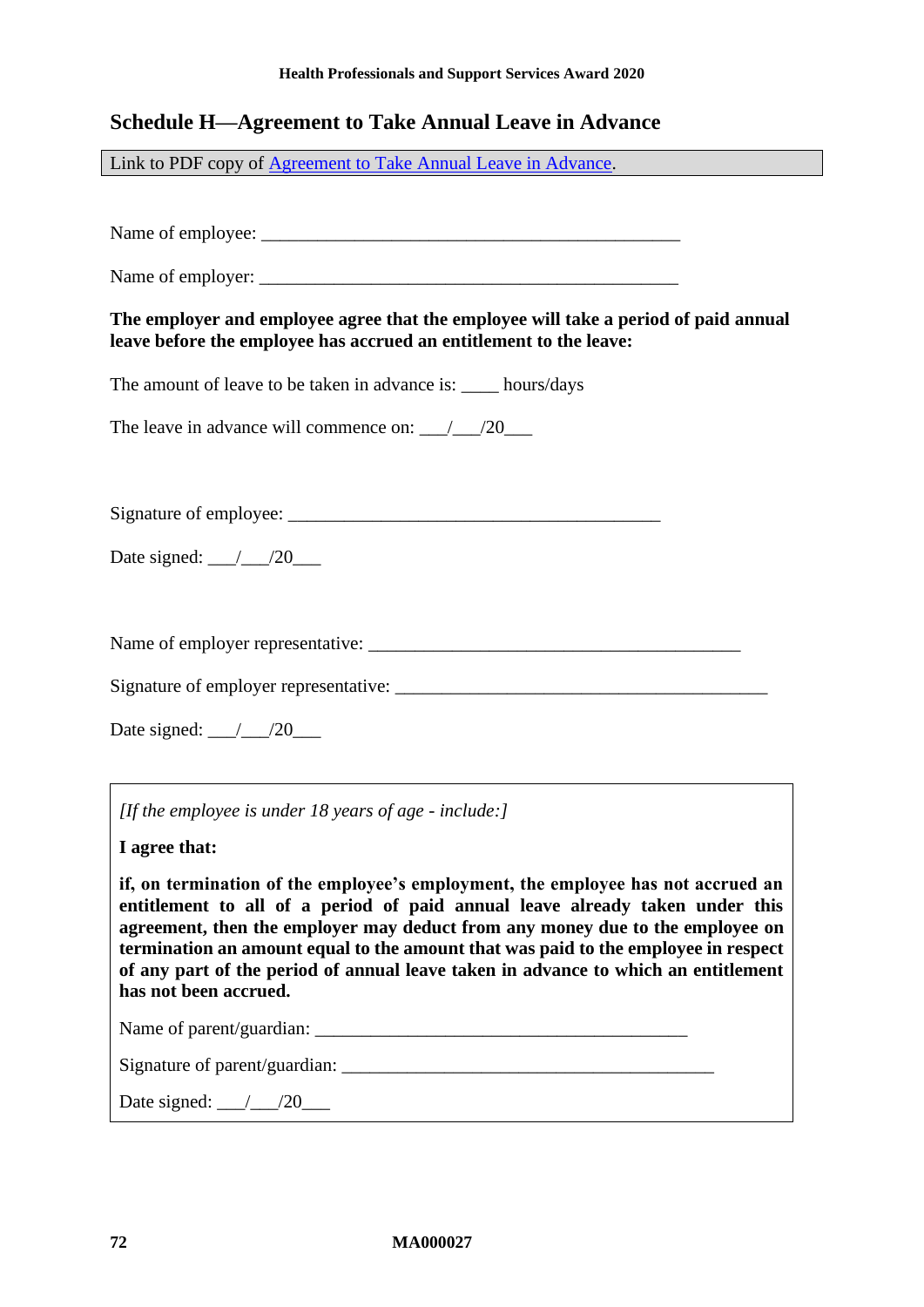#### **Health Professionals and Support Services Award 2020**

## **Schedule I—Agreement to Cash Out Annual Leave**

Link to PDF copy of [Agreement to Cash Out Annual Leave.](http://www.fwc.gov.au/documents/documents/modern_awards/cash-out-agreement.pdf)

Name of employee: \_\_\_\_\_\_\_\_\_\_\_\_\_\_\_\_\_\_\_\_\_\_\_\_\_\_\_\_\_\_\_\_\_\_\_\_\_\_\_\_\_\_\_\_\_

Name of employer: \_\_\_\_\_\_\_\_\_\_\_\_\_\_\_\_\_\_\_\_\_\_\_\_\_\_\_\_\_\_\_\_\_\_\_\_\_\_\_\_\_\_\_\_\_

### **The employer and employee agree to the employee cashing out a particular amount of the employee's accrued paid annual leave:**

The amount of leave to be cashed out is: hours/days

The payment to be made to the employee for the leave is: **\$**\_\_\_\_\_\_\_ subject to deduction of income tax/after deduction of income tax (strike out where not applicable)

The payment will be made to the employee on: \_\_\_/\_\_\_/20\_\_\_\_

Signature of employee: \_\_\_\_\_\_\_\_\_\_\_\_\_\_\_\_\_\_\_\_\_\_\_\_\_\_\_\_\_\_\_\_\_\_\_\_\_\_\_\_

Date signed: \_\_\_/\_\_\_/20\_\_\_

Name of employer representative: \_\_\_\_\_\_\_\_\_\_\_\_\_\_\_\_\_\_\_\_\_\_\_\_\_\_\_\_\_\_\_\_\_\_\_\_\_\_\_\_

Signature of employer representative: \_\_\_\_\_\_\_\_\_\_\_\_\_\_\_\_\_\_\_\_\_\_\_\_\_\_\_\_\_\_\_\_\_\_\_\_\_\_\_\_

Date signed: \_\_\_/\_\_\_/20\_\_\_

*Include if the employee is under 18 years of age:*

Name of parent/guardian: \_\_\_\_\_\_\_\_\_\_\_\_\_\_\_\_\_\_\_\_\_\_\_\_\_\_\_\_\_\_\_\_\_\_\_\_\_\_\_\_

Signature of parent/guardian:

Date signed: \_\_\_/\_\_\_/20\_\_\_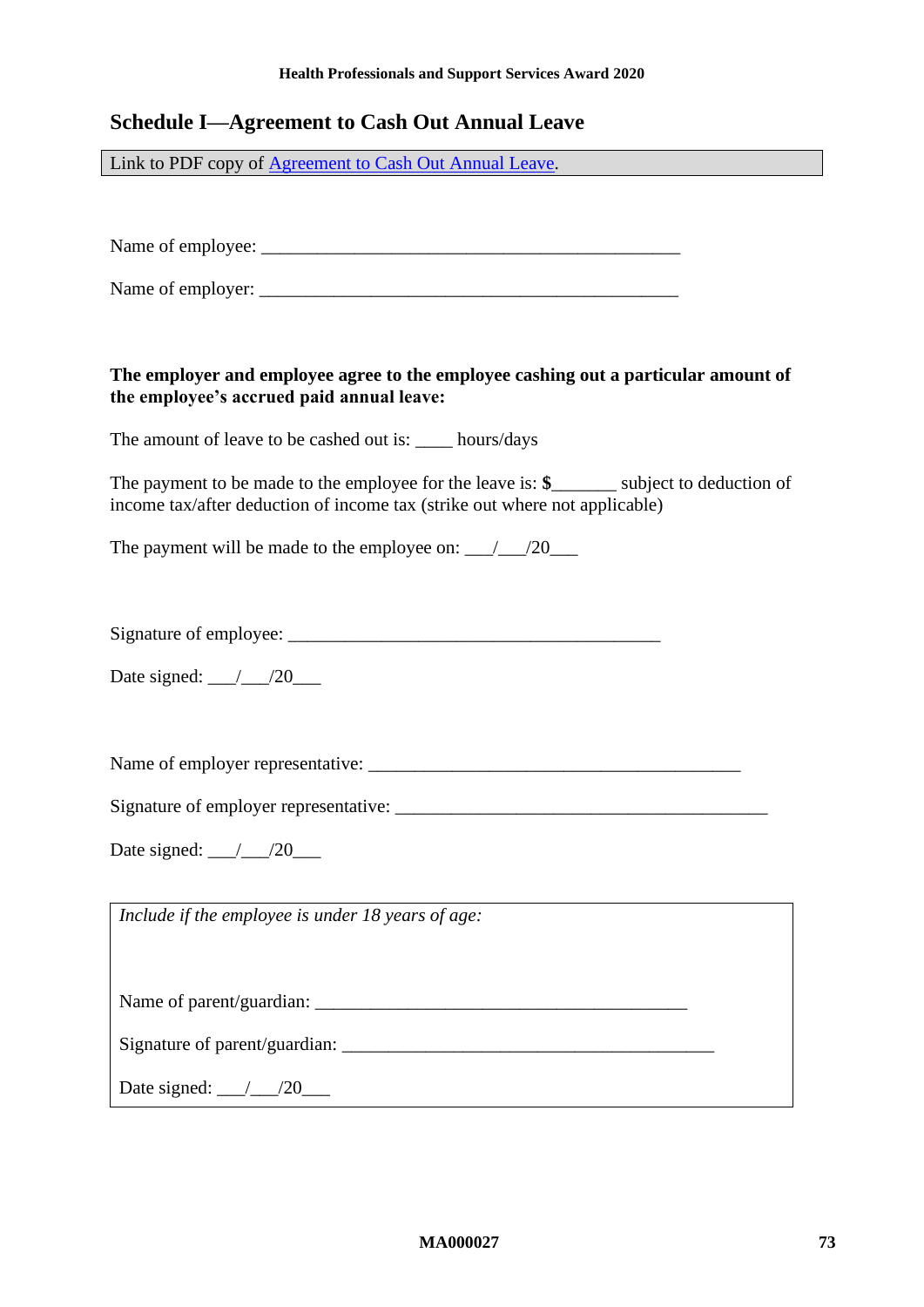# **Schedule J—Part-day Public Holidays**

[Varied b[y PR740695\]](https://www.fwc.gov.au/documents/awardsandorders/html/pr740695.htm)

- **J.1** This schedule operates where this award otherwise contains provisions dealing with public holidays that supplement the [NES.](https://www.fwc.gov.au/documents/awardmod/download/nes.pdf)
- <span id="page-73-1"></span>**J.2** Where a part-day public holiday is declared or prescribed between 6.00 pm and midnight, or 7.00 pm and midnight on Christmas Eve (24 December in each year) or New Year's Eve (31 December in each year) the following will apply on Christmas Eve and New Year's Eve and will override any provision in this award relating to public holidays to the extent of the inconsistency:
	- **(a)** All employees will have the right to refuse to work on the part-day public holiday if the request to work is not reasonable or the refusal is reasonable as provided for in the [NES.](https://www.fwc.gov.au/documents/awardmod/download/nes.pdf)
	- **(b)** Where a part-time or full-time employee is usually rostered to work ordinary hours on the declared or prescribed part-day public holiday but as a result of exercising their right under the [NES](https://www.fwc.gov.au/documents/awardmod/download/nes.pdf) does not work, they will be paid their ordinary rate of pay for such hours not worked.
	- **(c)** Where a part-time or full-time employee is usually rostered to work ordinary hours on the declared or prescribed part-day public holiday but as a result of being on annual leave does not work, they will be taken not to be on annual leave during the hours of the declared or prescribed part-day public holiday that they would have usually been rostered to work and will be paid their ordinary rate of pay for such hours.
	- **(d)** Where a part-time or full-time employee is usually rostered to work ordinary hours on the declared or prescribed part-day public holiday, but as a result of having a rostered day off (RDO) provided under this award, does not work, the employee will be taken to be on a public holiday for such hours and paid their ordinary rate of pay for those hours.

[J.2(e) varied by  $PR740695$  ppc  $9May22$ ]

**(e)** Excluding annualised wage arrangement employees to whom clause [J.2\(f\)](#page-73-0) applies, where an employee works any hours on the declared or prescribed partday public holiday they will be entitled to the appropriate public holiday penalty rate (if any) in this award for those hours worked.

<span id="page-73-0"></span>[J.2(f) varied by  $PR740695$  ppc 9May22]

- **(f)** Where an employee is paid an annualised wage arrangement under the provisions of this award and is entitled under this award to time off in lieu or additional annual leave for work on a public holiday, they will be entitled to time off in lieu or pro-rata annual leave equivalent to the time worked on the declared or prescribed part-day public holiday.
- **(g)** An employee not rostered to work on the declared or prescribed part-day public holiday, other than an employee who has exercised their right in accordance with clause [J.2\(a\),](#page-73-1) will not be entitled to another day off, another day's pay or another day of annual leave as a result of the part-day public holiday.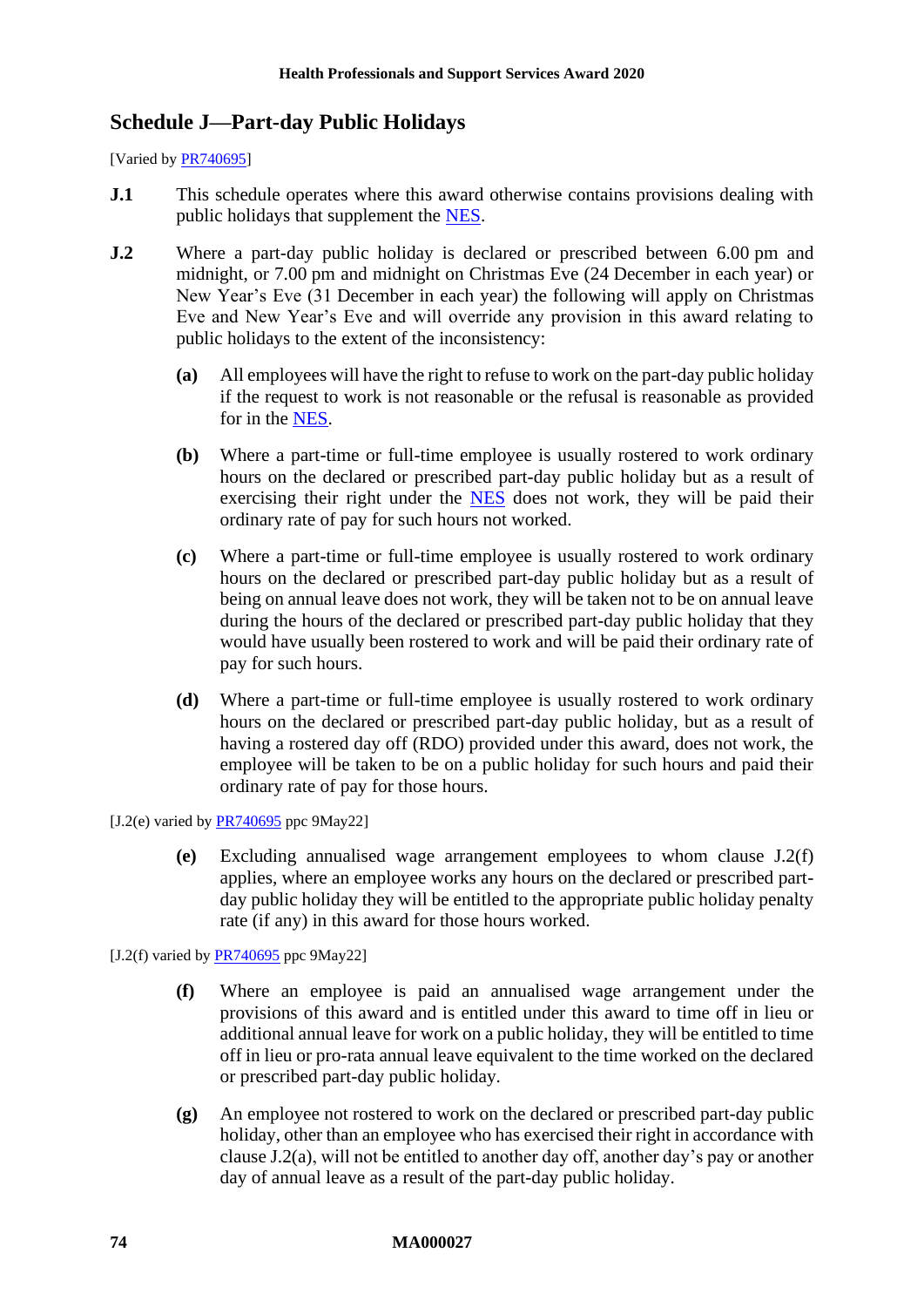### **Health Professionals and Support Services Award 2020**

- **J.3** An employer and employee may agree to substitute another part-day for a part-day that would otherwise be a part-day public holiday under the [NES.](https://www.fwc.gov.au/documents/awardmod/download/nes.pdf)
- **J.4** This schedule is not intended to detract from or supplement the [NES.](https://www.fwc.gov.au/documents/awardmod/download/nes.pdf)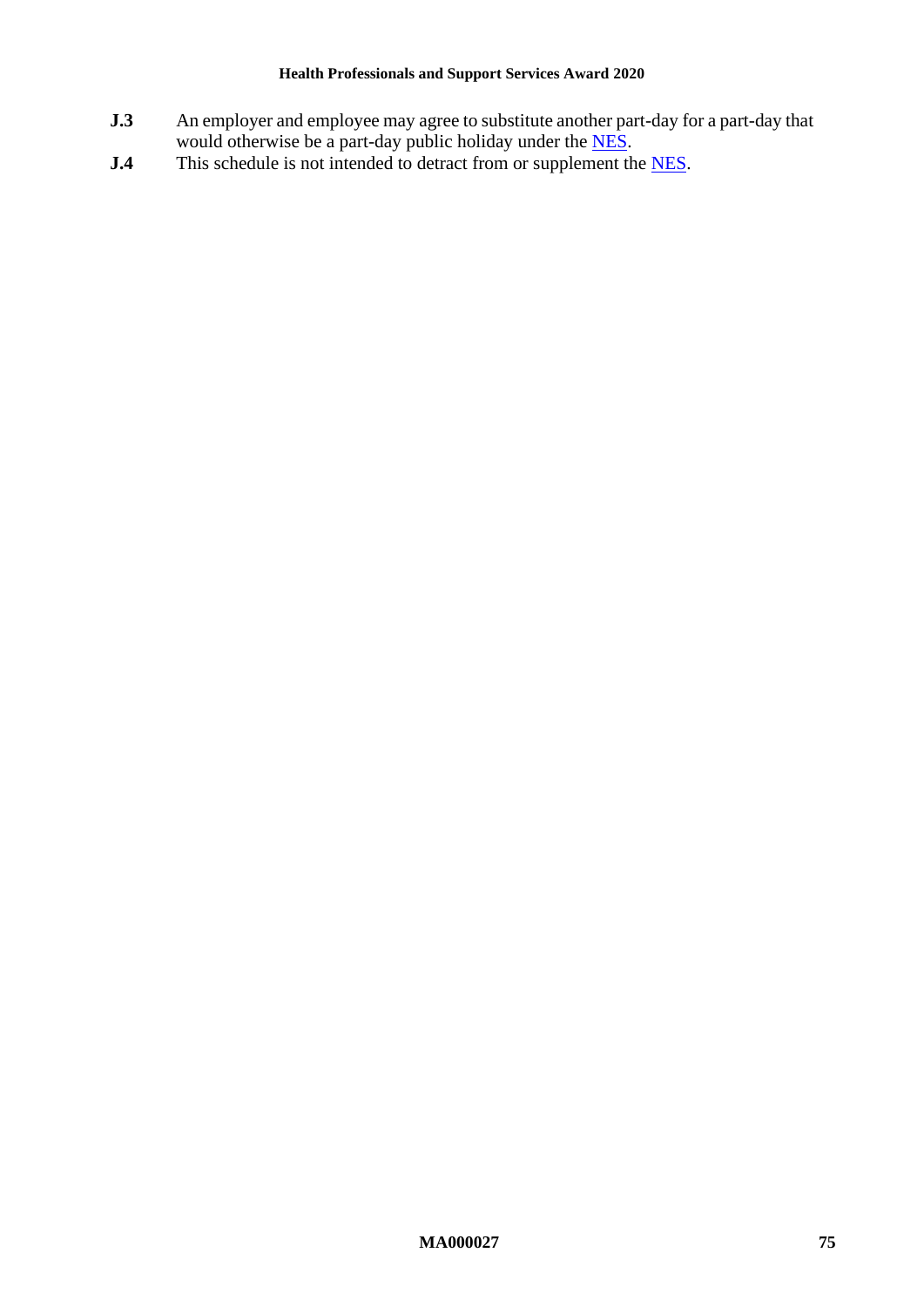## <span id="page-75-2"></span>**Schedule X—Additional Measures During the COVID-19 Pandemic**

[Varied b[y PR720633;](https://www.fwc.gov.au/documents/awardsandorders/html/PR720633.htm) corrected by [PR720662;](https://www.fwc.gov.au/documents/awardsandorders/html/PR720662.htm) varied by [PR721438,](https://www.fwc.gov.au/documents/awardsandorders/html/PR721438.htm) [PR724065,](https://www.fwc.gov.au/documents/awardsandorders/html/PR724065.htm) [PR728136,](https://www.fwc.gov.au/documents/awardsandorders/html/PR728136.htm) [PR736911\]](https://www.fwc.gov.au/documents/awardsandorders/html/PR736911.htm)

[X.1 substituted by [PR720633;](https://www.fwc.gov.au/documents/awardsandorders/html/PR720633.htm) corrected by [PR720662;](https://www.fwc.gov.au/documents/awardsandorders/html/PR720662.htm) substituted by [PR728136](https://www.fwc.gov.au/documents/awardsandorders/html/PR728136.htm) ppc 26Mar21; varied by [PR736911](https://www.fwc.gov.au/documents/awardsandorders/html/PR736911.htm) ppc 01Jan22]

- **X.1** Subject to clause [X.2.1\(d\)](#page-75-0) and [X.2.2\(c\),](#page-75-1) [Schedule X](#page-75-2) operates from 8 April 2020 until 30 June 2022. The period of operation can be extended on application.
- **X.2** During the operation of [Schedule X,](#page-75-2) the following provisions apply:

## <span id="page-75-7"></span><span id="page-75-5"></span>**X.2.1 Unpaid pandemic leave**

- **(a)** Subject to clauses [X.2.1\(b\),](#page-75-3) [\(c\)](#page-75-4) and [\(d\),](#page-75-0) any employee is entitled to take up to 2 weeks' unpaid leave if the employee is required by government or medical authorities or on the advice of a medical practitioner to self-isolate and is consequently prevented from working, or is otherwise prevented from working by measures taken by government or medical authorities in response to the COVID-19 pandemic.
- <span id="page-75-3"></span>**(b)** The employee must give their employer notice of the taking of leave under clause [X.2.1\(a\)](#page-75-5) and of the reason the employee requires the leave, as soon as practicable (which may be a time after the leave has started).
- <span id="page-75-4"></span>**(c)** An employee who has given their employer notice of taking leave under clause [X.2.1\(a\)](#page-75-5) must, if required by the employer, give the employer evidence that would satisfy a reasonable person that the leave is taken for a reason given in clause  $X$ .  $2.1(a)$ .

<span id="page-75-0"></span>[X.2.1(d) varied b[y PR720633,](https://www.fwc.gov.au/documents/awardsandorders/html/PR720633.htm) [PR721438,](https://www.fwc.gov.au/documents/awardsandorders/html/PR721438.htm) [PR724065,](https://www.fwc.gov.au/documents/awardsandorders/html/PR724065.htm) [PR728136,](https://www.fwc.gov.au/documents/awardsandorders/html/PR728136.htm) [PR736911](https://www.fwc.gov.au/documents/awardsandorders/html/PR736911.htm) ppc 01Jan22]

- **(d)** A period of leave under clause [X.2.1\(a\)](#page-75-5) must start before 30 June 2022, but may end after that date.
- **(e)** Leave taken under clause [X.2.1\(a\)](#page-75-5) does not affect any other paid or unpaid leave entitlement of the employee and counts as service for the purposes of entitlements under this award and the [NES.](https://www.fwc.gov.au/documents/awardmod/download/nes.pdf)

NOTE: The employer and employee may agree that the employee may take more than 2 weeks' unpaid pandemic leave.

### <span id="page-75-8"></span><span id="page-75-6"></span>**X.2.2 Annual leave at half pay**

- **(a)** Instead of an employee taking paid annual leave on full pay, the employee and their employer may agree to the employee taking twice as much leave on half pay.
- **(b)** Any agreement to take twice as much annual leave at half pay must be recorded in writing and retained as an employee record.

<span id="page-75-1"></span>[X.2.2(c) varied by [PR720633,](https://www.fwc.gov.au/documents/awardsandorders/html/PR720633.htm) [PR721438,](https://www.fwc.gov.au/documents/awardsandorders/html/PR721438.htm) [PR724065,](https://www.fwc.gov.au/documents/awardsandorders/html/PR724065.htm) [PR728136](https://www.fwc.gov.au/documents/awardsandorders/html/PR728136.htm) ppc 26Mar21]

**(c)** A period of leave under clause [X.2.2\(a\)](#page-75-6) must start before 31 December 2021, but may end after that date.